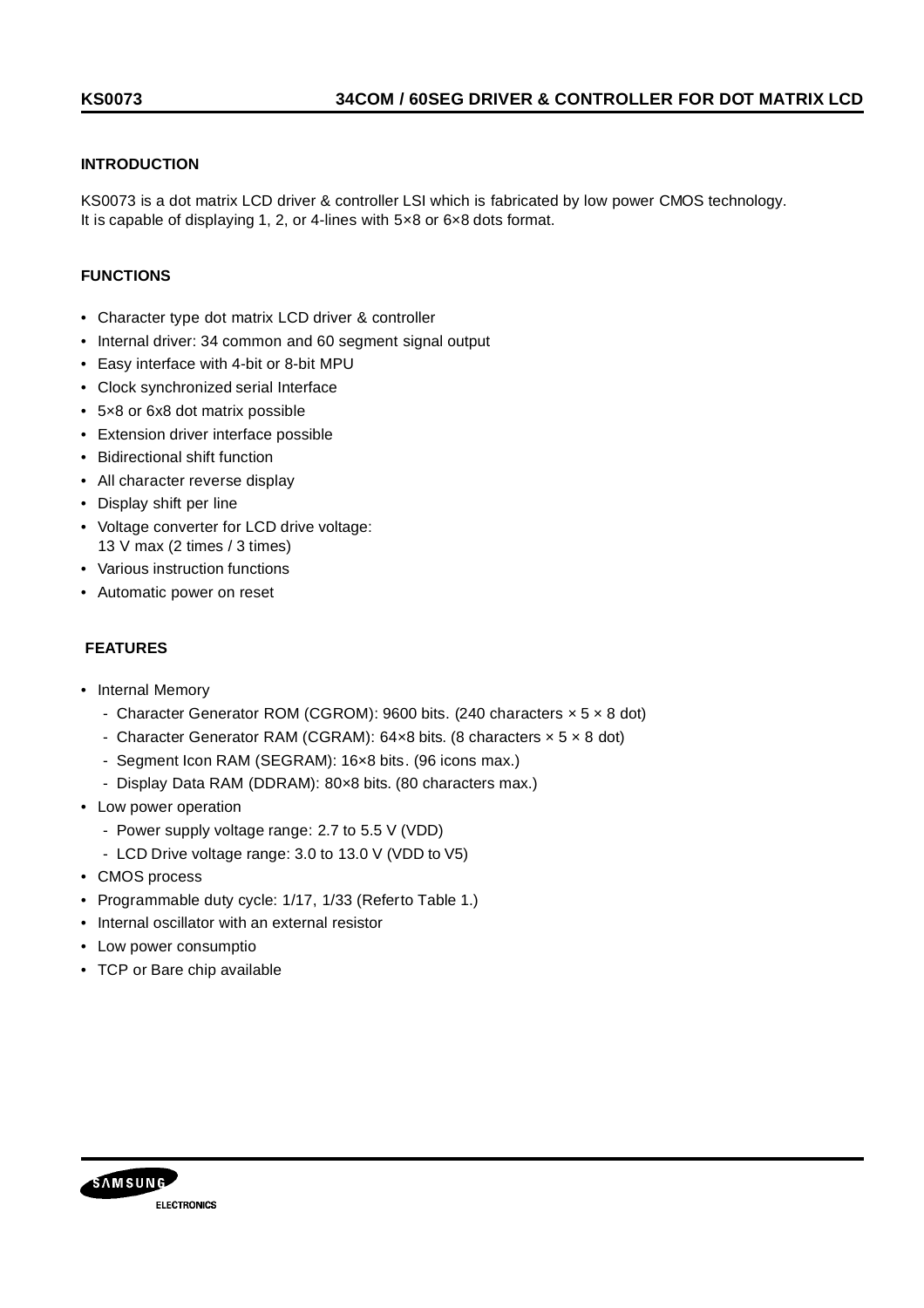# **Table 1. Programmable duty cycles**

1) 5-dot font width

| Display<br>Line<br><b>Numbers</b> |            | Single-chip Operation       |                   | <b>With Extension Driver</b> |                   |  |  |  |
|-----------------------------------|------------|-----------------------------|-------------------|------------------------------|-------------------|--|--|--|
|                                   | Duty Ratio | Displayable<br>characters   | Possible<br>icons | Displayable<br>characters    | Possible<br>icons |  |  |  |
|                                   | 1/17       | 1 line of 24<br>characters  | 60                | 1 line of 52<br>characters   | 80                |  |  |  |
| 2                                 | 1/33       | 2 lines of 24<br>characters | 60                | 2 lines of 32<br>characters  | 80                |  |  |  |
| 4                                 | 1/33       | 4 lines of 12<br>characters | 60                | 4 lines of 20<br>characters  | 80                |  |  |  |

# 2) 6-dot font width

| Display                |            | Single-chip Operation       |                   | With Extension Driver       |                   |  |  |  |
|------------------------|------------|-----------------------------|-------------------|-----------------------------|-------------------|--|--|--|
| Line<br><b>Numbers</b> | Duty Ratio | Displayable<br>characters   | Possible<br>icons | Displayable<br>characters   | Possible<br>icons |  |  |  |
|                        | 1/17       | 1 line of 20<br>characters  | 60                | 1 line of 50<br>characters  | 96                |  |  |  |
| 2                      | 1/33       | 2 lines of 20<br>characters | 60                | 2 lines of 30<br>characters | 96                |  |  |  |
| 4                      | 1/33       | 4 lines of 10<br>characters | 60                | 4 lines of 20<br>characters | 96                |  |  |  |

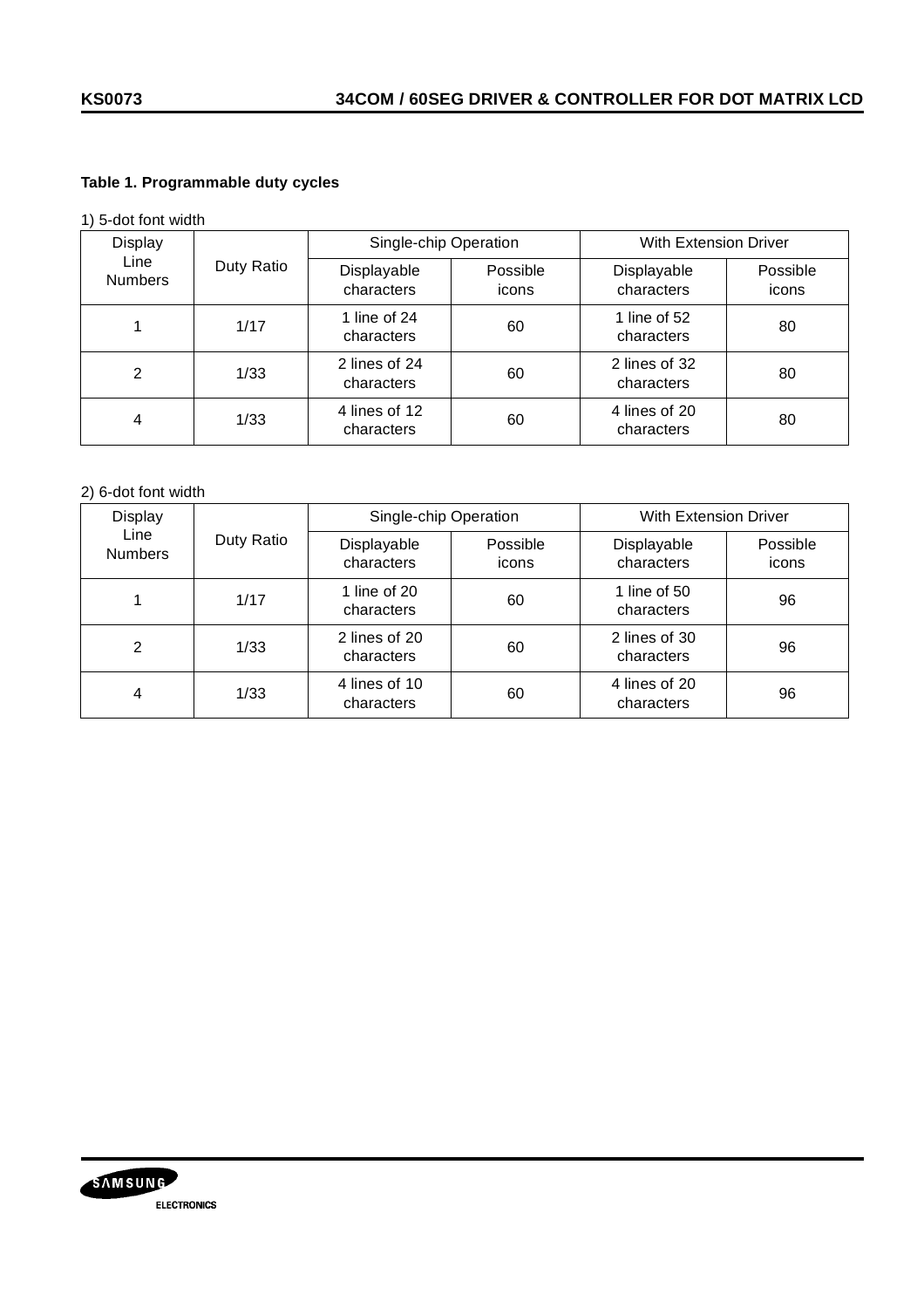# **BLOCK DIAGRAM**



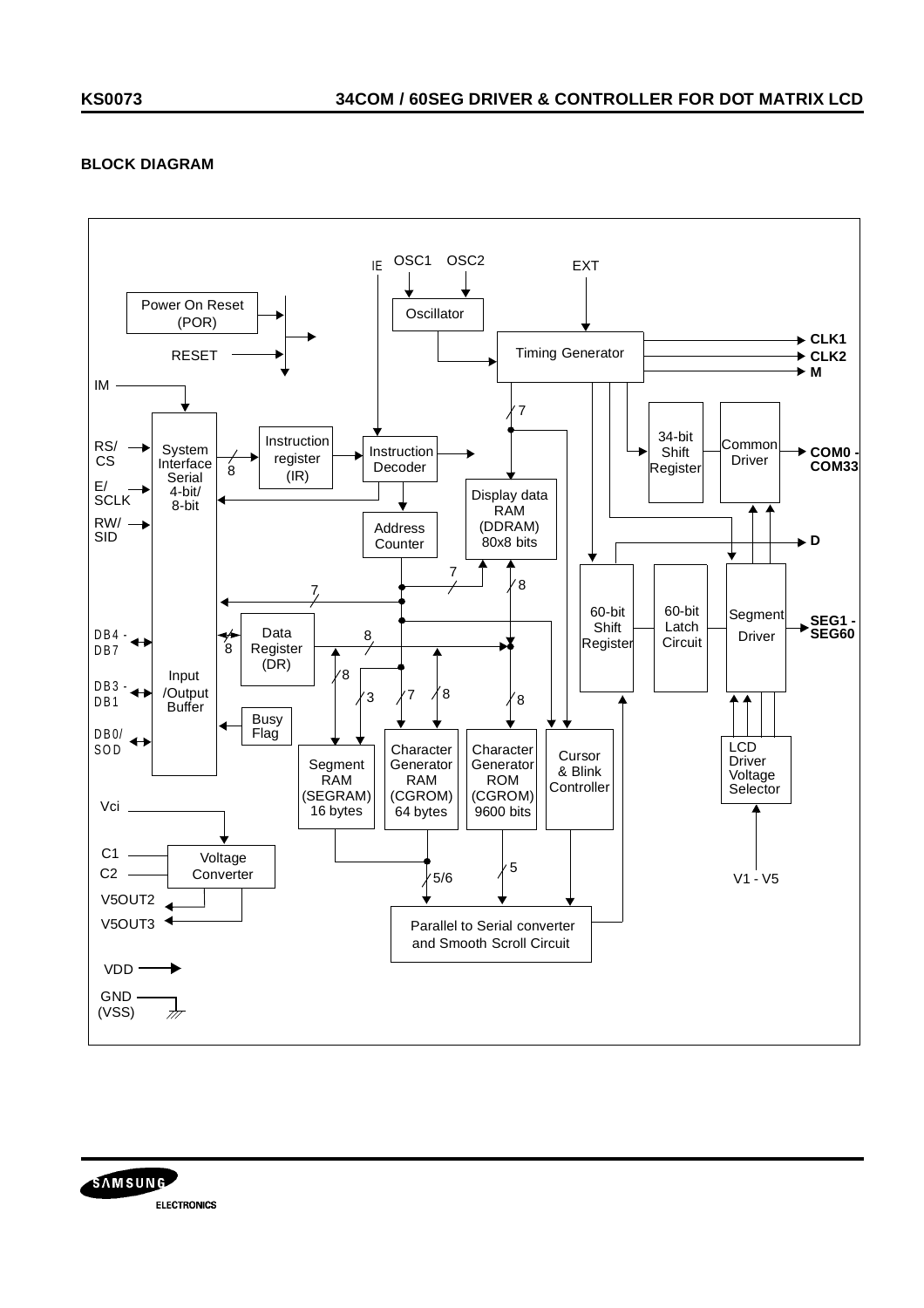## **PAD CONFIGURATIO**



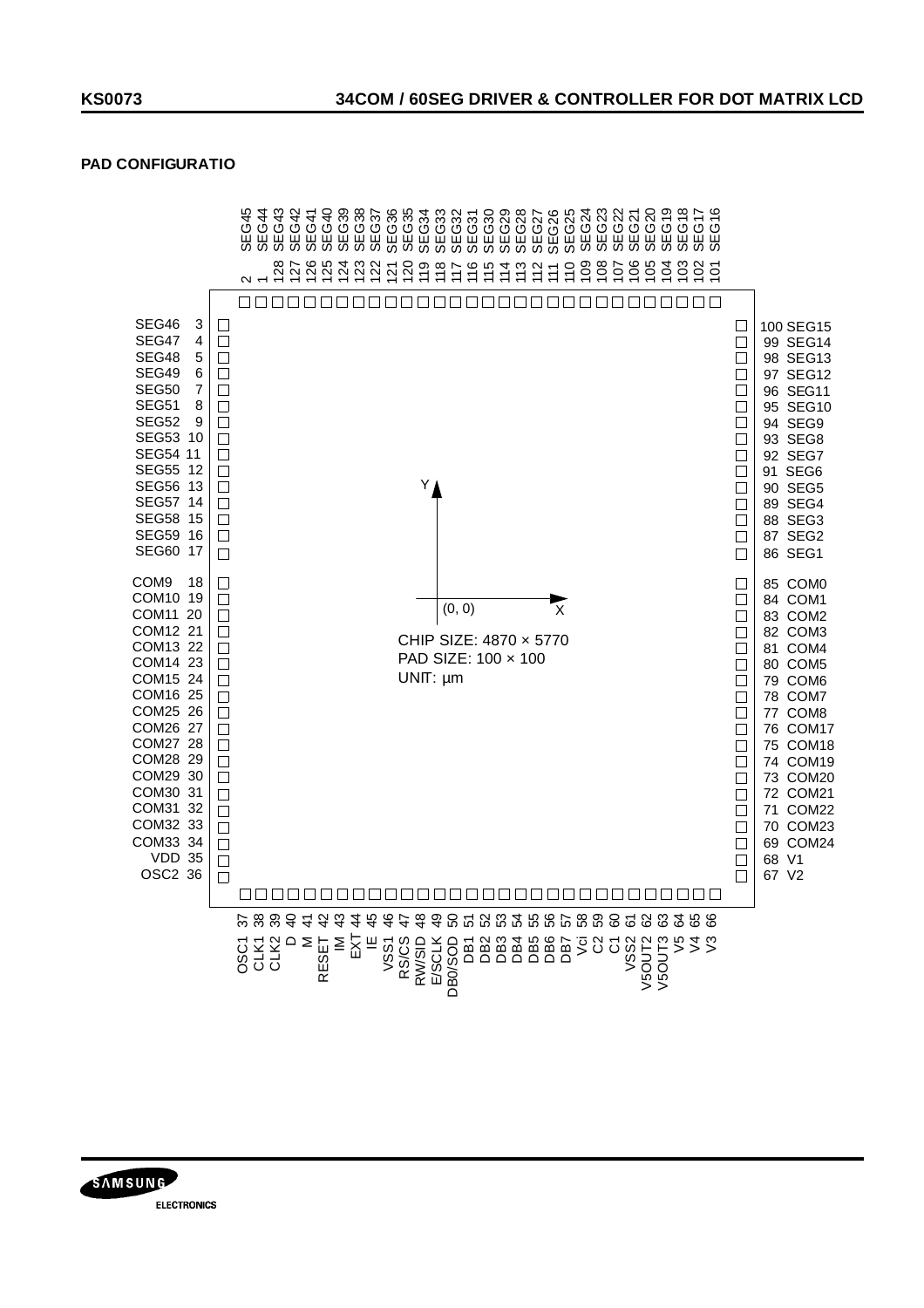# **PAD COORDINATE**

| PAD<br>PAD     | <b>COORDINATE</b> |             | PAD    | PAD       |                  | <b>COORDINATE</b> | PAD     | PAD | <b>COORDINATE</b> |                | PAD     | PAD       | <b>COORDINATE</b> |      |         |
|----------------|-------------------|-------------|--------|-----------|------------------|-------------------|---------|-----|-------------------|----------------|---------|-----------|-------------------|------|---------|
| <b>NO</b>      | <b>NAME</b>       | $\mathsf X$ | Y      | <b>NO</b> | <b>NAME</b>      | X                 | Y       | NO  | <b>NAME</b>       | $\pmb{\times}$ | Υ       | <b>NO</b> | <b>NAME</b>       | X    | Υ       |
| 1              | SEG44             | $-1687$     | 2719   | 24        | COM15            | $-2269$           | $-616$  | 47  | RS/CS             | -611           | -2719   | 70        | COM23             | 2269 | $-1741$ |
| $\overline{c}$ | SEG45             | $-1812$     | 2719   | 25        | COM16            | $-2269$           | $-741$  | 48  | RW/SID            | $-486$         | -2719   | 71        | COM22             | 2269 | $-1616$ |
| 3              | SEG46             | $-2269$     | 2122   | 26        | COM25            | -2269             | $-866$  | 49  | E/SCLK            | $-361$         | $-2719$ | 72        | COM21             | 2269 | $-1491$ |
| 4              | SEG47             | $-2269$     | 1997   | 27        | COM26            | -2269             | $-991$  | 50  | DB0/SOD           | $-236$         | $-2719$ | 73        | COM20             | 2269 | $-1366$ |
| 5              | <b>SEG48</b>      | $-2269$     | 1872   | 28        | COM27            | -2269             | $-1116$ | 51  | DB1               | $-111$         | $-2719$ | 74        | COM19             | 2269 | $-1241$ |
| 6              | SEG49             | $-2269$     | 1747   | 29        | COM28            | -2269             | $-1241$ | 52  | DB <sub>2</sub>   | 14             | $-2719$ | 75        | COM18             | 2269 | $-1116$ |
| 7              | SEG50             | $-2269$     | 1622   | 30        | COM29            | -2269             | $-1336$ | 53  | DB <sub>3</sub>   | 139            | $-2719$ | 76        | COM <sub>17</sub> | 2269 | -991    |
| 8              | <b>SEG51</b>      | $-2269$     | 1497   | 31        | COM30            | $-2269$           | $-1491$ | 54  | DB4               | 264            | $-2719$ | 77        | COM <sub>8</sub>  | 2269 | $-866$  |
| 9              | SEG52             | $-2269$     | 1372   | 32        | COM31            | -2269             | -1616   | 55  | DB <sub>5</sub>   | 389            | -2719   | 78        | COM7              | 2269 | $-741$  |
| 10             | SEG53             | $-2269$     | 1247   | 33        | COM32            | -2269             | -1741   | 56  | DB <sub>6</sub>   | 514            | -2719   | 79        | COM6              | 2269 | $-616$  |
| 11             | SEG54             | $-2269$     | 1122   | 34        | COM33            | -2269             | -1866   | 57  | DB7               | 639            | -2719   | 80        | COM <sub>5</sub>  | 2269 | $-491$  |
| 12             | SEG55             | $-2269$     | 997    | 35        | VDD              | $-2269$           | $-1991$ | 58  | Vci               | 764            | $-2719$ | 81        | COM4              | 2269 | $-366$  |
| 13             | SEG56             | $-2269$     | 872    | 36        | OSC <sub>2</sub> | $-2269$           | $-2116$ | 59  | C <sub>2</sub>    | 889            | $-2719$ | 82        | COM <sub>3</sub>  | 2269 | $-241$  |
| 14             | SEG57             | $-2269$     | 747    | 37        | OSC <sub>1</sub> | $-1816$           | $-2719$ | 60  | C <sub>1</sub>    | 1014           | $-2719$ | 83        | COM <sub>2</sub>  | 2269 | $-116$  |
| 15             | <b>SEG58</b>      | $-2269$     | 622    | 38        | CLK1             | $-1736$           | $-2719$ | 61  | VSS2              | 1139           | $-2719$ | 84        | COM1              | 2269 | 9       |
| 16             | SEG59             | $-2269$     | 497    | 39        | CLK <sub>2</sub> | $-1611$           | $-2719$ | 62  | V5 OUT2           | 1264           | $-2719$ | 85        | COM <sub>0</sub>  | 2269 | 134     |
| 17             | SEG60             | $-2269$     | 372    | 40        | D                | $-1486$           | $-2719$ | 63  | V5 OUT3           | 1389           | $-2719$ | 86        | SEG1              | 2269 | 372     |
| 18             | COM <sub>9</sub>  | $-2269$     | 134    | 41        | M                | $-1361$           | $-2719$ | 64  | V <sub>5</sub>    | 1514           | $-2719$ | 87        | SEG2              | 2269 | 497     |
| 19             | COM10             | $-2269$     | 9      | 42        | <b>RESET</b>     | $-1236$           | $-2719$ | 65  | V <sub>4</sub>    | 1639           | $-2719$ | 88        | SEG3              | 2269 | 622     |
| 20             | COM11             | $-2269$     | -116   | 43        | IM               | $-1111$           | $-2719$ | 66  | V <sub>3</sub>    | 1764           | $-2719$ | 89        | SEG4              | 2269 | 747     |
| 21             | COM12             | $-2269$     | $-241$ | 44        | <b>EXT</b>       | $-986$            | $-2719$ | 67  | V <sub>2</sub>    | 2269           | $-2116$ | 90        | SEG5              | 2269 | 872     |
| 22             | COM <sub>13</sub> | $-2269$     | $-366$ | 45        | IE               | $-861$            | $-2719$ | 68  | V <sub>1</sub>    | 2269           | $-1991$ | 91        | SEG6              | 2269 | 997     |
| 23             | COM14             | $-2269$     | $-491$ | 46        | VSS1             | $-736$            | $-2719$ | 69  | <b>COM 24</b>     | 2269           | $-1866$ | 92        | SEG7              | 2269 | 1122    |

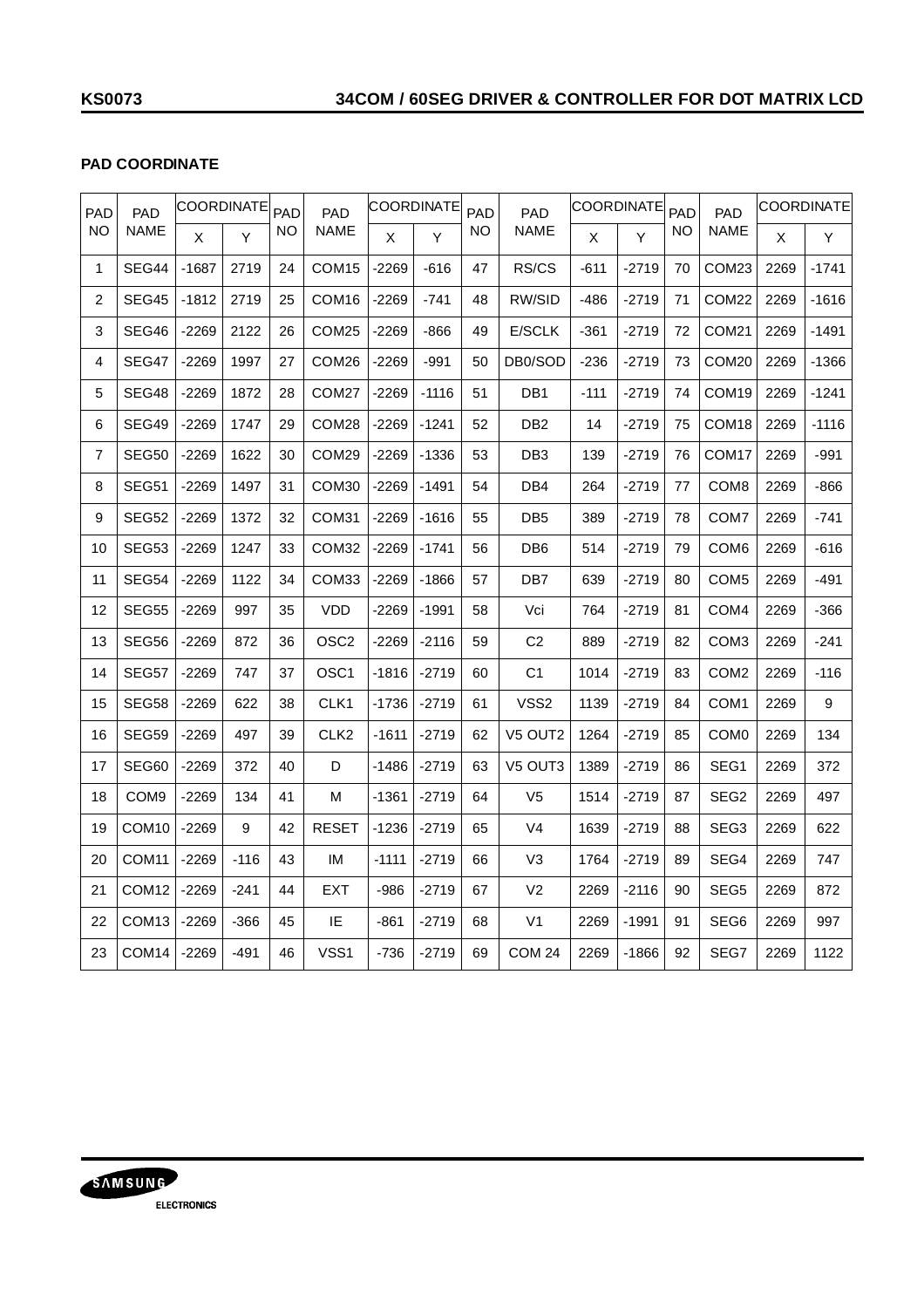| <b>PAD</b><br><b>PAD</b> |                   | <b>COORDINATE</b> |      | <b>PAD</b> | <b>PAD</b>        | COORDINATE |      | <b>PAD</b> | <b>PAD</b>  | <b>COORDINATE</b> |      | <b>PAD</b> | <b>PAD</b>  | <b>COORDINATE</b> |      |
|--------------------------|-------------------|-------------------|------|------------|-------------------|------------|------|------------|-------------|-------------------|------|------------|-------------|-------------------|------|
| <b>NO</b>                | <b>NAME</b>       | X                 | Υ    | NO.        | <b>NAME</b>       | Χ          | Y    | NO.        | <b>NAME</b> | Χ                 | Υ    | NO.        | <b>NAME</b> | X                 | Y    |
| 93                       | SEG8              | 2269              | 1247 | 102        | SEG17             | 1688       | 2719 | 111        | SEG26       | 563               | 2719 | 120        | SEG35       | $-562$            | 2719 |
| 94                       | SEG9              | 2269              | 1372 | 103        | SEG <sub>18</sub> | 1563       | 2719 | 112        | SEG27       | 438               | 2719 | 121        | SEG36       | -687              | 2719 |
| 95                       | SEG <sub>10</sub> | 2269              | 1497 | 104        | SEG19             | 1438       | 2719 | 113        | SEG28       | 313               | 2719 | 122        | SEG37       | $-812$            | 2719 |
| 96                       | SEG <sub>11</sub> | 2269              | 1622 | 105        | SEG <sub>20</sub> | 1313       | 2719 | 114        | SEG29       | 188               | 2719 | 123        | SEG38       | -937              | 2719 |
| 97                       | SEG <sub>12</sub> | 2269              | 1747 | 106        | SEG21             | 1188       | 2719 | 115        | SEG30       | 63                | 2719 | 124        | SEG39       | $-1062$           | 2719 |
| 98                       | SEG <sub>13</sub> | 2269              | 1872 | 107        | SEG22             | 1063       | 2719 | 116        | SEG31       | $-62$             | 2719 | 125        | SEG40       | $-1187$           | 2719 |
| 99                       | SEG14             | 2269              | 1997 | 108        | SEG23             | 938        | 2719 | 117        | SEG32       | $-187$            | 2719 | 127        | SEG41       | $-1312$           | 2719 |
| 100                      | SEG <sub>15</sub> | 2269              | 2122 | 109        | SEG24             | 813        | 2719 | 118        | SEG33       | $-312$            | 2719 | 127        | SEG42       | $-1437$           | 2719 |
| 101                      | SEG16             | 1813              | 2719 | 110        | SEG25             | 688        | 2719 | 119        | SEG34       | -437              | 2719 | 128        | SEG43       | $-1562$           | 2719 |

# (PAD COORDINATE CONTINUED)

# **PIN CONFIGURATION OF TCP**

# A) TCP OUTLINE



SAMSUNG **ELECTRONICS**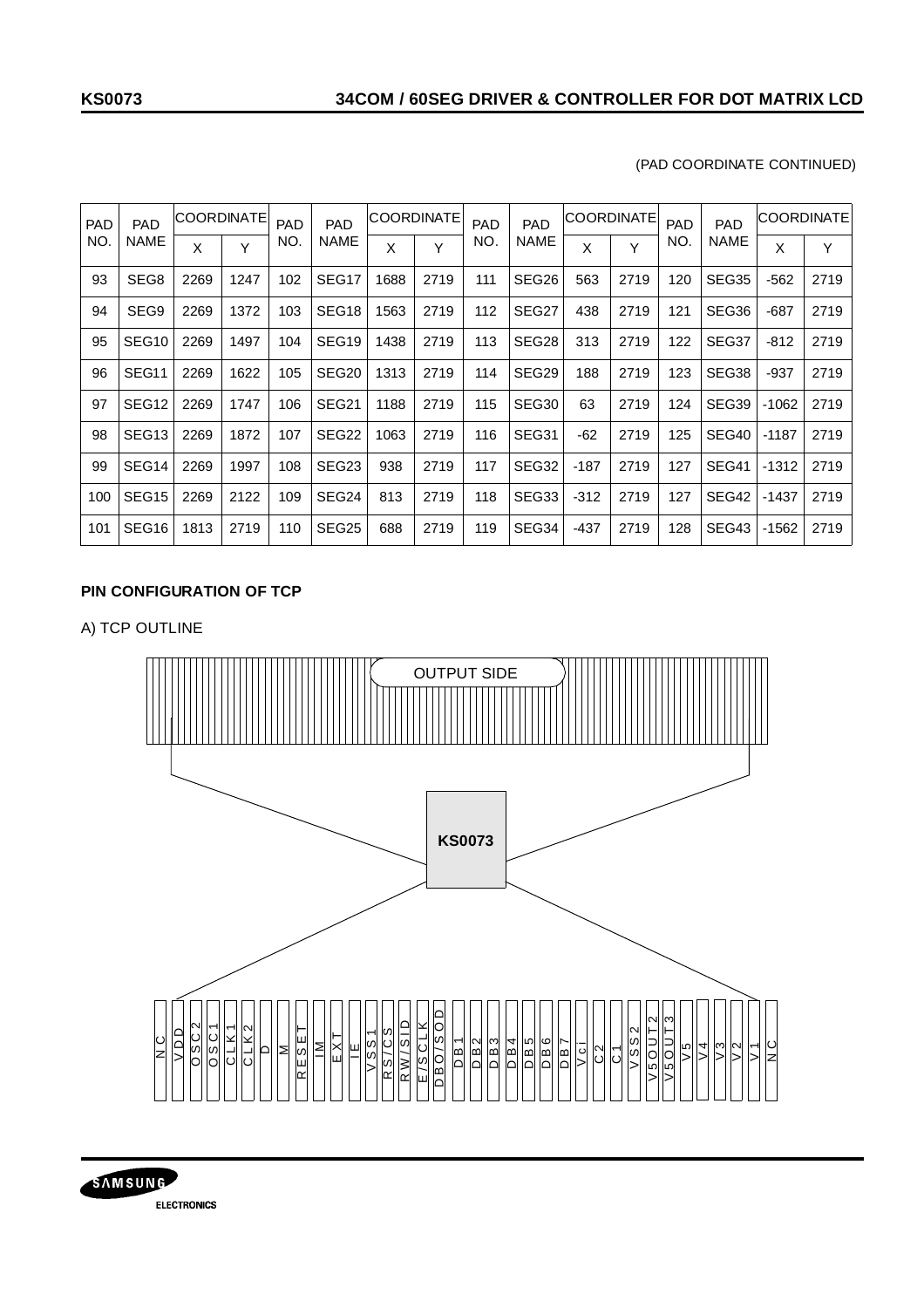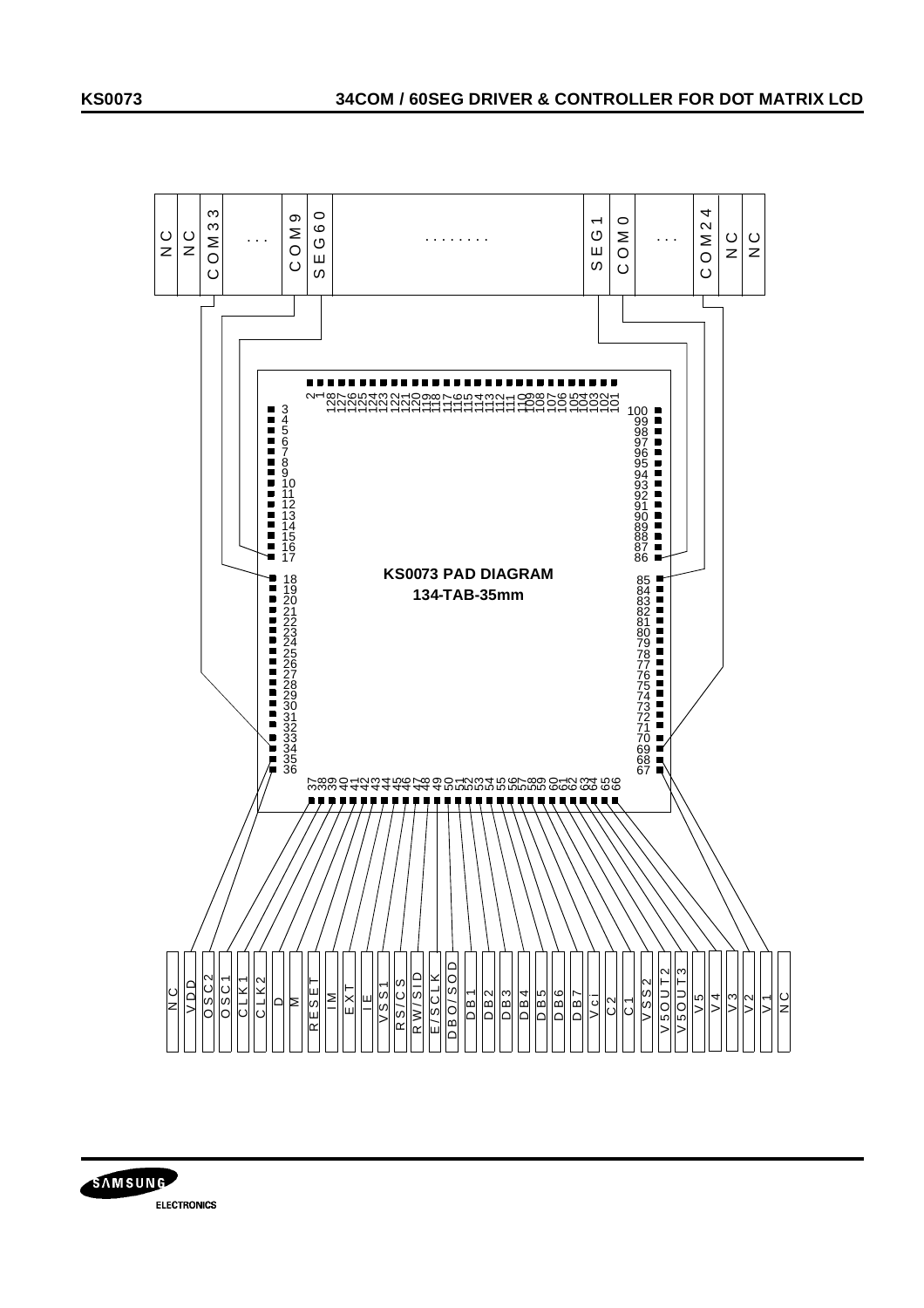# **PIN DESCRIPTION**

| Pin(No)                            | Input/<br><b>Output</b>              | <b>Name</b>                                     | <b>Description</b>                                                                                                                                             | Interface                                      |
|------------------------------------|--------------------------------------|-------------------------------------------------|----------------------------------------------------------------------------------------------------------------------------------------------------------------|------------------------------------------------|
| VDD (35)                           |                                      |                                                 | for logical circuit $(+3V, +5V)$                                                                                                                               |                                                |
| VSS1, VSS2<br>(46, 61)             |                                      |                                                 | 0 V (GND)                                                                                                                                                      |                                                |
| $V1 \sim V5$<br>$(68 - 64)$        |                                      | Power supply                                    | Bias voltage level for LCD driving.                                                                                                                            | Power<br>Supply                                |
| Vci (58)                           | Input                                |                                                 | Input voltage to the voltage converter to<br>generate LCD drive voltage<br>(Vci = 1.0 to 4.5 V).                                                               |                                                |
| SEG1~SEG6<br>$(86 - 128, 1 - 17)$  | Output                               | Segment output                                  | Segment signal output for LCD drive.                                                                                                                           | <b>LCD</b>                                     |
| COM0~COM33<br>$(85 - 69, 18 - 34)$ | Output                               | Common output                                   | Common signal output for LCD drive.                                                                                                                            | <b>LCD</b>                                     |
| OSC1, OSC2<br>(37, 36)             | Input<br>(OSC1),<br>Output<br>(OSC2) | Oscillator                                      | When using internal oscillator, connect<br>external Rf resistor<br>If external clock is used, connect it to<br>OSC1.                                           | External<br>resistor /<br>oscillator<br>(OSC1) |
| CLK1, CLK2<br>(38, 39)             | Input                                | Latch(CLK1) /<br>Shift(CLK2) clock              | When $EXT = "High",$<br>each outputs latch clock and shift clock<br>for extension driver.                                                                      | Extensio<br>driver                             |
| C1, C2<br>(60, 59)                 | Input                                | External<br>capacitance input                   | To use the voltage converter (2 times /<br>times), these pins must be connected to<br>the external capacitance.                                                | External<br>capacitor                          |
| M(41)                              | Output                               | Alternated signal<br>for LCD driver out-<br>put | When $EXT = "High",$ outputs the<br>alternating signal to convert LCD driver<br>waveform to AC for extension driver.                                           | Extensio<br>driver                             |
| D(40)                              | Output                               | Display data<br>interface                       | When $EXT = "High",$ outputs extension<br>driver data (the 61th dot's data)                                                                                    | Extensio<br>driver                             |
| EXT (44)                           | Input                                | <b>Extension driver</b><br>control signal       | When $EXT = "High",$ enables extension<br>diver control signal, When EXT = "Low",<br>suppresses extra current consumption<br>and CLK1/CLK2/M/D should be open. |                                                |
| RESET (42)                         | Input                                | Reset pin                                       | Initialized to Low                                                                                                                                             |                                                |
| IE (45)                            | Input                                | Selection<br>pin of<br>instruction<br>set       | When $IE = "Low",$ instruction set is<br>selected as Table 10.<br>When $IE = "High", instruction set is$<br>selected as Table 6.                               |                                                |

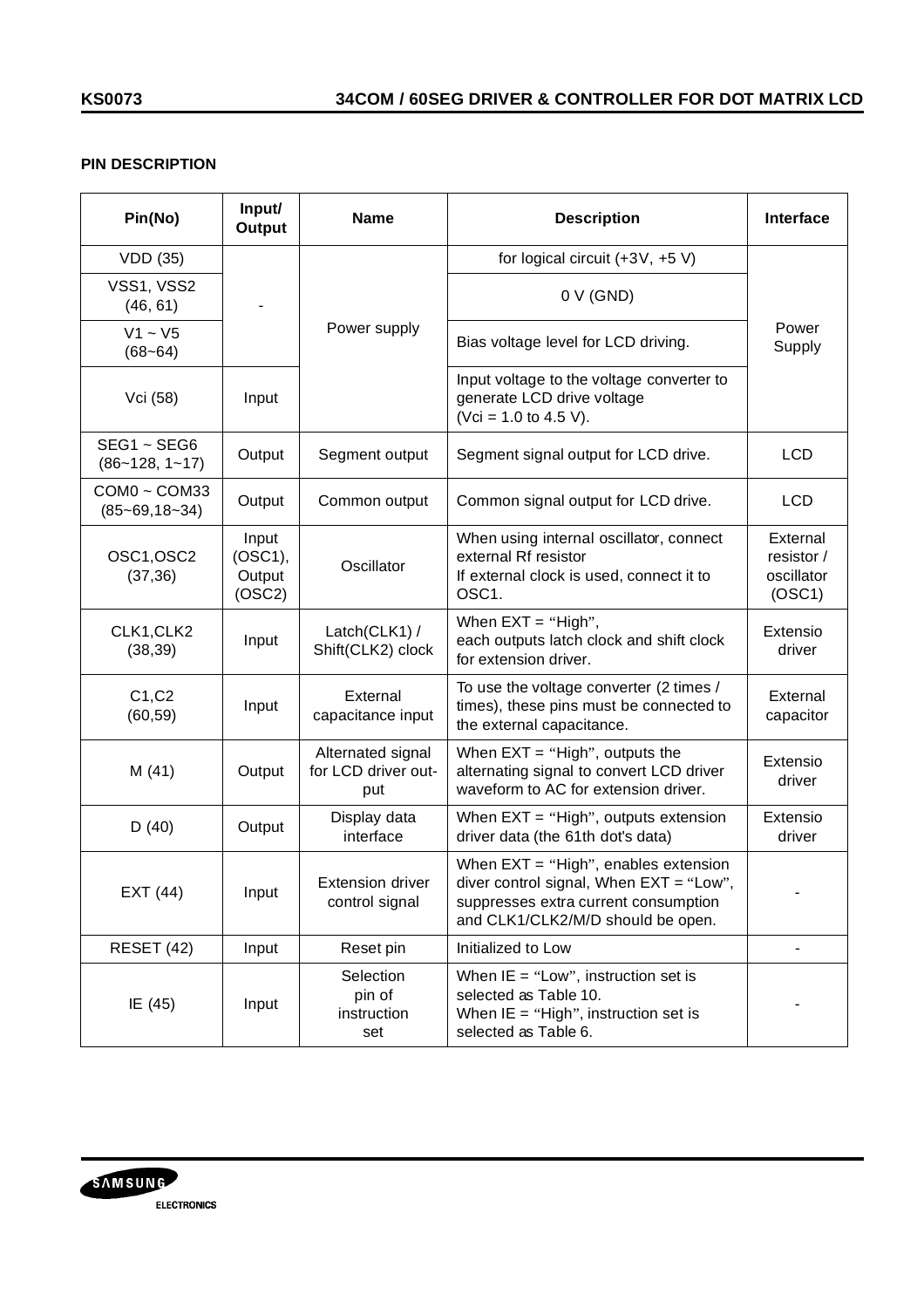(Continued)

| Pin(No)                       | Input/<br>Output            | <b>Name</b>                               | <b>Description</b>                                                                                                                                                                                                                                                                                         | <b>Interfac</b>        |
|-------------------------------|-----------------------------|-------------------------------------------|------------------------------------------------------------------------------------------------------------------------------------------------------------------------------------------------------------------------------------------------------------------------------------------------------------|------------------------|
| V5OUT2 (62)                   | Output                      | Two times<br>converter<br>output          | The value of Vci is converted twice. To use<br>the three times converter, the same<br>capacitance as that of C1-C2 should be<br>connected here.                                                                                                                                                            | V5 pin/<br>capacitance |
| V5OUT3 (63)                   |                             | Three times<br>converter<br>output        | The value of Vci is converted three times.                                                                                                                                                                                                                                                                 | V5 pin                 |
| IM $(43)$                     | Input                       | Interface<br>mode<br>selection            | Select Interface mode with the MPU.<br>When $IM = "Low":$ Serial mode,<br>When IM = "High": 4-bit/8-bit bus mode.                                                                                                                                                                                          |                        |
| <b>RS/CS (47)</b>             | Input                       | Register<br>select /<br>Chip select       | In bus mode, used as register selection<br>input. When RS/CS = "High", Data register is<br>selected. When RS/CS "Low", Instruction<br>register is selected.<br>In serial mode, used as chip selection input.<br>When RS/CS = "Low", selected.<br>When RS/CS = "High", not selected<br>(Low access enable). | <b>MPU</b>             |
| <b>RW/SID (48)</b>            | Input                       | Read, write /<br>Serial input<br>data     | In bus mode, used as read/write selection<br>input.<br>When RW/SID = "High", read operation.<br>When $RW/SID = "Low", write operation.$<br>In serial mode, used for data input pin.                                                                                                                        | <b>MPU</b>             |
| <b>E/SCLK (49)</b>            | Input                       | Read, write<br>enable/Serial<br>clock     | In bus mode, used as read/write enable<br>signal.<br>In serial mode, used as serial clock input pin.                                                                                                                                                                                                       | <b>MPU</b>             |
| <b>DB0/SOD (50)</b>           | Input<br>Output /<br>Output | Data bus 0 bit /<br>Serial output<br>data | In 8-bit bus mode, used as lowest<br>bidirectional data bit. During 4-bit bus mode,<br>open this pin.<br>In serial mode, used as serial data output<br>pin. If not in read operation, open this pin.                                                                                                       | <b>MPU</b>             |
| $DB1 - DB3$<br>$(51 - 53)$    | Input,                      |                                           | In 8-bit bus mode, used as low order<br>bidirectional data bus.<br>During 4-bit bus mode or serial mode, open<br>these pins.                                                                                                                                                                               | <b>MPU</b>             |
| $DB4 \sim DB7$<br>$(54 - 57)$ | Output                      | Data bus $1 - 7$                          | In 8-bit bus mode, used as high order<br>bidirectional data bus. In 4-bit bus mode,<br>used as both high and low order.<br>DB7 used for Busy Flag output.<br>During serial mode, open these pins.                                                                                                          | <b>MPU</b>             |

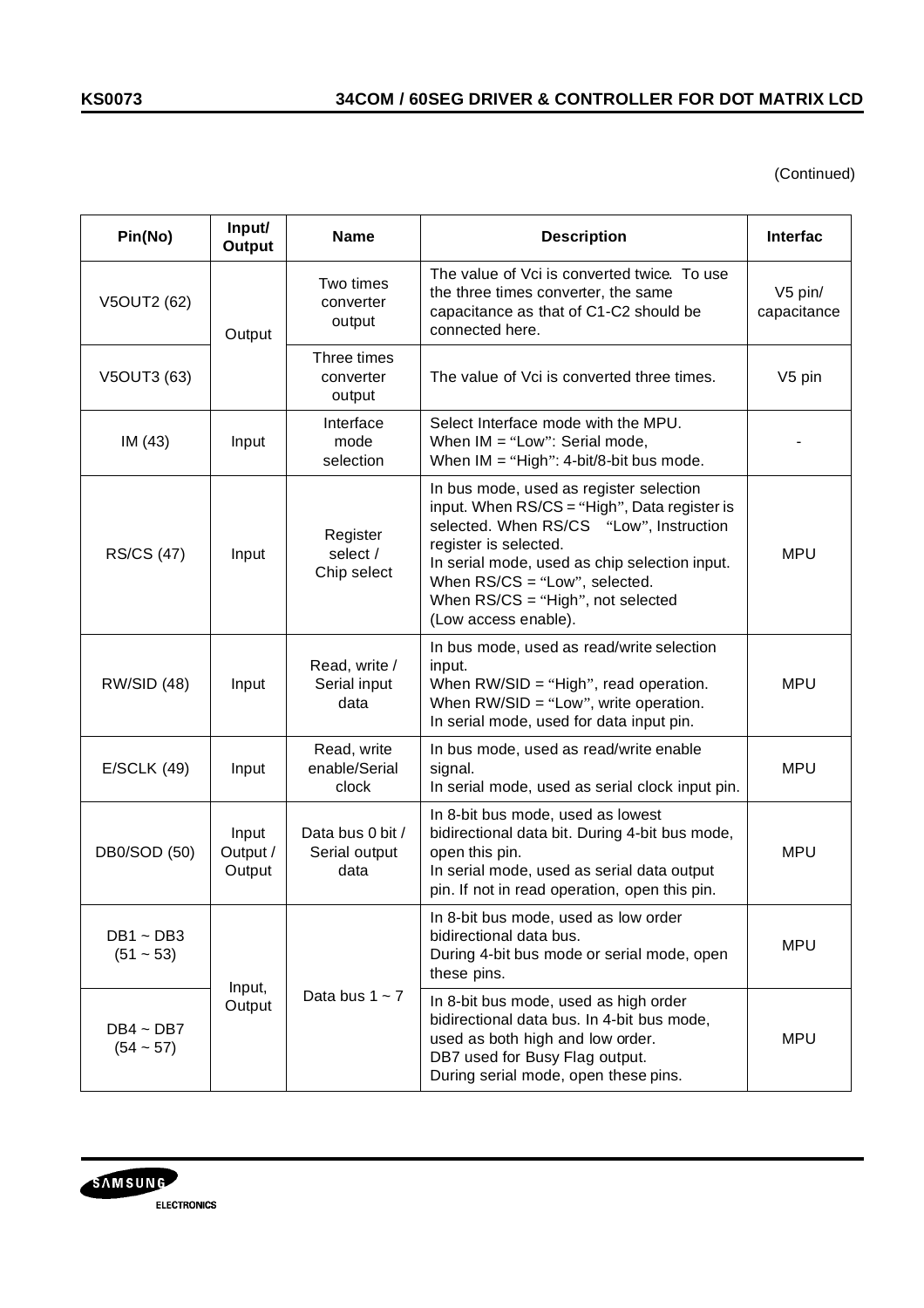## **FUNCTION DESCRIPTION**

### **System Interface**

This chip has all three kinds of interface type with MPU: serial, 4-bit and 8-bit bus. Serial and bus(4-bit/8-bit) are selected by IM input, and 4-bit bus and 8-bit bus are selected by the DL bit in the instruction register.

During read or write operation, two 8-bit registers are used. one is the data register (DR), the other is the instruction register(IR).

The data register(DR) is used as a temporary data storage place for being written into or read from DDRAM/CGRAM/SEGRAM. Target RAM is selected by RAM address setting instruction. Each internal operation, reading from or writing into RAM, is done automatically.

Hence, after MPU reads the DR data, the data in the next DDRAM/CGRAM/SEGRAM address is transferred into DR automatically. Also, after MPU writes data to DR, the data in DR is transferred into DDRAM/CGRAM/ SEGRAM automatically.

The Instruction register (IR) is used only to store instruction code transferred from MPU. MPU cannot use it to read instruction data.

To select register, use the RS/CS input pin in 4-bit/8-bit bus mode (IM "High") or the RS bit in serial mode  $(IM = "Low").$ 

| <b>RS</b> | R/W | Operation                                                         |
|-----------|-----|-------------------------------------------------------------------|
|           | 0   | Instruction Write operation (MPU writes Instruction code into IR) |
|           |     | Read Busy flag (DB7) and address counter (DB0 $\sim$ DB6)         |
|           | 0   | Data Write operation (MPU writes data into DR)                    |
|           |     | Data Read operation (MPU reads data from DR)                      |

#### **Table 2. Various kinds of operations according to RS and R/W bits.**

### **Busy Flag (BF)**

When BF = "High", it indicates that the internal operation is being processed. So during this time the next instruction cannot be accepted. BF can be read, when RS = "Low" and R/W = "High" (Read Instruction Operation), through the DB7 port. Before executing the next instruction, be sure that BF is not High.

### **Display Data RAM (DDRAM)**

DDRAM stores display data of maximum 80×8 bits (80 characters). DDRAM address is set in the address counter (AC) as a hexadecimal number (Refer to Fig-1).

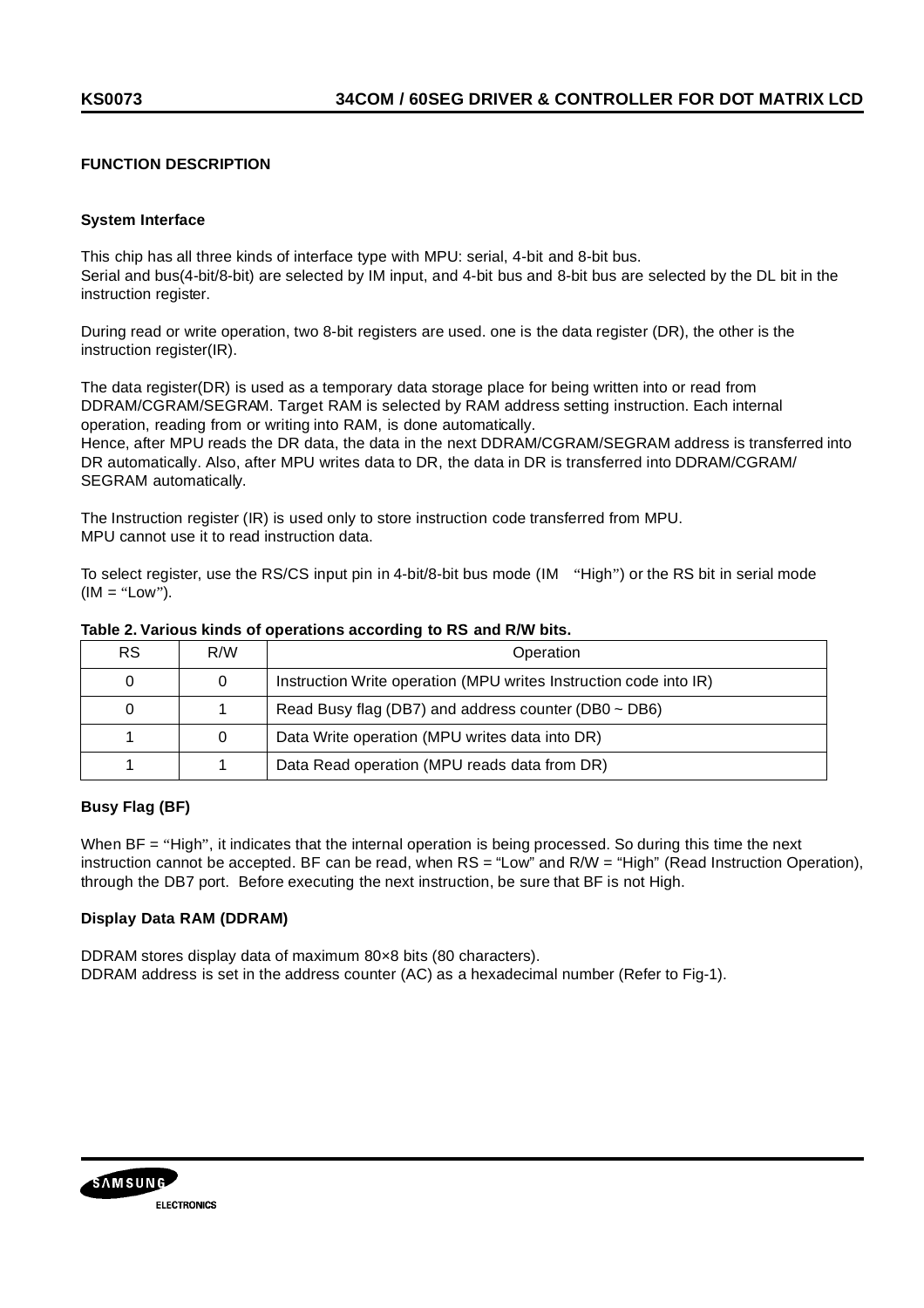

**Fig-1. DDRAM Addres**

1) Display of 5-dot font width character

(1) 5-dot 1 line display

In the case of a 1-line display with 5-dot font, the address range of DDRAM is 00H  $\sim$  4FH (Refer to Fig-2). When EXT "High", extension driver will be used.

Fig-3 shows the example with 40 segment extension drivers added.



**Fig-2. 1-line X 24 ch. display (5-dot font width)**



**Fig-3. 1-line X 32 ch. display with 40 SEG. extension driver (5-dot font width)**

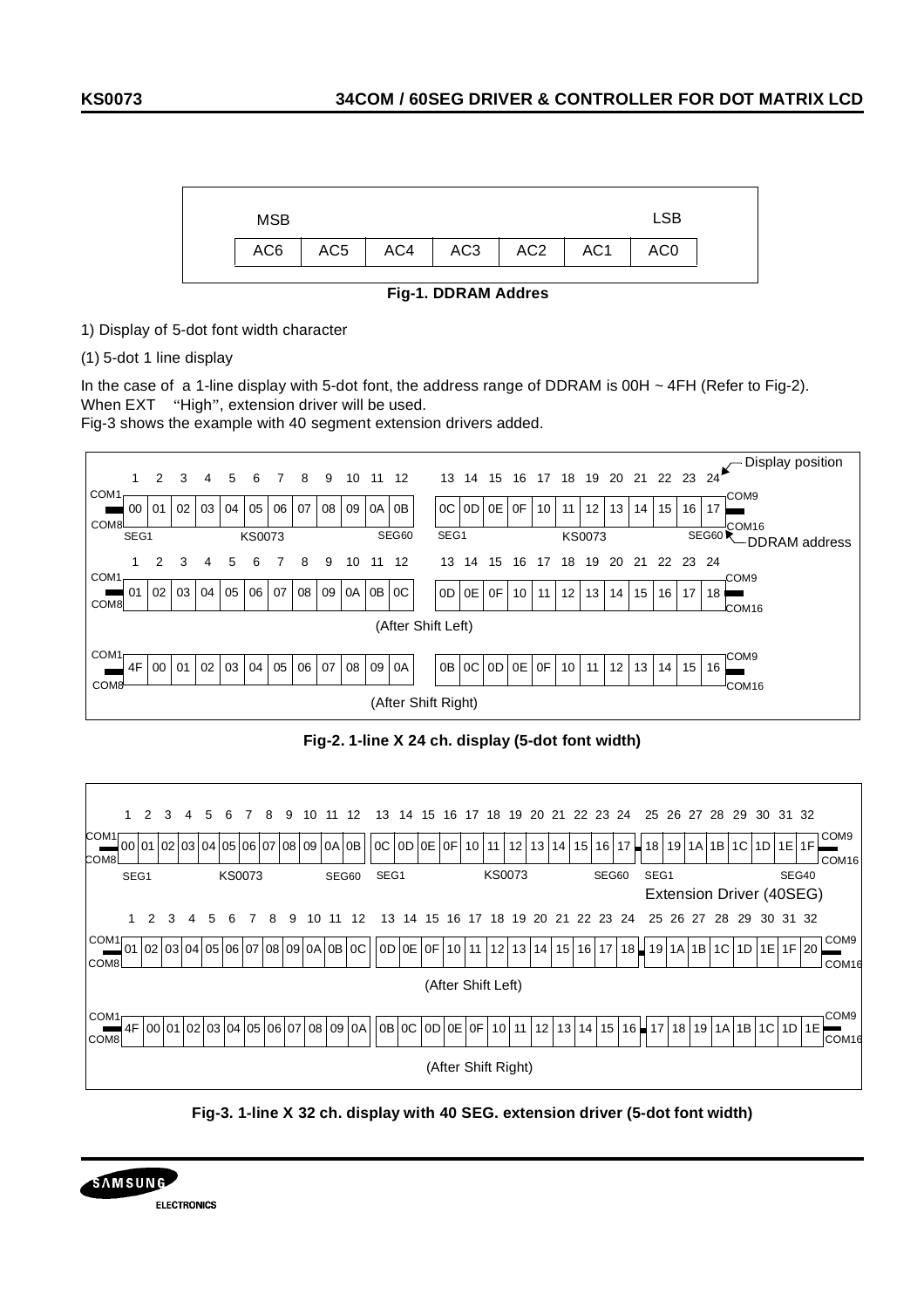# (2) 5-dot 2-line display

In the case of a 2-line display with 5-dot font, the address range of DDRAM is 00H–27H, and 40H–67H (Refer to Fig-4). When EXT = "High", the extension driver will be used. Fig-5 shows the example with 40 segment extension drivers added.

|                                       | 1                                                                          | 2  | 3     | 4               | 5             | 6      |        |                            | 9                                               | 10         | 11      | 12       | 13                                                                                | 14                 | 15 | 16              | 17              | 18       |                 |    | 19 20 21 |                 | 22 23 24  |       |                                                                     |    | <b>Display position</b>                                                                           |                                        |
|---------------------------------------|----------------------------------------------------------------------------|----|-------|-----------------|---------------|--------|--------|----------------------------|-------------------------------------------------|------------|---------|----------|-----------------------------------------------------------------------------------|--------------------|----|-----------------|-----------------|----------|-----------------|----|----------|-----------------|-----------|-------|---------------------------------------------------------------------|----|---------------------------------------------------------------------------------------------------|----------------------------------------|
| COM <sub>1</sub>                      |                                                                            |    |       |                 |               |        |        |                            |                                                 |            |         |          |                                                                                   |                    |    |                 |                 |          |                 |    |          |                 |           |       | COM9                                                                |    |                                                                                                   |                                        |
| COM <sub>8</sub>                      | 00                                                                         | 01 | 02    | 03              | 04            | 05     | 06     | 07                         | 08                                              | 09         | 0A      | 0B       | 0C                                                                                | 0D                 | 0E | 0F              | 10              | 11       | 12 <sub>1</sub> | 13 | 14       | 15              | 16        | 17    | COM <sub>16</sub><br>COM25                                          |    |                                                                                                   |                                        |
| COM17<br>COM <sub>24</sub>            | 40                                                                         | 41 | 42    | 43              | 44            | 45     | 46     | 47                         | 48                                              | 49         | 4A      | 4B       | 4C                                                                                | 4D                 | 4E | 4F              | 50              | 51       | 52              | 53 | 54       | 55              | 56        | 57    | COM32                                                               |    |                                                                                                   |                                        |
|                                       | SEG1                                                                       |    |       |                 |               | KS0073 |        |                            |                                                 |            |         | SEG60    | SEG1                                                                              |                    |    |                 |                 |          | KS0073          |    |          |                 |           | SEG60 |                                                                     |    | -DDRAM address                                                                                    |                                        |
| COM <sub>1</sub>                      | 1                                                                          | 2  | 3     | 4               | 5             | 6      | 7      | 8                          | 9                                               | 10         | 11      | -12      | 13                                                                                | 14                 | 15 | 16              |                 | 17 18 19 |                 |    | 20 21    |                 | 22 23 24  |       |                                                                     |    |                                                                                                   |                                        |
| COM <sub>8</sub>                      | 01                                                                         | 02 | 03    | 04              | 05            | 06     | 07     | 08                         | 09                                              | 0A         | 0B   0C |          | 0D                                                                                | 0E                 | 0F | 10              | 11              | 12       | 13              | 14 | 15       | 16              | 17        | 18    | COM9<br>COM16                                                       |    |                                                                                                   |                                        |
| COM17                                 | 41                                                                         | 42 | 43    | 44              | 45            | 46     | 47     | 48                         | 49                                              | 4A         | 4B      | 4C       | 4D                                                                                | 4E                 | 4F | 50              | 51              | 52       | 53              | 54 | 55       | 56              | 57        | 58    | COM25                                                               |    |                                                                                                   |                                        |
| COM24                                 |                                                                            |    |       |                 |               |        |        |                            |                                                 |            |         |          | (After Shift Left)                                                                |                    |    |                 |                 |          |                 |    |          |                 |           |       | COM32                                                               |    |                                                                                                   |                                        |
| COM <sub>1</sub>                      | 27                                                                         | 00 | 01    | 02 <sub>1</sub> | 03            | 04     | 05     | 06                         | 07                                              | 08         | 09      | 0A       | OB                                                                                | 0C                 | 0D | 0E              | 0F              | 10       | 11              | 12 | 13       | 14              | 15        | 16    | COM9                                                                |    |                                                                                                   |                                        |
| COM <sub>8</sub><br>COM17             |                                                                            |    |       |                 |               |        |        |                            |                                                 |            |         |          |                                                                                   |                    |    |                 |                 |          |                 |    |          |                 |           |       | COM <sub>16</sub><br>COM25                                          |    |                                                                                                   |                                        |
| COM <sub>24</sub>                     | 67                                                                         | 40 | 41    | 42              | 43            | 44     | 45     | 46                         | 47                                              | 48         | 49      | 4A       | 4B                                                                                | 4C                 | 4D | 4E              | 4F              | 50       | 51              | 52 | 53       | 54              | 55        | 56    | COM32                                                               |    |                                                                                                   |                                        |
|                                       | (After Shift Right)<br>Fig-4. 2-line x 24 char. display (5-dot font width) |    |       |                 |               |        |        |                            |                                                 |            |         |          |                                                                                   |                    |    |                 |                 |          |                 |    |          |                 |           |       |                                                                     |    |                                                                                                   |                                        |
|                                       |                                                                            |    |       |                 |               |        |        |                            |                                                 |            |         |          |                                                                                   |                    |    |                 |                 |          |                 |    |          |                 |           |       |                                                                     |    |                                                                                                   |                                        |
|                                       | 2<br>1                                                                     | 3  | 4     | 5               | 6             |        | 8<br>9 | 10                         | 11 12                                           |            |         |          | 13 14 15 16 17 18 19 20 21 22 23 24                                               |                    |    |                 |                 |          |                 |    |          |                 |           |       |                                                                     |    | 25 26 27 28 29 30 31 32                                                                           |                                        |
| COM <sub>1</sub>                      | 00 01                                                                      |    |       |                 |               |        |        |                            | 02   03   04   05   06   07   08   09   0A   0B |            |         | OC OD    | OE OF 10 11                                                                       |                    |    | 12 <sub>1</sub> | 13 <sub>1</sub> | 14       | 15              | 16 | 17       | 18 <sup>1</sup> | 19<br>1 A | 1B    | 1C                                                                  | 1D | $1E$ 1F                                                                                           | COM <sub>9</sub>                       |
| COM <sub>8</sub><br>COM <sub>17</sub> |                                                                            |    |       |                 |               |        |        |                            |                                                 |            |         |          |                                                                                   |                    |    |                 |                 |          |                 |    |          |                 |           |       |                                                                     |    |                                                                                                   | COM16<br>COM25                         |
| COM24                                 | 40 41                                                                      |    | 42 43 | 44              |               |        |        |                            | 45 46 47 48 49 4A 4B                            |            |         | 4C 4D    | 4E 4F 50 51 52 53 54 55 56 57                                                     |                    |    |                 |                 |          |                 |    |          |                 |           |       |                                                                     |    | _58 59 5A 5B 5C 5D 5E 5F                                                                          | COM32                                  |
|                                       | SEG1                                                                       |    |       |                 | <b>KS0073</b> |        |        |                            |                                                 | SEG60 SEG1 |         |          |                                                                                   |                    |    | KS0073          |                 |          |                 |    |          | SEG60 SEG1      |           |       |                                                                     |    | SEG40<br>Extension Driver (40SEG)                                                                 |                                        |
|                                       | 1<br>2                                                                     | 3  | 4     | 5               |               |        | 9      |                            | 10 11 12                                        |            |         |          | 13 14 15 16 17 18 19 20 21 22 23 24                                               |                    |    |                 |                 |          |                 |    |          |                 |           |       |                                                                     |    | 25 26 27 28 29 30 31 32                                                                           |                                        |
| COM1                                  | 01                                                                         |    |       |                 |               |        |        | 02 03 04 05 06 07 08 09 0A | OB OC                                           |            |         | OD OE OF |                                                                                   | 10 I<br>11         |    | 12 13 14 15     |                 |          | 16              | 17 | 18       | 19 1A 1B        |           |       | $1C$ $1D$ $1E$                                                      |    | 1F<br>20                                                                                          | COM <sub>9</sub>                       |
| COM <sub>8</sub><br>COM17             |                                                                            |    |       |                 |               |        |        |                            |                                                 |            |         |          |                                                                                   |                    |    |                 |                 |          |                 |    |          |                 |           |       | 52   53   54   55   56   57   58   59   5A   5B   5C   5D   5E   5F |    |                                                                                                   | COM <sub>16</sub><br>COM <sub>25</sub> |
| COM <sub>24</sub>                     |                                                                            |    |       |                 |               |        |        |                            | 41 42 43 44 45 46 47 48 49 48 48 48 4           |            | 4D      | 4E       | 4F                                                                                | 50 51              |    |                 |                 |          |                 |    |          |                 |           |       |                                                                     |    | 60                                                                                                | COM32                                  |
| COM1                                  |                                                                            |    |       |                 |               |        |        |                            |                                                 |            |         |          |                                                                                   | (After Shift Left) |    |                 |                 |          |                 |    |          |                 |           |       |                                                                     |    |                                                                                                   | COM9                                   |
| COM <sub>8</sub>                      |                                                                            |    |       |                 |               |        |        |                            |                                                 |            |         |          |                                                                                   |                    |    |                 |                 |          |                 |    |          |                 |           |       |                                                                     |    | 27 00 01 02 03 04 05 06 07 08 09 0A  0B 0C 0D 0E 0F 10 11 12 13 14 15 16  17 18 19 1A 1B 1C 1D 1E | COM16                                  |
| COM17                                 | 67                                                                         |    |       |                 |               |        |        |                            | 40 41 42 43 44 45 46 47 48 49 4A                |            |         |          | 4B 4C 4D 4E 4F 50 51 52 53 54 55 56 57 58 59 5A 5B 5C 5D                          |                    |    |                 |                 |          |                 |    |          |                 |           |       |                                                                     |    | 5E                                                                                                | COM25                                  |
| COM24                                 | COM32                                                                      |    |       |                 |               |        |        |                            |                                                 |            |         |          |                                                                                   |                    |    |                 |                 |          |                 |    |          |                 |           |       |                                                                     |    |                                                                                                   |                                        |
|                                       | (After Shift Right)                                                        |    |       |                 |               |        |        |                            |                                                 |            |         |          |                                                                                   |                    |    |                 |                 |          |                 |    |          |                 |           |       |                                                                     |    |                                                                                                   |                                        |
|                                       |                                                                            |    |       |                 |               |        |        |                            |                                                 |            |         |          | Fig-5. 2-line x 32 char. display with 40 SEG. extension driver (5-dot font width) |                    |    |                 |                 |          |                 |    |          |                 |           |       |                                                                     |    |                                                                                                   |                                        |

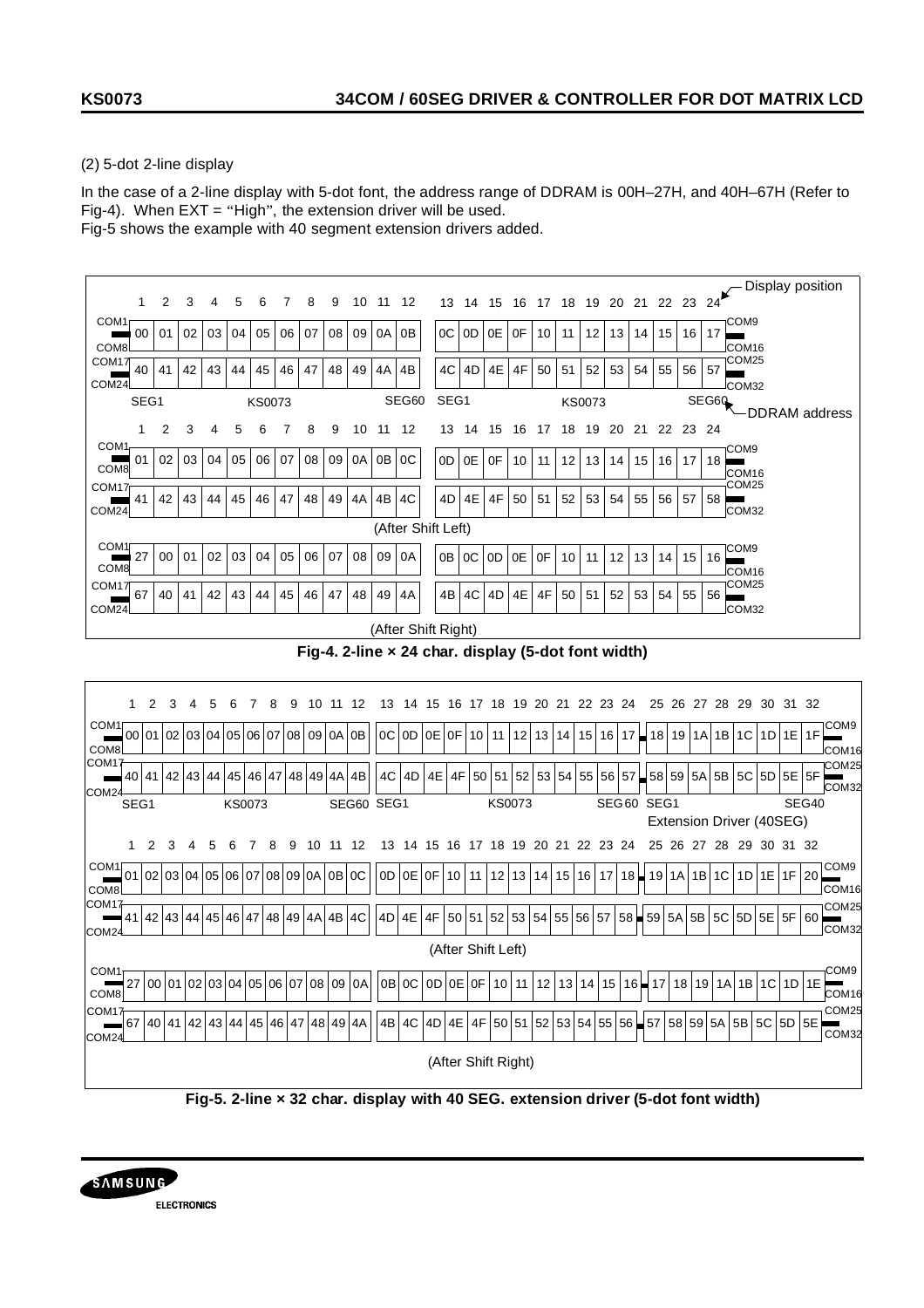(3) 5-dot 4-line display

In the case of a 4-line display with 5-dot font, the address range of DDRAM is 00H–13H, 20H–33H, 40H–53H, 60H–73H (Refer to Fig-6).

When EXT="High", extension driver will be used. Fig-7 shows the example with 40 segment extension drivers added.



**Fig-6. 4-line × 12 char. display (5-dot font width)**

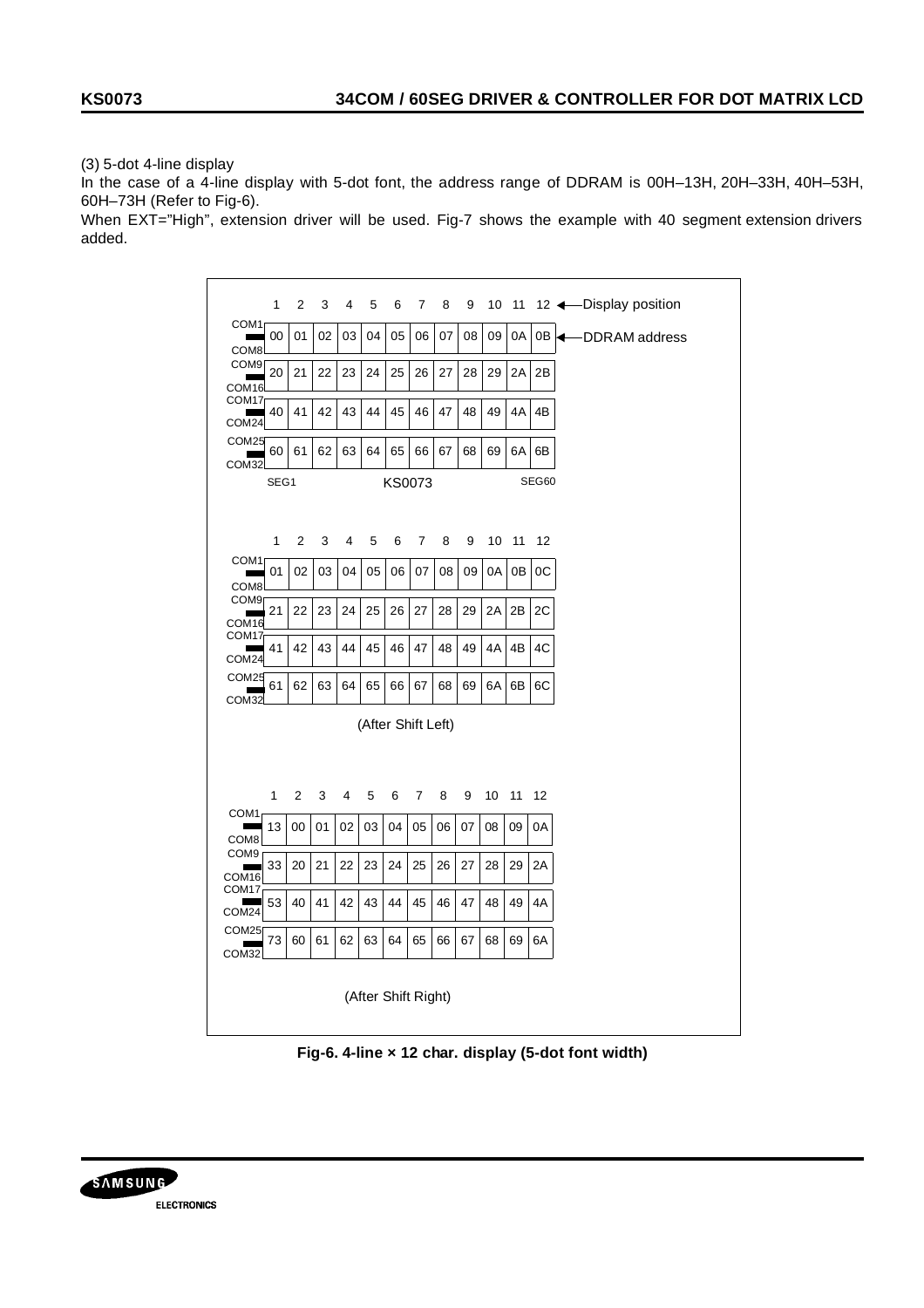

**Fig-7. 4-line × 20 char. display with 40 SEG. extension driver (5-dot font width)**

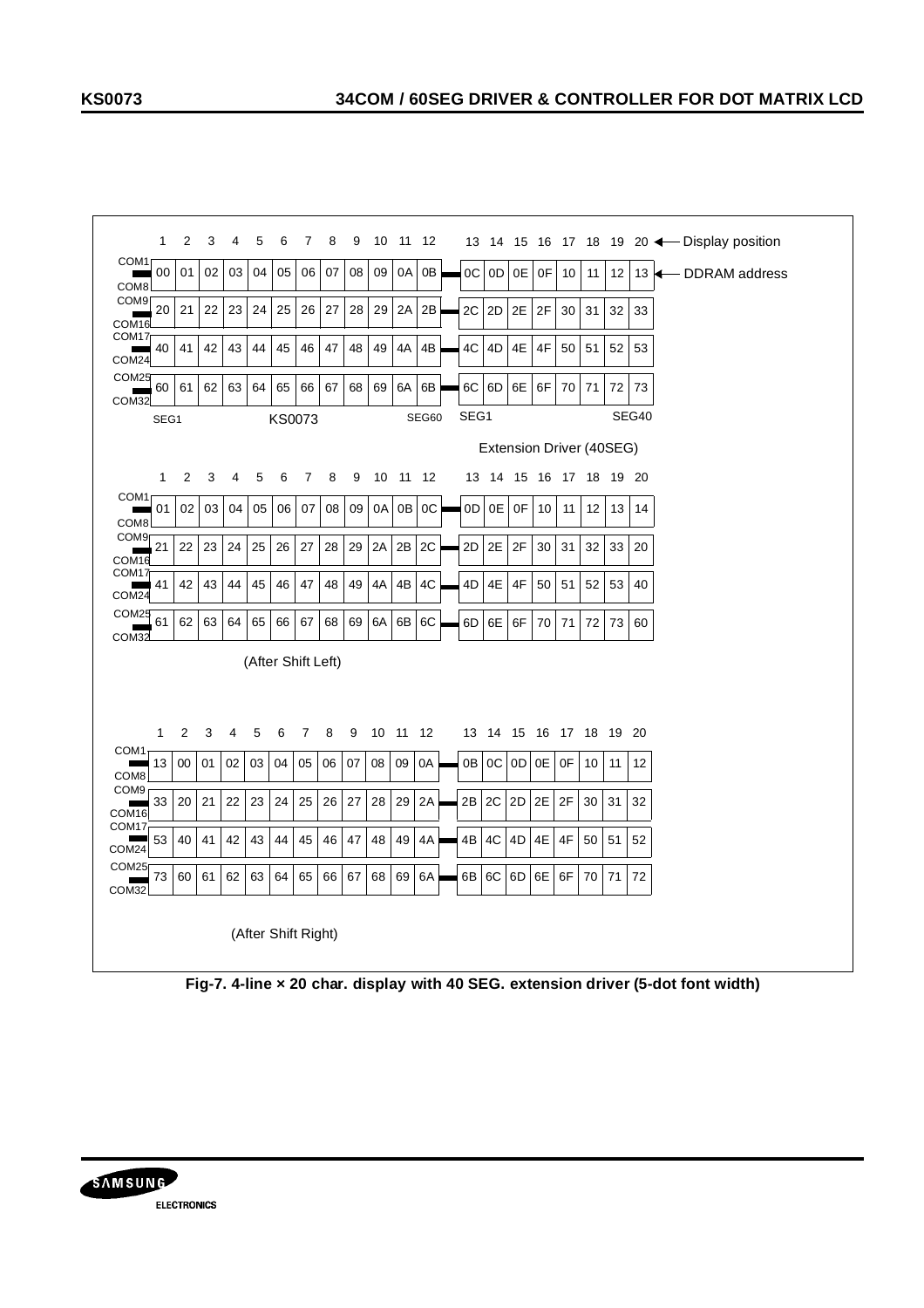2) Display of 6-dot font width character

(1) 6-dot 1-line display

In the case of a 1-line display with 6-dot font, the address range of DDRAM is 00H–4FH (Refer to Fig-8) When EXT = "High", extension driver will be used.

Fig-9 shows the example with 40 segment extension driver added.



**Fig-8. 1-line × 20 char. display (6-dot font width)**



**Fig-9. 1-line × 26char. display with 40 SEG. extension driver (6-dot font width)**

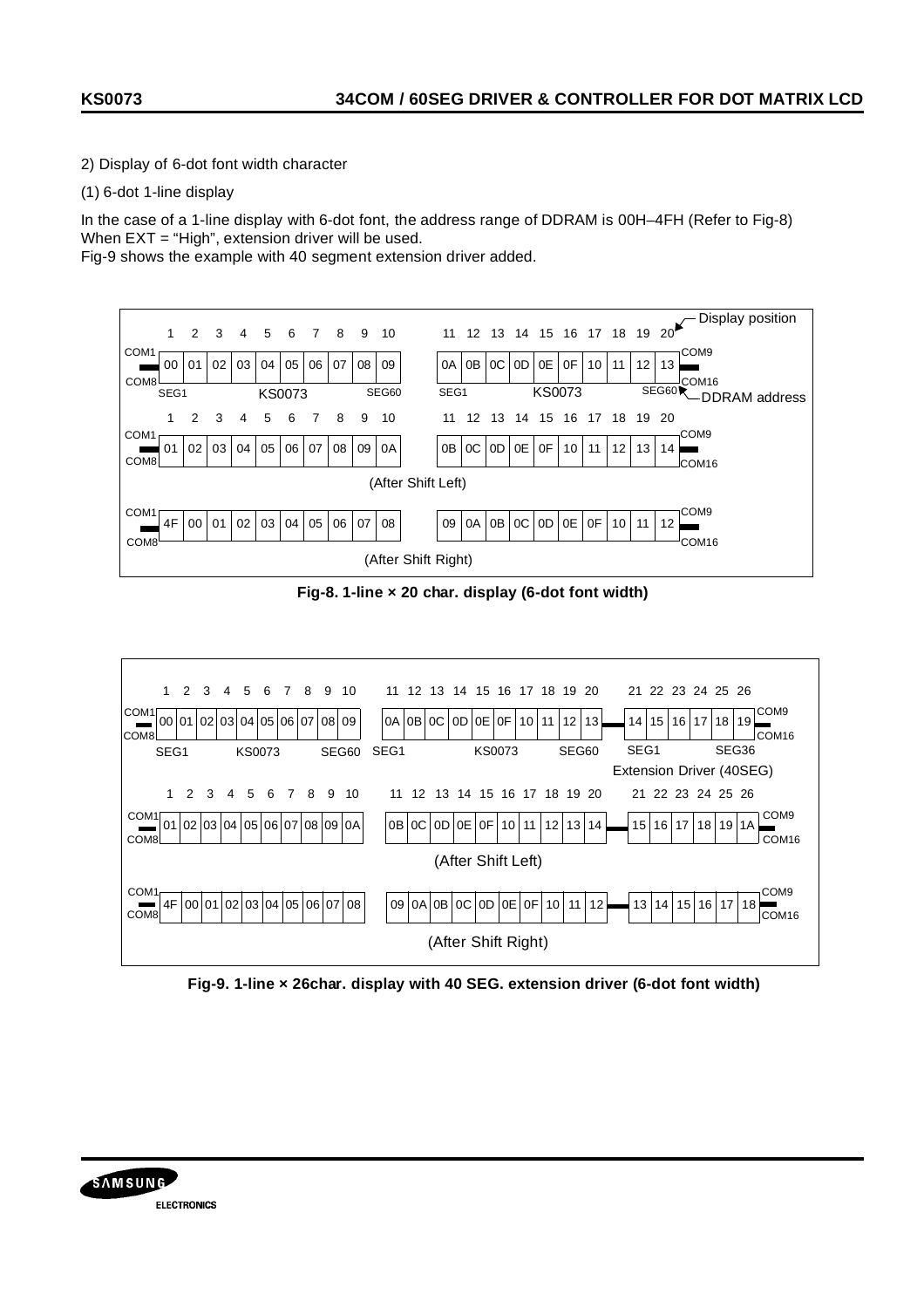## (2) 6-dot 2-line display

In the case of a 2-line display with 6-dot font, the address range of DDRAM is 00H–27H, and 40H–67H (Refer to Fig-10). When EXT = "High", extension driver will be used.

Fig-11 shows an example with 40 segment extension drivers added.



**Fig-10. 2-line × 20char. display (6-dot font width)**



**Fig-11. 2-line × 26 char. display with 40 SEG. extension driver (6-dot font width)**

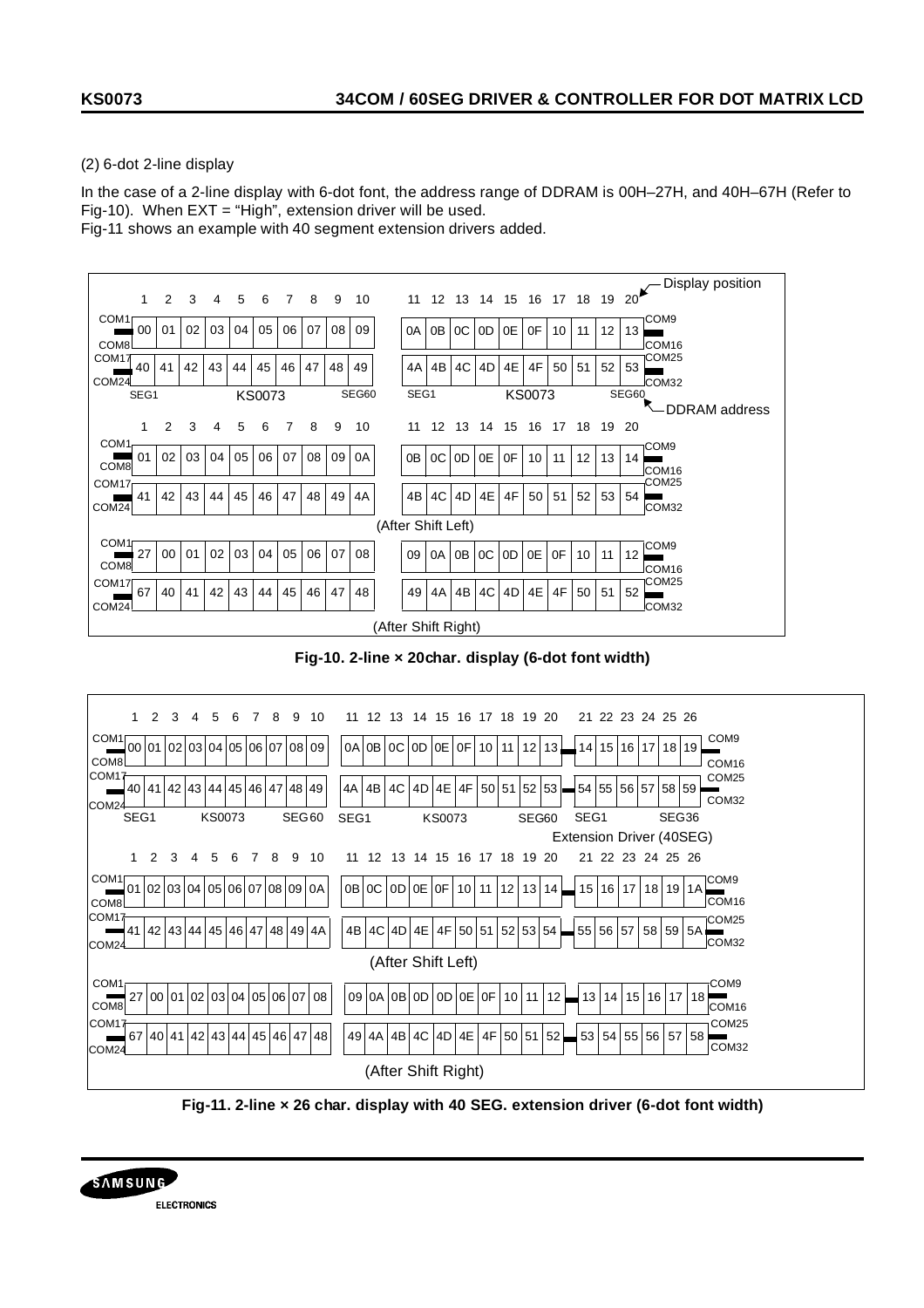(3) 6-dot 4-line display

In the case of a 4-line display with 6-dot font, the address range of DDRAM is 00H–13H, 20H–33H, 40H–53H, 60H–73H (Refer to Fig-12)

When EXT = "High", the extension driver will be used.

Fig-13 shows the example with 40 segment extension drivers added.

|                                                                     | 1    | 2              | 3  | 4                   | 5      | 6  | 7  | 8  | 9  |       | 10 ← Display position |
|---------------------------------------------------------------------|------|----------------|----|---------------------|--------|----|----|----|----|-------|-----------------------|
| COM <sub>1</sub><br><b>Contract</b><br>COM <sub>8</sub>             | 00   | 01             | 02 | 03                  | 04     | 05 | 06 | 07 | 08 | 09    | ← DDRAM address       |
| COM <sub>9</sub><br>COM <sub>16</sub>                               | 20   | 21             | 22 | 23                  | 24     | 25 | 26 | 27 | 28 | 29    |                       |
| COM <sub>17</sub><br>COM24                                          | 40   | 41             | 42 | 43                  | 44     | 45 | 46 | 47 | 48 | 49    |                       |
| COM25<br>COM32                                                      | 60   | 61             | 62 | 63                  | 64     | 65 | 66 | 67 | 68 | 69    |                       |
|                                                                     | SEG1 |                |    |                     | KS0073 |    |    |    |    | SEG60 |                       |
|                                                                     | 1    | $\overline{2}$ | 3  | 4                   | 5      | 6  | 7  | 8  | 9  | 10    |                       |
| COM1<br>COM <sub>8</sub>                                            | 01   | 02             | 03 | 04                  | 05     | 06 | 07 | 08 | 09 | 0A    |                       |
| COM <sub>9</sub><br>COM16                                           | 21   | 22             | 23 | 24                  | 25     | 26 | 27 | 28 | 29 | 2A    |                       |
| COM <sub>17</sub><br>COM <sub>24</sub>                              | 41   | 42             | 43 | 44                  | 45     | 46 | 47 | 48 | 49 | 4A    |                       |
| COM <sub>25</sub><br>COM32                                          | 61   | 62             | 63 | 64                  | 65     | 66 | 67 | 68 | 69 | 6A    |                       |
|                                                                     |      |                |    | (After Shift Left)  |        |    |    |    |    |       |                       |
|                                                                     |      |                |    |                     |        |    |    |    |    |       |                       |
| COM <sub>1</sub>                                                    | 1    | $\overline{2}$ | 3  | 4                   | 5      | 6  | 7  | 8  | 9  | 10    |                       |
| COM <sub>8</sub>                                                    | 13   | 00             | 01 | 02                  | 03     | 04 | 05 | 06 | 07 | 08    |                       |
| COM <sub>9</sub><br><b>In the Second State</b><br>COM <sub>16</sub> | 33   | 20             | 21 | 22                  | 23     | 24 | 25 | 26 | 27 | 28    |                       |
| COM <sub>17</sub><br>COM24                                          | 53   | 40             | 41 | 42                  | 43     | 44 | 45 | 46 | 47 | 48    |                       |
| COM25<br>COM32                                                      | 73   | 60             | 61 | 62                  | 63     | 64 | 65 | 66 | 67 | 68    |                       |
|                                                                     |      |                |    | (After Shift Right) |        |    |    |    |    |       |                       |

 **Fig-12. 4-line × 10char. display (6-dot font width)**

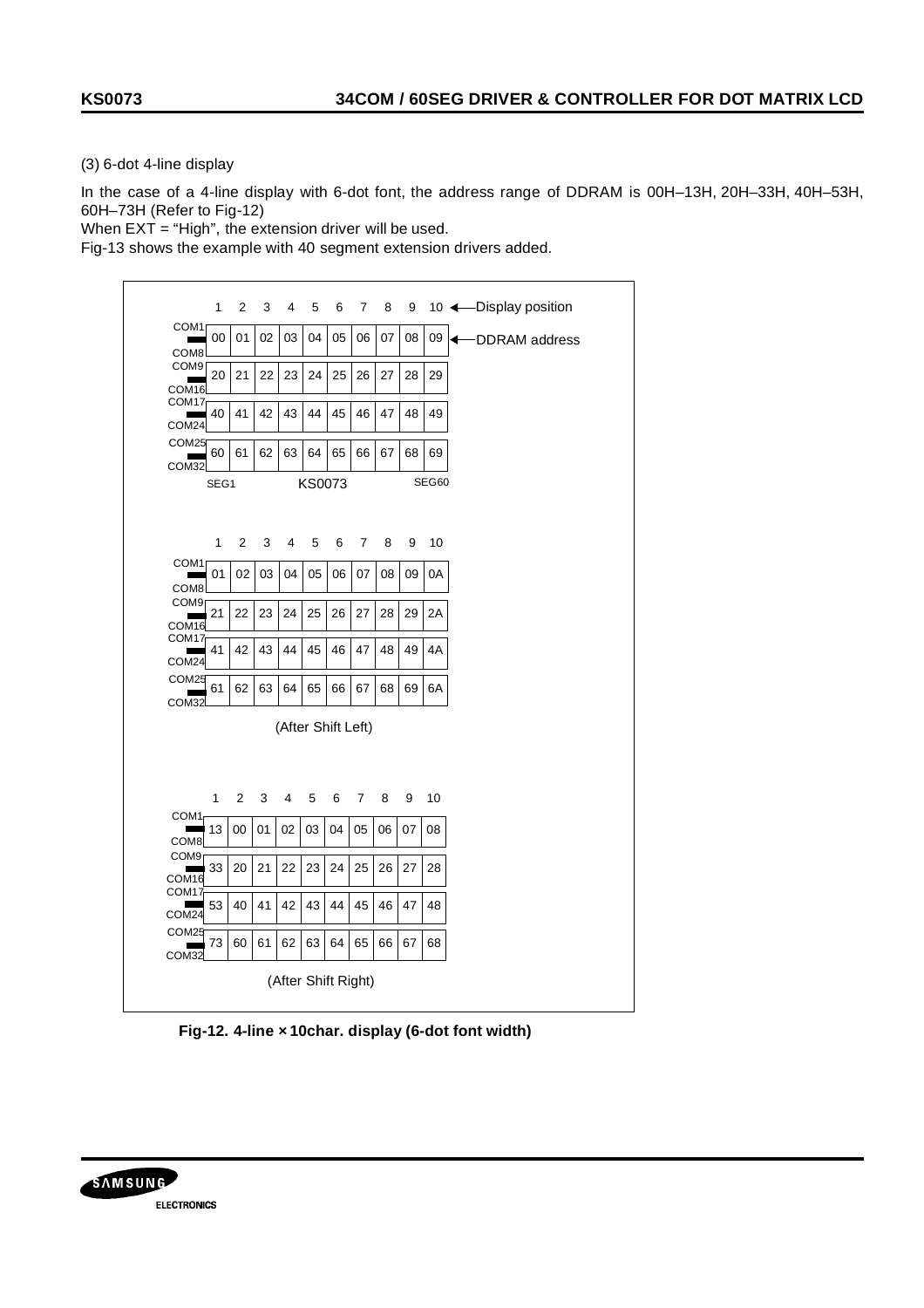

 **Fig-13. 4-line × 16 char. display with 40 SEG. extension driver (6-dot font width)**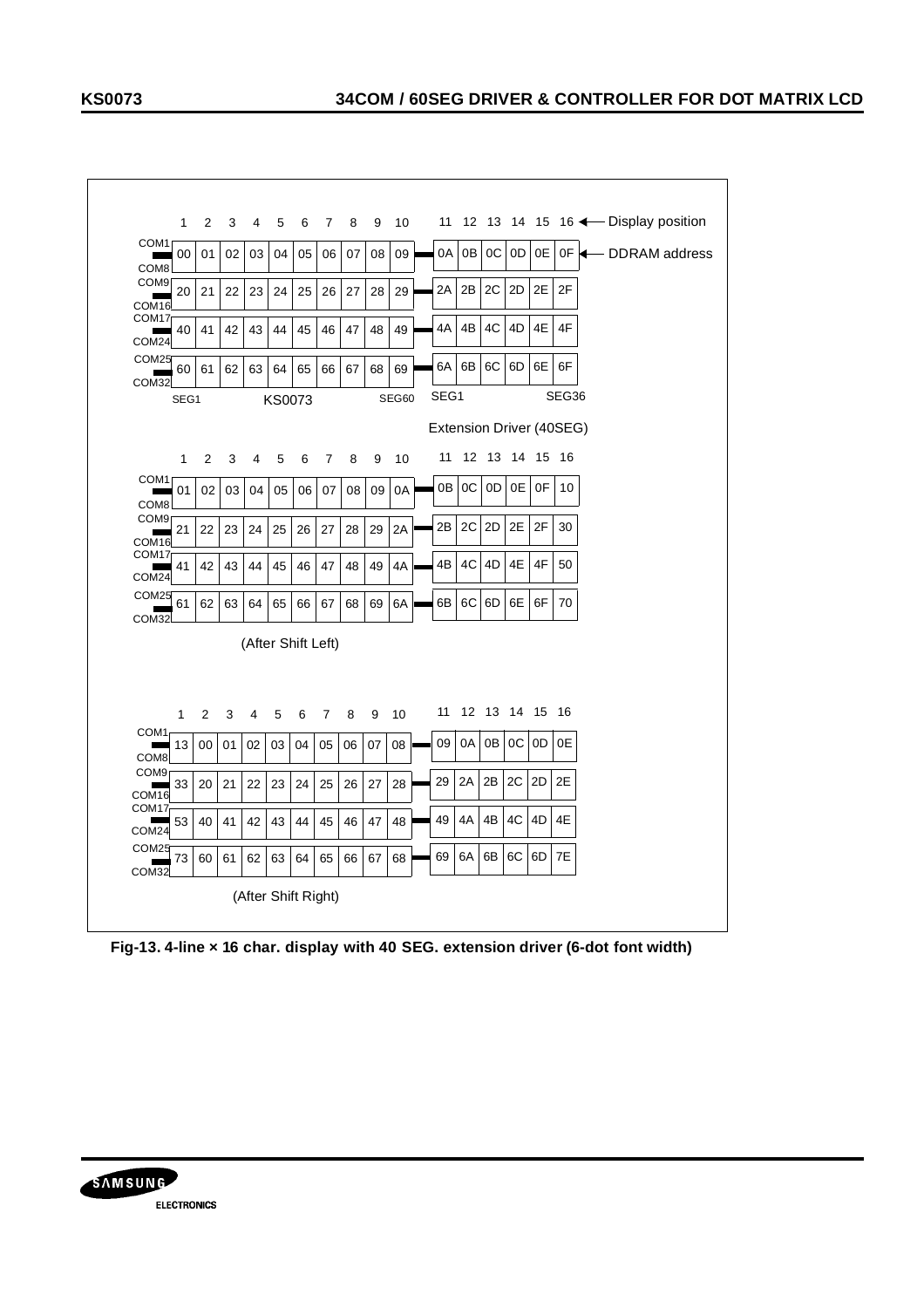## **Timing Generation Circuit**

The timing generation circuit generates clock signals for internal operations.

### **Address Counter (AC)**

The address Counter (AC) stores DDRAM/CGRAM/SEGRAM address, transferred from IR. After writing into (reading from) DDRAM/CGRAM/SEGRAM, AC is automatically increased (decreased) by 1. When RS "Low" and R/W = "High", AC can be read through DB0-DB6 ports.

### **Cursor/Blink Control Circuit**

It controls cursor/blink ON/OFF and black/white inversion at cursor position.

### **LCD Driver Circuit**

The LCD Driver circuit has 34 common and 60 segment signals for LCD driving.

Data from SEGRAM/CGRAM/CGROM is transferred to a 60-bit segment latch serially, which is then stored to a 60-bit shift latch. When each common is selected by a 34-bit common register, segment data also outputs throug a segment driver from a 100-bit segment latch.

In 1-line display mode, COM0 – COM17 have a 1/17 duty ratio, and in 2-line or 4-line mode, COM0 – COM33 hav a 1/33 duty ratio.

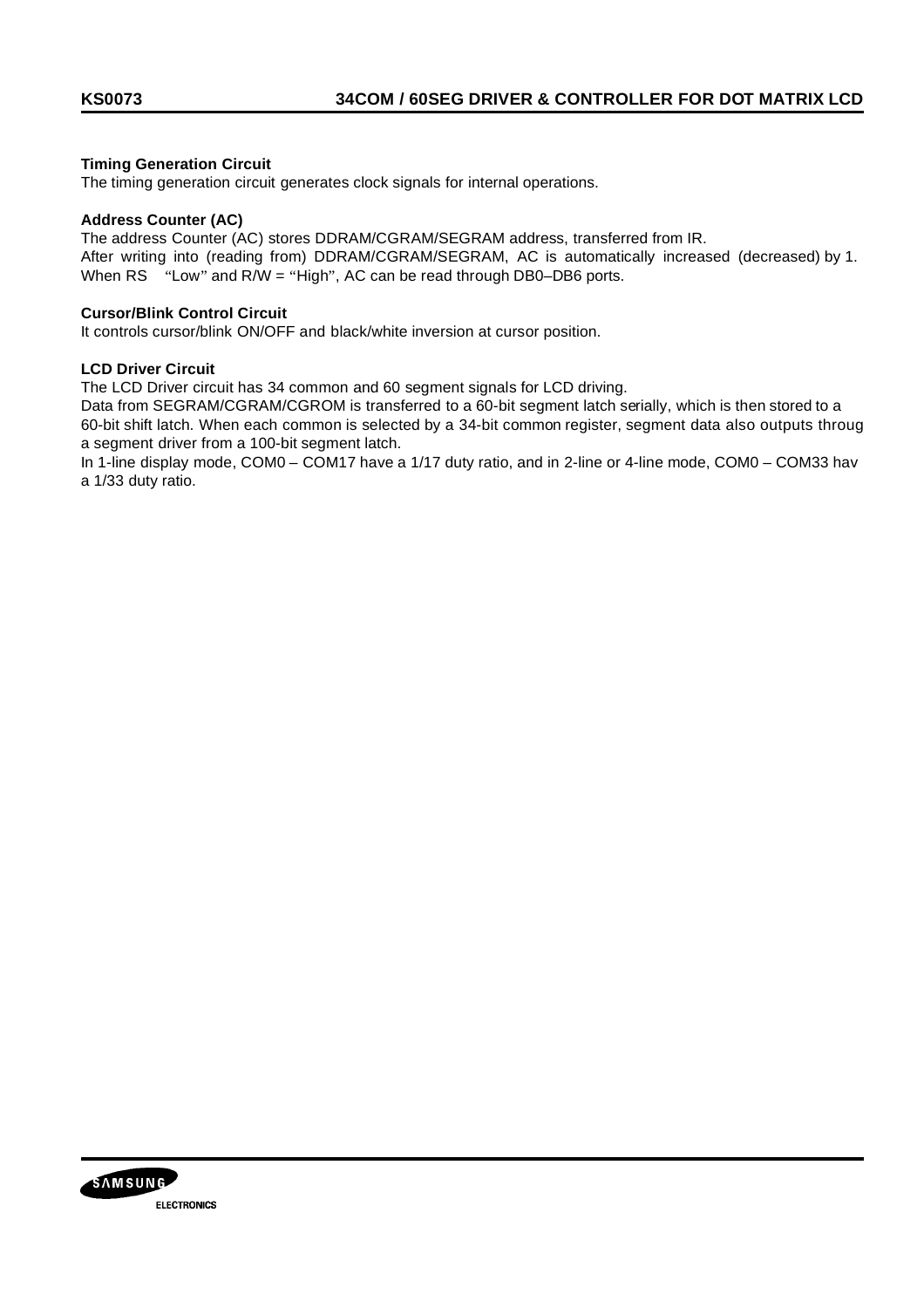# **CGROM (Character Generator ROM)**

CGROM has 5 X 8-dot 240 characters pattern (Refer to Table 3).

# **Table 3. CGROM Character Code Table**

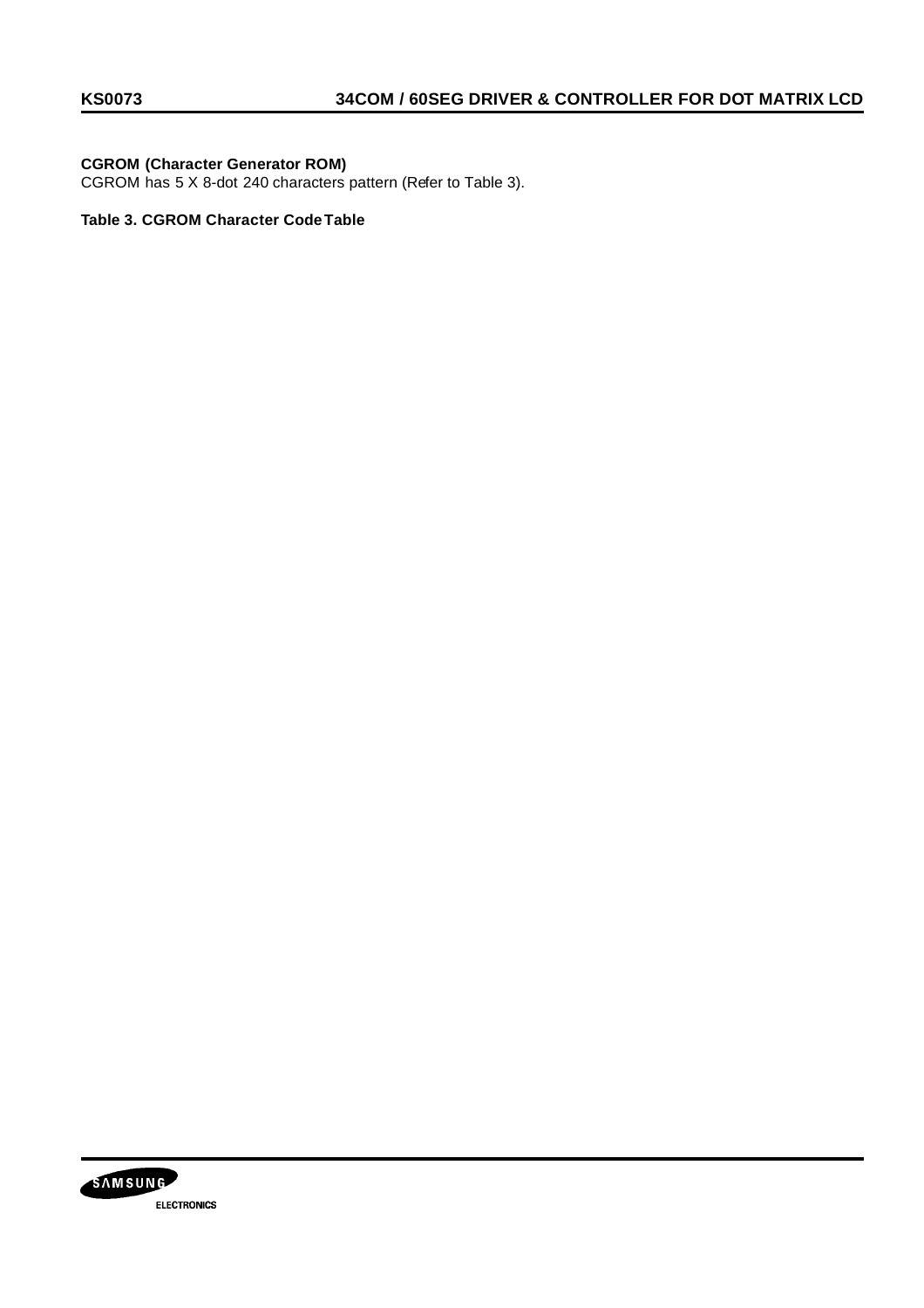# **CGRAM (Character Generator RAM)**

CGRAM has up to eight 5×8-dot characters. By writing font data to CGRAM, user defined character can be use (Refer to Table 4).

### **Table 4. Relationship between Character Code (DDRAM) and Character Pattern (CGRAM)**

| Character Code (DDRAM data)                              | <b>CGRAM</b> address<br><b>CGRAM</b> data                                                                                                                                                                                                                                                                                                                                                                                                                | Pattern   |
|----------------------------------------------------------|----------------------------------------------------------------------------------------------------------------------------------------------------------------------------------------------------------------------------------------------------------------------------------------------------------------------------------------------------------------------------------------------------------------------------------------------------------|-----------|
| D7 D6 D5 D4 D3 D2 D1 D0                                  | A <sub>5</sub><br>A <sub>3</sub><br>A2 A1<br>A0<br>P7 P6 P5 P4 P3 P2 P1 P<br>A4                                                                                                                                                                                                                                                                                                                                                                          | Number    |
| X<br>0<br>0<br>0<br>$\mathbf 0$<br>$\mathbf 0$<br>0<br>0 | 0<br>0<br>0<br><b>B1</b><br>B <sub>0</sub><br>X<br>0<br>0<br>$\mathbf 0$<br>$\Omega$<br>$\circledcirc$<br>$\Omega$<br>◑<br>$0$ $\bigcirc$ 1<br>$\mathbf 0$<br>0<br>0<br>0<br>$0$ $O1$<br>0<br>0<br>0<br>0<br>01 01 01<br>ίМ<br>0<br>ัท<br>$0$ $\bigcirc$ 1<br>0<br>$\Omega$<br>0<br>0<br>'Μ<br>$0$ $\bigcirc$ 1<br>0<br>0<br>0<br>ำ<br>$0$ $\bigcirc$ 1<br>$\Omega$<br>0<br>$\cap$<br>0<br>0<br>0<br>0<br>0<br>$\overline{0}$                            | pattern 1 |
|                                                          |                                                                                                                                                                                                                                                                                                                                                                                                                                                          |           |
| X<br>0<br>$\pmb{0}$<br>$\mathbf 0$<br>0<br>1<br>1<br>1   | B <sub>0</sub><br><b>B1</b><br>1<br>1<br>$\Omega$<br>0<br>$\Omega$<br>$X$ $\odot$<br>0<br>1<br>$\mathbf{0}$<br>$0$ $\circ$<br>$0$ $\bigcirc$ 1<br>$\mathbf 0$<br>0<br>0<br>0<br>่ไ<br>1<br>$0$ $\bigcirc$ 1<br>0<br>0<br>0<br>0<br>ຳ<br>$\bigcirc$ 1 $\bigcirc$ 1<br>( )ิ<br>0<br>( )<br>(ท<br>$0$ $\bigcirc$ 1<br>0<br>0<br>0<br>0<br>ຳ<br>$0$ $\bigcirc$ 1<br>0<br>0<br>ា<br>0<br>$\Omega$<br>$0$ $\bigcirc$ 1<br>0<br>0<br>า<br>0<br>0<br>0<br>0<br>0 | pattern 8 |

1) 5x8 dot Character pattern

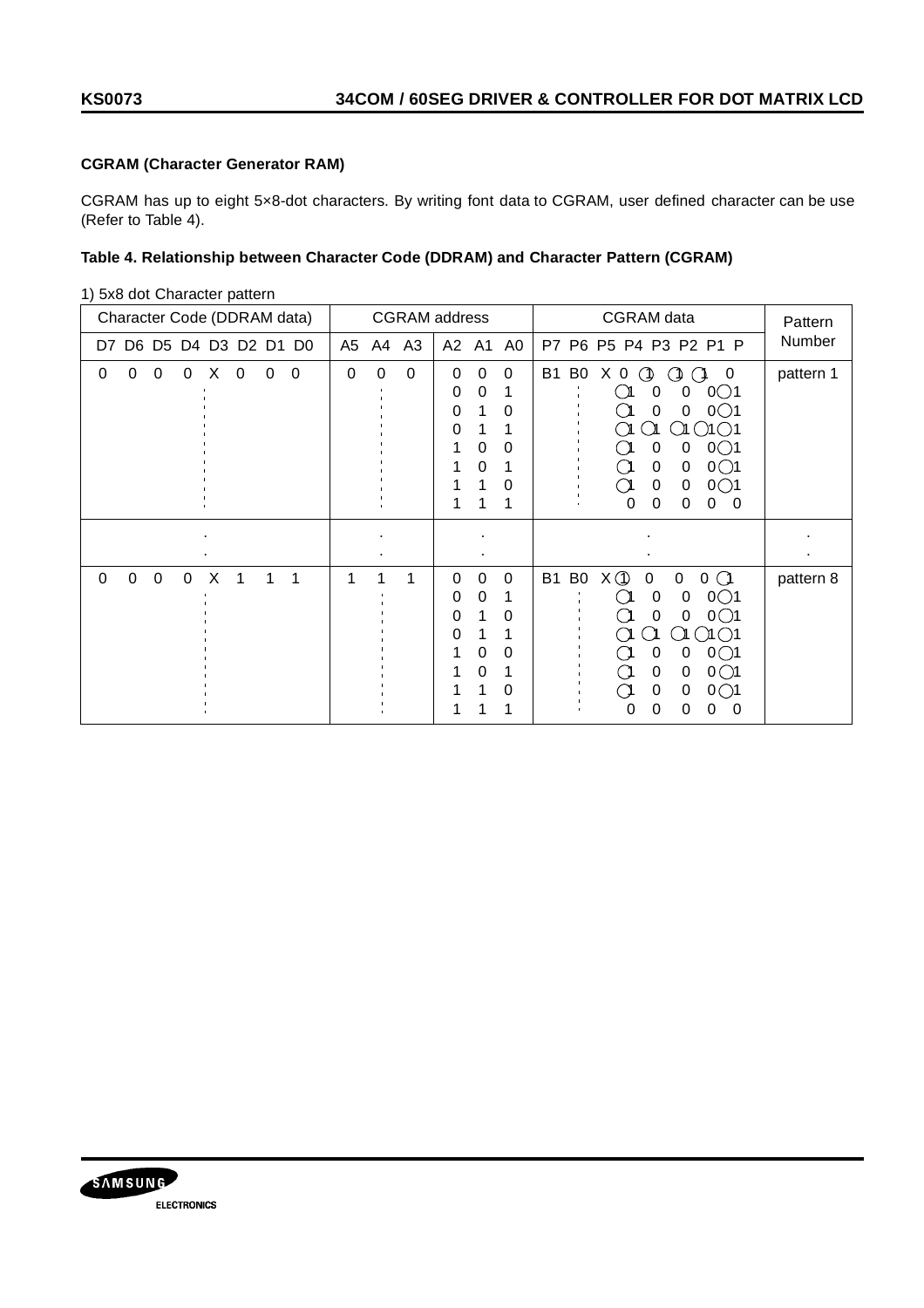2) 6x8 dot Character pattern

| Character Code (DDRAM data)                                                                          | <b>CGRAM</b> data<br><b>CGRAM</b> address                                                                                                                                                                                                                                                                                                                                                                                                                                                               | Pattern   |
|------------------------------------------------------------------------------------------------------|---------------------------------------------------------------------------------------------------------------------------------------------------------------------------------------------------------------------------------------------------------------------------------------------------------------------------------------------------------------------------------------------------------------------------------------------------------------------------------------------------------|-----------|
| D6 D5 D4 D3 D2 D1 D0<br>D7.                                                                          | A4 A3<br>A <sub>5</sub><br>A2 A1<br>P7 P6 P5 P4 P3 P2 P1 P<br>A <sub>0</sub>                                                                                                                                                                                                                                                                                                                                                                                                                            | Number    |
| 0<br>$\mathsf{X}$<br>$\mathbf 0$<br>$\overline{0}$<br>$\mathbf 0$<br>0<br>$\mathbf 0$<br>$\mathbf 0$ | $\mathbf 0$<br>0<br>$\Omega$<br>$\mathbf 0$<br>B1 B0 0<br>$\mathbf 0$<br>$\Omega$<br>0<br>0<br>(1<br>( )<br>0<br>0<br>$\infty$ 1<br>0Q<br>0<br>0<br>0 <sub>0</sub><br>$0$ 1<br>0<br>$\Omega$<br>0<br>0<br>0 <sub>O</sub><br>0<br>O1O1O1<br>1<br>(M)<br>0<br>$0 \bigcirc$<br>$0$ $\bigcirc$ 1<br>1<br>0<br>0<br>0<br>$0$ $\bigcirc$ 1<br>0<br>$\sigma$ $\sigma$<br>0<br>0<br>0<br>0<br>$0$ $\bigcirc$ 1<br>1<br>$\circ$ $\circ$<br>0<br>1<br>$0\quad 0$<br>0<br>0<br>$\overline{0}$<br>0<br>$\bullet$    | pattern 1 |
|                                                                                                      |                                                                                                                                                                                                                                                                                                                                                                                                                                                                                                         |           |
| X<br>$\mathbf 0$<br>0<br>$\mathbf 0$<br>$\Omega$<br>1<br>- 1<br>1                                    | B0<br>1<br>1<br>$\mathbf 0$<br>0<br><b>B1</b><br>$0 \bigcirc$<br>1<br>$\Omega$<br>0<br>0<br>0(1)<br>$0$ $\bigcirc$ 1<br>$\mathbf 0$<br>0<br>0<br>0(1)<br>0<br>$0$ $\bigcirc$ 1<br>0<br>0<br>0<br>$\mathbf 1$<br>0<br>0(1<br>0<br>OТ<br>$\bigcirc$ i $\bigcirc$ i $\bigcirc$ 1<br>$0 \bigcirc$<br>0<br>$0$ $\bigcirc$ 1<br>0<br>0<br>0<br>0(1<br>0<br>$0$ $\bigcirc$ 1<br>0<br>0<br>$0 \cap$<br>0<br>0<br>1<br>$0$ $\bigcirc$<br>0<br>$0$ $\bigcirc$ 1<br>$\mathbf 0$<br>0<br>0<br>0<br>1<br>1<br>0<br>0 | pattern 8 |

NOTE: 1. When BE (Blink Enable bit) = "High", blink is controlled by B1 and B0 bit. In displaying 5-dot font width, when  $B1 = 1$ ", enabled dots in P0 – P4 ports will blink, and when  $B1 = "0"$  and  $B0 = "1"$ , enabled dots in P4 port will blink. When  $B1 = "0"$  and  $B0 = "0"$ , blinking will not occur. In displaying 6-dot font width, when  $B1 = 1$ ", enabled dots of P0 – P5 ports will blink, and when  $\overrightarrow{B1}$  = "0" and B0 = "1", enabled dots of P5 port will blink. When  $B1 = "0"$  and  $B0 = "0"$ , blinking will not occur.

2. "X": Don't care

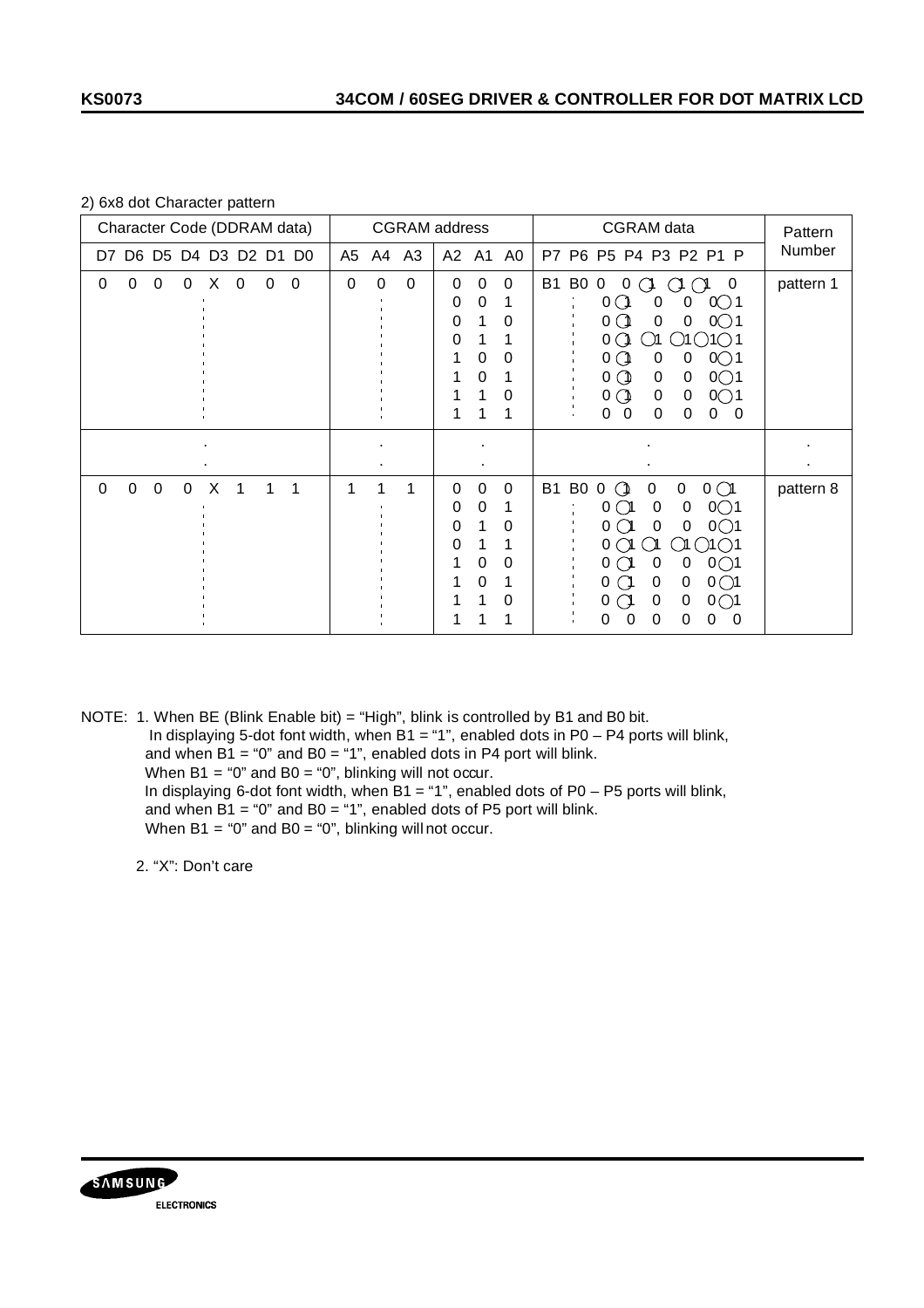# **SEGRAM (Segment lcon RAM)**

SEGRAM has segment control data and segment pattern data. During 1-line display mode, COM0(COM17) enables the data of SEGRAM to display icons.

When used in 2/4-line display mode COM0(COM33) does that.

The higher 2-bits are blinking control data, and the lower 6-bits are pattern data (Refer to Table 5 and Fig-14).

| Table 5. Relationship between SEGRAM address and display pattern |  |  |  |
|------------------------------------------------------------------|--|--|--|
|                                                                  |  |  |  |

|          | <b>SEGRAM</b> |          |          |                | <b>SEGRAM data display pattern</b><br>5-dot font width |                |                 |                                                 |                |                                 |                 |                |                |                |                |                  |                                 |                                 |                 |
|----------|---------------|----------|----------|----------------|--------------------------------------------------------|----------------|-----------------|-------------------------------------------------|----------------|---------------------------------|-----------------|----------------|----------------|----------------|----------------|------------------|---------------------------------|---------------------------------|-----------------|
|          | address       |          |          |                |                                                        |                |                 |                                                 |                |                                 |                 |                |                |                |                | 6-dot font width |                                 |                                 |                 |
|          | A3 A2 A1 A0   |          |          | D7             | D <sub>6</sub>                                         | D <sub>5</sub> | D4              | D <sub>3</sub>                                  | D <sub>2</sub> | D <sub>1</sub>                  | D               | D7             | D <sub>6</sub> | D <sub>5</sub> | D <sub>4</sub> | D <sub>3</sub>   | D <sub>2</sub>                  | D <sub>1</sub>                  | D <sub>0</sub>  |
| 0        | 0             | $\Omega$ | $\Omega$ | B1             | B <sub>0</sub>                                         | X              | S <sub>1</sub>  | S <sub>2</sub>                                  | S <sub>3</sub> | S <sub>4</sub>                  | S <sub>5</sub>  | Β1             | B <sub>0</sub> | S <sub>1</sub> | S <sub>2</sub> | S <sub>3</sub>   | S4                              | S <sub>5</sub>                  | S <sub>6</sub>  |
| 0        | $\Omega$      | $\Omega$ | 1        | B1             | B <sub>0</sub>                                         | X              | S <sub>6</sub>  | S7                                              | S <sub>8</sub> | S <sub>9</sub>                  | S <sub>10</sub> | <b>B1</b>      | B <sub>0</sub> | S7             | S8             | S9               | S <sub>10</sub> S <sub>11</sub> |                                 | S <sub>12</sub> |
| 0        | 0             | 1        | $\Omega$ | B1             | B <sub>0</sub>                                         | X.             | S <sub>11</sub> | S <sub>12</sub>                                 |                | S <sub>13</sub> S <sub>14</sub> | S <sub>15</sub> | B1             | B <sub>0</sub> |                |                | S13 S14 S15      |                                 | S <sub>16</sub> S <sub>17</sub> | S <sub>18</sub> |
| 0        | 0             | 1        | 1        | B <sub>1</sub> | B <sub>0</sub>                                         | X              | S <sub>16</sub> | S <sub>17</sub> S <sub>18</sub> S <sub>19</sub> |                |                                 | S <sub>20</sub> | B1             | B <sub>0</sub> |                |                | S19 S20 S21      |                                 | S22 S23                         | S <sub>24</sub> |
| 0        | 1             | $\Omega$ | $\Omega$ | B <sub>1</sub> | B <sub>0</sub>                                         | X              | S21             | S <sub>22</sub>                                 |                | S <sub>23</sub> S <sub>24</sub> | S <sub>25</sub> | <b>B1</b>      | B <sub>0</sub> |                |                | S25 S26 S27      |                                 | S <sub>28</sub> S <sub>29</sub> | S <sub>30</sub> |
| 0        | 1             | $\Omega$ | 1        | B <sub>1</sub> | B <sub>0</sub>                                         | X              | S <sub>26</sub> | S <sub>27</sub>                                 |                | S <sub>28</sub> S <sub>29</sub> | S <sub>30</sub> | <b>B1</b>      | B <sub>0</sub> |                |                | S31 S32 S33      |                                 | S <sub>34</sub> S <sub>35</sub> | S <sub>36</sub> |
| $\Omega$ | 1             | 1        | $\Omega$ | B <sub>1</sub> | B <sub>0</sub>                                         | X              | S <sub>31</sub> | S <sub>32</sub>                                 |                | S33 S34                         | S <sub>35</sub> | <b>B1</b>      | B <sub>0</sub> |                |                | S37 S38 S39      |                                 | S40 S41                         | S42             |
| $\Omega$ | 1             | 1        | 1        | B <sub>1</sub> | B <sub>0</sub>                                         | X              | S <sub>36</sub> | S37                                             |                | S38 S39                         | S40             | <b>B1</b>      | B <sub>0</sub> |                |                | S43 S44 S45      |                                 | S <sub>46</sub> S <sub>47</sub> | S48             |
| 1        | $\Omega$      | $\Omega$ | $\Omega$ | B <sub>1</sub> | B <sub>0</sub>                                         | X              | S41             | S42                                             |                | S43 S44                         | S45             | <b>B1</b>      | B <sub>0</sub> |                | S49 S50 S51    |                  |                                 | S <sub>52</sub> S <sub>53</sub> | S <sub>54</sub> |
| 1        | $\Omega$      | 0        | 1        | B <sub>1</sub> | B <sub>0</sub>                                         | X              | S46             | S <sub>47</sub>                                 |                | S48 S49                         | <b>S50</b>      | B <sub>1</sub> | B <sub>0</sub> |                |                | S55 S56 S57      |                                 | S58 S59                         | S60             |
| 1        | $\Omega$      | 1        | 0        | B <sub>1</sub> | B <sub>0</sub>                                         | X              | S <sub>51</sub> | S <sub>52</sub>                                 |                | S53 S54                         | S <sub>55</sub> | B <sub>1</sub> | B <sub>0</sub> | S61            |                | S62 S63          |                                 | S64 S65                         | S66             |
| 1        | $\Omega$      | 1        | 1        | B <sub>1</sub> | B <sub>0</sub>                                         | X              | S <sub>56</sub> | <b>S57</b>                                      |                | S58 S59                         | S60             | B <sub>1</sub> | B <sub>0</sub> |                |                | S67 S68 S69      |                                 | S70 S71                         | S72             |
| 1        | 1             | 0        | $\Omega$ | B <sub>1</sub> | B <sub>0</sub>                                         | X              | S61             | S62                                             |                | S63 S64                         | S65             | <b>B1</b>      | B <sub>0</sub> |                |                | S73 S74 S75      |                                 | S76 S77                         | S78             |
| 1        | 1             | 0        | 1        | B <sub>1</sub> | B <sub>0</sub>                                         | X              | S66             | S67                                             |                | S68 S69                         | S70             | B <sub>1</sub> | B <sub>0</sub> | S79            |                | S80 S81          |                                 | S82 S83                         | S84             |
| 1        | 1             | 1        | 0        | B <sub>1</sub> | B <sub>0</sub>                                         | X              | S71             | S72                                             |                | S73 S74                         | S75             | <b>B1</b>      | B <sub>0</sub> |                |                | S85 S86 S87      |                                 | S88 S89                         | S90             |
| 1        | 1             | 1        | 1        | B <sub>1</sub> | B <sub>0</sub>                                         | X              | S76             | S77                                             |                | S78 S79                         | S80             | <b>B1</b>      | B <sub>0</sub> | S91            |                | S92 S93          |                                 | S94 S95                         | S96             |

NOTE: 1. B1, B0 : Blinking control bit

| <b>Control Bit</b> | <b>Blinking Port</b> |                  |
|--------------------|----------------------|------------------|
| BE B1 B0           | 5-dot font width     | 6-dot font width |
| X X<br>0           | No blink             | No blink         |
| $\Omega$<br>- 0    | No blink             | No blink         |
| 0                  | D4                   | D <sub>5</sub>   |
|                    | $D4 - D0$            | $D5 - D0$        |

2. S1 – S80: Icon pattern ON/OFF in 5-dot font width

S1 – S96: Icon pattern ON/OFF in 6-dot font width

3. "X": Don't care

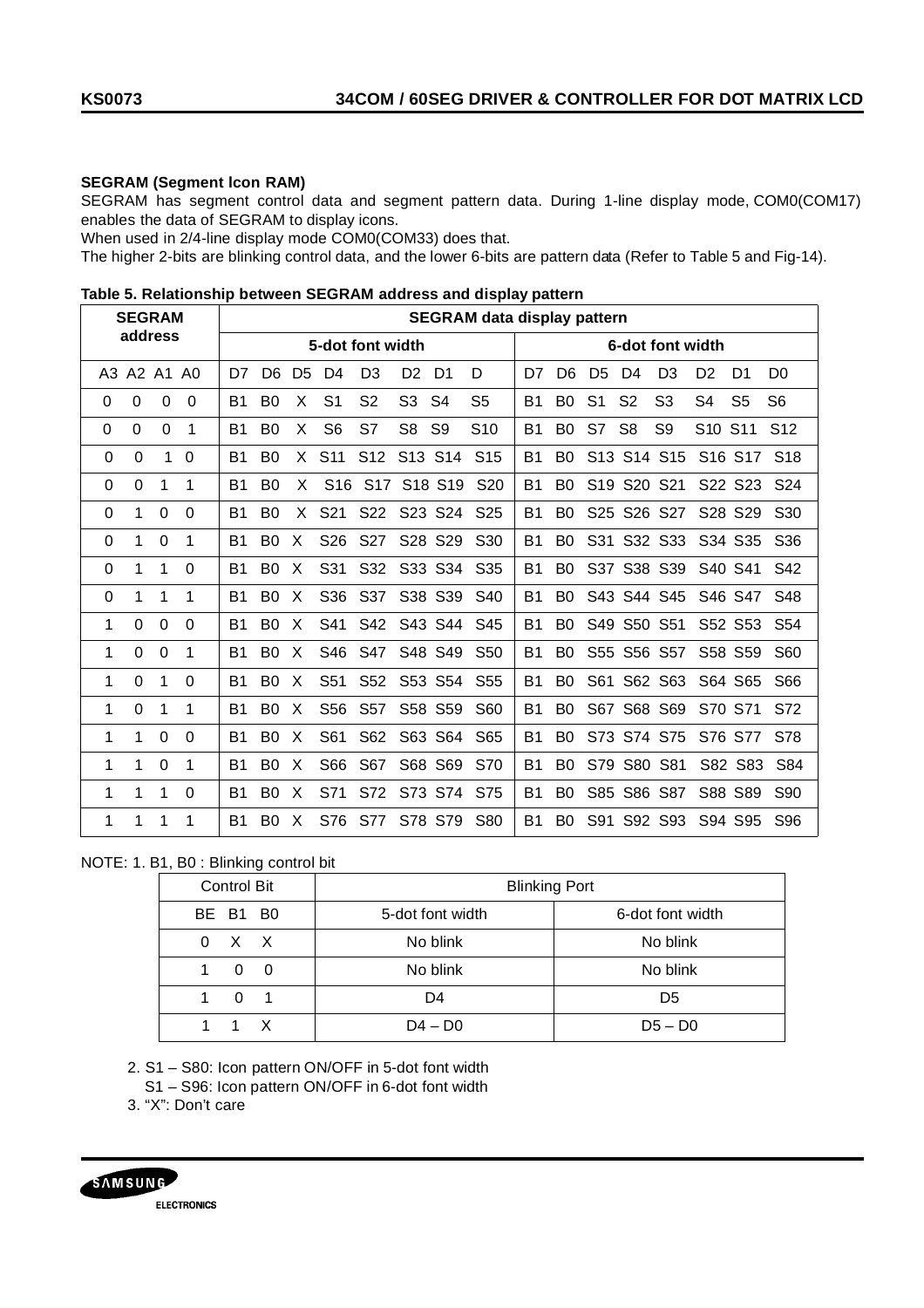

**SAMSUNG ELECTRONICS**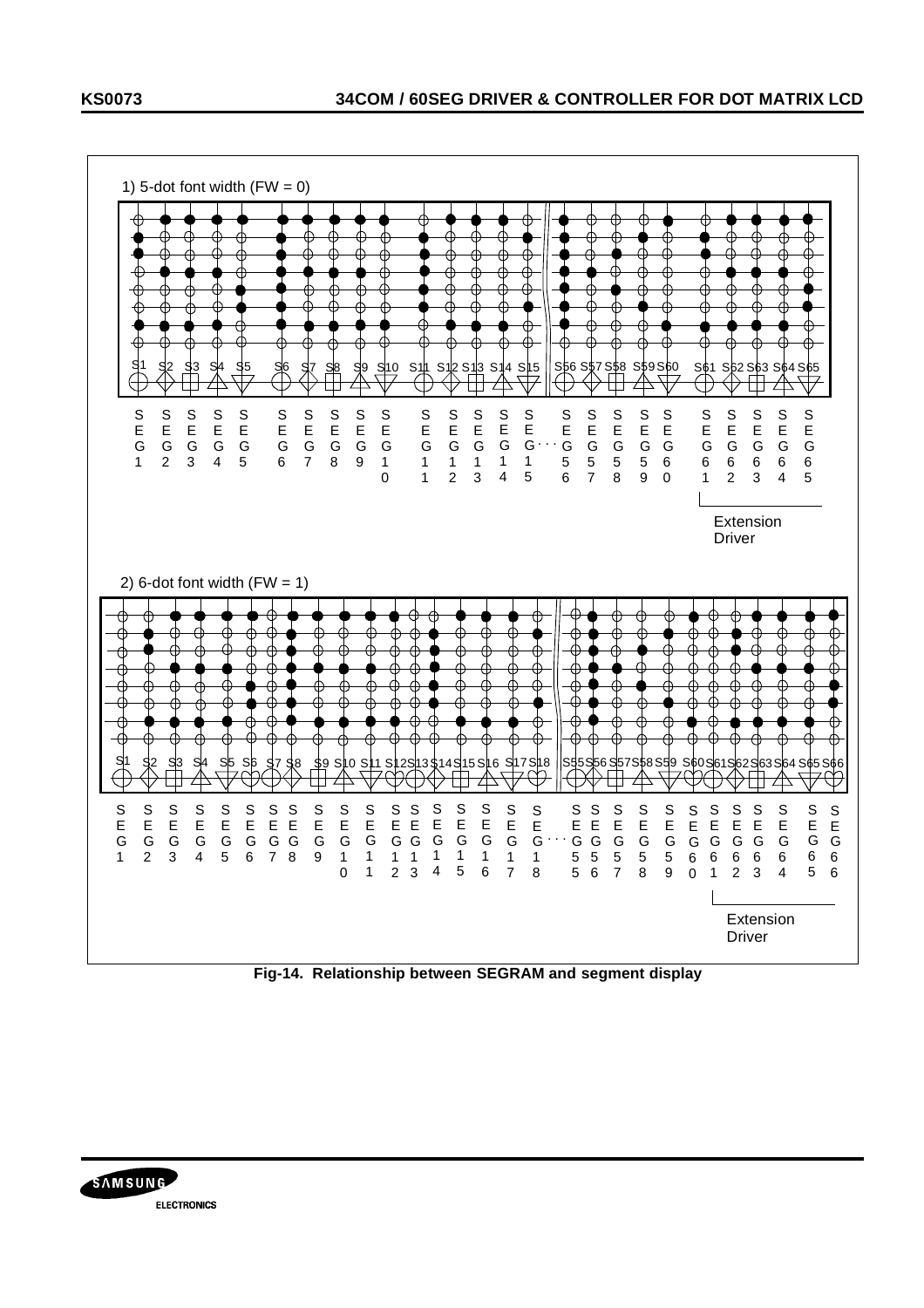## **INSTRUCTION DESCRIPTION**

### **OUTLINE**

To overcome the speed difference between the internal clock of KS0073 and the MPU clock, KS0073 performs internal operation by storing control information to IR or DR. The internal operation is determined according to th signal from MPU, composed of read/write and data bus (Refer to Table 6 and Table 10). Instruction can be divided largely into four kinds,

(1) KS0073 function set instructions (set display methods, set data length, etc.)

(2) address set instructions to internal RAM

(3) data transfer instructions with internal RAM

(4) others.

The address of internal RAM is automatically increased or decreased by 1.

When IE "High", KS0073 is operated according to Instruction Set 1 (Table 6) and when IE = "Low", KS0073 is operated according to Instruction Set 2 (Table 10).

 NOTE: During internal operation, Busy Flag (DB7) reads High. Busy Flag check must precede the next instruction.

 When an MPU program with Busy Flag (DB7) checking is made, 1/2Fosc is necessary for executing the next instruction by the falling edge of the 'E' signal after the Busy Flag (DB7) goes to "Low".

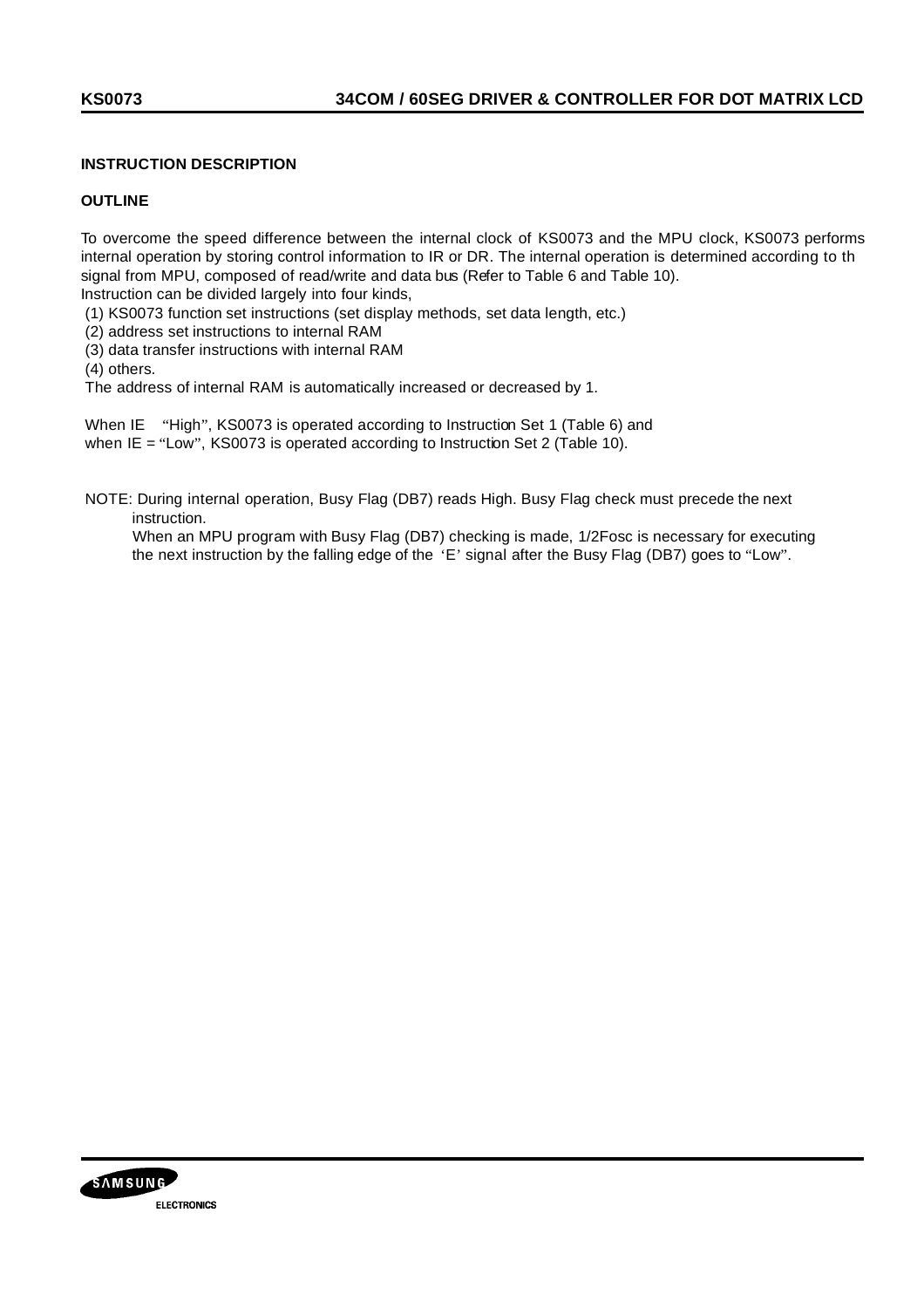# **(1) INSTRUCTION DESCRIPTION 1 (IE = "High")**

# **Table 6. Instruction Set 1 (IE = "High")**

|                                     |           |             |                               |             |             | <b>Instruction Code</b> |              |             |          |              |    |                                                                                                                                                                                                                                                                                                                                                                                          | Execution                 |
|-------------------------------------|-----------|-------------|-------------------------------|-------------|-------------|-------------------------|--------------|-------------|----------|--------------|----|------------------------------------------------------------------------------------------------------------------------------------------------------------------------------------------------------------------------------------------------------------------------------------------------------------------------------------------------------------------------------------------|---------------------------|
| Instruction                         | <b>RE</b> |             | RSR/WDB7DB6DB5DB4DB3DB2DB1DB0 |             |             |                         |              |             |          |              |    | Description                                                                                                                                                                                                                                                                                                                                                                              | Time<br>(fosc<br>270 kHz) |
| Clear<br><b>Display</b>             | X         | $\mathbf 0$ | 0                             | 0           | 0           | $\mathbf 0$             | 0            | 0           | $\Omega$ | $\mathbf 0$  | 1  | Write "20H" to DDRAM, and set<br>DDRAM address t "00H" from AC.                                                                                                                                                                                                                                                                                                                          | $1.53$ ms                 |
| Return<br>Home                      | 0         | $\mathbf 0$ | $\mathbf 0$                   | 0           | $\mathbf 0$ | 0                       | $\mathbf 0$  | $\mathbf 0$ | $\Omega$ | $\mathbf{1}$ | X  | Set DDRAM address to "00H" from AC<br>and return cursor to its original position<br>if shifted. The contents of DDRAM ar<br>not changed.                                                                                                                                                                                                                                                 | $1.53$ ms                 |
| Power<br>Down<br>Mode               | 1         | 0           | 0                             | 0           | 0           | 0                       | 0            | 0           | $\Omega$ | 1            | PD | Set power down mode bit.<br>(PD = "1":power down mode set,<br>$PD = "0"$ : power down mode disable)                                                                                                                                                                                                                                                                                      | $39 \mu s$                |
| Entry<br>Mode Set                   | 0         | 0           | $\Omega$                      | 0           | $\mathbf 0$ | $\mathbf 0$             | $\mathbf 0$  | $\mathbf 0$ | 1        | I/D          | S  | Assign cursor moving direction.<br>$(I/D = "1"$ : increment,<br>$I/D = "0"$ : decrement).<br>and display shift enable bit.<br>$(S = "1"')$ : make display shift of the<br>enabled lines by the DS4-DS1 bits in<br>the Shift Enable instruction.<br>$S = "0"$ : display shift disable)                                                                                                    | $39 \mu s$                |
|                                     | 1         | 0           | 0                             | 0           | $\mathbf 0$ | 0                       | 0            | 0           | 1        | 1            |    | Segment bidirectional function.<br>BID (BID = "1": Seg60 $\rightarrow$ Seg1,<br>$BID = "0"$ : Seg1 $\rightarrow$ Seg60)                                                                                                                                                                                                                                                                  | $39 \mu s$                |
| <b>Display</b><br>ON/OFF<br>Control | 0         | $\mathbf 0$ | 0                             | $\mathbf 0$ | $\mathbf 0$ | 0                       | $\mathbf 0$  | 1           | D        | $\mathsf C$  | B  | Set display/cursor/blink on/off<br>$(D = "1":$ display on,<br>$D = "0"$ : display off,<br>$C = "1"$ : cursor on,<br>$C = "0"$ : cursor off,<br>$B = "1"$ : blink on,<br>$B = "0"$ : blink off).                                                                                                                                                                                          | $39 \mu s$                |
| Extended<br>function<br>set         | 1         | 0           | 0                             | $\mathbf 0$ | $\mathbf 0$ | $\mathbf 0$             | $\mathbf{0}$ | 1           |          | FW B/W NW    |    | Assign font width, black/white inverting<br>of cursor, and 4-line display mode<br>control bit.<br>$(FW = "1": 6-dot font width,$<br>$FW = "0"$ : 5-dot font width,<br>$B/W = "1"$ : black/white inverting of<br>cursor enable,<br>$B/W = "0"$ : black/white inverting of<br>cursor disable<br><b>NW</b><br>"1": 4-line display mode,<br>"0": 1-line or 2-line display mode)<br><b>NW</b> | $39 \,\mu s$              |

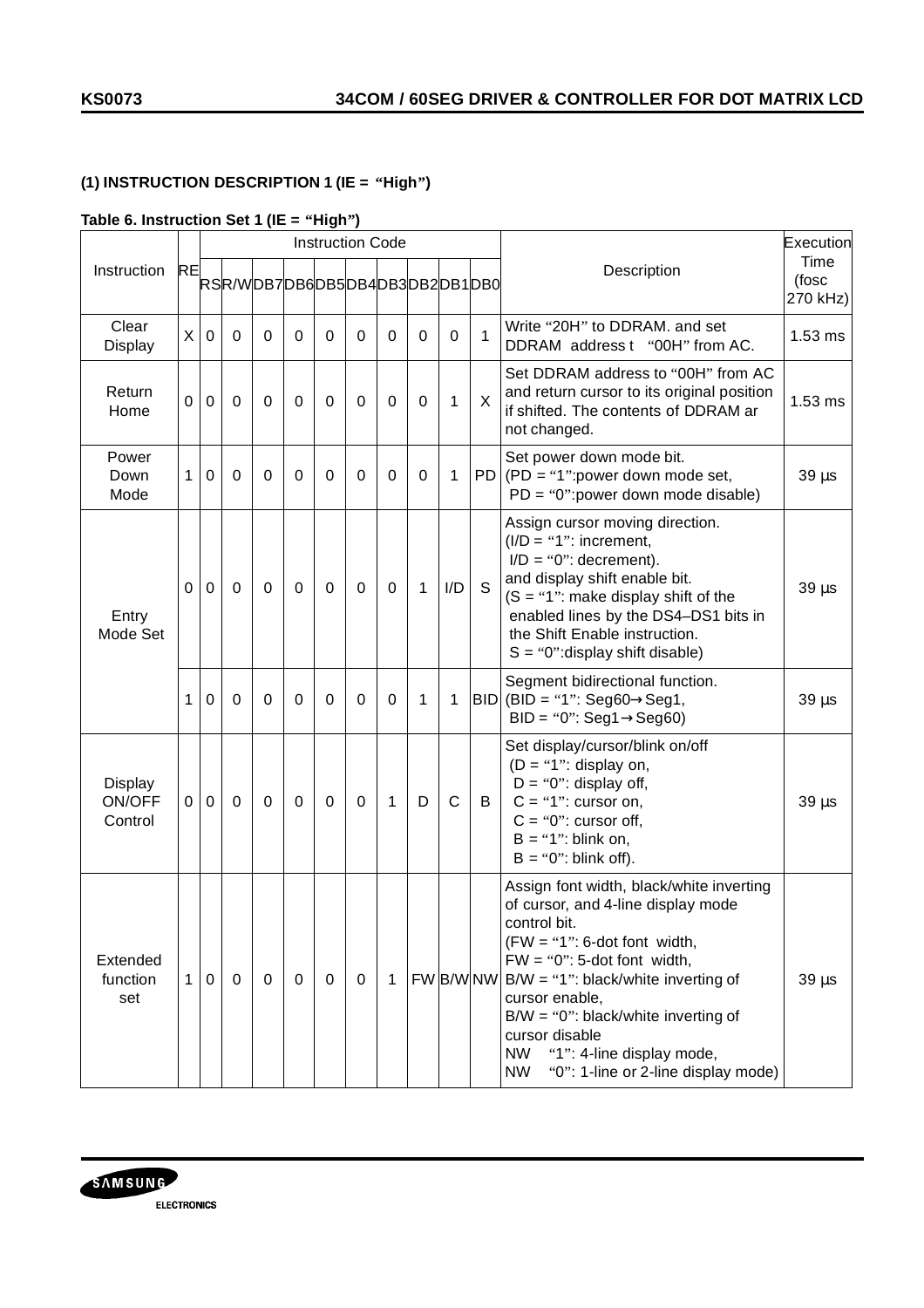(Table 6. continued)

|                               |             |          |             |          |             | <b>Instruction Code</b>       |              |              |                  |           |           |                                                                                                                                                                                                                                                                                                                                                                              | Execution                       |
|-------------------------------|-------------|----------|-------------|----------|-------------|-------------------------------|--------------|--------------|------------------|-----------|-----------|------------------------------------------------------------------------------------------------------------------------------------------------------------------------------------------------------------------------------------------------------------------------------------------------------------------------------------------------------------------------------|---------------------------------|
| Instruc-<br>tion              | <b>RE</b>   |          |             |          |             | RSR/WDB7DB6DB5DB4DB3DB2DB1DB0 |              |              |                  |           |           | Description                                                                                                                                                                                                                                                                                                                                                                  | Time<br>$f$ (fosc =<br>270 kHz) |
| Cursor or<br>Display<br>Shift | $\mathbf 0$ | 0        | $\mathbf 0$ | 0        | $\mathbf 0$ | $\mathbf 0$                   | $\mathbf{1}$ |              | $S/C$ R/L        | X         | $\times$  | Cursor or display shift.<br>$(S/C = "1"$ : display shift,<br>$S/C = "0"$ : cursor shift,<br>$R/L = "1"$ : shift to right,<br>$R/L = "0"$ : shift to left)                                                                                                                                                                                                                    | $39 \mu s$                      |
| Shift<br>Enable               | 1           | 0        | $\Omega$    | $\Omega$ | $\Omega$    | $\Omega$                      | 1            |              | DS4DS3DS2DS1     |           |           | (When $DH = "1"$ )<br>Determine the line for display shift.<br>(DS1 = "1/0": 1st line display shift enable/disable<br>DS2 = "1/0": 2nd line display shift enable/disable<br>DS3 = "1/0": 3rd line display shift enable/disable<br>$DS4 = "1/0"$ : 4th line display shift enable/disable)                                                                                     | $39 \mu s$                      |
| Scroll<br>Enable              | 1           | 0        | $\Omega$    | $\Omega$ | $\Omega$    | 0                             | 1            |              | HS4HS3HS2HS1     |           |           | (when $DH = "0")$<br>Determine the line for horizontal smooth scroll.<br>(HS1 = "1/0": 1st line dot scroll enable/disable<br>$HS2 = "1/0"$ : 2nd line dot scroll enable/disable<br>$HS3 = "1/0"$ : 3rd line dot scroll enable/disable<br>$HS4 = "1/0"$ : 4th line dot scroll enable/disable).                                                                                | $39 \mu s$                      |
| Function<br>Set               | $\Omega$    | $\Omega$ | $\Omega$    | $\Omega$ | $\Omega$    | 1                             | <b>DL</b>    | N            | <b>RE</b><br>(0) |           | DH REV    | Set interface data length,<br>$(DL = "1": 8-bit, DL = "0": 4-bit),$<br>numbers of display line when NW = "0",<br>$(N = "1": 2$ -line, $N = "0": 1$ -line),<br>extension register, RE("0"),<br>shift/scroll enable,<br>(DH = "1": display shift enable<br>$DH = "0": dot scroll enable),$<br>and reverse bit<br>(REV = "1": reverse display,<br>$REV = "0"$ : normal display) | $39 \mu s$                      |
|                               | 1           | 0        | $\mathbf 0$ | 0        | $\mathbf 0$ | 1                             | <b>DL</b>    | $\mathsf{N}$ | <b>RE</b><br>(1) | <b>BE</b> | <b>LP</b> | Set DL, N, RE("1") and<br>CGRAM/SEGRAM blink enable (BE)<br>(BE = "1/0": CGRAM/SEGRAM blink<br>enable/disable<br>$LP = "1"$ : low power mode,<br>$LP = "0"$ : normal operation mode)                                                                                                                                                                                         | $39 \mu s$                      |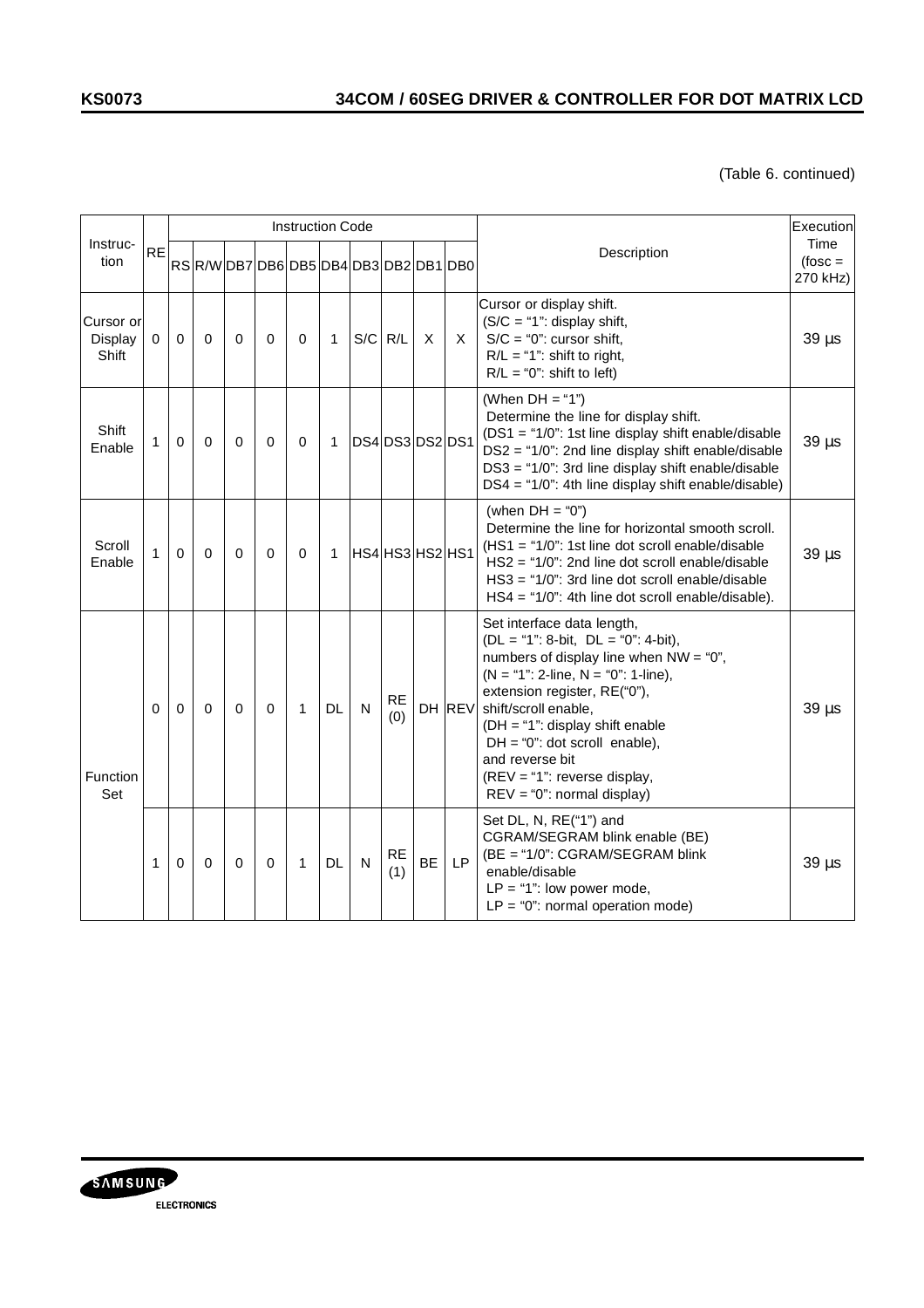# **KS0073 34COM / 60SEG DRIVER & CONTROLLER FOR DOT MATRIX LCD**

(Table 6. continued)

|                                         |              |              |                               |             |                |                | <b>Instruction Code</b>      |                |                |                |                |                                                                                                                                                                                             | Execution                 |
|-----------------------------------------|--------------|--------------|-------------------------------|-------------|----------------|----------------|------------------------------|----------------|----------------|----------------|----------------|---------------------------------------------------------------------------------------------------------------------------------------------------------------------------------------------|---------------------------|
| Instruction                             | <b>RE</b>    |              | RSR/WDB7DB6DB5DB4DB3DB2DB1DB0 |             |                |                |                              |                |                |                |                | Description                                                                                                                                                                                 | Time<br>(fosc<br>270 kHz) |
| Set<br><b>CGRAM</b><br>Address          | $\Omega$     | $\mathbf 0$  | $\mathbf 0$                   | $\mathbf 0$ | 1              |                | AC5 AC4 AC3 AC2 AC1 AC0      |                |                |                |                | Set CGRAM address in address<br>counter.                                                                                                                                                    | $39 \mu s$                |
| Set<br><b>SEGRAM</b><br>Address         | 1            | $\mathbf 0$  | $\mathbf 0$                   | $\mathbf 0$ | 1              | X              | X                            |                |                |                | AC3AC2AC1AC0   | Set SEGRAM address in<br>address counter.                                                                                                                                                   | $39 \mu s$                |
| Set<br><b>DDRAM</b><br>Address          | 0            | $\mathbf 0$  | $\Omega$                      | 1           |                |                |                              |                |                |                |                | AC6AC5AC4AC3AC2AC1AC0Set DDRAM address in address<br>counter.                                                                                                                               | $39 \mu s$                |
| Set<br>Scroll<br>Quantity               | 1            | $\mathbf 0$  | $\Omega$                      | 1           | X              |                | SQ5  SQ4  SQ3  SQ2  SQ1  SQ0 |                |                |                |                | Set the quantity of horizontal dot<br>scroll.                                                                                                                                               | $39 \mu s$                |
| Read<br><b>Busy Flag</b><br>and Address | $\mathsf{X}$ | $\Omega$     | 1                             |             |                |                | BF AC6AC5AC4AC3AC2AC1AC0     |                |                |                |                | Can be known whether during<br>internal operation or not by<br>reading BF.<br>The contents of address counter<br>can also be read.<br>$(BF = "1":$ busy state,<br>$BF = "0"$ : ready state) | $0 \mu s$                 |
| Write<br>Data                           | X            | $\mathbf{1}$ | $\Omega$                      | D7          | D <sub>6</sub> | D <sub>5</sub> | D <sub>4</sub>               | D <sub>3</sub> | D <sub>2</sub> | D <sub>1</sub> | D <sub>0</sub> | Write data into internal RAM<br>(DDRAM/CGRAM/SEGRAM)                                                                                                                                        | $43 \mu s$                |
| Read<br>Data                            | X            | 1            | 1                             | D7          | D <sub>6</sub> | D <sub>5</sub> | D <sub>4</sub>               | D <sub>3</sub> | D <sub>2</sub> | D <sub>1</sub> | D <sub>0</sub> | Read data from internal RAM<br>(DDRAM/CGRAM/SEGRAM)                                                                                                                                         | $43 \mu s$                |

\* NOTE: When an MPU program with Busy Flag (DB7) checking is made, 1/2Fosc is necessary for executing the next instruction by the falling edge of the 'E' signal after the Busy Flag (DB7) goes to "Low".

"X" : Don't care

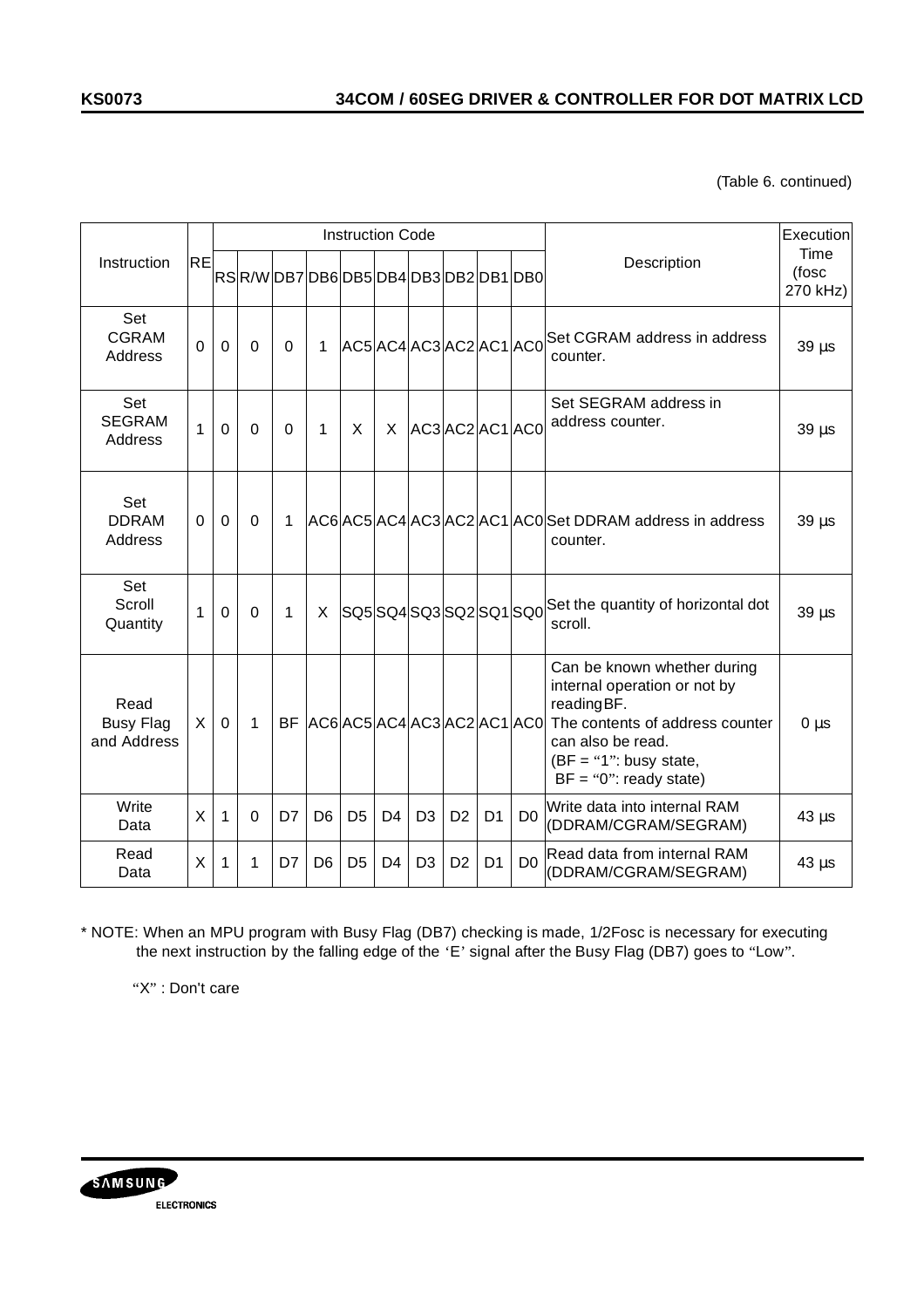1) Display Clear

|  | RS R/W DB7 DB6 DB5 DB4 DB3 DB2 DB1 DB0 |  |  |  |  |
|--|----------------------------------------|--|--|--|--|
|  |                                        |  |  |  |  |

Clear all the display data by writing "20H" (space code) to all DDRAM address, and set DDRAM address to "00H" into AC (address counter). Return cursor to the original status, bringing the cursor to the left edge on first line of the display. Make entry mode increment  $(I/D = "1")$ .

2) Return Home:  $(RE = 0)$ 

| RS | R/W | DB7 | DB6 | DB5 | DB4 | DB <sub>3</sub> | DB2 | DB <sub>1</sub> | D <sub>B</sub> 0 |
|----|-----|-----|-----|-----|-----|-----------------|-----|-----------------|------------------|
|    |     |     |     |     |     |                 |     |                 |                  |

Return Home is a cursor return home instruction.

Set DDRAM address to "00H" into the address counter. Return cursor to its original site and return display to its original status, if shifted.

Contents of DDRAM does not change.

3) Power Down Mode Set: (RE = 1)

| RS | R/W | DB7 | DB6 | DB <sub>5</sub> | DB4 | DB3 | DB <sub>2</sub> | DB <sub>1</sub> | D <sub>B</sub> 0 |
|----|-----|-----|-----|-----------------|-----|-----|-----------------|-----------------|------------------|
|    |     |     |     |                 |     |     |                 |                 |                  |

Power down mode enable bit set instruction.

PD = "High", it makes KS0073 suppress current consumption except the current needed for data storage by executing the next three functions.

1. make the output value of all the COM/SEG ports VDD

- 2. make the COM/SEG output value of the extension driver VDD by setting D output to "High" and M output to "Low"
- 3. disable voltage converter to remove the current through the divide resistor of power supply.

This instruction can be used as power sleep mode.

When PD = "Low", power down mode becomes disabled.

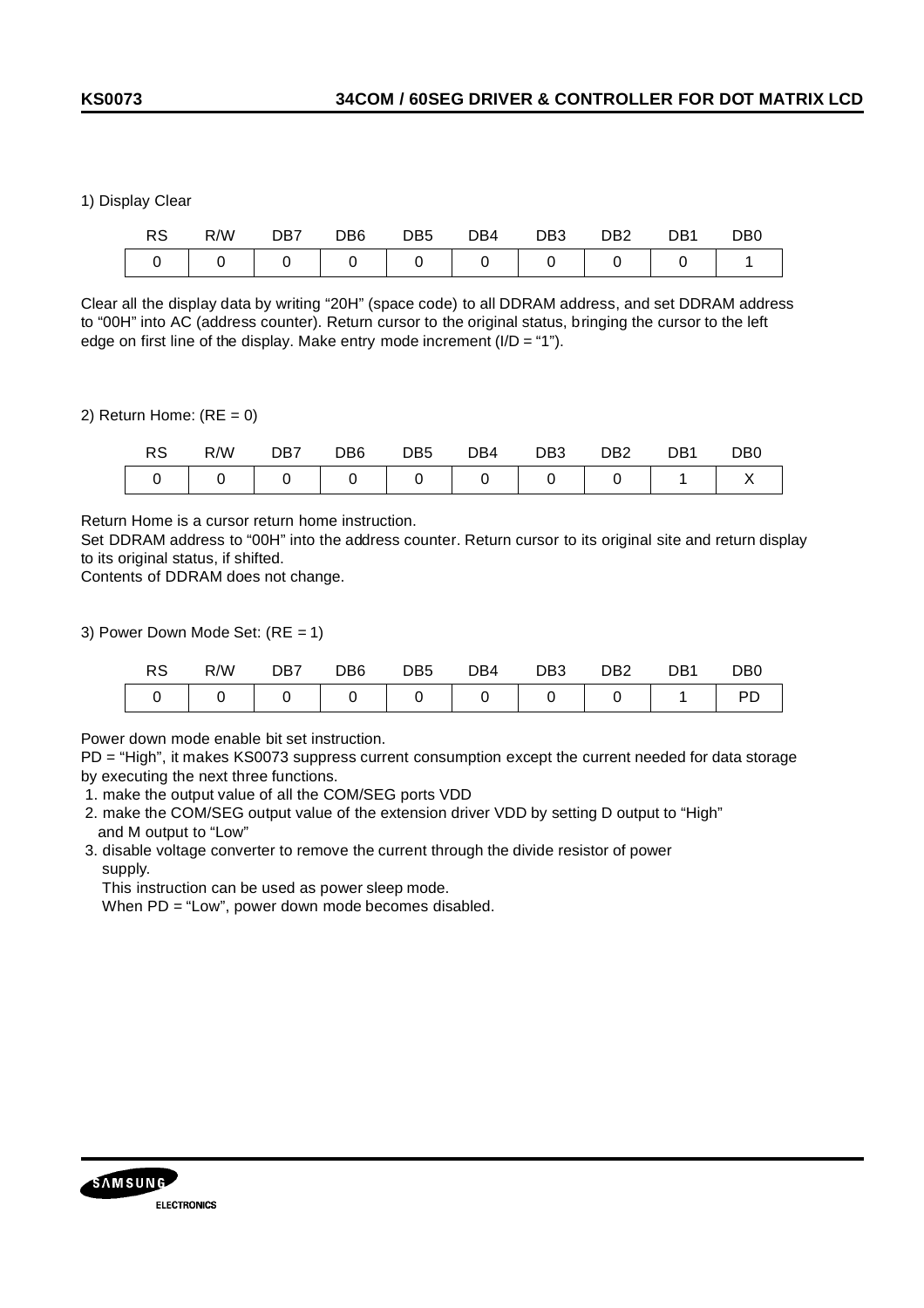4) Entry Mode Set

 $(1)$  RE = 0

|  | RS R/W DB7 DB6 DB5 DB4 DB3 DB2 DB1 DB0 |  |  |  |                                 |
|--|----------------------------------------|--|--|--|---------------------------------|
|  |                                        |  |  |  | 0 0 0 0 0 0 0 0 0 0 1 0 0 1 0 0 |

Set the moving direction of cursor and display.

I/D: Increment / decrement of DDRAM address (cursor or blink)

When I/D = "High", cursor/blink moves to right and DDRAM address is increased by 1.

When I/D = "Low", cursor/blink moves to left and DDRAM address is decreased by 1.

\* CGRAM/SEGRAM operates the same as DDRAM, when reading from or writing to CGRAM/SEGRAM.

When S = "High", after DDRAM write, the display of enabled line by DS1 - DS4 bits in the Shift Enabl instruction is shifted to the right (I/D = "0") or to the left (I/D = "1"). But it will seem as if the cursor does not move.

When S = "Low", or DDRAM read, or CGRAM/SEGRAM read/write operation, shift of display as the above function is not performed.

 $(2)$  RE = 1

|  | RS R/W DB7 DB6 DB5 DB4 DB3 DB2 DB1 DB0 |  |  |  |  |
|--|----------------------------------------|--|--|--|--|
|  |                                        |  |  |  |  |

Set the data shift direction of segment in the application set.

BID: Data Shift Direction of Segment

When BID = "Low", segment data shift direction is set to normal order, from SEG1 to SEG60.

When BID = "High", segment data shift direction is set reversely. from SEG60 to SEG1.

By using this instruction, the efficiency of the application board area can be raised.

\* The BID setting instruction is recommended to be set at the same time level as the function set instruction. \* DB1 bit must be set to "1".

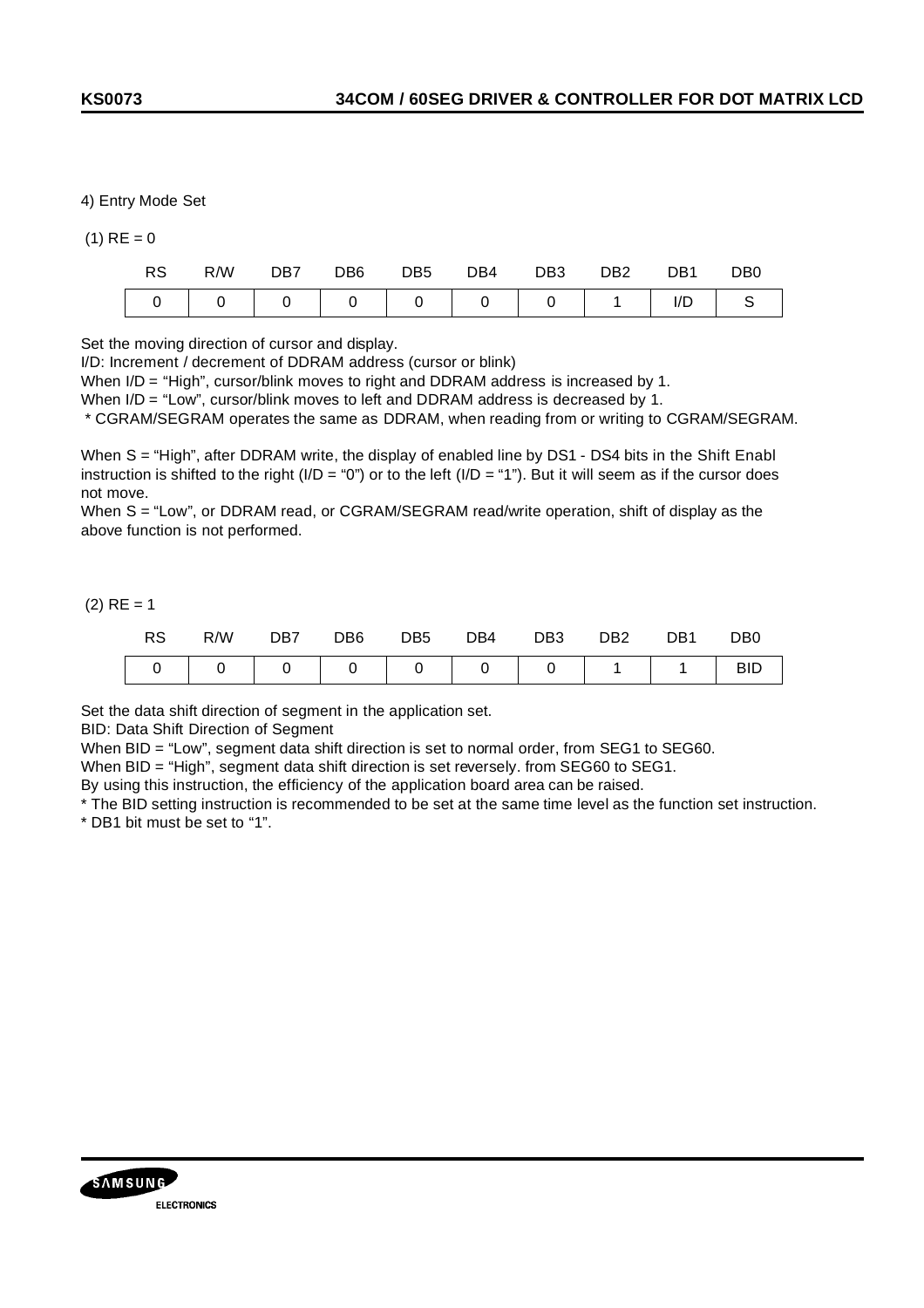## 5) Display ON/OFF Control (RE = 0)

|  |  | RS R/W DB7 DB6 DB5 DB4 DB3 DB2 DB1 DB0 |  |  |
|--|--|----------------------------------------|--|--|
|  |  |                                        |  |  |

Control display/cursor/blink ON/OFF 1 bit register.

D: Display ON/OFF control bit

When  $D = "High"$ , entire display is turned on.

When  $D = "Low", display$  display is turned off, but display data remains in DDRAM.

C: Cursor ON/OFF control bit

When C = "High", cursor is turned on.

When C = "Low", cursor is disappeared in current display, but I/D register preserves its data.

B: Cursor Blink ON/OFF control bit

When B "High", cursor blink is on, that performs alternately between all the high data and display character at the cursor position. If fosc has a frequency of 270 kHz, blinking has a 370 ms interval. When B "Low", blink is off.

6) Extended Function Set (RE = 1)

| <b>RS</b>               | R/W | DB7 | DB6 | DB <sub>5</sub> | DB4 | DB <sub>3</sub> | DB <sub>2</sub> | DB1 | D <sub>B</sub> 0 |
|-------------------------|-----|-----|-----|-----------------|-----|-----------------|-----------------|-----|------------------|
| $\overline{\mathbf{0}}$ |     |     |     |                 |     |                 | F/W             | B/W | <b>NW</b>        |

### **FW: Font Width control**

When FW = "High", display character font width is assigned to 6-dot, and the execution time becomes 6/5 times than that of the 5-dot font width.

The user font, specified in CGRAM, is displayed into 6-dot font width, bit-5 to bit-0, including the left space bit of CGRAM (Refer to Fig-15).

When FW = "Low", 5-dot font width is set.

## **B/W: Black/White Inversion enable bit**

When B/W = "High", black/white inversion at the cursor position is set. In this case, C/B bit of display ON/OFF control instruction becomes a "don't care" condition. If fosc has frequency of 270 kHz, inversion has 370 ms intervals.

### **NW: 4 Line mode enable bit**

When NW = "High", 4-line display mode is set. In this case, N bit of function set instruction becomes a "do 't care" condition.

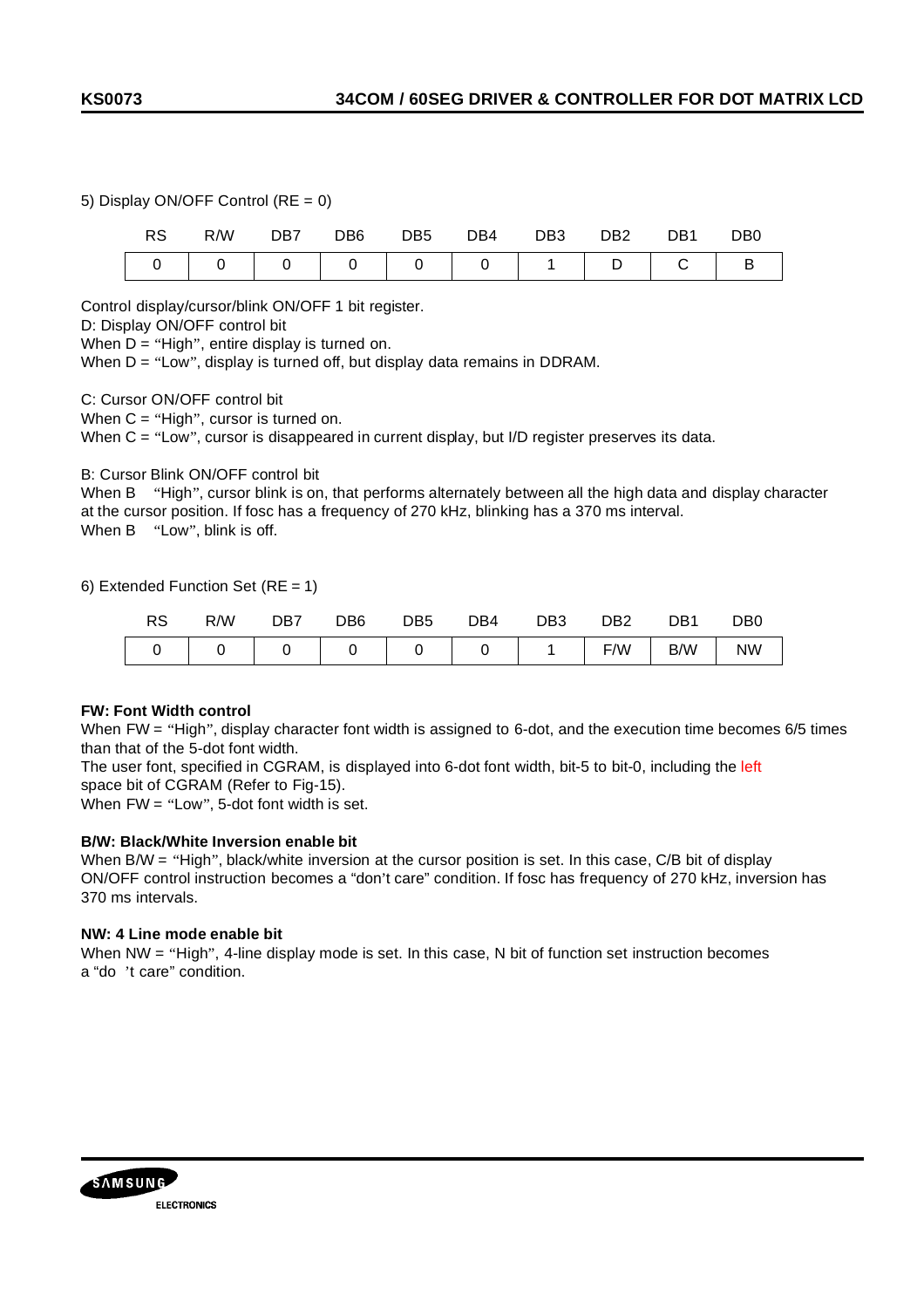

**Fig-15. 6-dot font width CGROM/CGRAM**

7) Cursor or Display Shift ( $RE = 0$ )

| RS                                        |  |  | R/W DB7 DB6 DB5 DB4 DB3 DB2 |  | DB1 | DB <sub>0</sub> |
|-------------------------------------------|--|--|-----------------------------|--|-----|-----------------|
| 0   0   0   0   0   1   S/C   R/L   -   - |  |  |                             |  |     |                 |

Shifts right/left cursor position or display without writing or reading of display data.

This instruction is used to correct or search display data (Refer to Table 7).

During 2-line mode display, cursor moves to the 2nd line after the 40th digit of the 1st line.

In 4-line mode, cursor moves to the next line, only after every 20th digit of the current line.

Note that display shift is performed simultaneously in all the lines enabled by DS1 - S4 in the Shift Enable instruction.

When displayed data is shifted repeatedly, each line is shifted individually.

When display shift is performed, the contents of the address counter are not changed.

During low power consumption mode, display shift may not be performed normally.

| S/C | R/L | <b>Operation</b>                                                          |
|-----|-----|---------------------------------------------------------------------------|
|     | 0   | Shift cursor to the left, ADDRESS COUNTER is decreased by 1               |
|     |     | Shift cursor to the right, ADDRESS COUNTER is increased by 1              |
|     | 0   | Shift all the display to the left, cursor moves according to the display  |
|     |     | Shift all the display to the right, cursor moves according to the display |

## **Table 7. Shift patterns according to S/C and R/L bits**

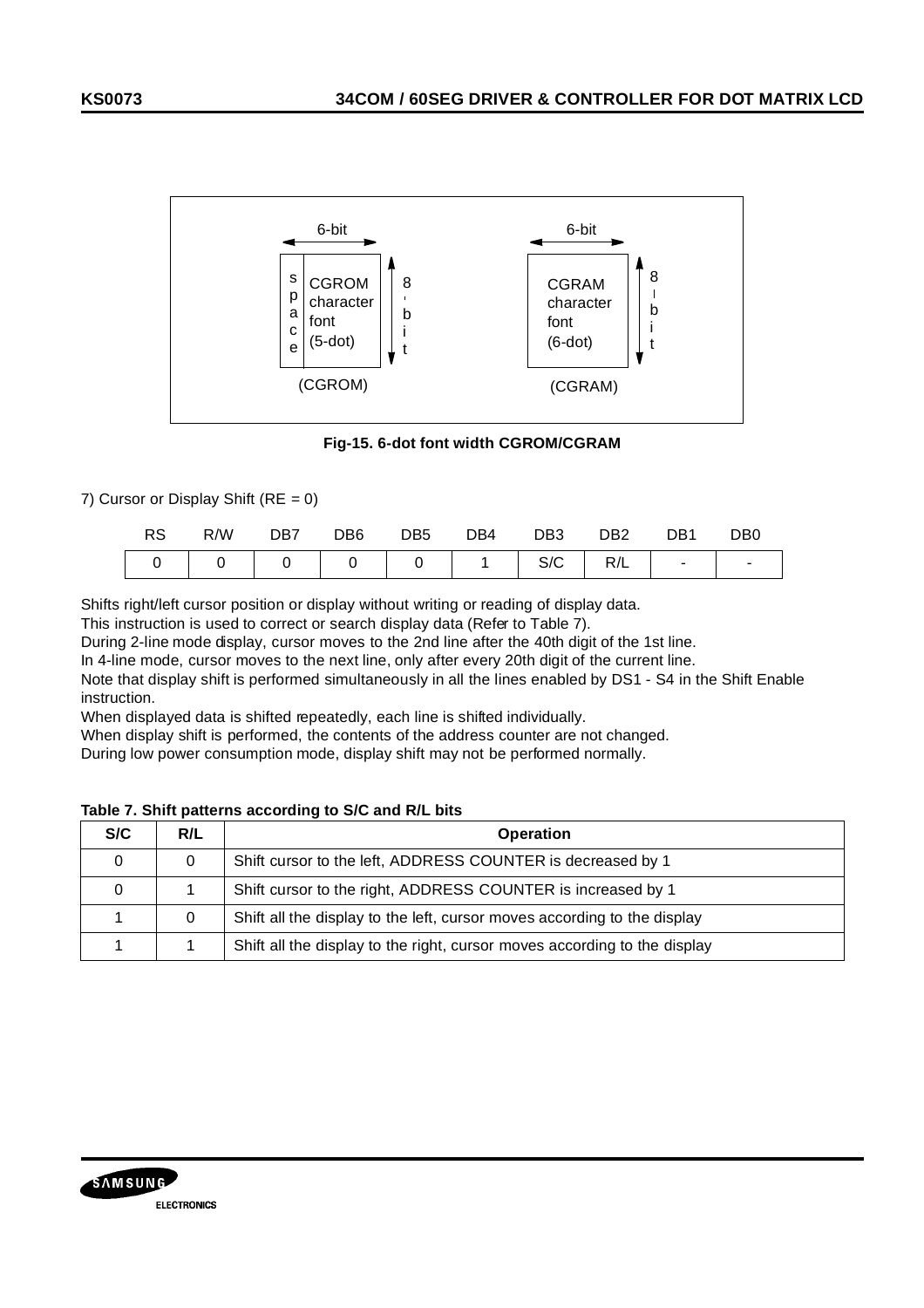8) Shift/Scroll Enable (RE = 1)

 $(1)$  DH = 0

|  |  | RS R/W DB7 DB6 DB5 DB4 DB3 DB2 DB1 DB0        |  |  |
|--|--|-----------------------------------------------|--|--|
|  |  | 0   0   0   0   0   1   HS4   HS3   HS2   HS1 |  |  |

## **HS: Horizontal Scroll per Line Enable**

This instruction makes valid dot shifts by a display line unit.

HS1, HS2, HS3 and HS4 indicate each line to be dot scrolled, and each scroll is performed individually in each line.

If the line, in 1-line display mode or the 1st line in 2-line display mode is to be scrolled, set HS1 and HS2 to "High". If the 2nd line scroll is needed in 2-line mode, set HS3 and HS4 to "High" (Refer to Table 8).

 $(2)$  (DH = 1)

| <b>RS</b> | R/W DB7 DB6 DB5 DB4 DB3 DB2 DB1 DB0           |  |  |  |  |
|-----------|-----------------------------------------------|--|--|--|--|
|           | 0   0   0   0   0   1   DS4   DS3   DS2   DS1 |  |  |  |  |

### **DS: Display Shift per Line Enable**

This instruction selects the line to be shifted according to each line mode in display shift right/left instruction. DS1, DS2, DS3 and DS4 indicate each line to be shifted, and each shift is performed individually in each line.

If DS1 and DS2 are set to "High" (enable) in 2-line mode, only 1st line is shifted, and the 2nd line is not shifted. When only DS1 "High", only half of the 1st line is shifted. If all the DS bits (DS1 to DS4) are set to "Low" (disable), no display is shifted.

### **Table 8. Relationship between DS and COM signal**

| Enable bit | Enabled common signals<br>during shift | Description                                          |
|------------|----------------------------------------|------------------------------------------------------|
| HS1/DS1    | $COM1 - COM8$                          |                                                      |
| HS2/DS2    | $COM9 - COM16$                         | The part of display line that corresponds to enabled |
| HS3/DS3    | $COM17 - COM24$                        | common signal can be shifted.                        |
| HS4/DS4    | $COM25 \sim COM32$                     |                                                      |

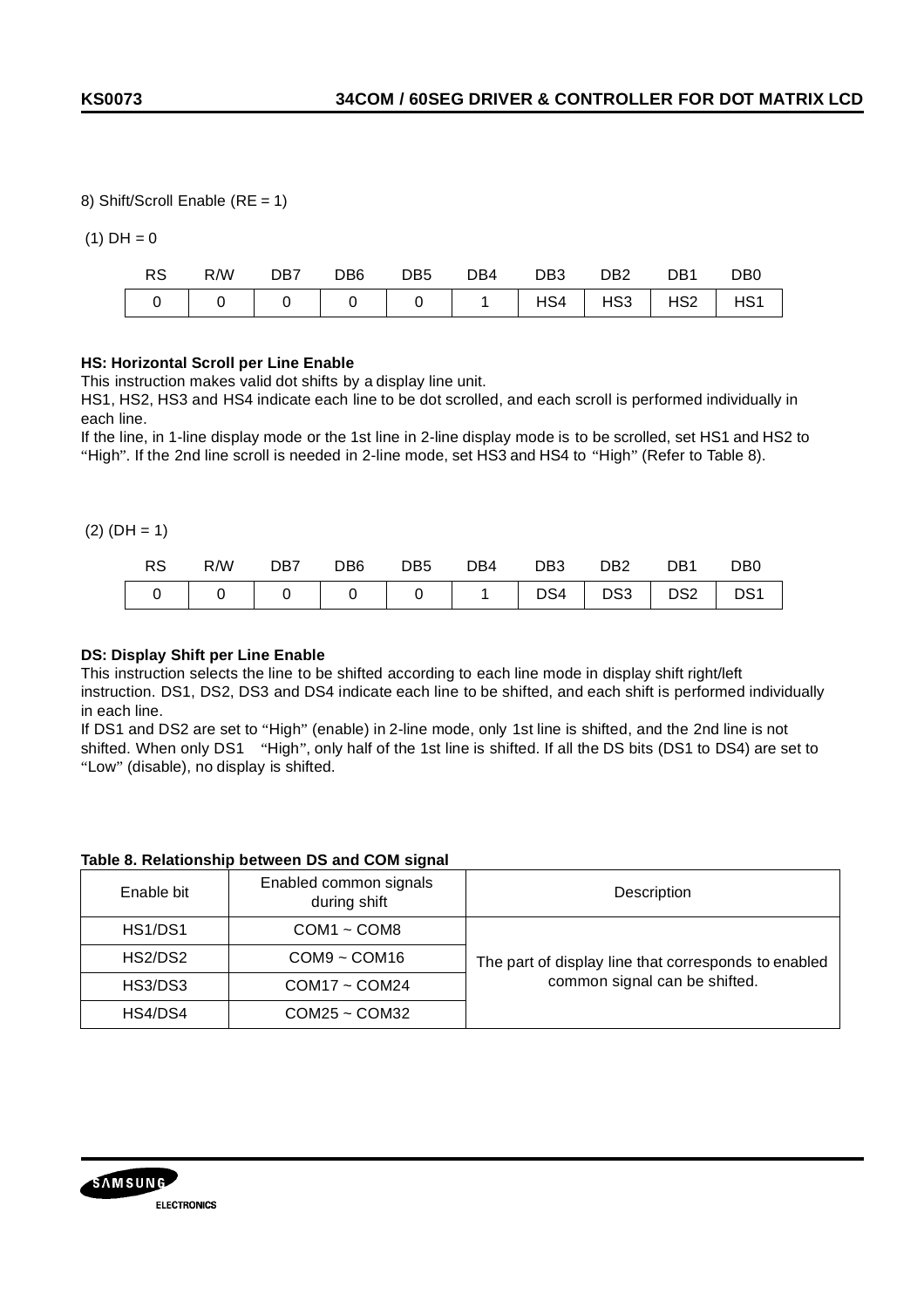9) Function Set

 $(1)$  (RE = 0)

| <b>RS</b> | R/W | DB7 | DB <sub>6</sub> | DB <sub>5</sub> | DB4 | DB <sub>3</sub> | DB <sub>2</sub> | DB <sub>1</sub> | DB <sub>0</sub> |
|-----------|-----|-----|-----------------|-----------------|-----|-----------------|-----------------|-----------------|-----------------|
|           |     |     |                 |                 | DL  | N               | RE<br>(0)       | DH              | <b>REV</b>      |

# **DL: Interface data length control bit**

When DL = "High", it means 8-bit bus mode with MPU.

When  $DL = 'Low'$ , it means 4-bit bus mode with MPU. Hence, DL is a signal to select 8-bit or 4-bit bus mode. In 4-bit bus mode, it is required to transfer 4-bit data twice.

## **N: Display line number control bit**

It is variable only when NW bit of extended function set instruction is Low. When  $N = "Low", 1-line display mode is set.$ When  $N = "High", 2-line display mode is set.$ When NW = "High", N bit is invalid, 4-line mode independent of N bit.

# **RE: Extended function registers enable bit**

At this instruction, RE must be "Low".

## **DH: Display shift enable selection bit.**

When DH = "High", enables display shift per line. When DH = "Low", enables smooth dot scroll. This bit can be accessed only when IE pin input is "High".

## **REV: Reverse enable bit**

When REV = "High", all the display data are reversed. i.e., all the white dots become black and black dots become white. When REV = "Low", the display mode is set to normal display.

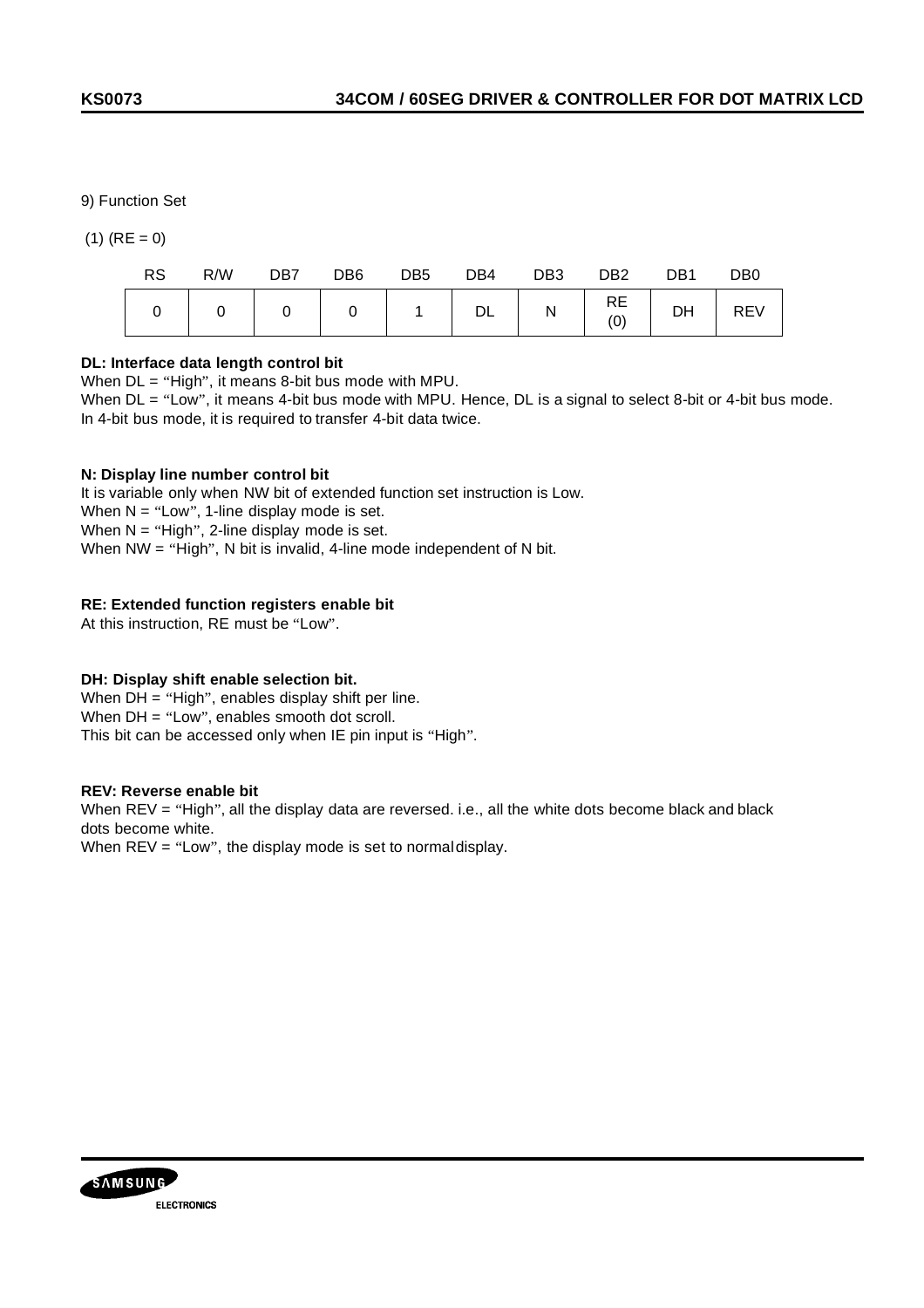$(2)$  (RE = 1)

| RS. | R/W | DB7 | DB6 | DB5 | DB4 | DB <sub>3</sub>                                              | DB <sub>2</sub>                                       | DB <sub>1</sub> | DB <sub>0</sub> |
|-----|-----|-----|-----|-----|-----|--------------------------------------------------------------|-------------------------------------------------------|-----------------|-----------------|
|     |     |     |     |     |     | $\begin{array}{ c c c c c }\n\hline\n&\text{N}\n\end{array}$ | $N \begin{array}{c} \overline{RE} \\ (1) \end{array}$ |                 | LP              |

## **DL: Interface data length control bit**

When DL = "High", it means 8-bit bus mode with MPU.

When  $DL = "Low"$ , it means 4-bit bus mode with MPU. Hence, DL is a signal to select 8-bit or 4-bit bus mode.

When 4-bit bus mode, it is required to transfer 4-bit data twice.

### **N: Display line number control bit**

It is variable only when NW bit of extended function set instruction is Low. When  $N = "Low", 1-line display mode is set.$ When  $N = "High", 2-line display mode is set.$ When NW = "High", N bit is invalid, 4-line mode independent of N bit.

### **RE: Extended function registers enable bit**

When RE "High", extended function set registers, SEGRAM address set registers, BID bit, HS/DS bits of shift/scroll enable instruction and BE bits of function set register can be accessed.

### **BE: CGRAM/SEGRAM data blink enable bit**

BE = "High", makes user font of CGRAM and segment of SEGRAM blinking. The quantity of blink is assigned the highest 2 bit of CGRAM/SEGRAM.

### **LP: Low power consumption mode enable bit**

When EXT port input is "Low" (without extension driver) and LP bit is set to "High", KS0073 operates in low power consumption mode.

During 1-line mode KS0073 operates on a 4-division clock, and in 2-line or 4-line mode it operates on 2-division clock. According to this instruction, execution time becomes 4 or 2 times longer.

Note not to use display shift instruction, as it may result in incorrect operation.

And the frame frequency is 5/6 times lower than that of normal operation.

10) Set CGRAM Address (RE = 0)

|  | RS R/W DB7 DB6 DB5 DB4 DB3 DB2 DB1 DB0            |  |  |  |  |
|--|---------------------------------------------------|--|--|--|--|
|  | 0   0   0   1   AC5   AC4   AC3   AC2   AC1   AC0 |  |  |  |  |

Set CGRAM address to AC.

This instruction makes CGRAM data available from MPU.

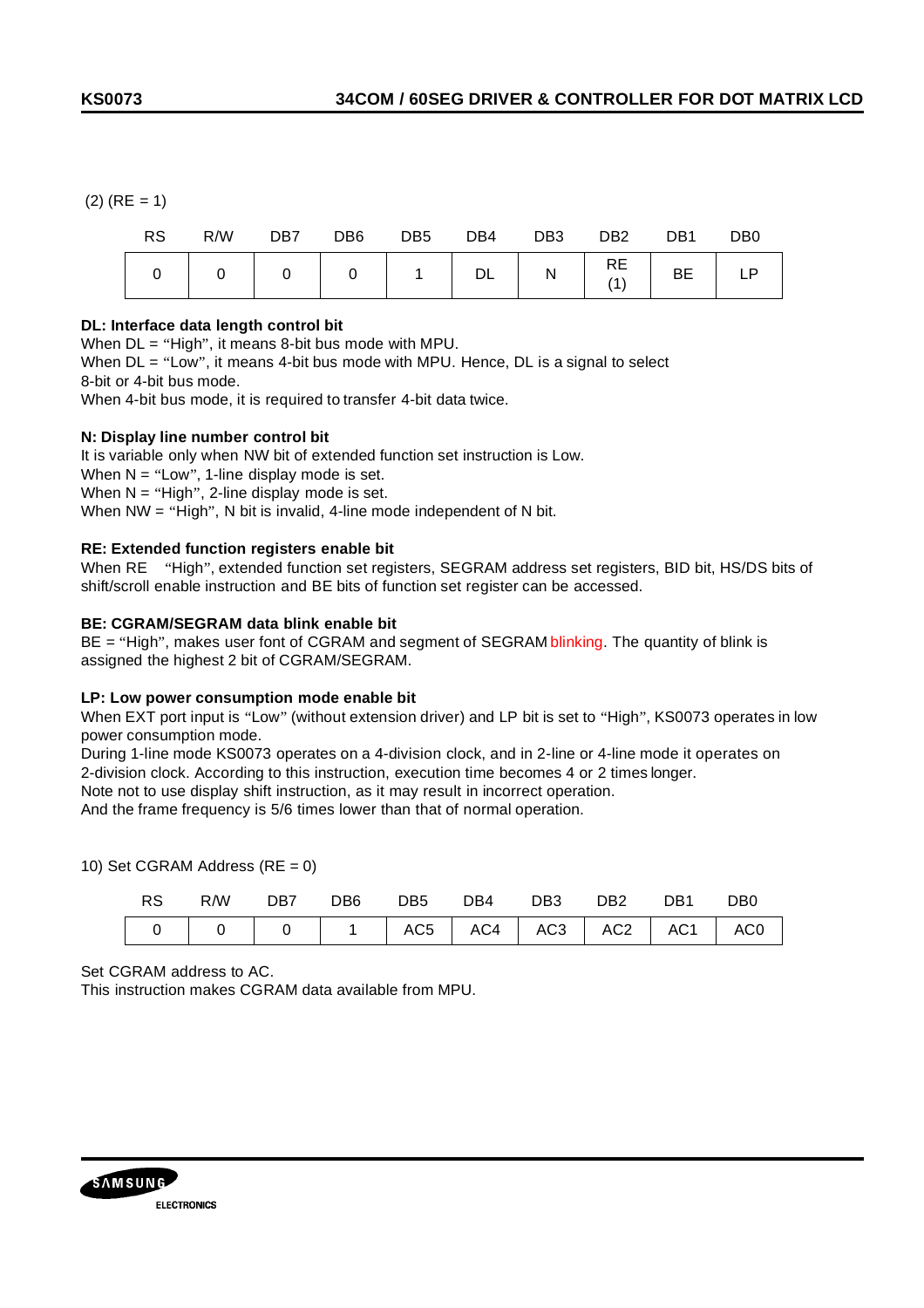### 11) Set SEGRAM Address (RE = 1)

|  |  | RS R/W DB7 DB6 DB5 DB4 DB3 DB2 DB1 DB0        |  |  |
|--|--|-----------------------------------------------|--|--|
|  |  | 0   0   0   1   -   -   AC3   AC2   AC1   AC0 |  |  |

### Set SEGRAM address to AC.

This instruction makes SEGRAM data available from MPU.

12) Set DDRAM Address (RE = 0)

|  | RS R/W DB7 DB6 DB5 DB4 DB3 DB2 DB1 DB0 |  |  |  |  |
|--|----------------------------------------|--|--|--|--|
|  |                                        |  |  |  |  |

## Set DDRAM address to AC.

This instruction makes DDRAM data available from MPU.

In 1-line display mode ( $N = 0$ ,  $NW = 0$ ), DDRAM address is from "00H" to "4FH".

In 2-line display mode ( $N = 1$ ,  $NW = 0$ ), DDRAM address in the 1st line is from "00H" to "27H", and DDRAM address in the 2nd line is from "40H" to "67H".

In 4-line display mode (NW = 1), DDRAM address is from "00H" to "13H" in the 1st line, from "20H" to "33H" in the 2nd line, from "40H" to "53H" in the 3rd line and from "60H" to "73H" in the 4th line.

13) Set Scroll Quantity (RE = 1)

| RS R/W DB7 DB6 DB5 DB4 DB3 DB2 DB1 DB0 |  |  |  |  |  |
|----------------------------------------|--|--|--|--|--|
| 0 0 1 X 3Q5 3Q4 3Q3 3Q2 3Q1 3Q0        |  |  |  |  |  |

Setting SQ5 to SQ0, horizontal scroll quantity can be controlled in dot units. (Refer to Table 9) In this case of KS0073 can show hidden areas of DDRAM by executing smooth scroll from 1 to 48 dots.

### **Table 9. Scroll quantity according to HDS bits**

| SQ <sub>5</sub> | SQ4 | SQ <sub>3</sub> | SQ <sub>2</sub> | SQ1 | SQ <sub>0</sub> | Function             |
|-----------------|-----|-----------------|-----------------|-----|-----------------|----------------------|
| 0               | 0   | 0               | 0               | 0   | 0               | No shift             |
| 0               | 0   | 0               | 0               | 0   |                 | shift left by 1-dot  |
| 0               | 0   | 0               | $\Omega$        |     | 0               | shift left by 2-dot  |
|                 | 0   | 0               | $\Omega$        |     |                 | shift left by 3-dot  |
|                 |     |                 | ٠<br>٠          | ٠   |                 |                      |
|                 | 0   |                 |                 |     |                 | shift left by 47-dot |
|                 |     | X               | X               | X   | X               | shift left by 48-dot |

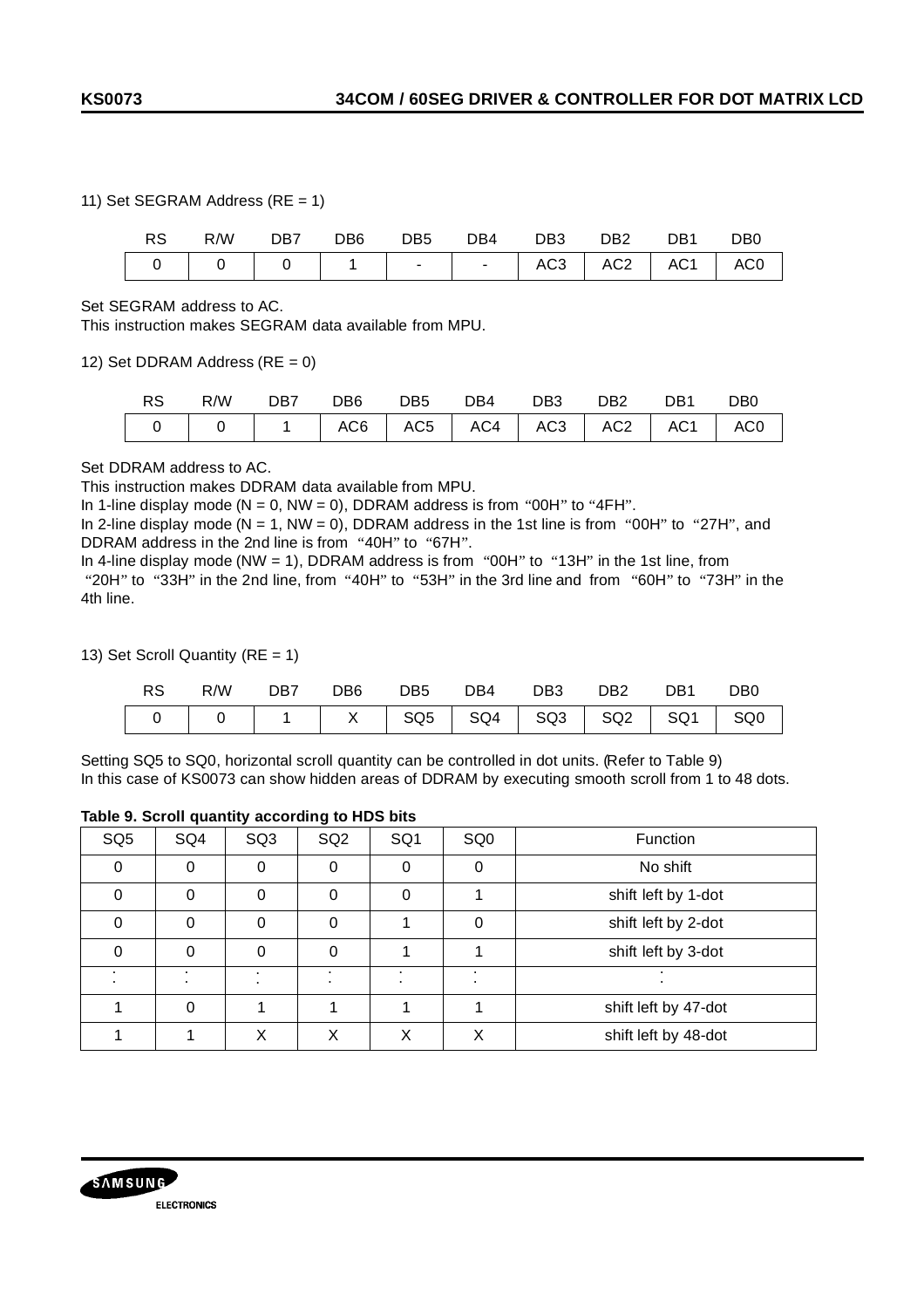## 14) Read Busy Flag & Address

| - RS |  |  | R/W DB7 DB6 DB5 DB4 DB3 DB2 DB1                        |  | DB0 |
|------|--|--|--------------------------------------------------------|--|-----|
|      |  |  | │ 0 │ 1 │ BF │ AC6 │ AC5 │ AC4 │ AC3 │ AC2 │ AC1 │ AC0 |  |     |

This instruction shows whether KS0073 is in internal operation or not. If the resultant BF is High, the internal operation is in progress and should wait until BF to be Low, which by then the next instruction can be performed. In this instruction the value of address counter can also be read.

## 15) Write data to RAM

| <b>RS</b> | R/W DB7 DB6 DB5 DB4 DB3 DB2 DB1 DB0           |  |  |  |  |
|-----------|-----------------------------------------------|--|--|--|--|
|           | 1   0   D7   D6   D5   D4   D3   D2   D1   D0 |  |  |  |  |

Write binary 8-bit data to DDRAM/CGRAM/SEGRAM.

The selection of RAM from DDRAM, CGRAM, or SEGRAM, is set by the previous address set instruction: DDRAM address set, CGRAM address set, SEGRAM address set.

RAM set instruction can also determine the AC direction to RAM.

After write operation, the address is automatically increased/decreased by 1, according to the entry mode.

#### 16) Read data from RAM

| <b>RS</b> | R/W | DB <sub>7</sub>                          | DB6 | DB5 | DB4 | DB <sub>3</sub> | DB <sub>2</sub> | DB <sub>1</sub> | DB <sub>0</sub> |
|-----------|-----|------------------------------------------|-----|-----|-----|-----------------|-----------------|-----------------|-----------------|
|           |     | 1   1   D7   D6   D5   D4   D3   D2   D1 |     |     |     |                 |                 |                 | D <sub>0</sub>  |

Read binary 8-bit data from DDRAM/CGRAM/SEGRAM.

The selection of RAM is set by the previous address set instruction. If address set instruction of RAM is not performed before this instruction, the data that is read first is invalid, as the direction of AC is not determined. If RAM data is read several times without RAM address set instructions before read operation, the correct RAM data can be obtained from the second, but the first data would be incorrect, as there is no time margin to transfer RAM data. In DDRAM read operation, cursor shift instruction plays the same role as DDRAM address set instruction: it also transfers RAM data to output data register.

After read operation address counter is automatically increased/decreased by 1 according to the entry mode. After CGRAM/SEGRAM read operation, display shift may not be executed correctly.

\* In the case of RAM write operation, AC is increased/decreased by 1 as in read operation after this. In this time, AC indicates the next address position, but the previous data can only be read by read instruction.

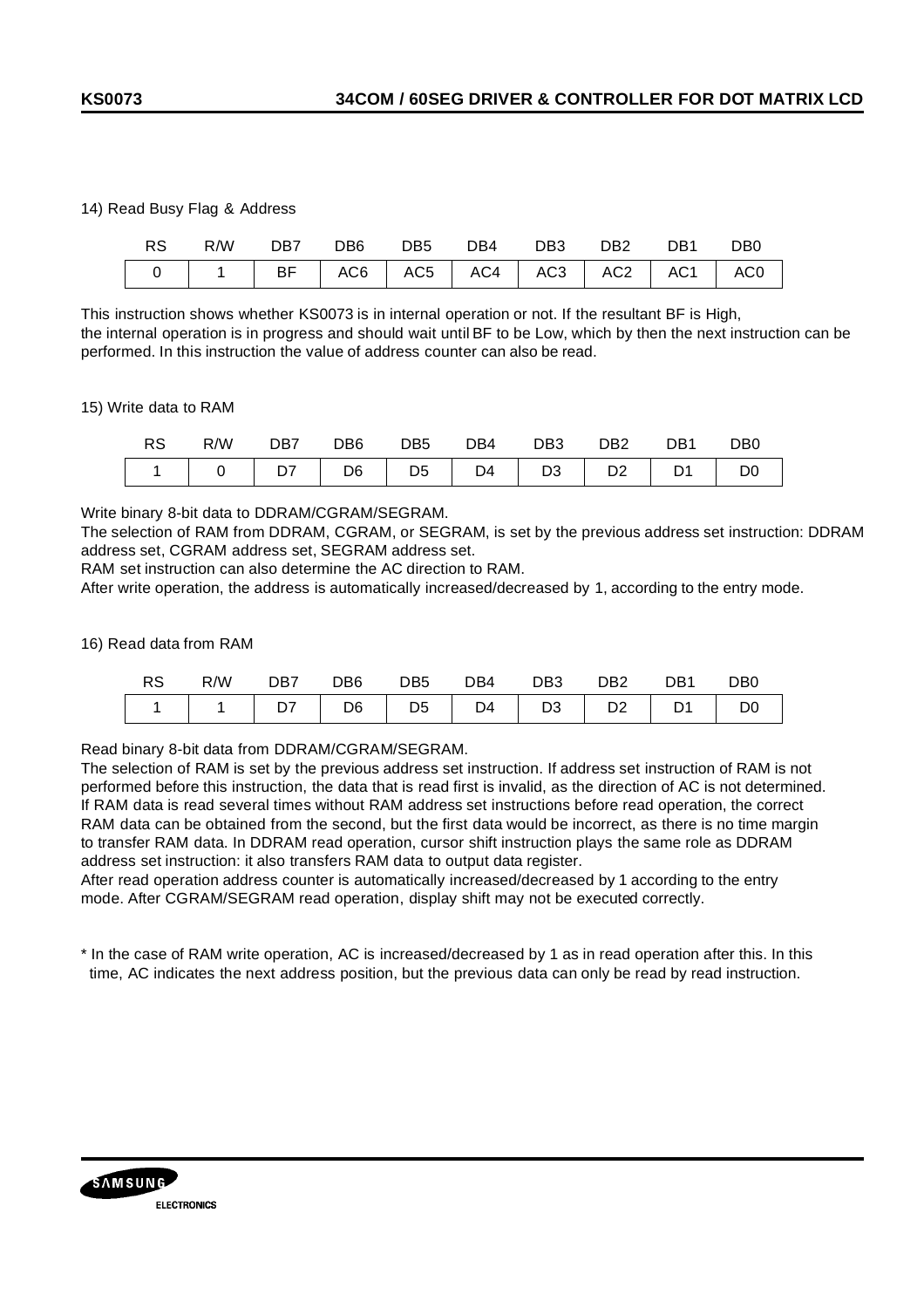B/W = "0": black/white inverting of cursor disable NW = "1": 4-line display mode,

 Cursor or display shift.  $(S/C = "1" : display)$  shift,  $S/C = "0" : cursor shift,$  $R/L = "1"$ : shift to right,  $R/L = "0"$ : shift to left).

NW = "0": 1-line or 2-line display mode)

**Execution** Time (fosc 270 kHz)

39 µs

# (2) INSTRUCTION DESCRIPTION 1 (IE ="Low" )

| Table 10. Instruction Set 2 (IE = "Low") |           |                |                |                |                               |                         |             |              |             |              |              |                                                                                                                                                                                                                                               |                           |
|------------------------------------------|-----------|----------------|----------------|----------------|-------------------------------|-------------------------|-------------|--------------|-------------|--------------|--------------|-----------------------------------------------------------------------------------------------------------------------------------------------------------------------------------------------------------------------------------------------|---------------------------|
|                                          |           |                |                |                |                               | <b>Instruction Code</b> |             |              |             |              |              |                                                                                                                                                                                                                                               | Execution                 |
| Instruction                              | <b>RE</b> |                |                |                | RSR/WDB7DB6DB5DB4DB3DB2DB1DB0 |                         |             |              |             |              |              | Description                                                                                                                                                                                                                                   | Time<br>(fosc<br>270 kHz) |
| Clear<br><b>Display</b>                  | X         | $\overline{0}$ | $\mathbf 0$    | $\mathbf 0$    | $\Omega$                      | $\Omega$                | $\Omega$    | $\mathbf 0$  | $\mathbf 0$ | $\mathbf 0$  | $\mathbf{1}$ | Write "20H" to DDRAM an<br>set DDRAM address to "00H" from AC.                                                                                                                                                                                | $1.53$ ms                 |
| Return<br>Home                           | X         | $\Omega$       | $\overline{0}$ | $\overline{0}$ | $\mathbf 0$                   | $\overline{0}$          | $\mathbf 0$ | $\mathbf 0$  | $\mathbf 0$ | $\mathbf{1}$ | X            | Set DDRAM address to "00H" from AC<br>and return cursor to its original position<br>if shifted. The contents of DDRAM ar<br>not changed.                                                                                                      | $1.53$ ms                 |
| Entry<br>Mode<br>Set                     | X         | $\Omega$       | $\overline{0}$ | $\overline{0}$ | $\mathbf 0$                   | $\mathbf 0$             | $\Omega$    | $\mathbf 0$  | 1           | I/D          | S.           | Assign cursor moving direction,<br>$(I/D = "1"$ : increment,<br>$I/D = "0"$ : decrement)<br>and display shift enable bit.<br>$(S = "1":$ make entire display shift of all<br>lines our- in DDRAM write,<br>$S = "0"$ : display shift disable) | $39 \mu s$                |
| <b>Display</b><br>ON/OFF<br>Control      | $\Omega$  | $\Omega$       | $\Omega$       | $\mathbf 0$    | $\Omega$                      | $\Omega$                | $\Omega$    | $\mathbf{1}$ | D           | $\mathbf C$  | B            | Set display/cursor/blink on/off<br>$(D = "1": display on,$<br>$D = "0"$ : display off,<br>$C = "1" : cursor on,$<br>$C = "0"$ : cursor off,<br>$B = "1" : blink on,$<br>$B = "0"$ : blink off).                                               | $39 \mu s$                |
| Extended<br>function<br>Set              | 1         | 0              | 0              | $\mathbf 0$    | 0                             | $\Omega$                | $\Omega$    | 1            |             | FW BW NW     |              | Assign font width, black/white inverting<br>of cursor, and 4-line display mode<br>control bit.<br>$(FW = "1": 6-dot font width,$<br>$FW = "0": 5-dot$ font width,<br>$B/W = "1"$ : black/white inverting of<br>cursor enable,                 | $39 \mu s$                |

 $0|0|0|0|0|0|1|S/C |R/L|X|X$ 

# **Table 10. Instruction Set 2 (IE = "Low")**



**Cursor** or Display **Shift**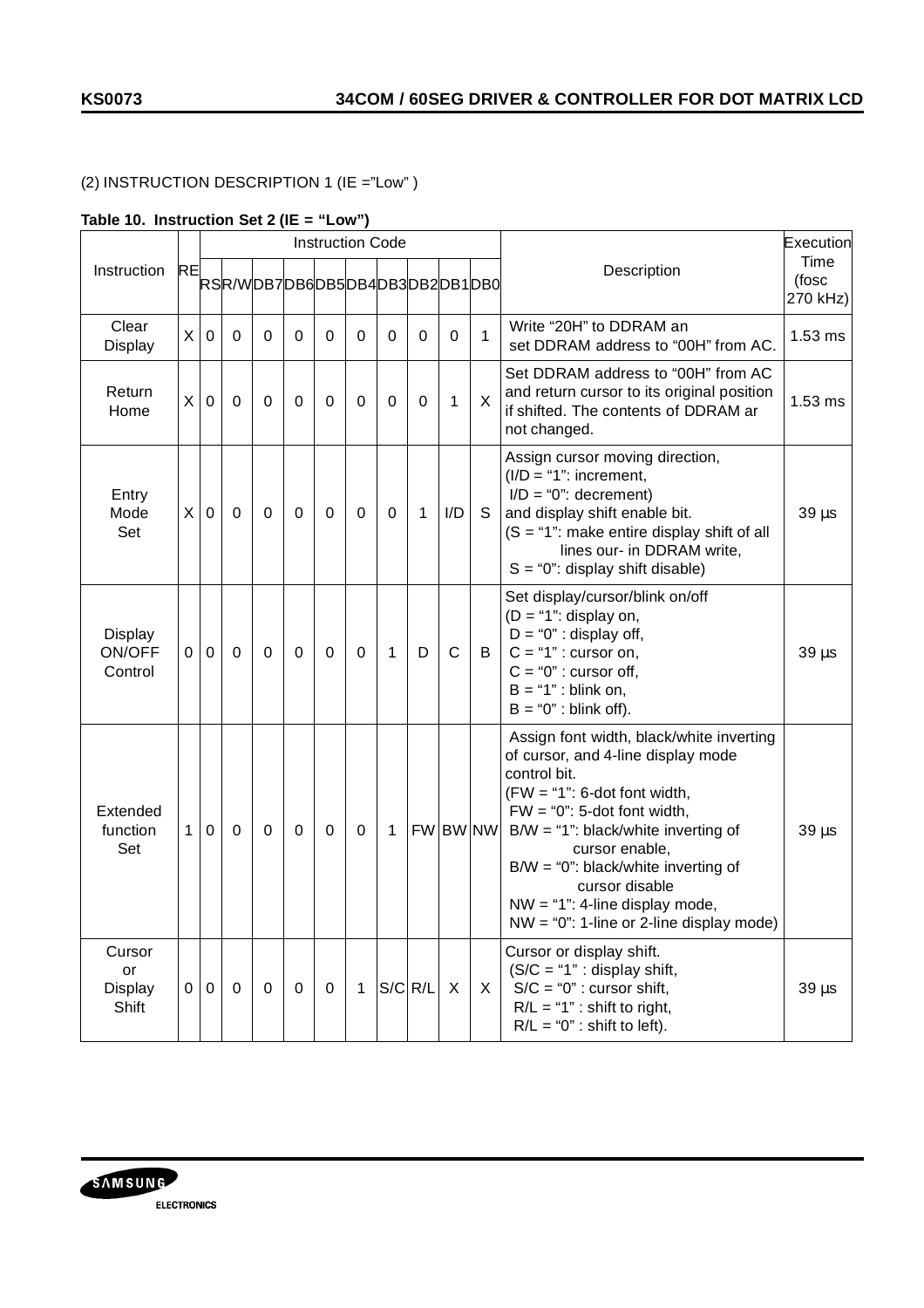(Table 10. continued)

|                                 |              |             |             |          |             | <b>Instruction Code</b>        |             |              |                  |              |           |                                                                                                                                                                                                                                                                                          | Execution                 |
|---------------------------------|--------------|-------------|-------------|----------|-------------|--------------------------------|-------------|--------------|------------------|--------------|-----------|------------------------------------------------------------------------------------------------------------------------------------------------------------------------------------------------------------------------------------------------------------------------------------------|---------------------------|
| <b>InstructionRE</b>            |              |             |             |          |             | RS R/WDB7DB6DB5DB4DB3DB2DB1DB0 |             |              |                  |              |           | Description                                                                                                                                                                                                                                                                              | Time<br>(fosc<br>270 kHz) |
| Scroll<br>Enable                | $\mathbf{1}$ | $\mathbf 0$ | $\Omega$    | $\Omega$ | $\mathbf 0$ | 0                              | $\mathbf 1$ | HS4HS3HS2HS1 |                  |              |           | Determine the line for horizontal<br>smooth scroll.<br>$(HS1 = "1/0":$<br>1st line dot scroll enable/disabl<br>$HS2 = "1/0"$ :<br>2nd line dot scroll enable/disable<br>$HS3 = "1/0"$ :<br>3rd line dot scroll enable/disable<br>$HS4 = "1/0"$ :<br>4th line dot scroll enable/disable). | $39 \mu s$                |
| <b>Function</b><br>Set          | $\mathbf 0$  | $\mathbf 0$ | $\mathbf 0$ | 0        | $\mathbf 0$ | 1                              | <b>DL</b>   | N            | <b>RE</b><br>(0) | $\mathsf{X}$ | X         | Set interface data length<br>$(DL = "1" : 8-bit,$<br>$DL = "0" : 4-bit),$<br>and numbers of display line<br>when NW "0",<br>$(N = "1" : 2$ -line,<br>$N = "0" : 1$ -line),<br>extension register, RE("0")                                                                                | $39 \mu s$                |
|                                 | 1            | $\mathbf 0$ | $\mathbf 0$ | 0        | $\Omega$    | 1                              | <b>DL</b>   | $\mathsf{N}$ | <b>RE</b><br>(1) | <b>BE</b>    | <b>LP</b> | Set DL, N, RE("1") and<br>CGRAM/SEGRAM blink enable (BE)<br>(BE "1/0": CGRAM/SEGRAM<br>blink enable/disabl<br>$LP = "1" : low power mode,$<br>$LP = "0"$ : normal operation mode)                                                                                                        | $39 \mu s$                |
| Set<br><b>CGRAM</b><br>Address  | $\Omega$     | $\Omega$    | $\Omega$    | 0        | 1           |                                |             |              |                  |              |           | Set CGRAM address in address<br>AC5AC4AC3AC2AC1AC0counter.                                                                                                                                                                                                                               | $39 \mu s$                |
| Set<br><b>SEGRAM</b><br>Address | $\mathbf{1}$ | $\Omega$    | $\Omega$    | $\Omega$ | 1           | X                              |             |              |                  |              |           | Set SEGRAM address in address<br>X  AC3 AC2 AC1 AC0 <sup> counter.</sup>                                                                                                                                                                                                                 | $39 \mu s$                |

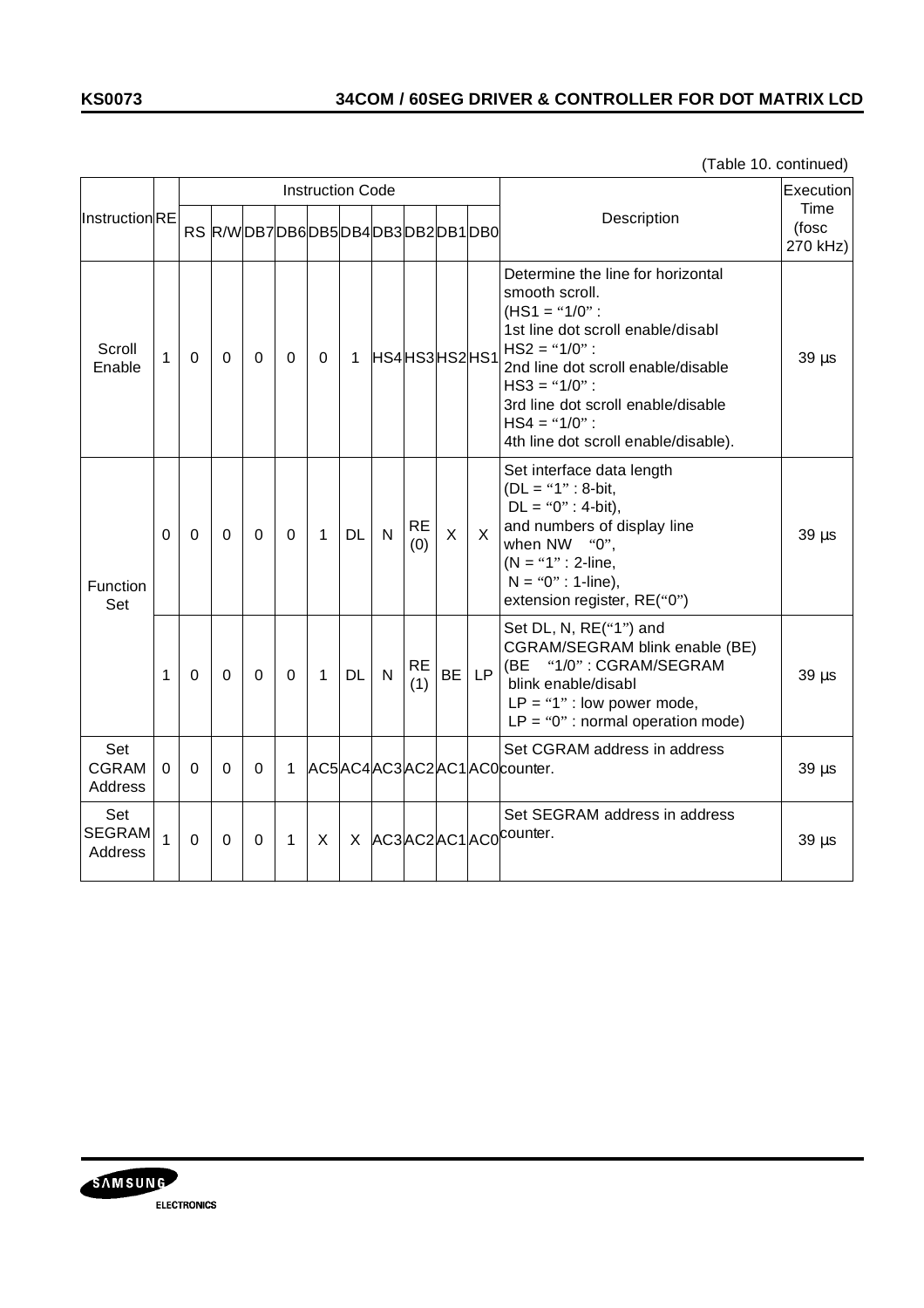|                                            |              |                |          |                                        |                |                | <b>Instruction Code</b>  |                |                |                |                |                                                                                                                                                                                             | <b>Execution</b>          |
|--------------------------------------------|--------------|----------------|----------|----------------------------------------|----------------|----------------|--------------------------|----------------|----------------|----------------|----------------|---------------------------------------------------------------------------------------------------------------------------------------------------------------------------------------------|---------------------------|
| Instruction                                | <b>RE</b>    |                |          | RS R/W DB7 DB6 DB5 DB4 DB3 DB2 DB1 DB0 |                |                |                          |                |                |                |                | Description                                                                                                                                                                                 | Time<br>(fosc<br>270 kHz) |
| Set<br><b>DDRAM</b><br>Address             | $\Omega$     | $\Omega$       | $\Omega$ | 1                                      |                |                |                          |                |                |                |                | lSet DDRAM address in address<br>AC6 AC5 AC4 AC3 AC2 AC1 AC0 counter.                                                                                                                       | $39 \mu s$                |
| Set<br>Scroll<br>Quantity                  | 1            | $\overline{0}$ | $\Omega$ | 1                                      | X              |                |                          |                |                |                |                | Set the quantity of horizontal dot<br> SQ5 SQ4 SQ3 SQ2 SQ1 SQ0 scroll.                                                                                                                      | $39 \mu s$                |
| Read<br><b>Busy</b><br>flag and<br>Address | $\mathsf{X}$ | $\Omega$       | 1        |                                        |                |                | BF AC6AC5AC4AC3AC2AC1AC0 |                |                |                |                | Can be known whether during<br>internal operation or not by<br>reading BF.<br>The contents of address counter<br>can also be read.<br>$(BF = "1": busy state,$<br>$BF = "0"$ : ready state) | $0 \mu s$                 |
| Write<br>Data                              | X.           | $\mathbf 1$    | $\Omega$ | D7                                     | D <sub>6</sub> | D <sub>5</sub> | D <sub>4</sub>           | D <sub>3</sub> | D <sub>2</sub> | D <sub>1</sub> | D <sub>0</sub> | Write data into internal RAM<br>(DDRAM/CGRAM/SEGRAM)                                                                                                                                        | $43 \mu s$                |
| Read<br>Data                               | X            |                |          | D7                                     | D <sub>6</sub> | D <sub>5</sub> | D <sub>4</sub>           | D <sub>3</sub> | D <sub>2</sub> | D1             | D <sub>0</sub> | Read data from internal RAM<br>(DDRAM/CGRAM/SEGRAM)                                                                                                                                         | $43 \mu s$                |

\* NOTE: When an MPU program with Busy Flag(DB7) checking is made, 1/2Fosc (is necessary) for executing the next instruction by the falling edge of the 'E' signal after the Busy Flag(DB7) goes t "Low".

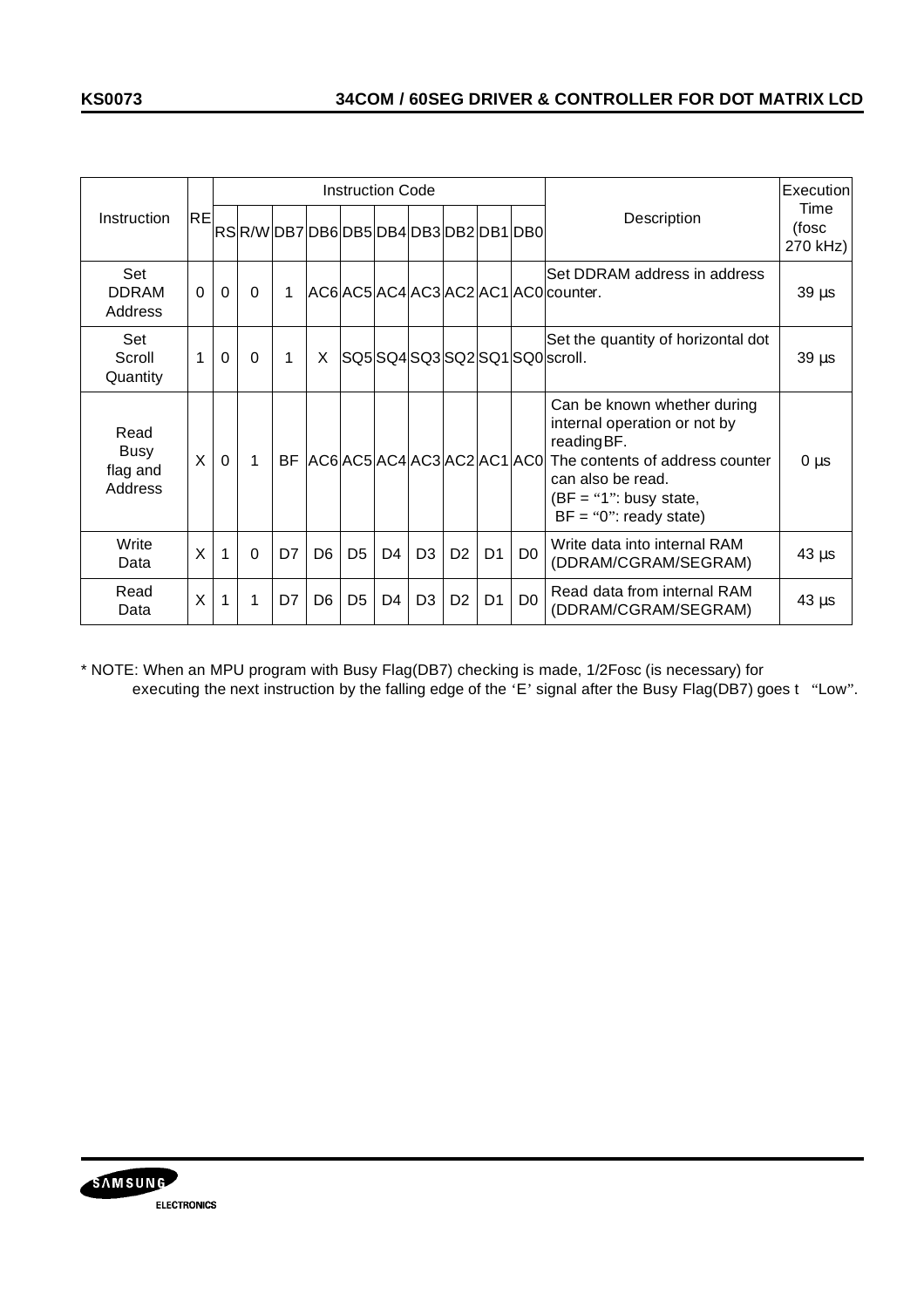1) Display Clear

| <b>RS</b> | R/W | DB7 | DB6 | <b>DB5</b> | DB4 and the set of the set of the set of the set of the set of the set of the set of the set of the set of the | DB3 | DB2 | DB1 | DB <sub>0</sub> |
|-----------|-----|-----|-----|------------|----------------------------------------------------------------------------------------------------------------|-----|-----|-----|-----------------|
|           |     |     |     |            |                                                                                                                |     |     |     |                 |

Clear all the display data by writing "20H" (space code) to all DDRAM address, and set DDRAM address to "00H" into AC (address counter). Return cursor to the original status, namely, bring the cursor to the left edge on first line of the display.

And entry mode is set to increment mode  $(I/D = "High").$ 

#### 2) Return Home

| RS | R/W DB7 |  | DB6 DB5 | DB4 and the set of the set of the set of the set of the set of the set of the set of the set of the set of the | DB3 DB2 DB1 | DB <sub>0</sub> |
|----|---------|--|---------|----------------------------------------------------------------------------------------------------------------|-------------|-----------------|
|    |         |  |         |                                                                                                                |             |                 |

Return Home is the cursor return home instruction.

Set DDRAM address to "00H" into the address counter. Return cursor to its original site and return display to its original status, if shifted.

Contents of DDRAM does not change.

3) Entry Mode Set

|  | RS R/W DB7 DB6 DB5 DB4 DB3 DB2 DB1 DB0 |  |  |  |  |
|--|----------------------------------------|--|--|--|--|
|  |                                        |  |  |  |  |

Set the moving direction of cursor and display.

I/D : Increment / decrement of DDRAM address (cursor or blink)

When I/D = "High", cursor/blink moves to right and DDRAM address is incr ased by 1.

When I/D = "Low", cursor/blink moves to left and DDRAM address is decreased by 1.

\* CGRAM/SEGRAM operates identically to the DDRAM, when reading from or writing to CGRAM/SEGRAM.

When S = "High", after DDRAM write, the entire display of all lines is shifted to

the right ( $I/D = "Low"$ ) or to the left ( $I/D = "High"$ ). But it will seem as if the cursor is not moving. When S = "Low", or DDRAM read, or CGRAM/SEGRAM read/write operation, shift of entire display is not performed.

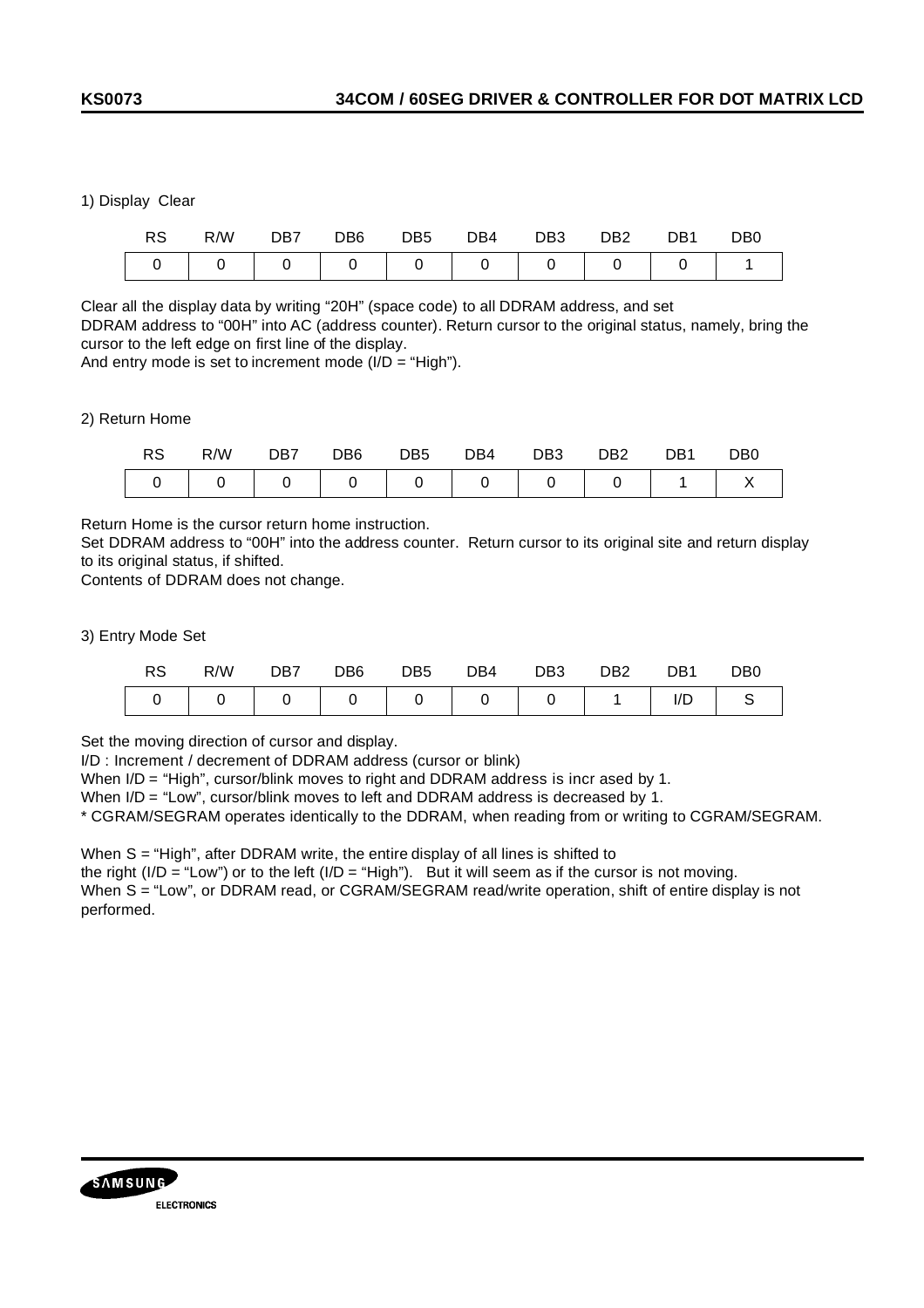# 4) Display ON/OFF Control ( RE = 0 )

| <b>RS</b> | R/W | DB7 | DB6 | DB5 | DB4 | DB <sub>3</sub> | DB <sub>2</sub> | DB <sub>1</sub> | D <sub>B</sub> 0 |
|-----------|-----|-----|-----|-----|-----|-----------------|-----------------|-----------------|------------------|
|           |     |     |     |     |     |                 |                 |                 |                  |

Control display/cursor/blink ON/OFF 1 bit register.

## **D : Display ON/OFF control bit**

When  $D = "High",$  entire display is turned on.

When D = "Low", display is turned off, but display data remains in DDRAM.

## **C : Cursor ON/OFF control bit**

When  $C = "High"$ , cursor is turned on.

When C = "Low", cursor is disappeared in current display, but I/D register preserves its data.

# **B : Cursor Blink ON/OFF control bit**

When B = "High", cursor blink is on, which performs alternately between all the high data and display character at the cursor position. If fosc has 270 kHz frequency, blinking has 370 ms interval. When  $B = "Low"$ , blink is off.

5) Extended Function Set ( RE = 1 )

| RS | R/W            | DB7                     | DB6 | DB <sub>5</sub> | DB4 | DB <sub>3</sub> | DB <sub>2</sub> | DB <sub>1</sub> | D <sub>B</sub> 0 |
|----|----------------|-------------------------|-----|-----------------|-----|-----------------|-----------------|-----------------|------------------|
|    | $\overline{0}$ | $\overline{\mathbf{0}}$ |     |                 |     |                 | FW              | <b>BW</b>       | <b>NW</b>        |

## **FW : Font Width control**

When FW = "High", display character font width is assigned to 6-dot and execution time becomes 6/5 times than that of 5-dot font width.

The user font, specified in CGRAM, is displayed into 6-dot font width, bit-5 to bit-0,including the left space bit of CGRAM.(Refer to Fig-16)

When FW = "Low", 5-dot font width is set.

## **B/W : Black/White Inversion enable bit**

When B/W = "High", black/white inversion at the cursor position is set. In this case C/B bit of display ON/OFF control instruction becomes a don't car condition. If fosc has frequency of 270 kHz, inversion has 370 ms intervals.

## **NW : 4 Line mode enable bit**

When NW = "High", 4 line display mode is set. In this case N bit of function set instruction becomes "don't care" condition.

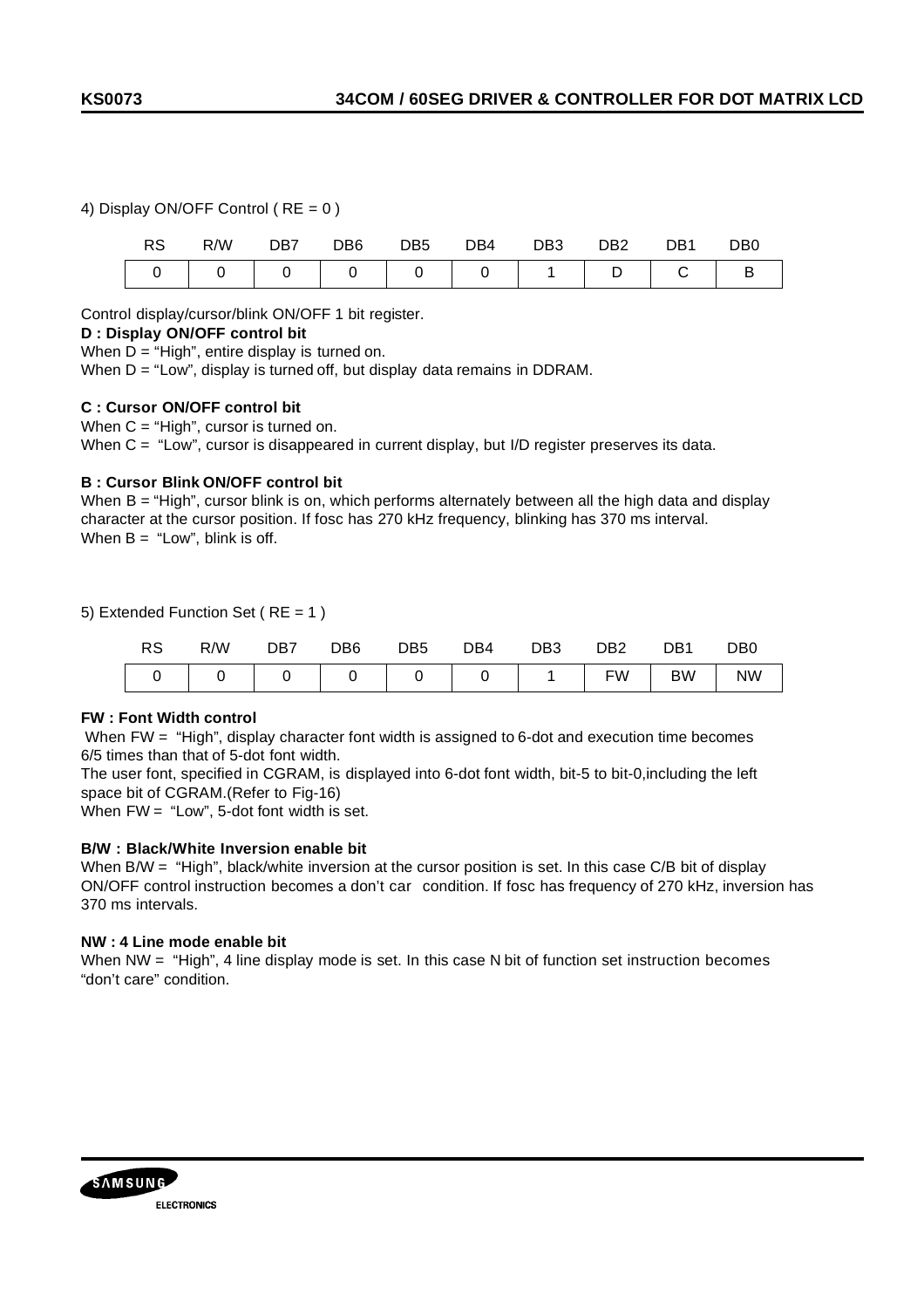



# 6) Cursor or Display Shift ( $RE = 0$ )

| RS | R/W | DB7 | DB6 | DB <sub>5</sub> | DB4              | DB <sub>3</sub> | DB <sub>2</sub> | DB <sub>1</sub>          | D <sub>B</sub> 0         |
|----|-----|-----|-----|-----------------|------------------|-----------------|-----------------|--------------------------|--------------------------|
|    |     |     |     |                 | $\blacksquare$ 1 | S/C             | R/L             | $\overline{\phantom{a}}$ | $\overline{\phantom{a}}$ |

Shifting of right/left cursor position or display without writing or reading of display data.

This instruction is used to correct or search display data.(Refer to Table 7)

During 2-line mode display, cursor moves to the 2nd line after 40th digit of 1st line.

In 4-line mode, cursor moves to the next line, only after every 20th digit of the current line.

Note that display shift is performed simultaneously in all the lines.

When displayed data is shifted repeatedly, each line is shifted individually.

When display shift is performed, the contents of the address counter are not changed.

## **Table 11. Shift patterns according to S/C and R/L bits**

| S/C | R/L | <b>Operation</b>                                                             |
|-----|-----|------------------------------------------------------------------------------|
|     |     | Shift cursor to the left, ADDRESS COUNTER is decreased by                    |
|     |     | Shift cursor to the right, ADDRESS COUNTER is increased by 1                 |
|     | O   | Shift the entire display to the left, cursor moves according to the display  |
|     |     | Shift the entire display to the right, cursor moves according to the display |

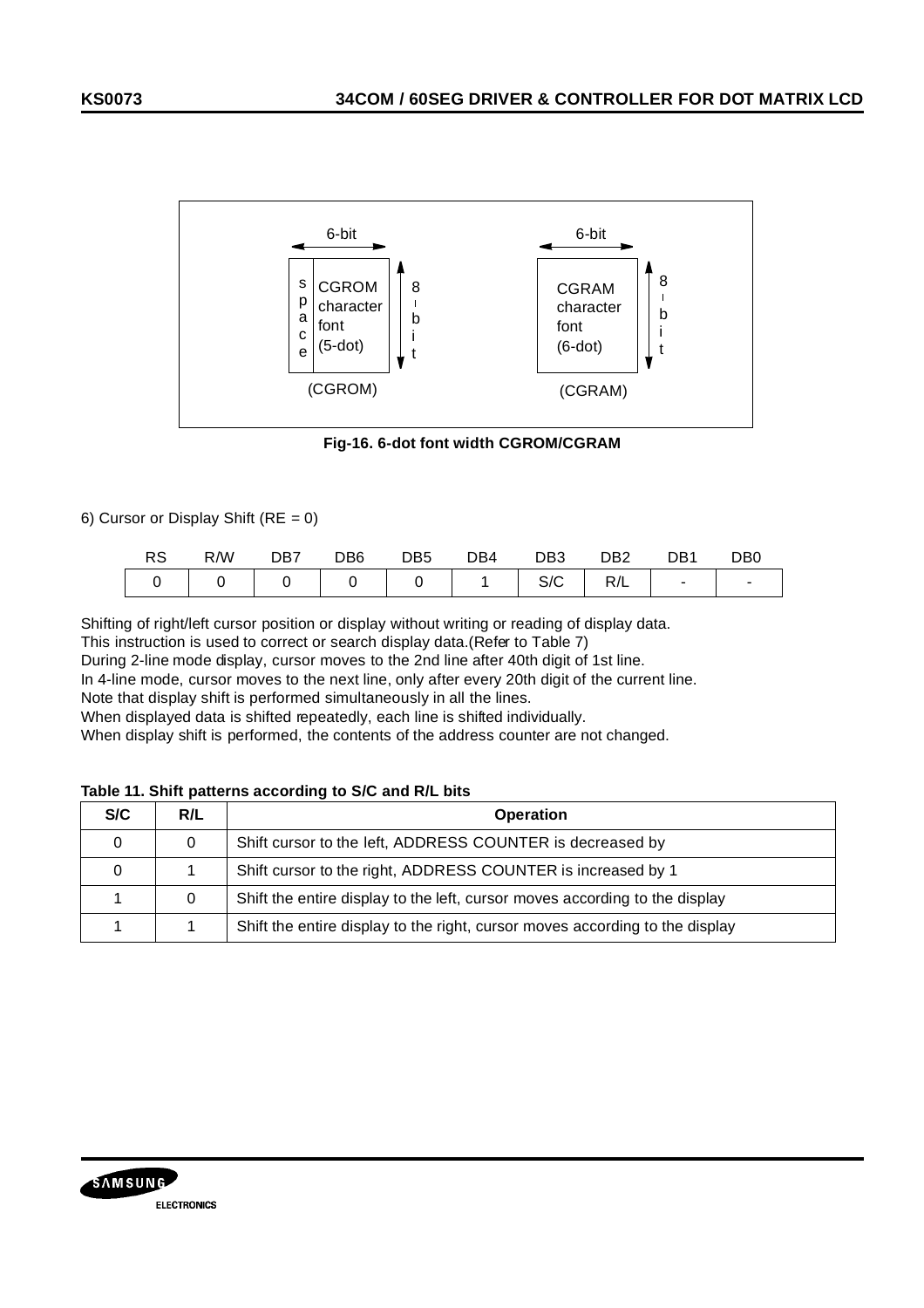7) Scroll Enable  $(RE = 1)$ 

| <b>RS</b> |  |  | R/W DB7 DB6 DB5 DB4 DB3 DB2 DB1               |  | DB <sub>0</sub> |
|-----------|--|--|-----------------------------------------------|--|-----------------|
|           |  |  | 0   0   0   0   0   1   HS4   HS3   HS2   HS1 |  |                 |

## **HS : Horizontal Scroll per Line Enable**

This instruction makes valid dot shift by a display line unit.

HS1, HS2, HS3 and HS4 indicate each line to be dot scrolled, and each scroll is performed individually i each line.

If the line in 1-line display mode or the 1st line in 2-line display mode is to be scrolled, set HS1 and HS2 to "High". If the 2nd line scroll is needed in 2-line mode, set HS3 and HS4 t "High". (Refer to Table 8)

8) Function Set

 $(1)$  RE = 0

| <b>RS</b> | R/W | DB7 | DB6 | DB <sub>5</sub> | DB4       | DB <sub>3</sub> | DB <sub>2</sub> | DB <sub>1</sub>          | DB <sub>0</sub> |
|-----------|-----|-----|-----|-----------------|-----------|-----------------|-----------------|--------------------------|-----------------|
|           |     |     |     |                 | <b>DI</b> | N               | RE<br>(0)       | $\overline{\phantom{0}}$ |                 |

## **DL : Interface data length control bit**

When DL = "High", it means 8-bit bus mode with MPU.

When  $DL = "Low",$  it means 4-bit bus mode with MPU. Hence, DL is a signal to select 8-bit or 4-bit bus mode. In 4-bit bus mode, it is required to transfer 4-bit data twice.

## **N : Display line number control bit**

It is variable only when NW bit of extended function set instruction is Low.

When  $N = "Low", 1-line display mode is set.$ 

When  $N = "High", 2-line display mode is set.$ 

When NW = "High", N bit is invalid, 4-line mode independent of N bit.

## **RE : Extended function registers enable bit**

At this instruction, RE must be "Low".

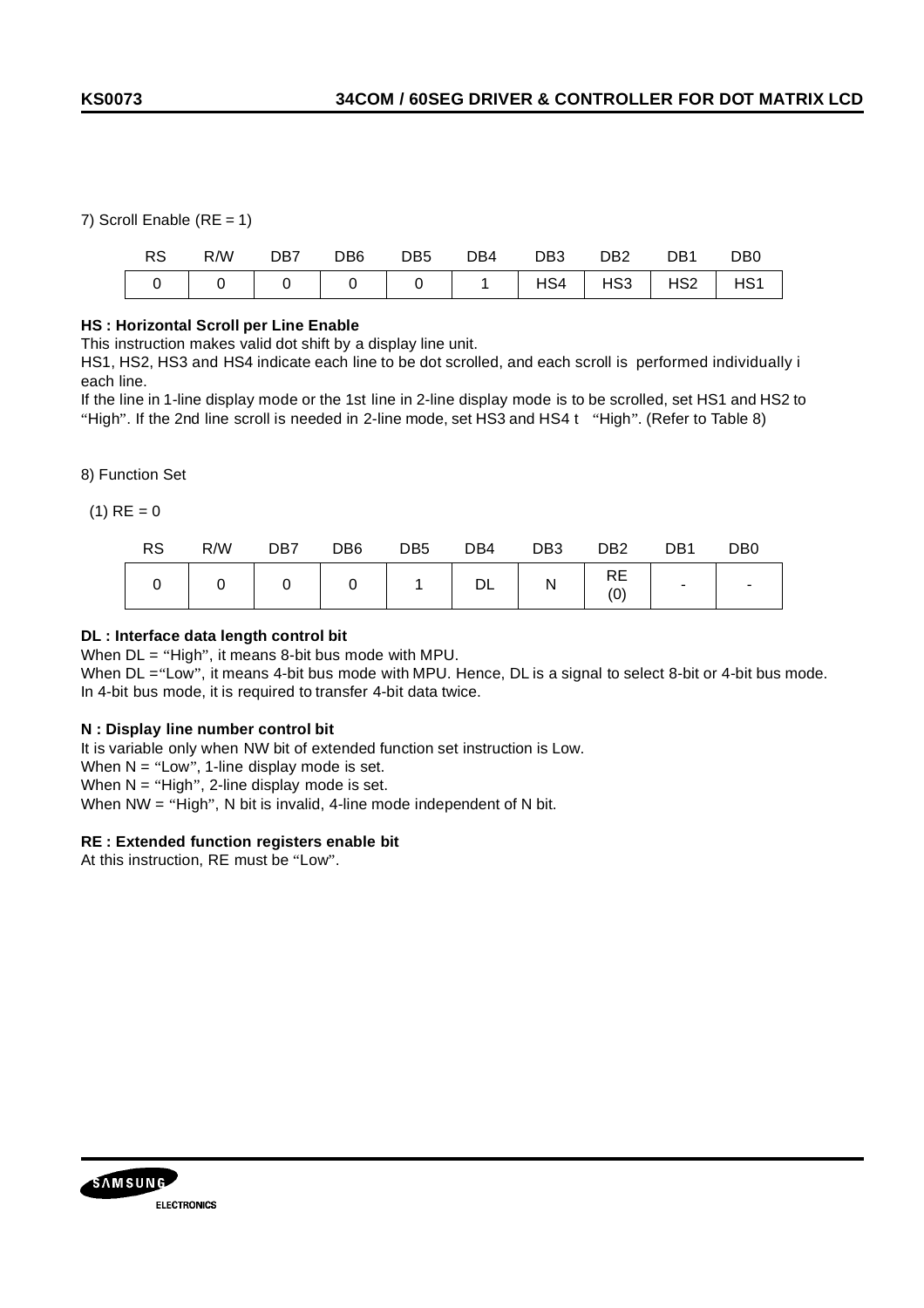$(2)$  RE = 1

| <b>RS</b> | R/W | DB7 | DB6 | DB5 | DB4 | DB3 | DB <sub>2</sub>                                                         | DB <sub>1</sub> | DB <sub>0</sub> |
|-----------|-----|-----|-----|-----|-----|-----|-------------------------------------------------------------------------|-----------------|-----------------|
|           |     |     |     |     |     |     | $\begin{array}{ c c c c c } \hline & \text{RE} & \text{BE} \end{array}$ |                 |                 |

#### **DL : Interface data length control bit**

When DL = "High", it means 8-bit bus mode with MPU.

When  $DL = "Low"$ , it means 4-bit bus mode with MPU. Hence, DL is a signal to select 8-bit or 4-bit bus mode. In 4-bit bus mode, it is required to transfer 4-bit data twice.

#### **N : Display line number control bit**

It is variable only when NW bit of extended function set instruction is Low.

When  $N = "Low", 1-line display mode is set.$ 

When  $N = "High", 2-line display mode is set.$ 

When NW = "High", N bit is invalid, 4-line mode independent of N bit.

#### **RE : Extended function registers enable bit**

When RE "High", extended function set registers, SEGRAM address set registers, HS bits of scroll enable instruction and BE bits of function set register can be accessed.

## **BE : CGRAM/SEGRAM data blink enable bit**

BE = "High", makes user font of CGRAM and segment of SEGRAM blinking. The quantity of blink is assigned the highest 2 bit of CGRAM/SEGRAM.

#### **LP : Low power consumption mode enable bit**

When EXT port input is "Low" (without extension driver) and LP bit is set to "High", KS0073 operates i low power consumption mode.

During 1-line mode KS0073 operates on a 4-division clock, and in 2-line or 4-line mode it operates on 2-division clock. According to this instruction, execution time becomes 4 or 2 times longer.

Note not to use display shift instruction, as it may result in incorrect operation.

And the frame frequency is 5/6 times lower than that of normal operation.

9) Set CGRAM Address (RE = 0)

| RS |  |  | R/W DB7 DB6 DB5 DB4 DB3 DB2 DB1             |  | DB0 |
|----|--|--|---------------------------------------------|--|-----|
|    |  |  | 0   0   0   1  AC5  AC4  AC3  AC2  AC1  AC0 |  |     |

Set CGRAM address to AC.

This instruction makes CGRAM data available from MPU.

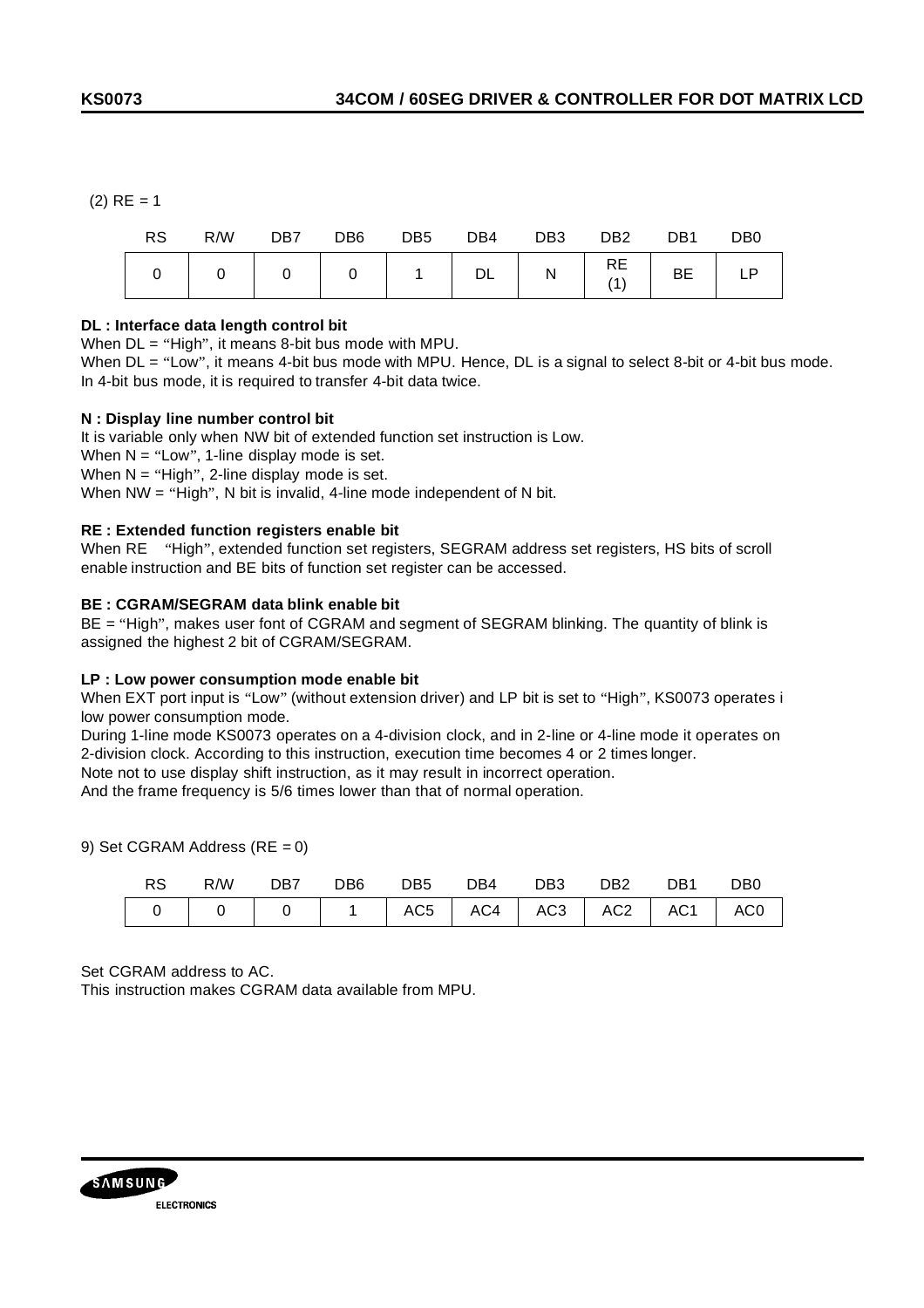#### 10) Set SEGRAM Address (RE = 1)

|  |  |  | RS R/W DB7 DB6 DB5 DB4 DB3 DB2 DB1 DB0 |  |  |
|--|--|--|----------------------------------------|--|--|
|  |  |  | 0 0 0 1 - AC3 AC2 AC1 AC0              |  |  |

#### Set SEGRAM address to AC.

This instruction makes SEGRAM data available from MPU.

11) Set DDRAM Address ( $RE = 0$ )

|  |  |  | RS R/W DB7 DB6 DB5 DB4 DB3 DB2 DB1 DB0 |  |  |
|--|--|--|----------------------------------------|--|--|
|  |  |  | 0 0 1 AC6 AC5 AC4 AC3 AC2 AC1 AC0      |  |  |

## Set DDRAM address to AC.

This instruction makes DDRAM data available from MPU.

In 1-line display mode ( $N = 0$ ,  $NW = 0$ ), DDRAM address is from "00H" to "4FH".

In 2-line display mode ( $N = 1$ ,  $NW = 0$ ), DDRAM address in the 1st line is from "00H" t "27H", and DDRAM address in the 2nd line is from "40H" to "67H".

In 4-line display mode (NW = 1), DDRAM address is from "00H" to "13H" in the 1st line, from "20H" to "33H" in the 2nd line, from "40H" to "53H" in the 3rd line and from "60H" to "73H" in the 4th line.

12) Set Scroll Quantity (RE = 1)

|  |  | RS R/W DB7 DB6 DB5 DB4 DB3 DB2 DB1 DB0 |  |                                                   |
|--|--|----------------------------------------|--|---------------------------------------------------|
|  |  |                                        |  | 0   0   1   X   SQ5   SQ4   SQ3   SQ2   SQ1   SQ0 |

Setting SQ5 to SQ0, horizontal scroll quantity can be controlled in dot units. (Refer to Table 12). In this case KS0073 executes dot smooth scroll from 1 to 48 dots.

#### **Table 12. Scroll quantity according to HDS bits**

| SQ <sub>5</sub> | SQ4      | SQ <sub>3</sub> | SQ <sub>2</sub> | SQ1      | SQ0          | <b>Function</b>      |
|-----------------|----------|-----------------|-----------------|----------|--------------|----------------------|
| $\Omega$        | $\Omega$ | $\Omega$        | 0               | $\Omega$ | 0            | No shift             |
| ი               | 0        | 0               | 0               | $\Omega$ |              | shift left by 1-dot  |
|                 | 0        | 0               | 0               |          |              | shift left by 2-dot  |
|                 | 0        | 0               | 0               |          |              | shift left by 3-dot  |
|                 |          |                 |                 |          |              |                      |
|                 | 0        |                 |                 |          |              | shift left by 47-dot |
|                 |          | Χ               | Χ               | X        | $\checkmark$ | shift left by 48-dot |

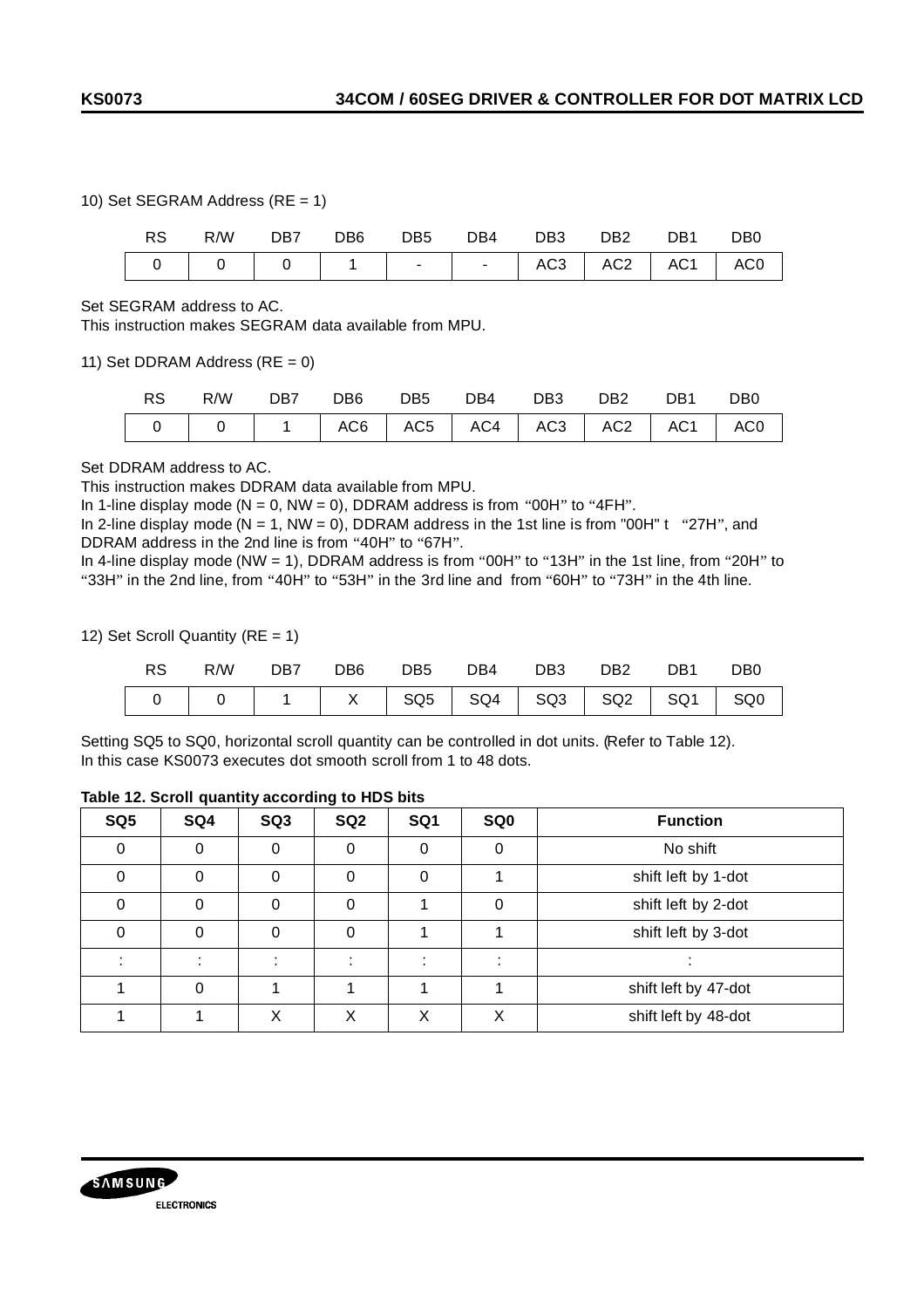#### 13) Read Busy Flag & Address

|  |  | RS R/W DB7 DB6 DB5 DB4 DB3 DB2 DB1 DB0               |  |  |
|--|--|------------------------------------------------------|--|--|
|  |  | 0   1   BF   AC6   AC5   AC4   AC3   AC2   AC1   AC0 |  |  |

This instruction shows whether KS0073 is in internal operation or not. If the resultant BF is High, the internal operation is in progress and should wait until BF becomes "Low", which by then the next instruction can be performed. In this instruction value of address counter can also be read.

#### 14) Write data to RAM

| <b>RS</b> | R/W | DB7                      | DB6 | DB <sub>5</sub> | DB4 | DB <sub>3</sub> | DB <sub>2</sub> | DB <sub>1</sub> | DB <sub>0</sub> |
|-----------|-----|--------------------------|-----|-----------------|-----|-----------------|-----------------|-----------------|-----------------|
|           |     | 0   D7   D6 <sub> </sub> |     | D5              |     | D4   D3   D2    |                 | D <sub>1</sub>  | D <sub>0</sub>  |

Write binary 8-bit data to DDRAM/CGRAM/SEGRAM.

The selection of RAM from DDRAM, CGRAM, or SEGRAM, is set by the previous address set instruction : DDRAM address set, CGRAM address set, SEGRAM address set. RAM set instruction can also determines the AC direction to RAM.

After write operation, the address is automatically increased/decreased by 1, according to the entry mode.

#### 15) Read data from RAM

|  | RS R/W DB7 DB6 DB5 DB4 DB3 DB2 DB1 DB0 |  |  |  |  |
|--|----------------------------------------|--|--|--|--|
|  |                                        |  |  |  |  |

Read binary 8-bit data from DDRAM/CGRAM/SEGRAM.

The selection of RAM is set by the previous address set instruction. If address set instruction of RAM is not performed before this instruction, the data which has been read first is invalid, as the direction of AC is not determined. If the RAM data several is read times without RAM address set instruction before read operation, the correct RAM data from the second, but the first data would be incorrect, as there is no time margin to transfer RAM data. In case of DDRAM read operation, cursor shift instruction plays the same role as DDRAM address set instruction : it also transfer RAM data to output data register.

After read operation address counter is automatically increased/decreased by 1 according to the entry mode. After CGRAM/SEGRAM read operation, display shift may not be executed correctly.

\* In case of RAM write operation, AC is increased/decreased by 1 as in read operation after this. In this time, AC indicates the next address position, but the previous data can only be read by read instruction.

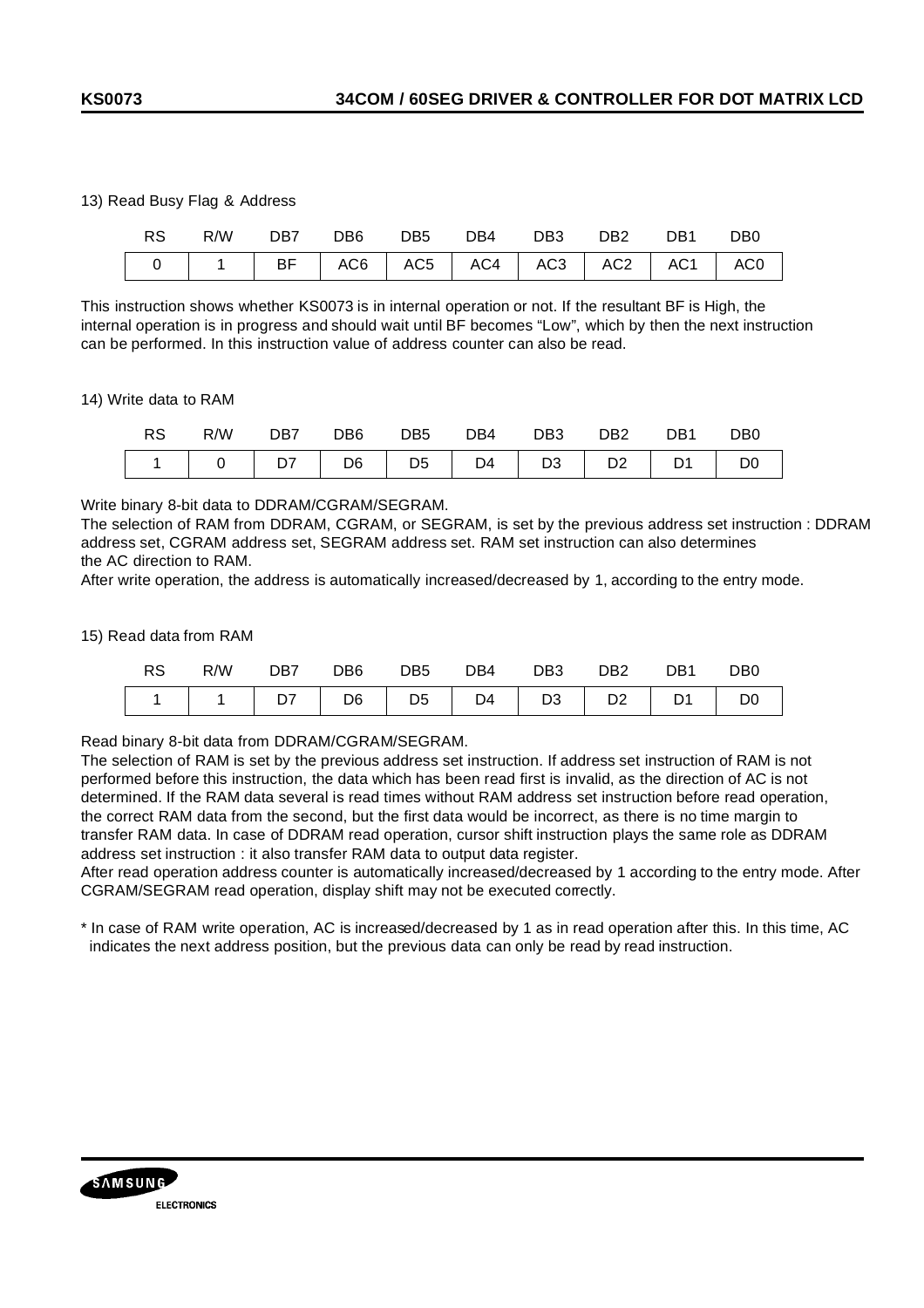# **INTERFACE WITH MPU**

KS0073 can transfer data in bus mode (4-bit or 8-bit) or serial mode with MPU. Hence, both types, 4 or 8-bit MPU can be used. In case of 4-bit bus mode, data transfer is performed by twice to transfer 1 byte data.

(1) When interfacing data length are 4-bit, only 4 ports, from DB4 to DB7, are used as data bus. At first, higher 4-bit (in case of 8-bit bus mode, the contents of DB4 - DB7) are transferred, and then lower 4-bit (in case of 8-bit bus mode, the contents of DB0 - DB3) are transferred. So transfer is performed by twice. Busy Flag outputs "High" after the second transfer is ended.

(2) When interfacing data length are 8-bit, transfer is performed at a time through 8 ports, from DB0 to DB7.

(3) If IM port is set to "Low", serial transfer mode is set.

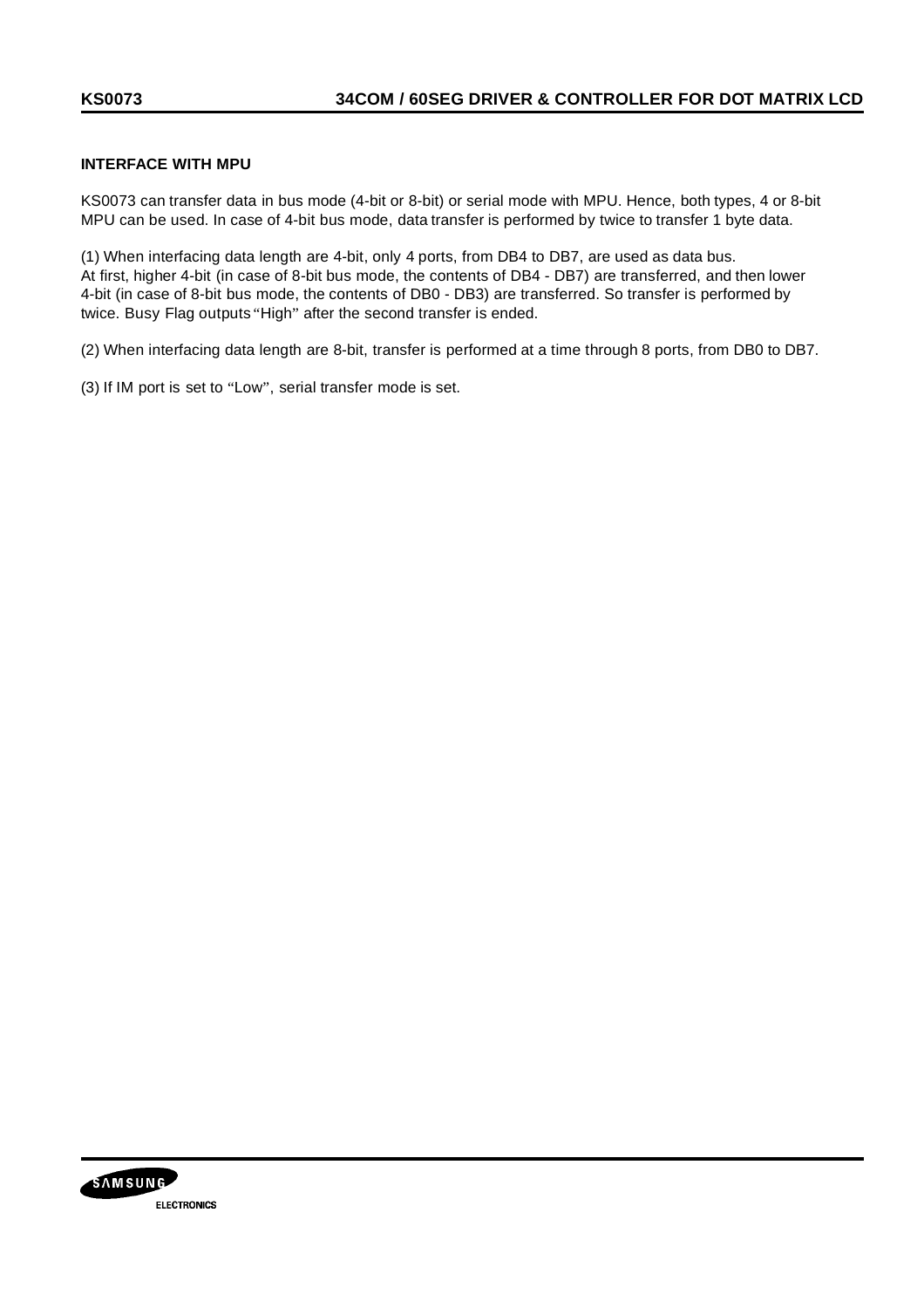#### **Interface with MPU in Bus Mode**

1) Interface with 8-bit MPU

If 8-bit MPU is used, KS0073 can connect directly with that. In this case, port E, RS, R/W and DB0 to DB7 need to interface each other. Example of timing sequence is shown below.



**Fig-17. Example of 8-bit Bus Mode Timing Sequence**

## 2) Interface with 4-bit MPU

If 4-bit MPU is used, KS0073 can connect directly with this.

In this case, port E, RS, R/W and DB4 to DB7 need to interface each other. The transfer is performed by twice. Example of timing sequence is shown below.



**Fig-18. Example of 4-bit Bus Mode Timing Sequence**

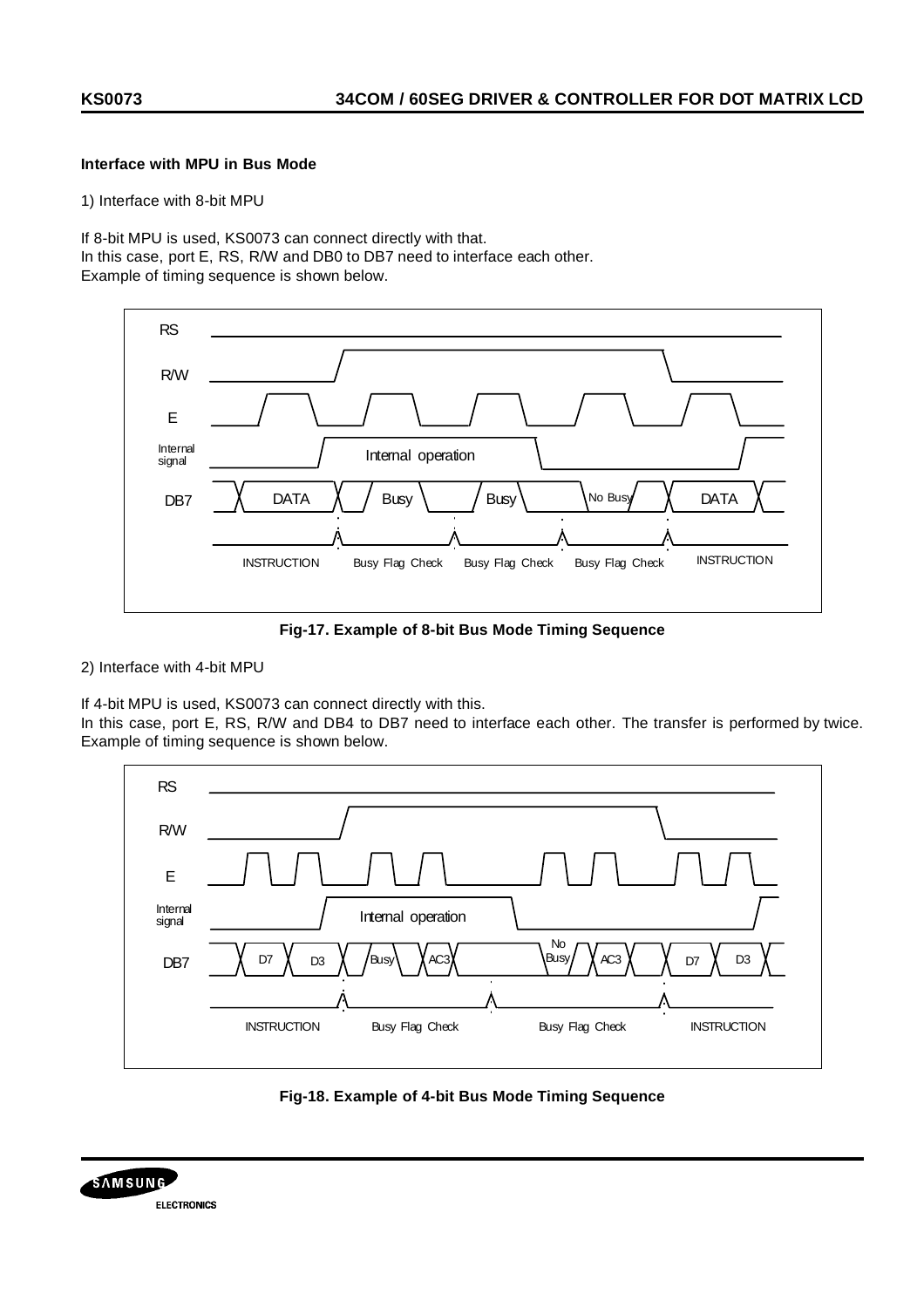## **Interface with MPU in Serial Mode**

When IM port input is "Low", serial interface mode is started. At this time, all three ports, SCLK (synchronizing transfer clock), SID (serial input data), and SOD (serial output data), are used. If KS0073 is to be used with other chips, chip select port (CS) can be used. By setting CS to "Low", KS0073 can receive SCLK input. If CS is set to "High", KS0073 resets the internal transfer counter.

Before transferring real data, start byte has to be transferred. It is composed of succeeding 5 "High" bits, read write control bit (R/W), register selection bit (RS), and end bit that indicates the end of start byte. Whenever succeeding 5 "High" bits are detected by KS0073, it resets the serial transfer counter and prepares to receive next informations.

The next input data is the register selection bit which determines which register is to be used, and read write control bit that determines the direction of data. Then end bit is transferred, which must have "Low" value t show the end of start byte. (Refer to Fig 19, Fig 20)

## **(1) Write Operation (R/W = 0)**

After start byte is transferred from MPU to KS0073, 8-bit data is transferred which is divided into 2 bytes, each byte has 4 bit's real data and 4 bit's partition token data. For example, if real data is "10110001" (D0 - D7), then serially transferred data becomes "1011 0000 0001 0000" where 2nd and 4th 4 bits must be "0000" for safe transfer.

 To transfer several bytes continuously without changing R/W bit and RS bit, start byte transfer is needed only at first starting time.

i.e., after the first start byte is transferred, real data succeeding can be transferred.

## **(2) Read Operation (R/W = 1)**

 After start byte is transferred to KS0073, MPU can receive 8-bit data through the SOD port at a time from the LSB. Waiting time is needed to insert between start byte and data reading, as internal reading from RAM requires some delay. Continuous data reading is possible such as serial write operation. It also needs only one start bytes, only if some delay between reading operations of each byte is inserted. During the reading operation, KS0073 observes succeeding 5 "High" from MPU. If detected, KS0073 restarts serial operation at once and prepares to receive RS bit. So in continuous reading operation, SID port must be "Low".

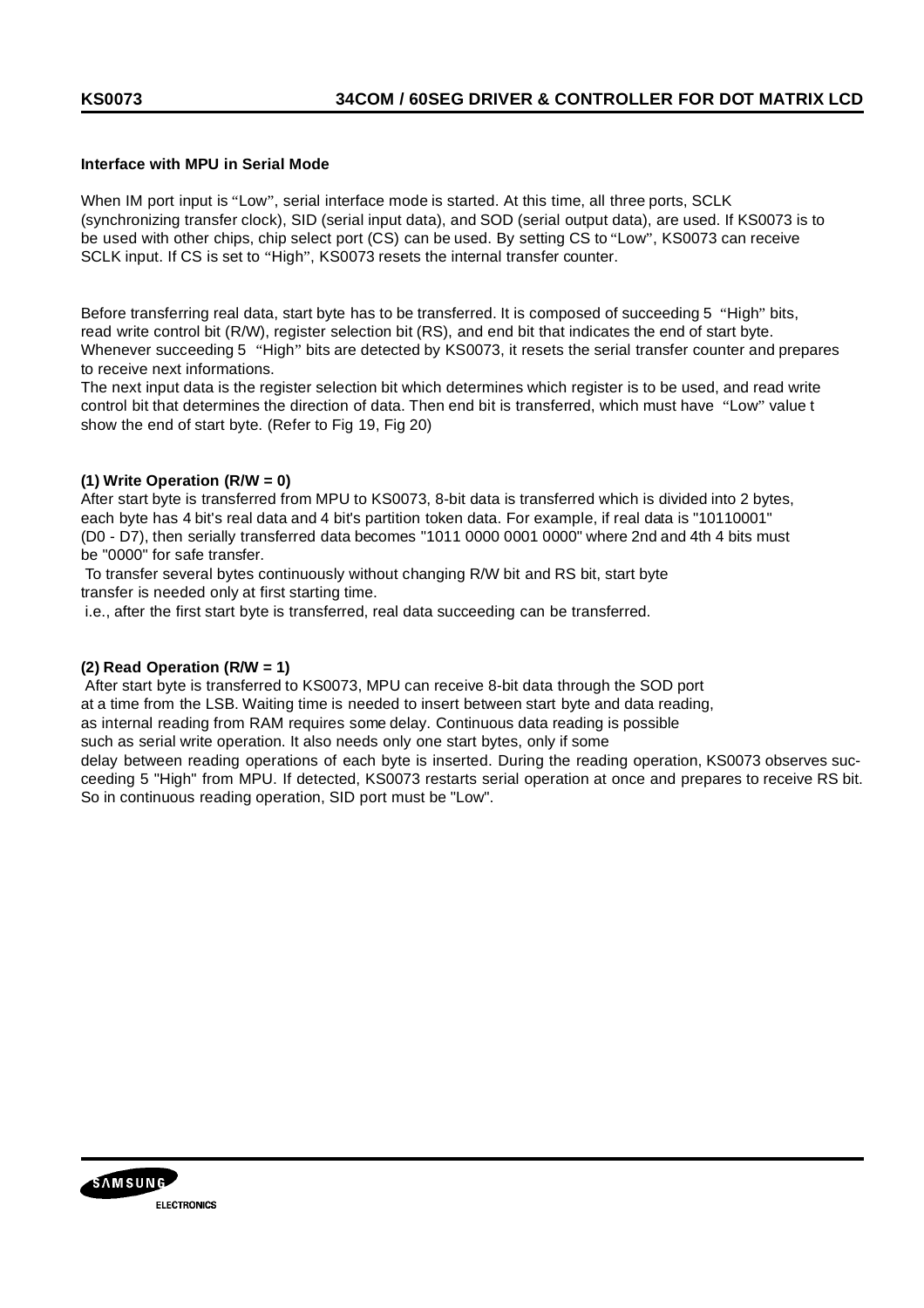

 **Fig-19. Timing Diagram of Serial Data Transfer**

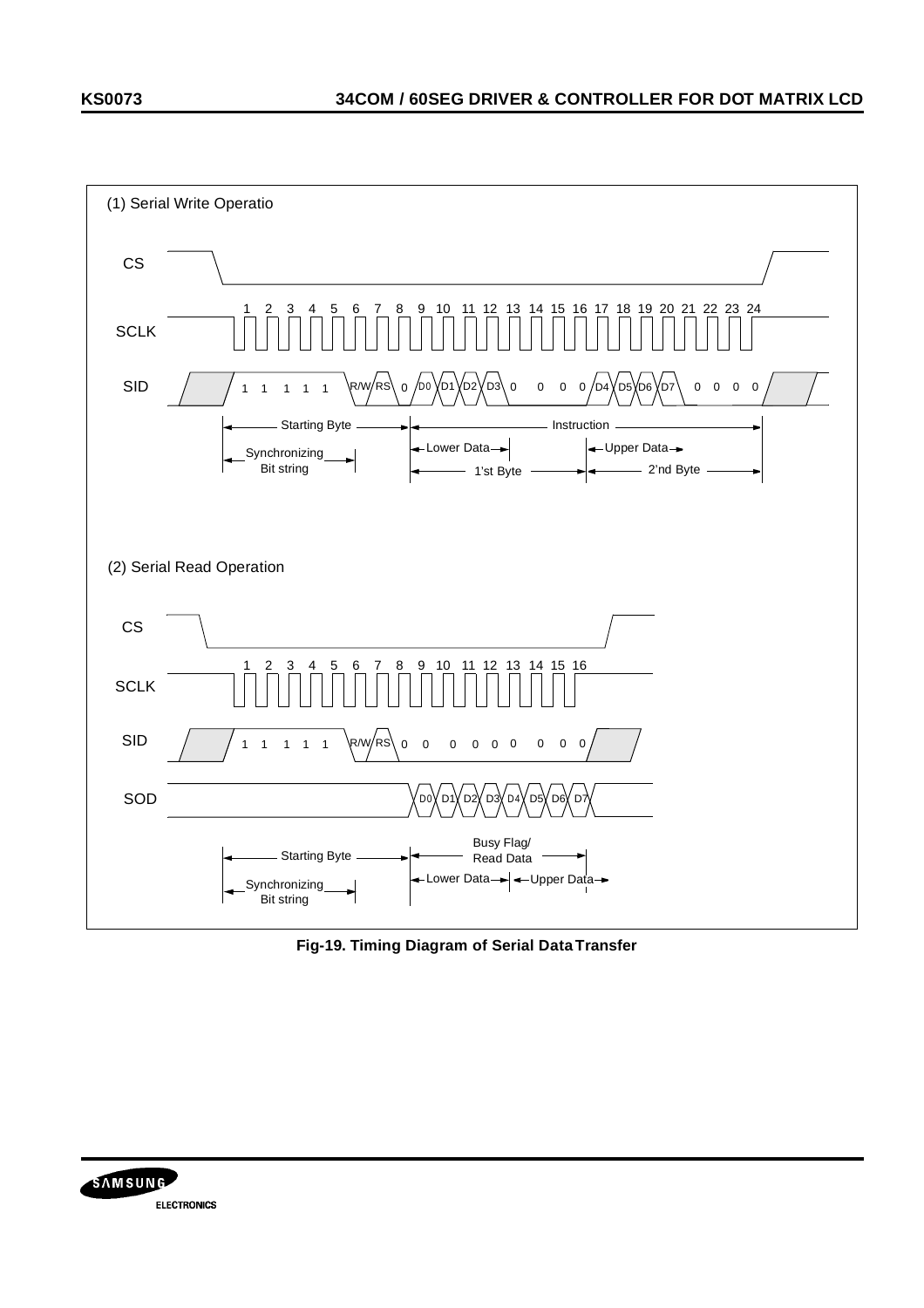

**Fig-20. Timing Diagram of Continuous Data Transfer**

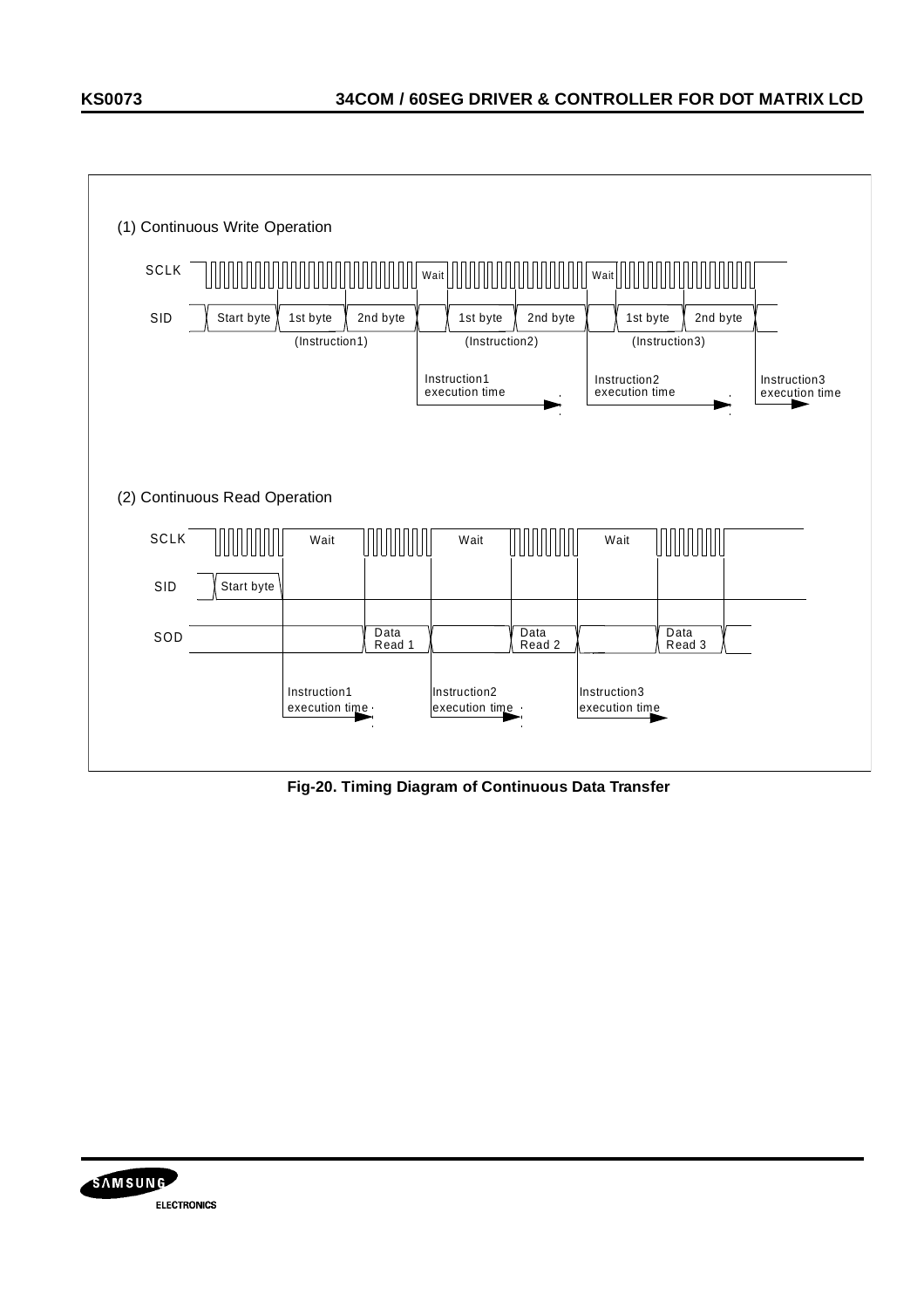# **APPLICATION INFORMATION ACCORDING TO LCD**

1) LCD Panel: 24 characters × 1-line format (5-dot font, 1/17 duty )



2) LCD Panel: 24 character × 2-line format (5-dot font, 1/33 duty)



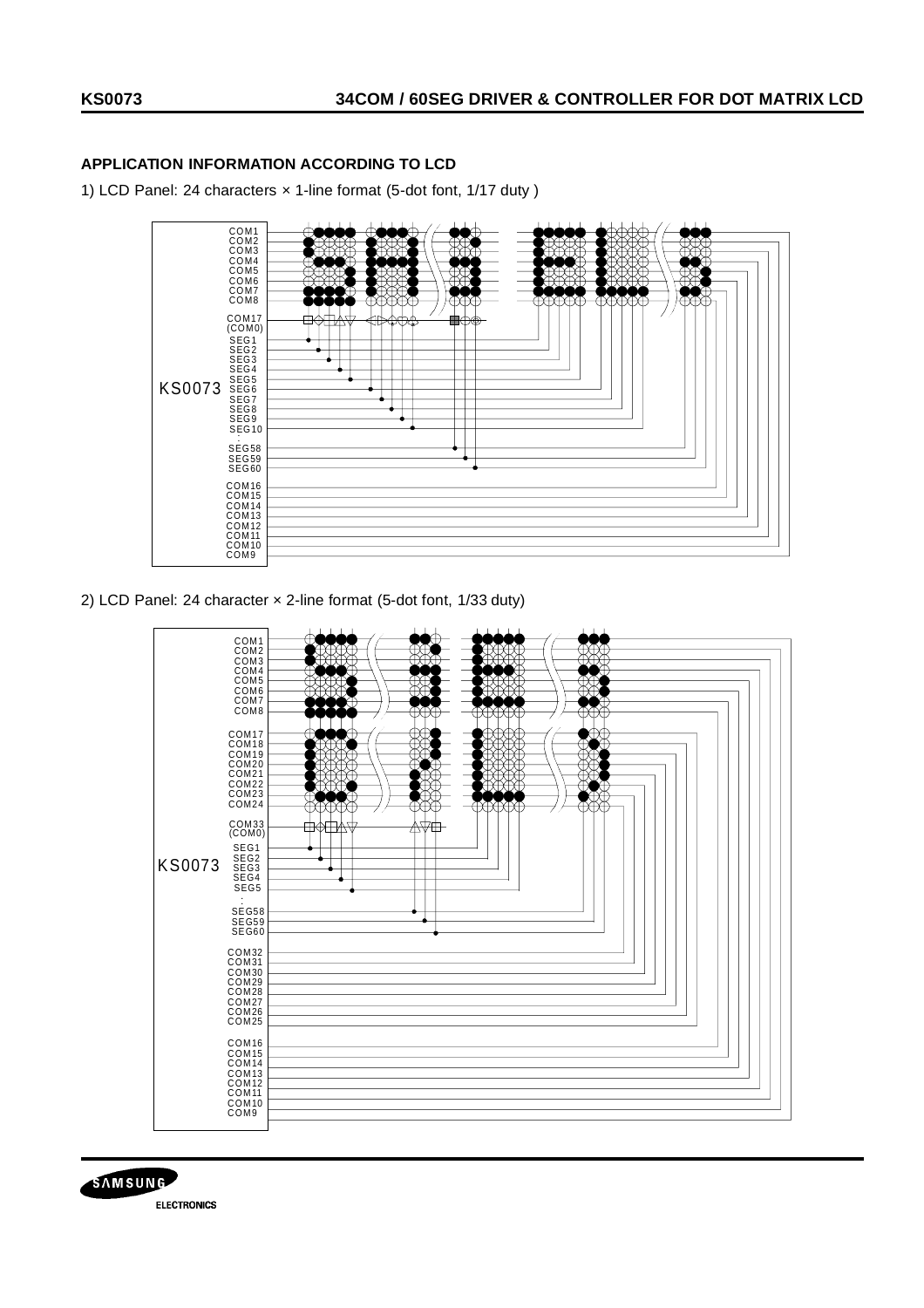3) LCD Panel: 12 character × 4-line format (5-dot font, 1/33 duty)



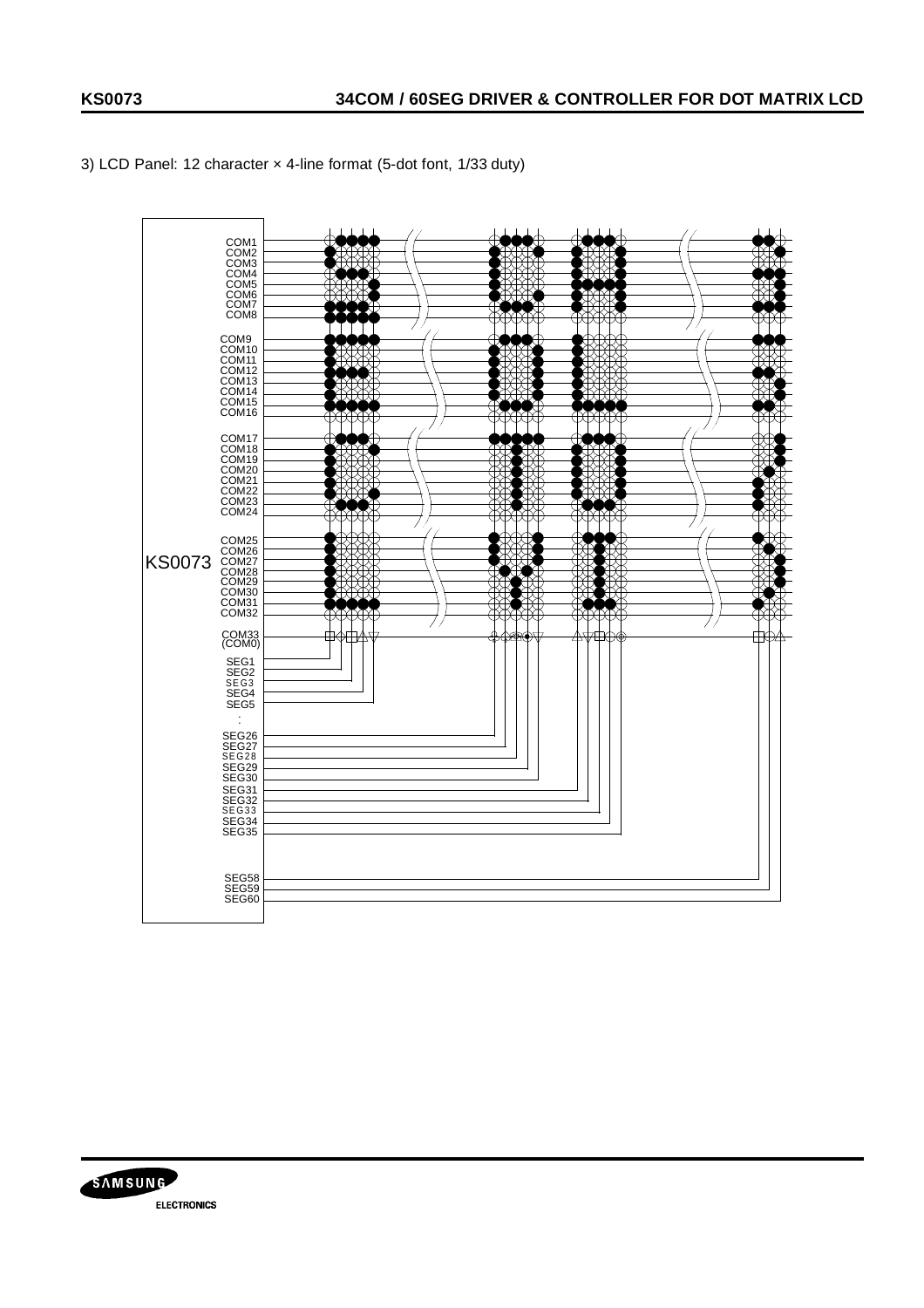4) LCD Panel: 10 characters × 4-line format (6-dot font, 1/33 duty)



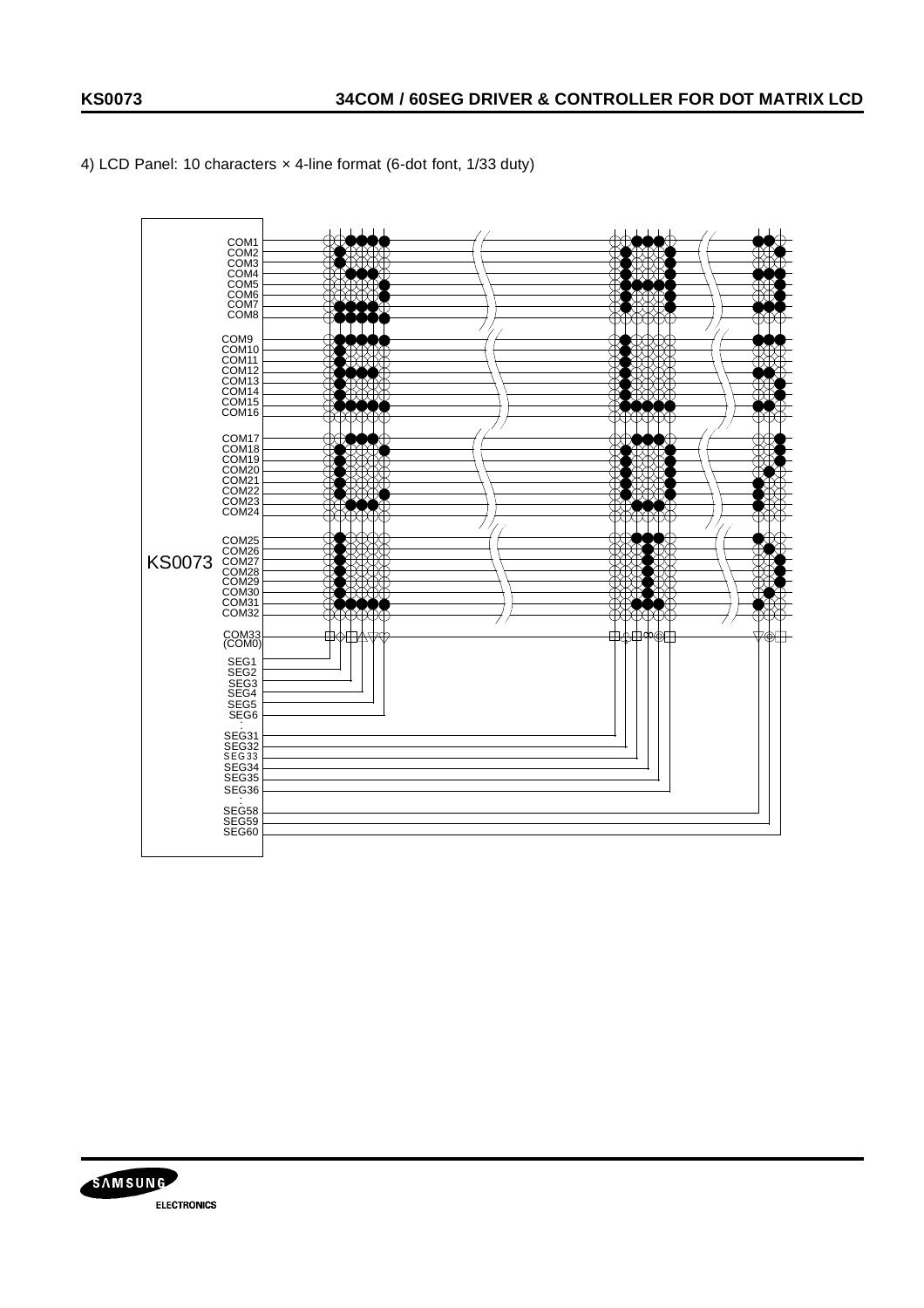

5) LCD Panel: 20 characters × 4-line format (5-dot font, 1/33 duty)

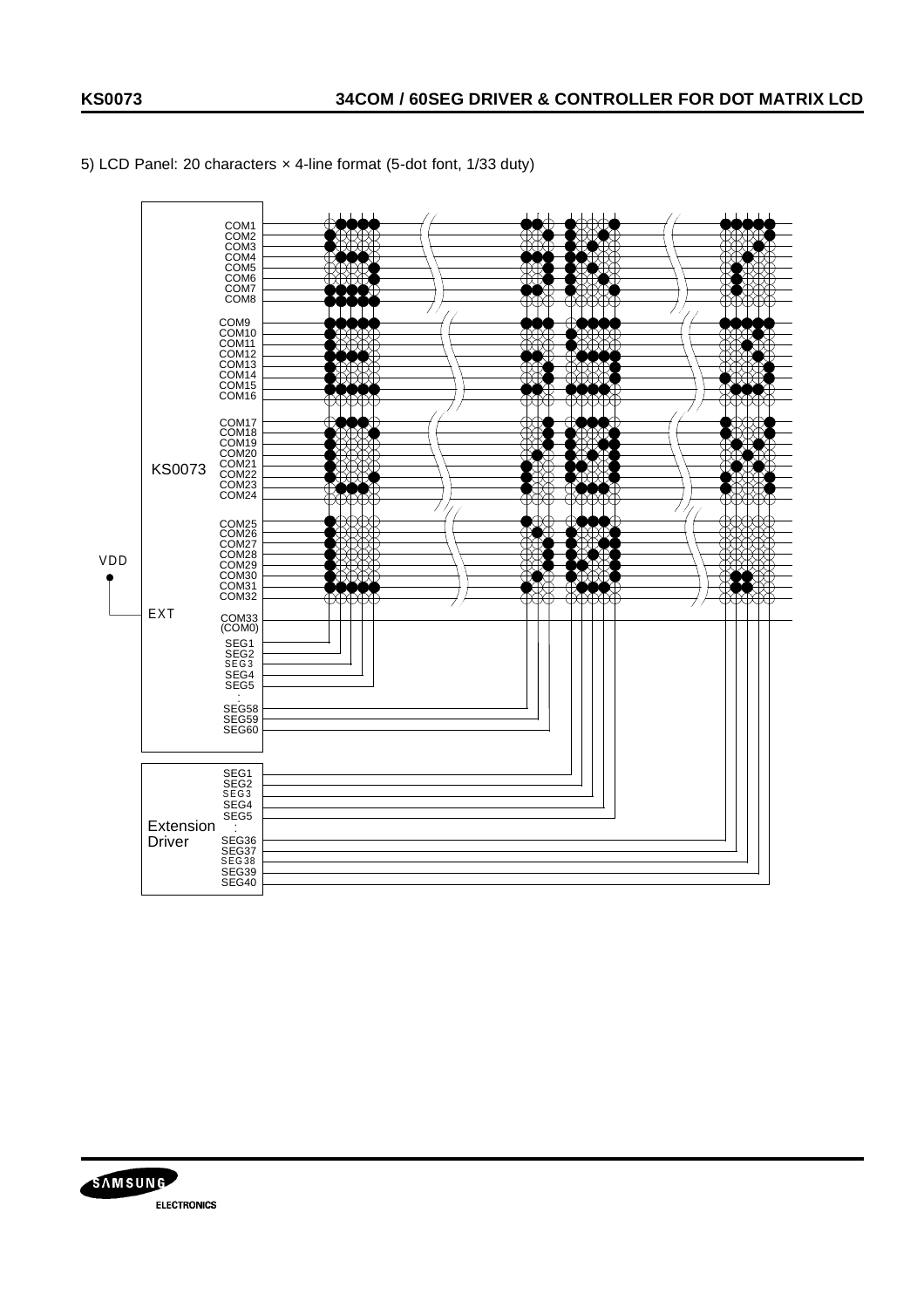# **INITIALIZING**

1) Initializing by Internal Reset Circuit

 When the power is turned on, KS0073 is initialized automatically by power on reset circuit. During the initialization, the following instructions are executed, and BF(Busy Flag) is kept "High"(busy state) to the end of initialization.

(1) Display Clear instruction Write "20H" to all DDRAM (2) Set Functions instruction  $DL = 1$ : 8-bit bus mode  $N = 1$  : 2-line display mode RE = 0 : Extension register disable BE = 0 : CGRAM/SEGRAM blink OFF  $LP = 0$ : Operate in normal mode (Not in Low Power Mode) DH = 0 : Horizontal scroll enable REV = 0 : Normal display mode (Not reversed display) (3) Control Display ON/OFF instructio  $D = 0$ : Display OFF  $C = 0$  : Cursor OFF  $B = 0$ : Blink OFF (4) Set Entry Mode instruction  $I/D = 1$  : Increment by 1  $S = 0$  : No entire display shift BID = 0 : Normal direction segment port (5) Set Extension Function instruction  $FW = 0$ : 5-dot font width character display  $B/W = 0$ : Normal cursor (8th line)  $NW = 0$ : Not 4-line display mode, 2-line mode is set because of  $N("1")$ (6) Enable Scroll/Shift instructio HS = 0000 : Scroll per line disable DS = 0000 : Shift per line disable (7) Set scroll Quantity instruction

SQ = 000000 : Not scroll

2) Initializing by Hardware RESET input

When RESET pin = "Low", KS0073 can be initialized as in the case of power on reset. During the power on reset operation, this pin is ignored.

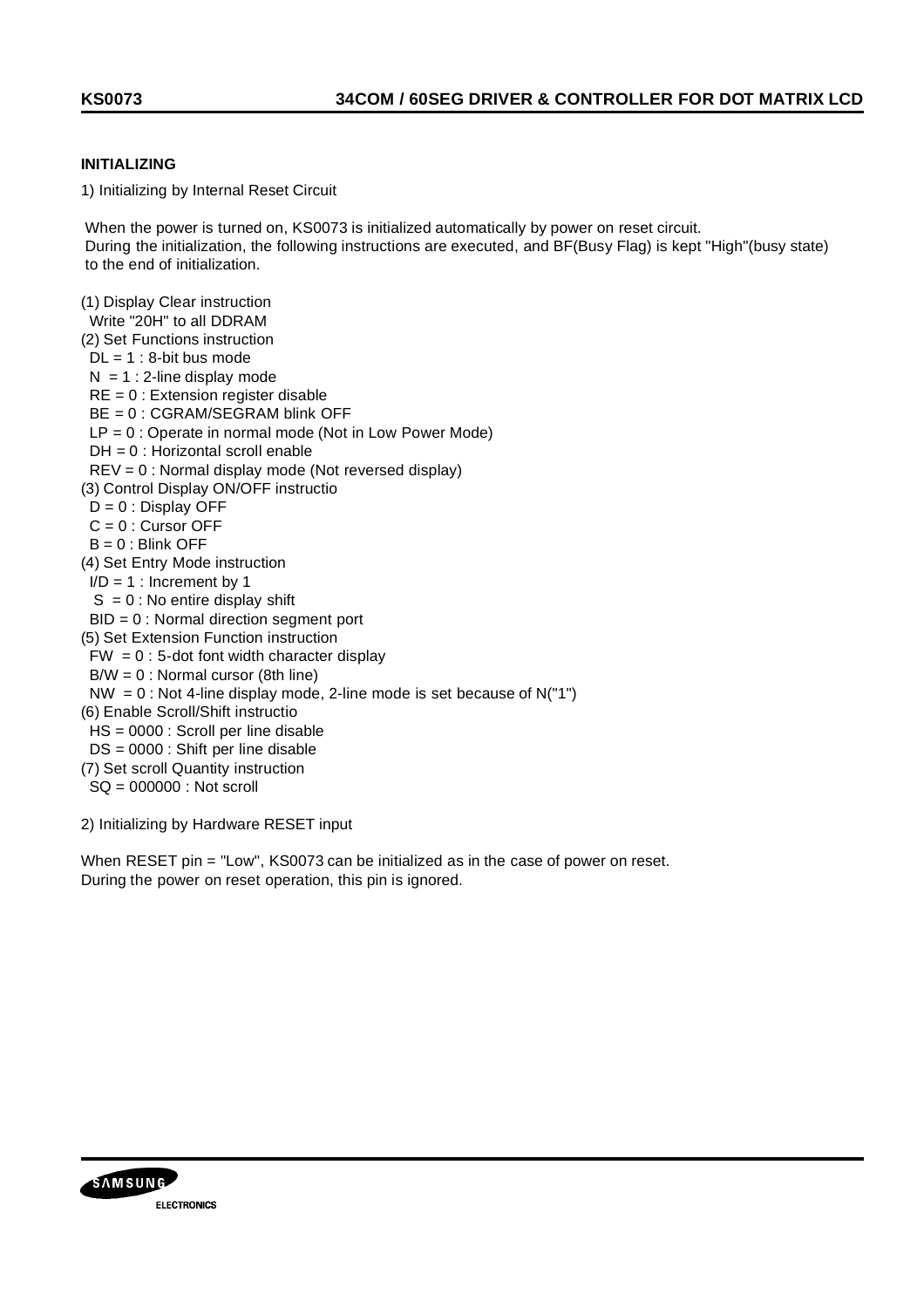# **INITIALIZING BY INSTRUCTION**

#### 1) 8-bit interface mode



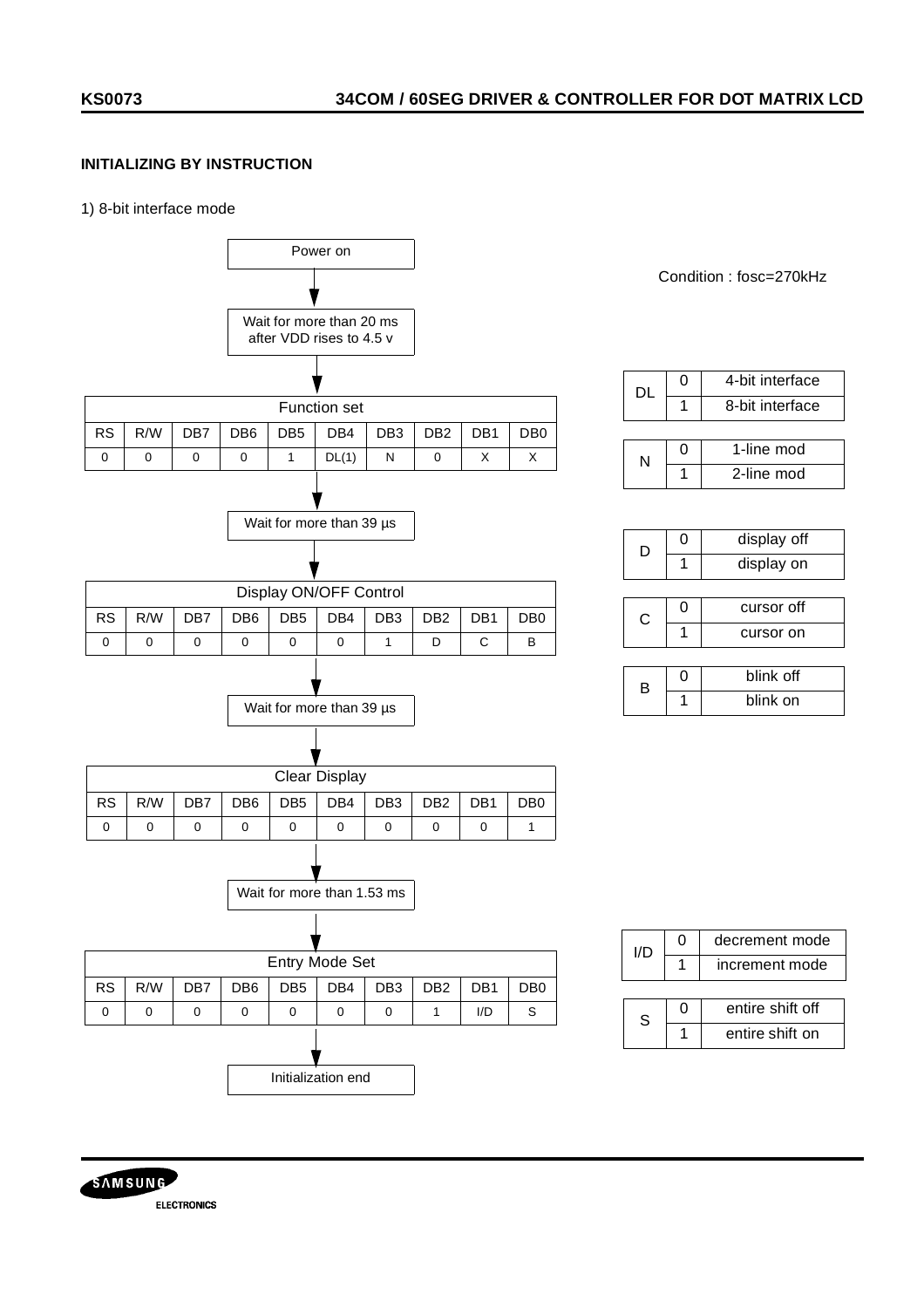## 2) 4-bit interface mode



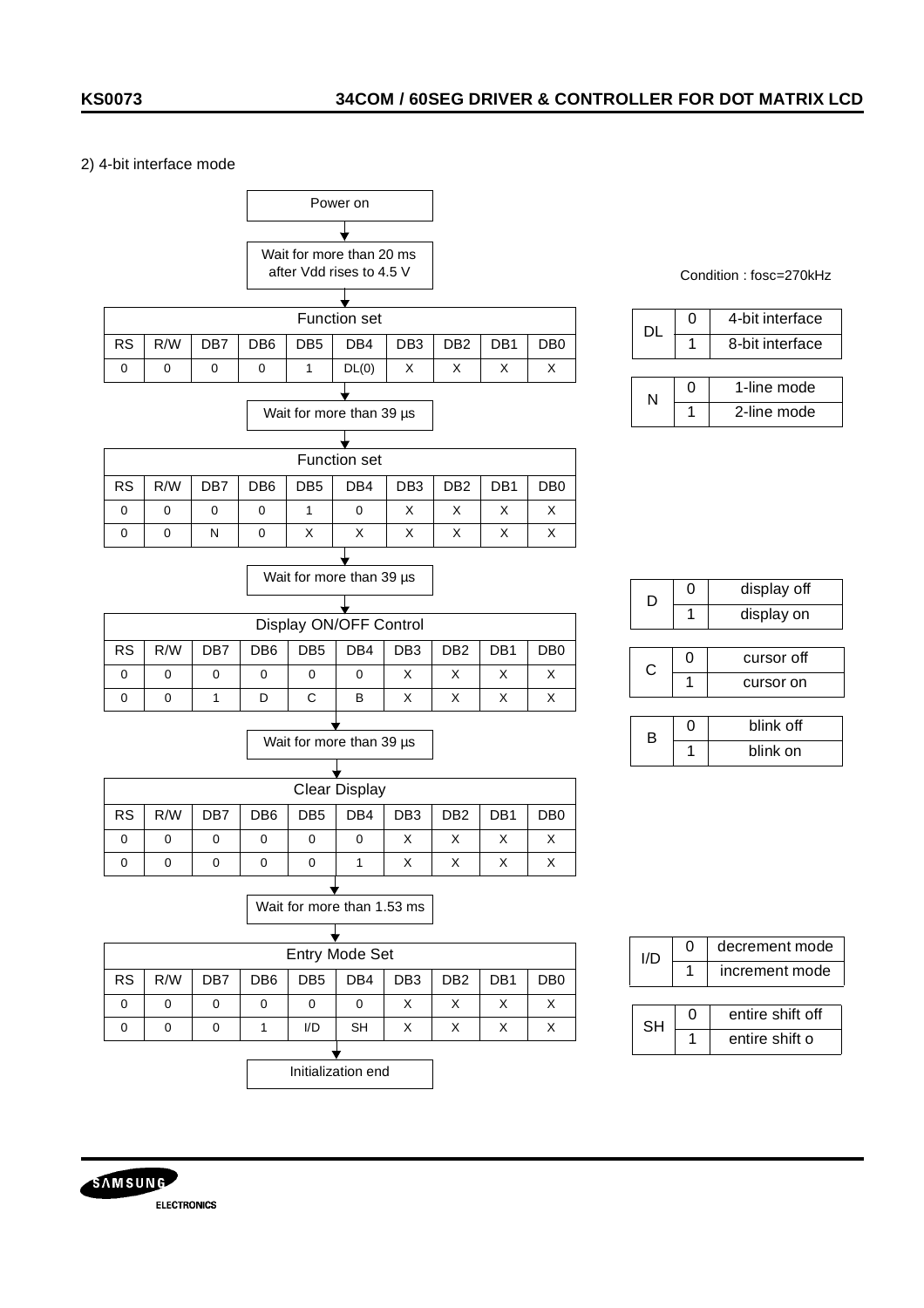# **EXAMPLE OF INSTRUCTION AND DISPLY CORRESPONDENCE**

1)  $IE='Low'$ 

1. Power supply on: Initialized by the internal power on reset circuit

LCD DISPLAY

|  |  | RS   R/W   DB7   DB6   DB5   DB4   DB3   DB2   DB1   DB0 |  |  |
|--|--|----------------------------------------------------------|--|--|
|  |  |                                                          |  |  |

## 2. Function Set: 8-bit, 1-line, RE(0)

|  |                                                         |  | RS   R/W   DB7   DB6   DB5   DB4   DB3   DB2   DB1   DB0 |  |  |
|--|---------------------------------------------------------|--|----------------------------------------------------------|--|--|
|  | $\begin{array}{cccc} \circ & \circ & \circ \end{array}$ |  |                                                          |  |  |

## 3. Display ON/OFF Control: Display/Cursor on

| RS R/W DB7 DB6 DB5 DB4 DB3 DB2 DB1 DB0 |  |  |  |  |  |
|----------------------------------------|--|--|--|--|--|
|                                        |  |  |  |  |  |

#### 4. Entry Mode Set: Increment

|  |  |  | RS   R/W   DB7   DB6   DB5   DB4   DB3   DB2   DB1   DB0 |  |  |  |
|--|--|--|----------------------------------------------------------|--|--|--|
|  |  |  |                                                          |  |  |  |

#### 5. Write Data to DDRAM: Write S

| RS | R/W |  | DB7 DB6 DB5 DB4 DB3 DB2 DB1 |  | DB <sub>0</sub> |  |
|----|-----|--|-----------------------------|--|-----------------|--|
|    |     |  |                             |  |                 |  |

#### 6. Write Data to DDRAM: Write A

| <b>RS</b> |  |  | $R/W$   DB7   DB6   DB5   DB4   DB3   DB2   DB1 |  | DB <sub>0</sub> |  |
|-----------|--|--|-------------------------------------------------|--|-----------------|--|
|           |  |  |                                                 |  |                 |  |

## 7. Write Data to DDRAM: Write M

| <b>SAM</b> | R/W   DB7   DB6   DB5   DB4   DB3   DB2   DB1   DB0 |  |  |  | <b>RS</b> |
|------------|-----------------------------------------------------|--|--|--|-----------|
|            |                                                     |  |  |  |           |

#### 8. Write Data to DDRAM: Write S

| <sub>n</sub><br>א | R/W | D <sub>R7</sub> | DB <sub>6</sub> | DB <sub>5</sub> | DB4 | DB <sub>3</sub> | DB <sub>2</sub> | DB <sub>1</sub> | DB <sub>0</sub> | . . |  |
|-------------------|-----|-----------------|-----------------|-----------------|-----|-----------------|-----------------|-----------------|-----------------|-----|--|
|                   |     |                 |                 |                 |     |                 |                 |                 |                 |     |  |





**ELECTRONICS**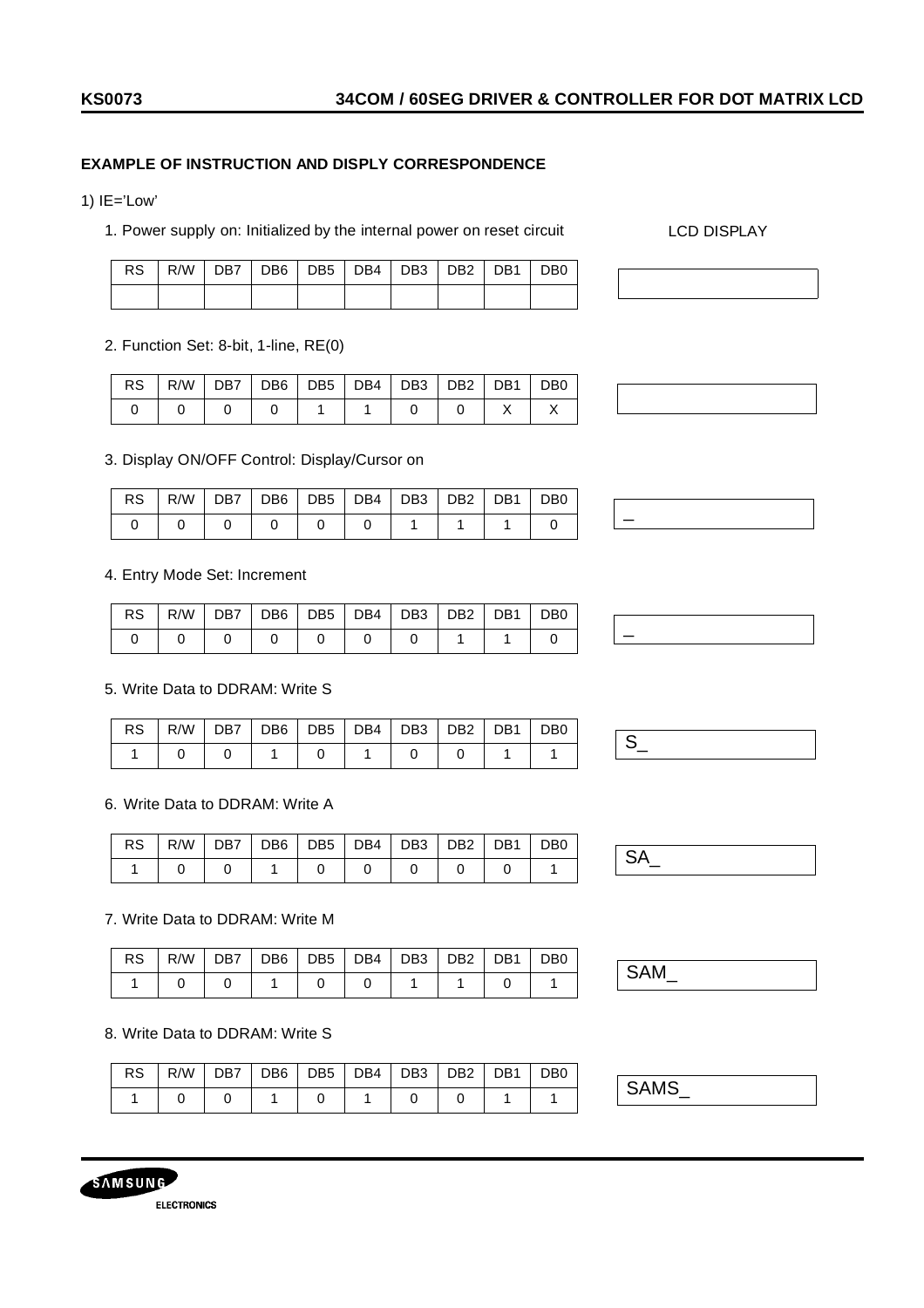## 9. Write Data to DDRAM: Write U

| RS R/W DB7 DB6 DB5 DB4 DB3 DB2 DB1 DB0 |  |  |  |  |
|----------------------------------------|--|--|--|--|
|                                        |  |  |  |  |

## 10. Write Data to DDRAM: Write N

| <b>SAMSUN</b> | DB <sub>0</sub> | DB1 | DB <sub>2</sub> | DB <sub>3</sub> | DB4 | DB <sub>5</sub> | DB <sub>6</sub> | DB7 | R/W | <b>RS</b> |
|---------------|-----------------|-----|-----------------|-----------------|-----|-----------------|-----------------|-----|-----|-----------|
|               |                 |     |                 |                 |     |                 |                 |     |     |           |

## 11. Write Data to DDRAM: Write G

|  |  | RS   R/W   DB7   DB6   DB5   DB4   DB3   DB2   DB1   DB0 |  |  |
|--|--|----------------------------------------------------------|--|--|
|  |  |                                                          |  |  |

## 12. Cursor or Display Shift: Cursor shift to right

| RS   R/W   DB7   DB6   DB5   DB4   DB3   DB2   DB1   DB0 |  |  |  |  |
|----------------------------------------------------------|--|--|--|--|
|                                                          |  |  |  |  |

## 13. Entry Mode Set: Entire display shift enable

| RS   R/W   DB7   DB6   DB5   DB4   DB3   DB2   DB1   DB0 |  |  |  |  |
|----------------------------------------------------------|--|--|--|--|
|                                                          |  |  |  |  |

## 14. Write Data to DDRAM: Write K

| RS . | R/W   DB7   DB6   DB5   DB4   DB3   DB2   DB1   DB0 |  |  |  |  |
|------|-----------------------------------------------------|--|--|--|--|
|      |                                                     |  |  |  |  |

## 15. Write Data to DDRAM: Write S

| KS<br>,UNG | DB <sub>0</sub> | DB1 | DB <sub>2</sub> | DB3 | DB4 | DB <sub>5</sub> | DB6 | DB7 | R/W | RS |
|------------|-----------------|-----|-----------------|-----|-----|-----------------|-----|-----|-----|----|
| MSl        |                 |     |                 |     |     |                 |     |     |     |    |

## 16. Write Data to DDRAM: Write

SAMSUNG

**ELECTRONICS** 

| RS   R/W   DB7   DB6   DB5   DB4   DB3   DB2   DB1   DB0 |  |  |  |  |
|----------------------------------------------------------|--|--|--|--|
|                                                          |  |  |  |  |

SUNG KS0\_

SAMSUNG

SAMSU\_

SAMSUNG \_

SAMSUNG \_

 $AMSUNG K$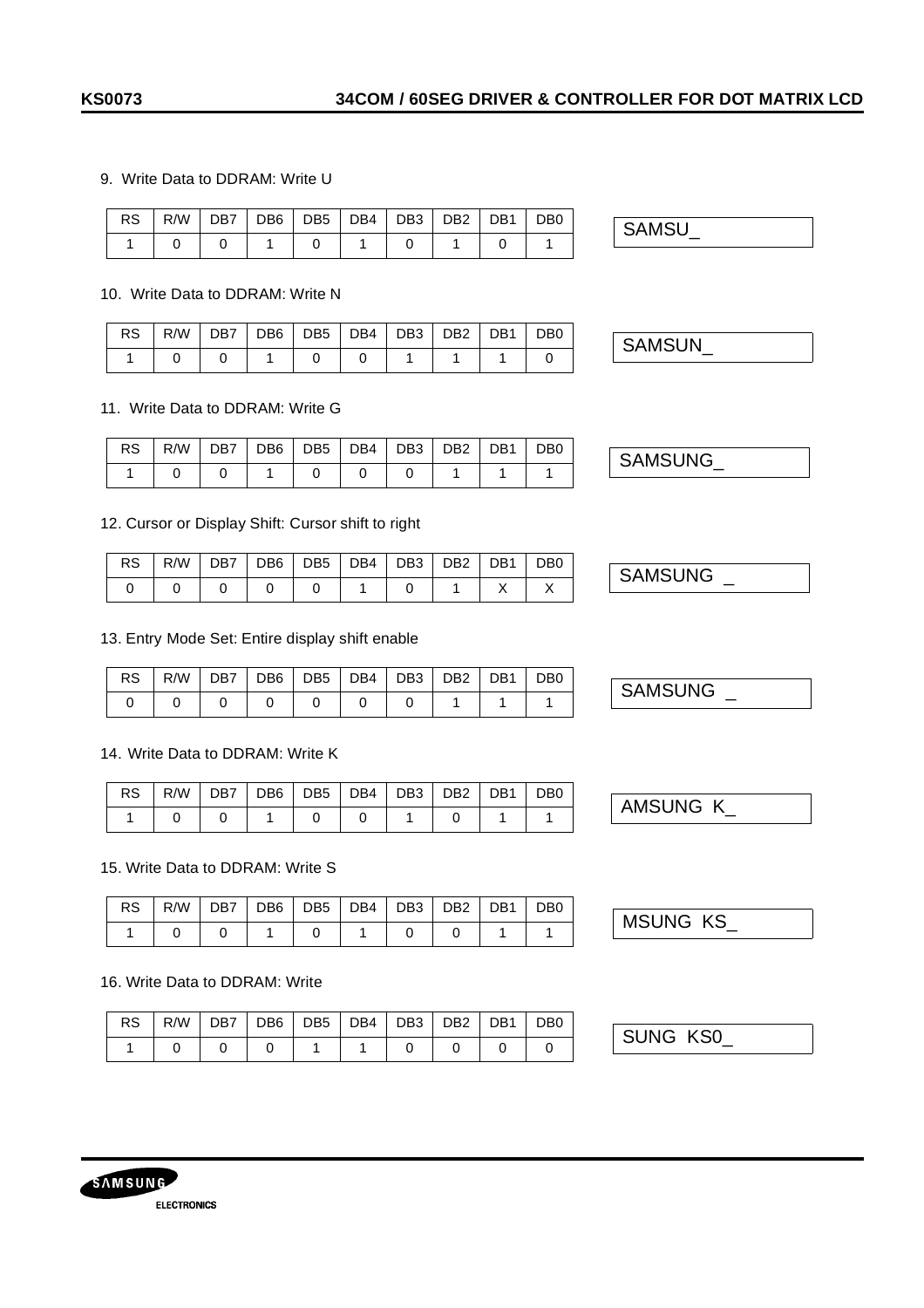#### 17. Write Data to DDRAM: Write

| <b>RS</b> | R/W | DB7 | DB <sub>6</sub> | DB <sub>5</sub> | DB4 | DB <sub>3</sub> | DB <sub>2</sub> | DB <sub>1</sub> | DB <sub>0</sub> | <b>KS00</b><br>ING. |
|-----------|-----|-----|-----------------|-----------------|-----|-----------------|-----------------|-----------------|-----------------|---------------------|
|           |     |     |                 |                 |     |                 |                 |                 |                 | UIVU                |

#### 18. Write Data to DDRAM: Write

| <b>RS</b> | R/W   DB7   DB6   DB5   DB4   DB3   DB2   DB1   DB0 |  |  |  |  |
|-----------|-----------------------------------------------------|--|--|--|--|
|           |                                                     |  |  |  |  |

#### 19. Write Data to DDRAM: Write

|  |  |  |  | RS   R/W   DB7   DB6   DB5   DB4   DB3   DB2   DB1   DB0 |  |
|--|--|--|--|----------------------------------------------------------|--|
|  |  |  |  |                                                          |  |

#### 20. Cursor or Display Shift: Cursor shift to left

| $RS   R/W   DB7   DB6   DB5   DB4   DB3   DB2   DB1   DB0$ |  |  |  |  |
|------------------------------------------------------------|--|--|--|--|
|                                                            |  |  |  |  |

#### 21. Write Data to DDRAM: Write 3

| <b>RS</b> | R/W | DB7 | DB6 | DB <sub>5</sub> | DB4 | DB <sub>3</sub> | DB <sub>2</sub> | DB <sub>1</sub> | DB <sub>0</sub> |  |
|-----------|-----|-----|-----|-----------------|-----|-----------------|-----------------|-----------------|-----------------|--|
|           |     |     |     |                 |     |                 |                 |                 |                 |  |

#### 22. Return Home

| RS   R/W   DB7   DB6   DB5   DB4   DB3   DB2   DB1   DB0 |  |  |  |  |
|----------------------------------------------------------|--|--|--|--|
|                                                          |  |  |  |  |

23. Clear Display

| RS   R/W   DB7   DB6   DB5   DB4   DB3   DB2   DB1   DB0 |                               |  |  |  |  |  |
|----------------------------------------------------------|-------------------------------|--|--|--|--|--|
|                                                          | 0   0   0   0   0   0   0   0 |  |  |  |  |  |



G KS0072

SAMSUNG KS0073

G KS0072\_

NG KS007\_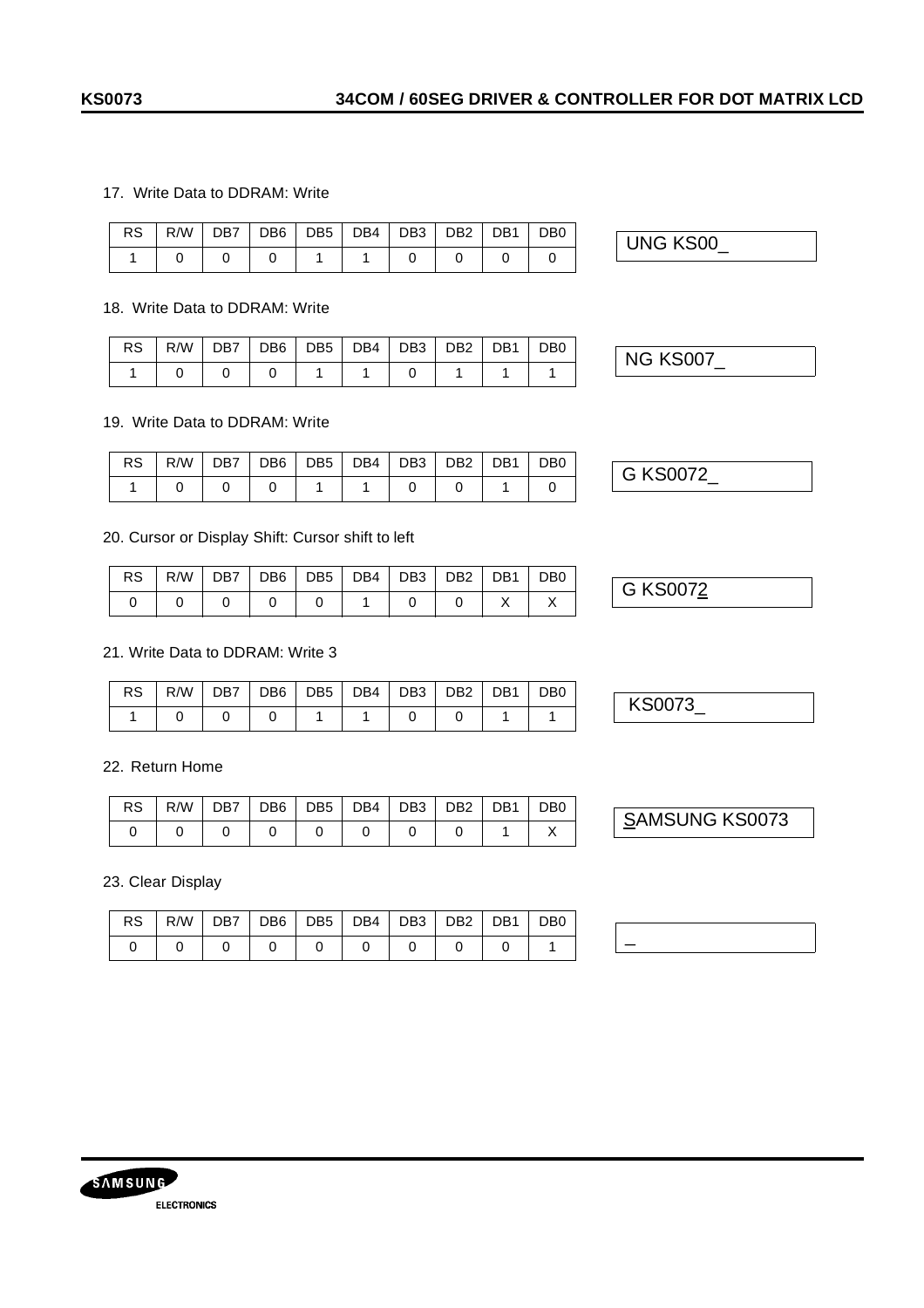# 2) IE='High'

1. Power supply on: Initialized by the internal power on reset circuit

| RS R/W DB7 DB6 DB5 DB4 DB3 DB2 DB1 DB0 |  |  |  |  |
|----------------------------------------|--|--|--|--|
|                                        |  |  |  |  |

## 2. Function Set: 8-bit, RE(1)

| RS   R/W   DB7   DB6   DB5   DB4   DB3   DB2   DB1   DB0 |  |  |  |  |
|----------------------------------------------------------|--|--|--|--|
|                                                          |  |  |  |  |

# 3. Extended Function Set: 5-font, 4-lin

|  |  |  |  | $RS$   R/W   DB7   DB6   DB5   DB4   DB3   DB2   DB1   DB0 |  |
|--|--|--|--|------------------------------------------------------------|--|
|  |  |  |  |                                                            |  |

# 4. Function Set: RE(0)

| $RS   R/W   DB7   DB6   DB5   DB4   DB3   DB2   DB1   DB0$ |  |  |  |  |
|------------------------------------------------------------|--|--|--|--|
|                                                            |  |  |  |  |

# 5. Display ON/OFF Control: Display/Cursor on

| RS   R/W   DB7   DB6   DB5   DB4   DB3   DB2   DB1   DB0 |  |  |  |  |
|----------------------------------------------------------|--|--|--|--|
|                                                          |  |  |  |  |

## 6. Write Data to DDRAM: Write S

| RS - |  |  | R/W   DB7   DB6   DB5   DB4   DB3   DB2   DB1   DB0 |  |  |
|------|--|--|-----------------------------------------------------|--|--|
|      |  |  |                                                     |  |  |

| the control of the control of the control of                    |  |  |
|-----------------------------------------------------------------|--|--|
|                                                                 |  |  |
|                                                                 |  |  |
|                                                                 |  |  |
| the contract of the contract of the contract of the contract of |  |  |
|                                                                 |  |  |
|                                                                 |  |  |
|                                                                 |  |  |
|                                                                 |  |  |
|                                                                 |  |  |
|                                                                 |  |  |









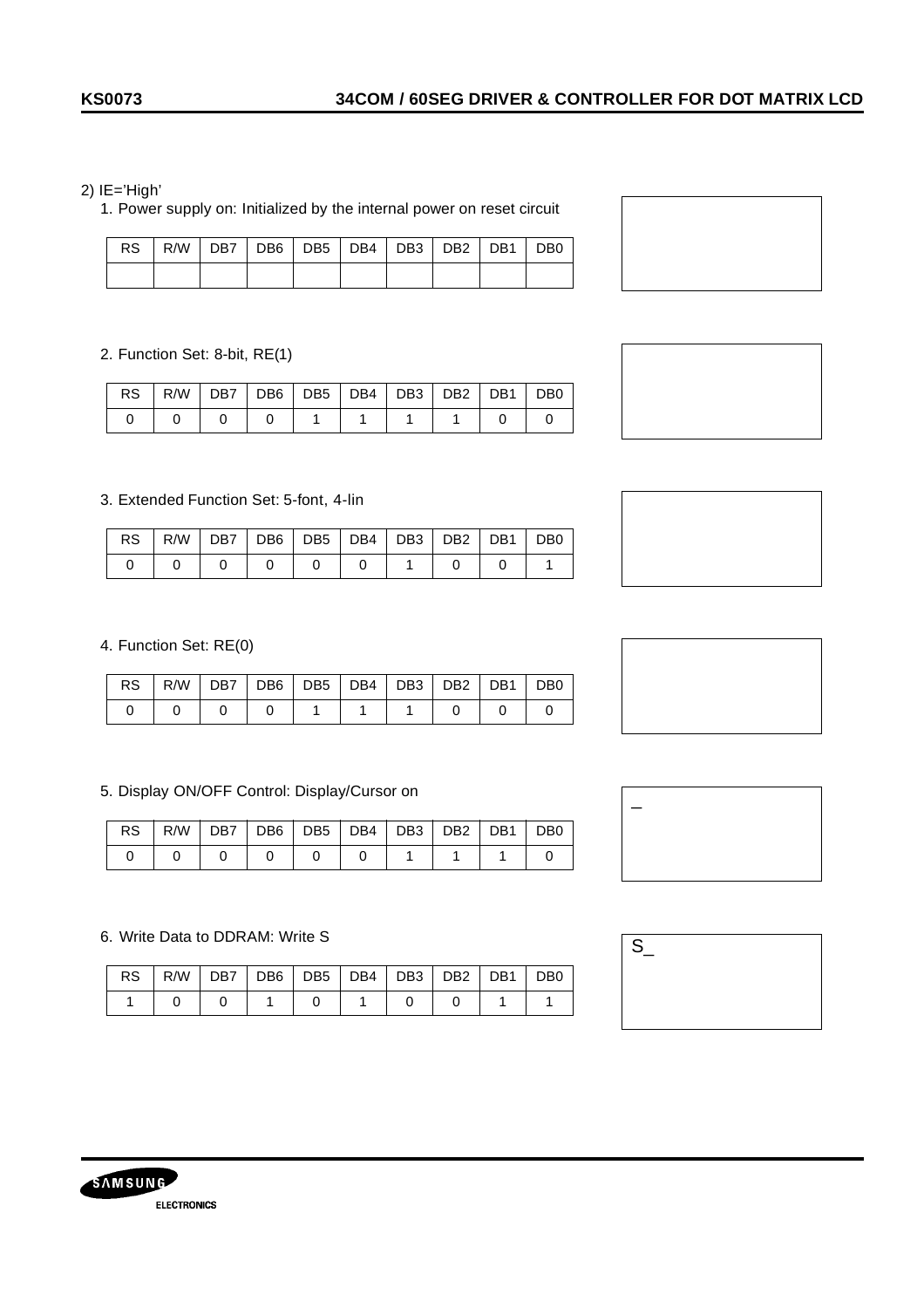SA\_

#### 7. Write data to DDRAM: Write A

|  |  |  | RS   R/W   DB7   DB6   DB5   DB4   DB3   DB2   DB1   DB0 |  |  |
|--|--|--|----------------------------------------------------------|--|--|
|  |  |  |                                                          |  |  |

...

 $\frac{1}{2}$ 

#### 12. Write data to DDRAM: Write G

| $RS   R/W   DB7   DB6   DB5   DB4   DB3   DB2   DB1   DB0$ |  |  |  |  |
|------------------------------------------------------------|--|--|--|--|
|                                                            |  |  |  |  |

#### 13. Set DDRAM Address 20H

|  |  | 110 |  |  |  |
|--|--|-----|--|--|--|

## 14. Write data to DDRAM: Write K

...

 $\overline{\phantom{a}}$ 

#### 19. Write data to DDRAM: Write 3

|  |  |  |  | RS   R/W   DB7   DB6   DB5   DB4   DB3   DB2   DB1   DB0 |  |
|--|--|--|--|----------------------------------------------------------|--|
|  |  |  |  |                                                          |  |

#### 20. Set DDRAM Address 40H

|  |  | $RS   R/W   DB7   DB6   DB5   DB4   DB3   DB2   DB1   DB0$ |  |  |
|--|--|------------------------------------------------------------|--|--|
|  |  |                                                            |  |  |



| <b>SAMSUNG</b> |  |
|----------------|--|
|                |  |
|                |  |

| <b>SAMSUNG</b> |  |
|----------------|--|
|                |  |
|                |  |
|                |  |

| <b>SAMSUNG</b><br>KS0073 |  |
|--------------------------|--|
|                          |  |

SAMSUNG KS0073  $\overline{\phantom{0}}$ 

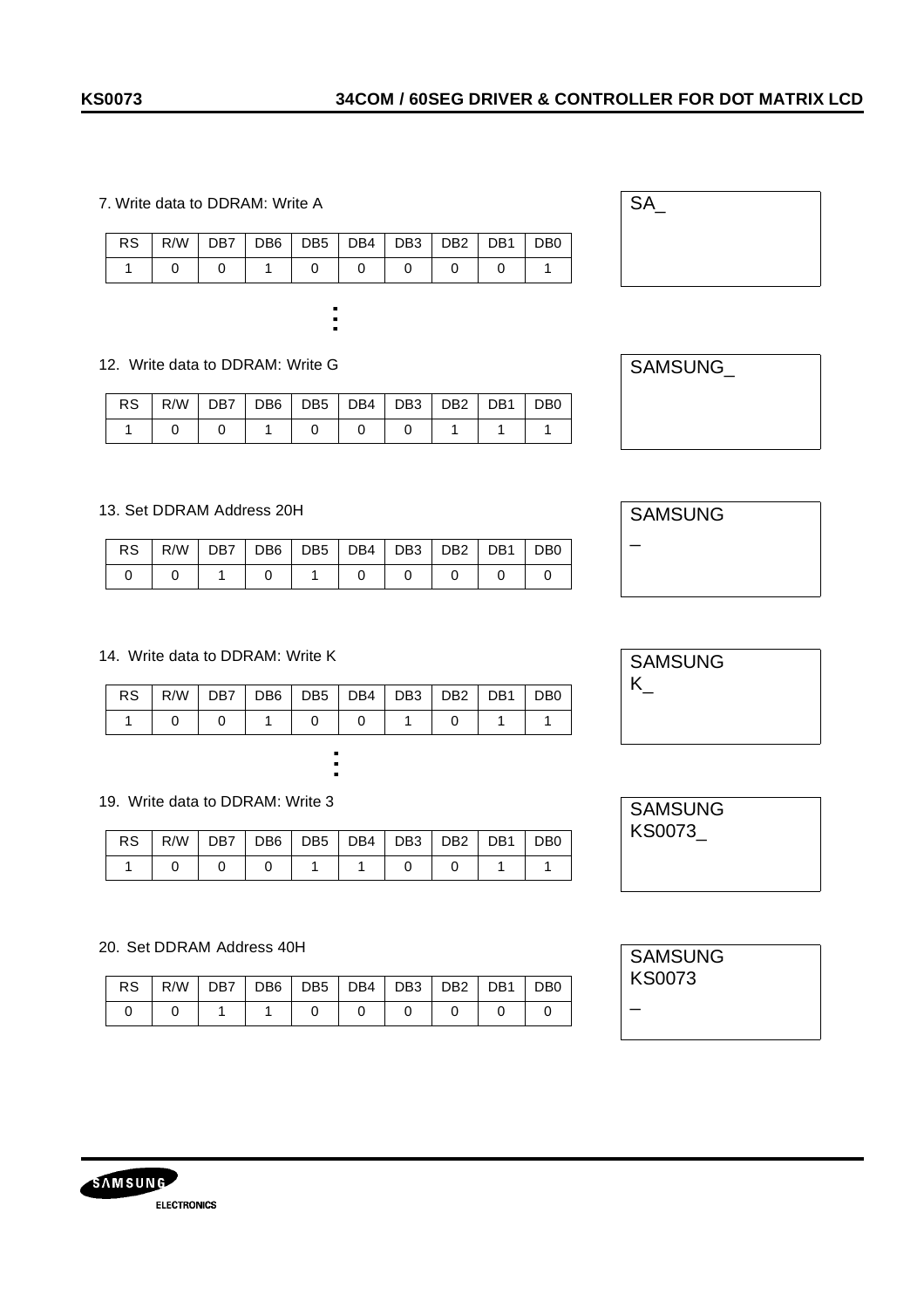21. Write data to DDRAM: Write L

| RS   R/W   DB7   DB6   DB5   DB4   DB3   DB2   DB1   DB0 |  |  |               |  |  |
|----------------------------------------------------------|--|--|---------------|--|--|
|                                                          |  |  | 0 0 1 0 0 1 1 |  |  |
|                                                          |  |  |               |  |  |

...

 $\ddot{\phantom{a}}$ 

30. Write data to DDRAM: Write R

| $RS$   R/W   DB7   DB6   DB5   DB4   DB3   DB2   DB1   DB0 |  |  |  |  |
|------------------------------------------------------------|--|--|--|--|
|                                                            |  |  |  |  |

#### 31. Set DDRAM Address 60H

| <b>RS</b> | R/W |  | DB7   DB6   DB5   DB4   DB3   DB2   DB1 |  | DB <sub>0</sub> |
|-----------|-----|--|-----------------------------------------|--|-----------------|
|           |     |  |                                         |  |                 |
|           |     |  |                                         |  |                 |
|           |     |  |                                         |  |                 |

## 43. Write data to DDRAM: Write R

|  | RS   R/W   DB7   DB6   DB5   DB4   DB3   DB2   DB1   DB0 |  |                                               |  |  |
|--|----------------------------------------------------------|--|-----------------------------------------------|--|--|
|  |                                                          |  | $\begin{array}{c c c c c} \hline \end{array}$ |  |  |

## 44. Function Set: RE(0), DH(1)

| $RS$   R/W   DB7   DB6   DB5   DB4   DB3   DB2   DB1   DB0 |  |  |  |  |
|------------------------------------------------------------|--|--|--|--|
|                                                            |  |  |  |  |

45. Function Set: RE(1)

| <b>RS</b> | R/W   DB7   DB6   DB5   DB4   DB3   DB2   DB1   DB0 |  |  |  |  |
|-----------|-----------------------------------------------------|--|--|--|--|
|           |                                                     |  |  |  |  |

| <b>SAMSUNG</b><br><b>KS0073</b> |  |
|---------------------------------|--|
|                                 |  |
|                                 |  |
|                                 |  |

**SAMSUNG** KS0073 LCD DRIVER\_

| <b>SAMSUNG</b>    |  |
|-------------------|--|
| <b>KS0073</b>     |  |
| <b>LCD DRIVER</b> |  |
|                   |  |

| <b>SAMSUNG</b> |  |
|----------------|--|
| KS0073         |  |
| LCD DRIVER     |  |
| & CONTROLLER   |  |

| SAMSUNG      |  |
|--------------|--|
| KS0073       |  |
| LCD DRIVER   |  |
| & CONTROLLER |  |



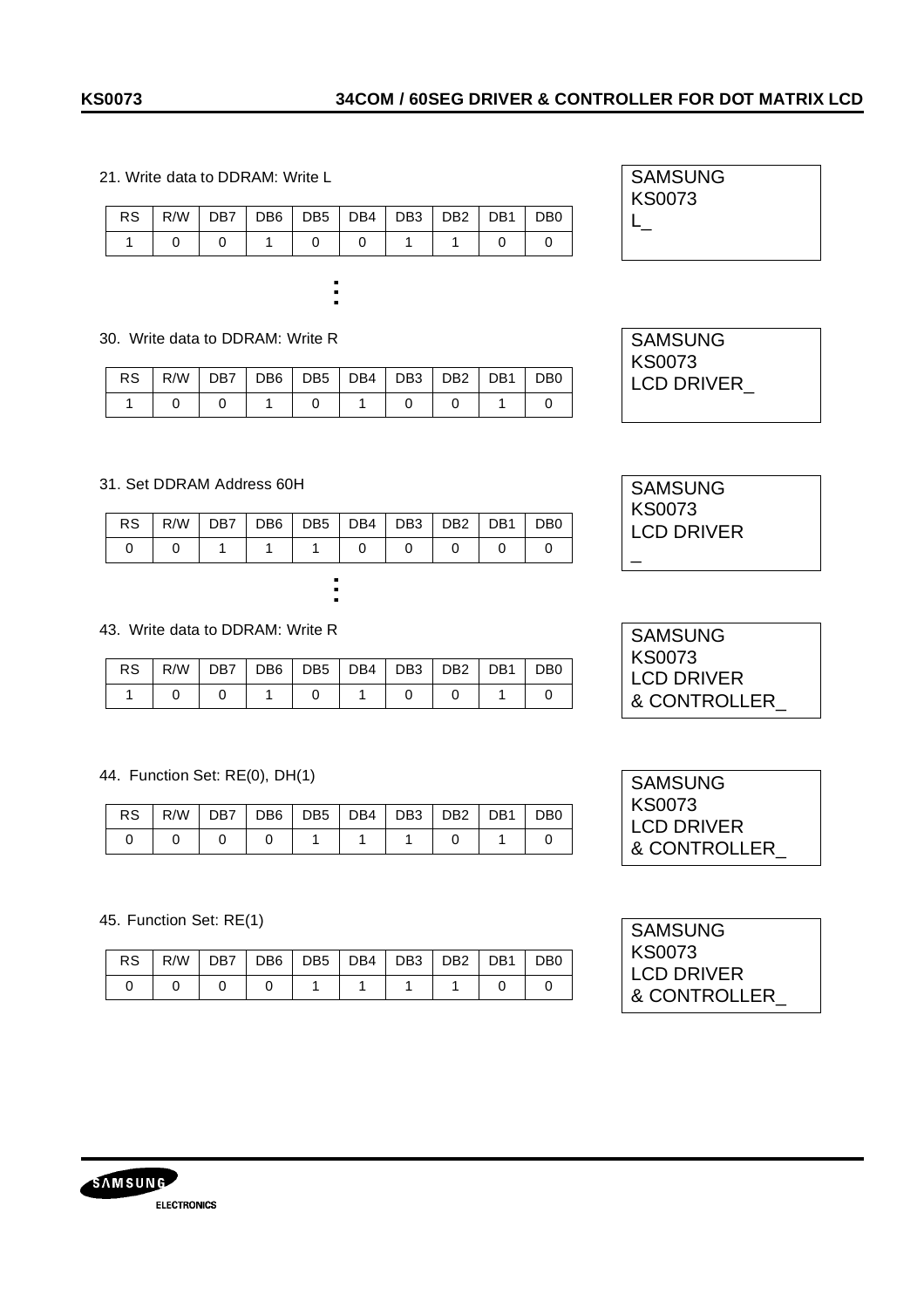#### 46. Shift/Scroll Enable: DS4(1), DS3/2/1(0)

#### 47. Function Set; RE(0

| RS   R/W   DB7   DB6   DB5   DB4   DB3   DB2   DB1   DB0 |  |  |  |  |  |
|----------------------------------------------------------|--|--|--|--|--|
|                                                          |  |  |  |  |  |

## 48. Cursor or Display Shift: Display shift to left

| <b>RS</b> |  |  | $R/W$   DB7   DB6   DB5   DB4   DB3   DB2   DB1   DB0 |  |  |
|-----------|--|--|-------------------------------------------------------|--|--|
|           |  |  |                                                       |  |  |

# 49. Cursor or Display Shift: Display shift to left

|  |  |  | RS   R/W   DB7   DB6   DB5   DB4   DB3   DB2   DB1   DB0 |  |  |
|--|--|--|----------------------------------------------------------|--|--|
|  |  |  | 0 0 0 0 1 1 1 0 1 1 0 1 1 1                              |  |  |

## 50. Cursor or Display Shift: Display shift to left

| <b>RS</b> |  |  | $R/W$   DB7   DB6   DB5   DB4   DB3   DB2   DB1 |  | DB <sub>0</sub> |
|-----------|--|--|-------------------------------------------------|--|-----------------|
|           |  |  |                                                 |  |                 |

51. Cursor or Display Shift: Display shift to left

|  |  | RS   R/W   DB7   DB6   DB5   DB4   DB3   DB2   DB1   DB0 |  |  |
|--|--|----------------------------------------------------------|--|--|
|  |  |                                                          |  |  |

| <b>SAMSUNG</b>    |  |
|-------------------|--|
| <b>KS0073</b>     |  |
| <b>LCD DRIVER</b> |  |
| & CONTROLLER      |  |

| <b>SAMSUNG</b> |  |
|----------------|--|
| KS0073         |  |
| I CD DRIVER    |  |
| & CONTROLLER   |  |

| <b>SAMSUNG</b>    |  |
|-------------------|--|
| <b>KS0073</b>     |  |
| <b>LCD DRIVER</b> |  |
| CONTROLLER        |  |

| SAMSUNG           |
|-------------------|
| KS0073            |
| I CD DRIVER       |
| <b>CONTROLLER</b> |

| <b>SAMSUNG</b> |  |
|----------------|--|
| KS0073         |  |
| I CD DRIVER    |  |
| NTROLLER       |  |
|                |  |

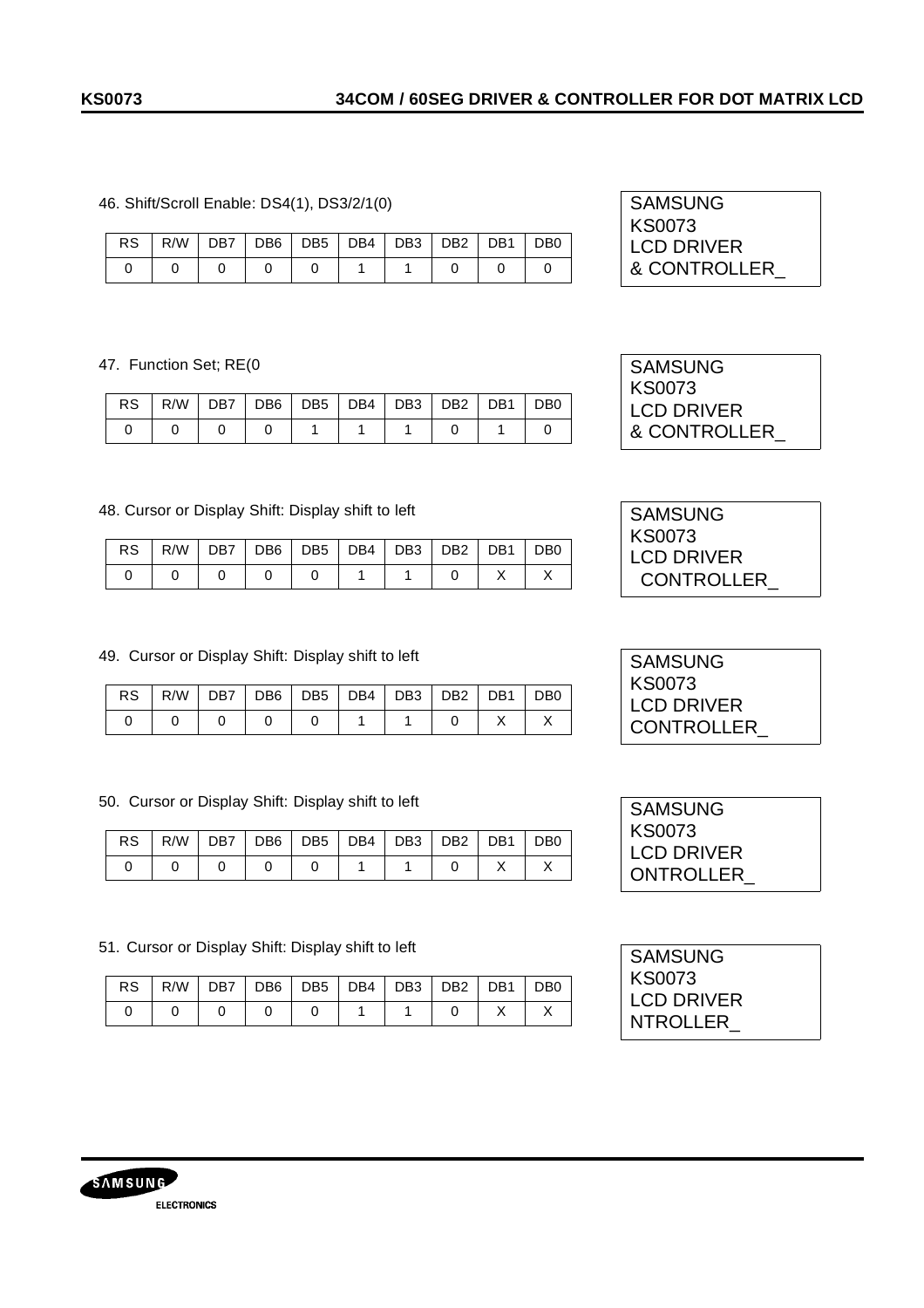#### 52. Return Home

| RS   R/W   DB7   DB6   DB5   DB4   DB3   DB2   DB1   DB0 |  |  |  |  |
|----------------------------------------------------------|--|--|--|--|
| $\begin{array}{ccc} \n\end{array}$                       |  |  |  |  |

## 53. Function Set; RE(0), REV(1)

| $RS$   R/W   DB7   DB6   DB5   DB4   DB3   DB2   DB1 |  |  |  | DB <sub>0</sub> |
|------------------------------------------------------|--|--|--|-----------------|
|                                                      |  |  |  |                 |

# 54. Cursor or Display Shift: Display shift to right

| $RS   R/W   DB7   DB6   DB5   DB4   DB3   DB2   DB1   DB0$ |  |  |  |  |
|------------------------------------------------------------|--|--|--|--|
|                                                            |  |  |  |  |

## 55. Cursor or Display Shift: Display shift to right

|  |                                                                                                                                                                                                                                                                                                                                                                                                                                                           |  | $RS   R/W   DB7   DB6   DB5   DB4   DB3   DB2   DB1   DB0$ |  |  |
|--|-----------------------------------------------------------------------------------------------------------------------------------------------------------------------------------------------------------------------------------------------------------------------------------------------------------------------------------------------------------------------------------------------------------------------------------------------------------|--|------------------------------------------------------------|--|--|
|  | $\begin{array}{c c c c c c c} \hline \multicolumn{3}{c }{\textbf{0}} & \multicolumn{3}{c }{\textbf{0}} & \multicolumn{3}{c }{\textbf{0}} \\ \hline \multicolumn{3}{c }{\textbf{0}} & \multicolumn{3}{c }{\textbf{0}} & \multicolumn{3}{c }{\textbf{0}} & \multicolumn{3}{c }{\textbf{0}} \\ \hline \multicolumn{3}{c }{\textbf{0}} & \multicolumn{3}{c }{\textbf{0}} & \multicolumn{3}{c }{\textbf{0}} & \multicolumn{3}{c }{\textbf{0}} \\ \hline \mult$ |  |                                                            |  |  |

#### 56. Return Home

| $RS   R/W   DB7   DB6   DB5   DB4   DB3   DB2   DB1   DB0$ |  |  |  |  |
|------------------------------------------------------------|--|--|--|--|
|                                                            |  |  |  |  |

## 57. Function Set: RE(0), REV(0)

| RS   R/W   DB7   DB6   DB5   DB4   DB3   DB2   DB1   DB0 |  |  |  |  |
|----------------------------------------------------------|--|--|--|--|
|                                                          |  |  |  |  |

| <b>SAMSUNG</b> |  |
|----------------|--|
| KS0073         |  |
| LCD DRIVER     |  |
| & CONTROLLER   |  |









| <b>SAMSUNG</b> |  |
|----------------|--|
| KS0073         |  |
| I CD DRIVER    |  |
| & CONTROLLER   |  |
|                |  |

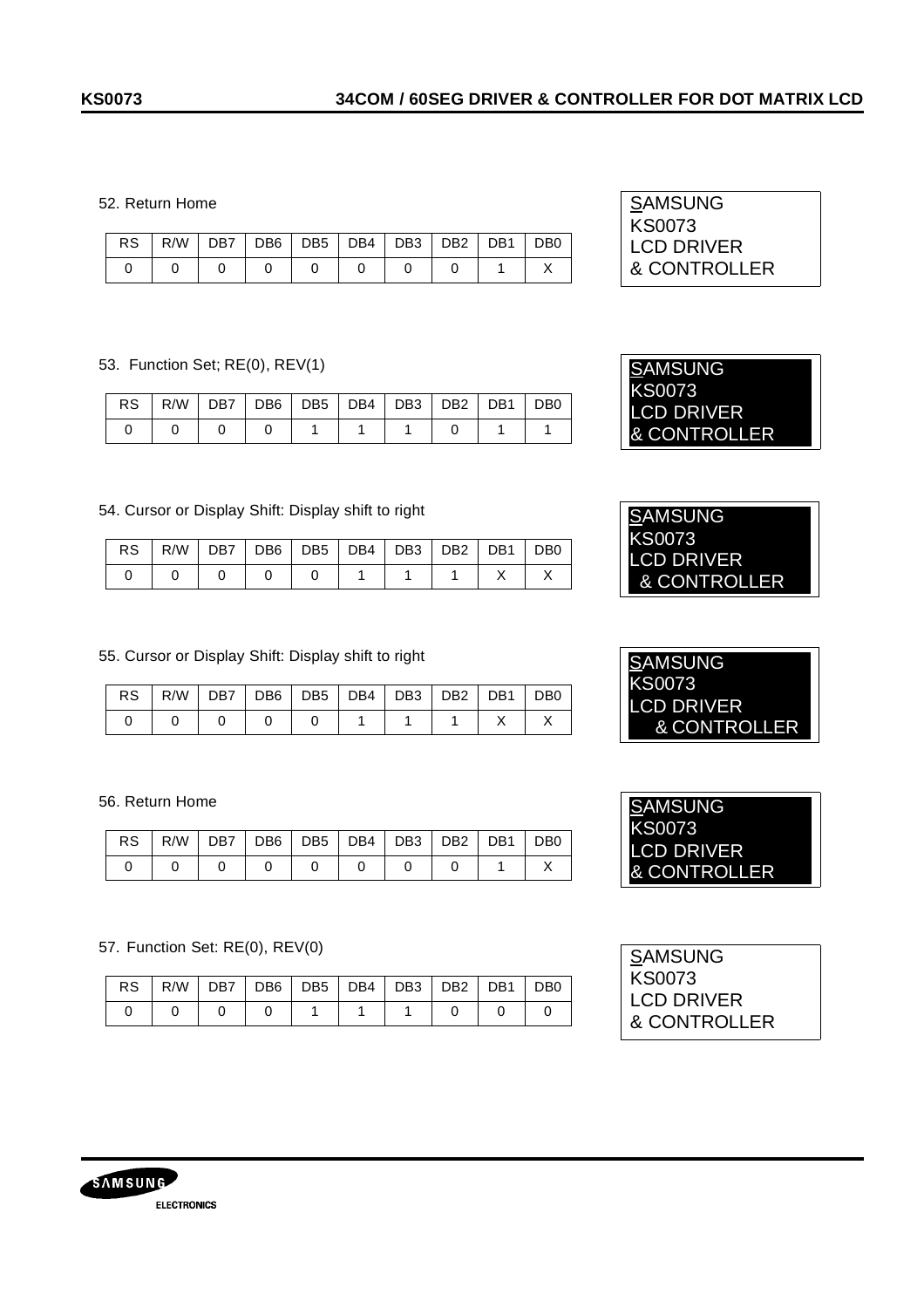#### 58. Function Set; RE(1

| RS   R/W   DB7   DB6   DB5   DB4   DB3   DB2   DB1   DB0 |                   |  |  |  |  |
|----------------------------------------------------------|-------------------|--|--|--|--|
|                                                          | 0 0 0 1 1 1 1 1 0 |  |  |  |  |

#### 59. Entry Mode Set: BID(1)

| RS   R/W   DB7   DB6   DB5   DB4   DB3   DB2   DB1   DB0 |  |  |  |  |
|----------------------------------------------------------|--|--|--|--|
|                                                          |  |  |  |  |

#### 60. Write Data to DDRAM: Write B

| RS   R/W   DB7   DB6   DB5   DB4   DB3   DB2   DB1   DB0 |  |  |                 |  |  |
|----------------------------------------------------------|--|--|-----------------|--|--|
|                                                          |  |  | 1 0 0 0 0 0 1 1 |  |  |

## 61. Write Data to DDRAM: Write I

|  | $\begin{array}{c c c c c c c c c} \hline \multicolumn{3}{c }{\textbf{0}} & \multicolumn{3}{c }{\textbf{0}} & \multicolumn{3}{c }{\textbf{0}} \\ \hline \multicolumn{3}{c }{\textbf{0}} & \multicolumn{3}{c }{\textbf{0}} & \multicolumn{3}{c }{\textbf{0}} & \multicolumn{3}{c }{\textbf{0}} \\ \hline \end{array}$ |  |  |  |  |
|--|---------------------------------------------------------------------------------------------------------------------------------------------------------------------------------------------------------------------------------------------------------------------------------------------------------------------|--|--|--|--|

#### 62. Write Data to DDRAM: Write D

| $RS$   R/W   DB7   DB6   DB5   DB4   DB3   DB2   DB1   DB0 |  |  |  |  |
|------------------------------------------------------------|--|--|--|--|
|                                                            |  |  |  |  |

| 63. Clear Display |  |
|-------------------|--|
|-------------------|--|

| RS   R/W   DB7   DB6   DB5   DB4   DB3   DB2   DB1   DB0 |  |  |  |  |
|----------------------------------------------------------|--|--|--|--|
|                                                          |  |  |  |  |





| <b>BANDANAS</b><br>K30073      |
|--------------------------------|
| נסס מאויאני<br>CONTROLLER<br>8 |

| ł<br>awuawii 8        |
|-----------------------|
| $ \bar{\kappa}$ 80073 |
| נסס מאויאני           |
| 8 CONTROLLER          |

| ລ∧ພຂດ∣ຍ      |  |
|--------------|--|
| KSO073       |  |
| נסס מאויצו   |  |
| 8 CONTROLLER |  |

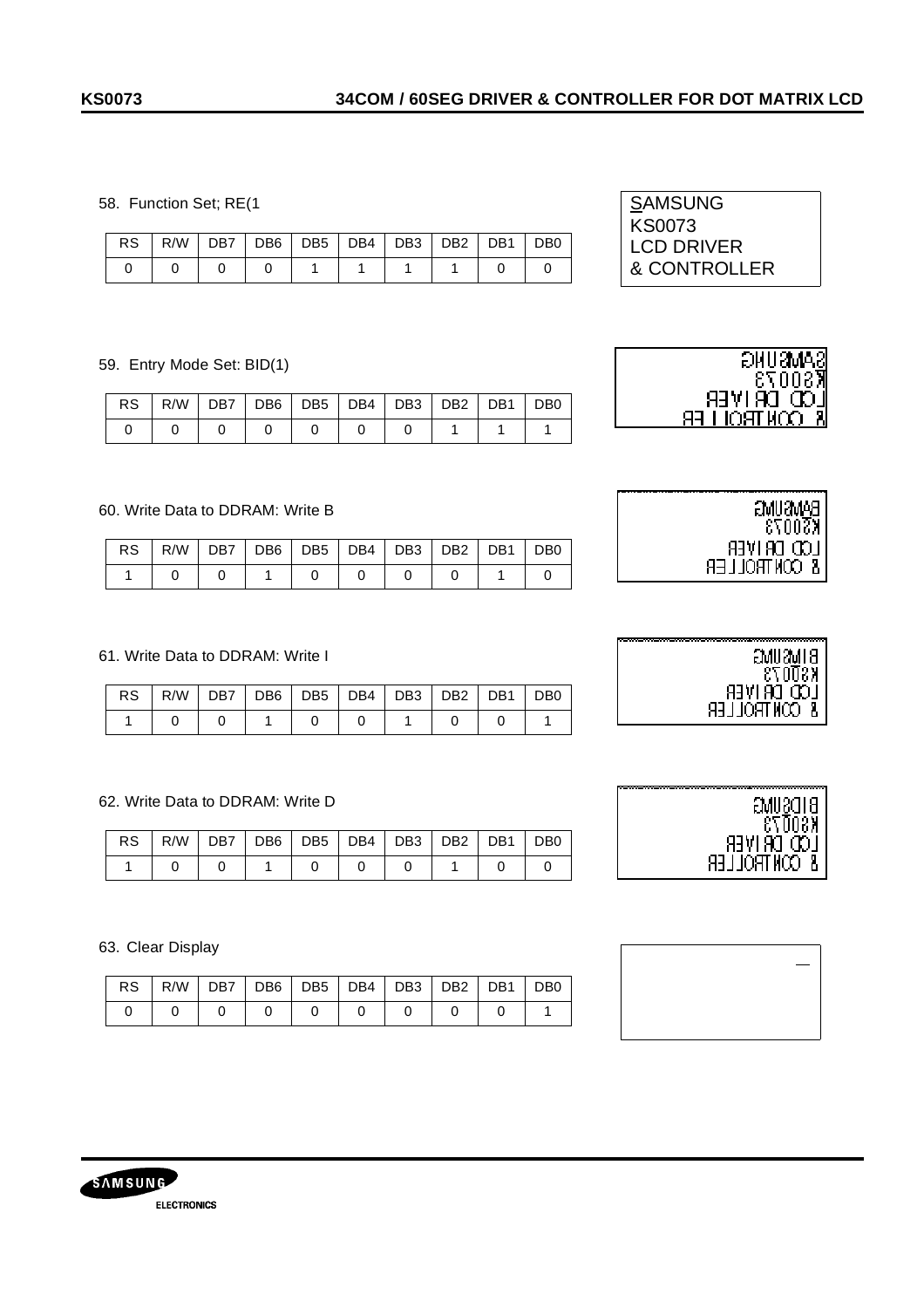# **FRAME FREQUENCY**

# 1) 1/17 Duty Cycle



| ltem                   | Normal Display Mode (LP=0) |                 |  |
|------------------------|----------------------------|-----------------|--|
|                        | 5-dot font width           | 6-dot font widt |  |
| 1-line selection perio | 200 clocks                 | 240 clocks      |  |
| Frame frequency        | 79.4 Hz                    | 66.2 Hz         |  |

| ltem                   | Normal Display Mode (LP=1) |                 |  |
|------------------------|----------------------------|-----------------|--|
|                        | 5-dot font width           | 6-dot font widt |  |
| 1-line selection perio | 60 clocks                  | 72 clocks       |  |
| Frame frequency        | 66.2 Hz                    | 55.1 Hz         |  |

 $*$  f  $_{\text{OSC}}$ =270 kHz (1 clock=3.7  $\mu$ s)

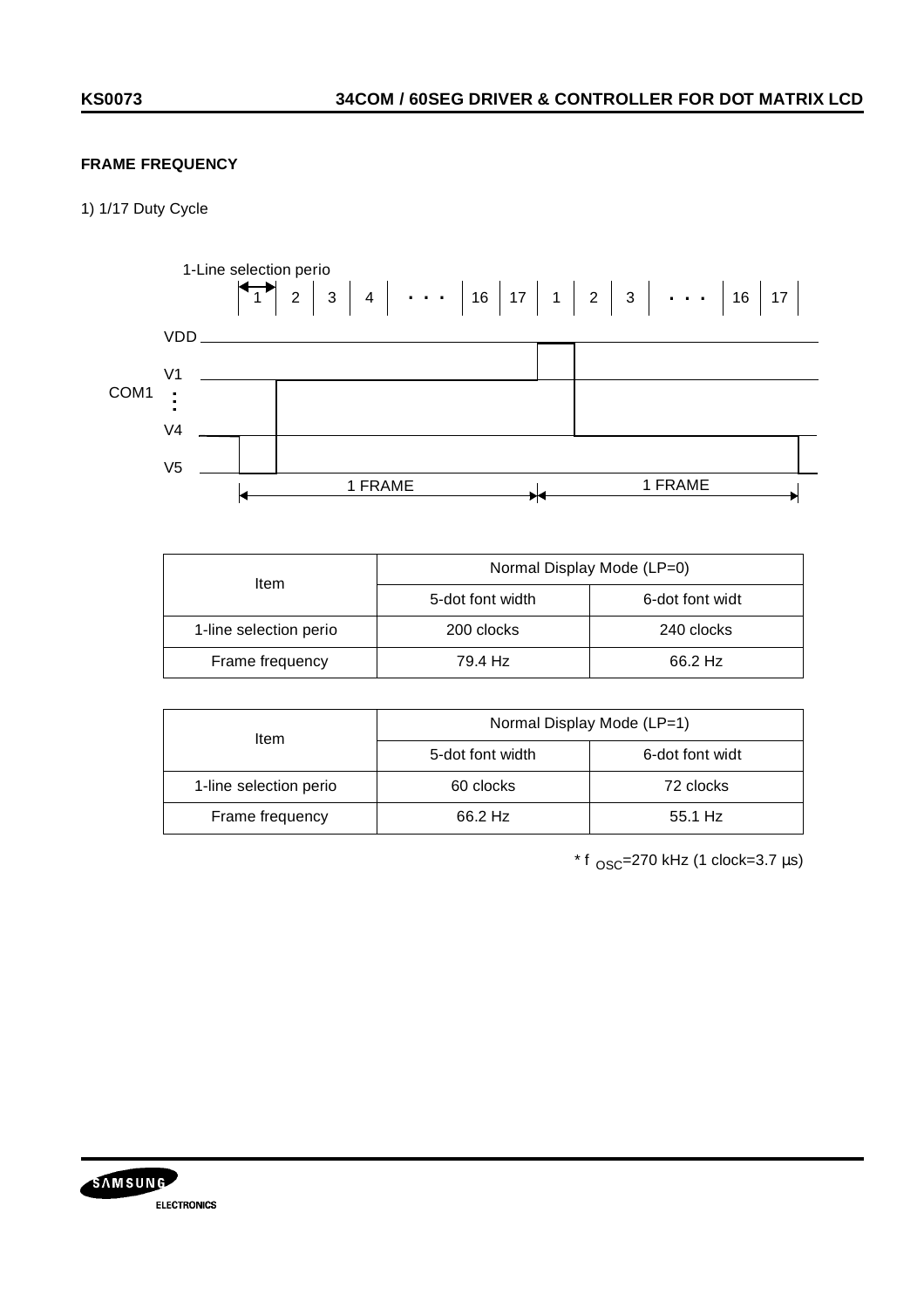# 2) 1/33 duty cycle



| ltem                   | Normal Display Mode (LP=0) |                 |  |
|------------------------|----------------------------|-----------------|--|
|                        | 5-dot font width           | 6-dot font widt |  |
| 1-line selection perio | 100 clocks                 | 120 clocks      |  |
| Frame frequency        | 81.8 Hz                    | 68.2 Hz         |  |

| ltem                   | Normal Display Mode (LP=1) |                 |  |
|------------------------|----------------------------|-----------------|--|
|                        | 5-dot font width           | 6-dot font widt |  |
| 1-line selection perio | 60 clocks                  | 72 clocks       |  |
| Frame frequency        | 68.2 Hz                    | 56.8 Hz         |  |

 $*$  f  $_{\text{OSC}}$ =270 kHz (1 clock=3.7 µs)

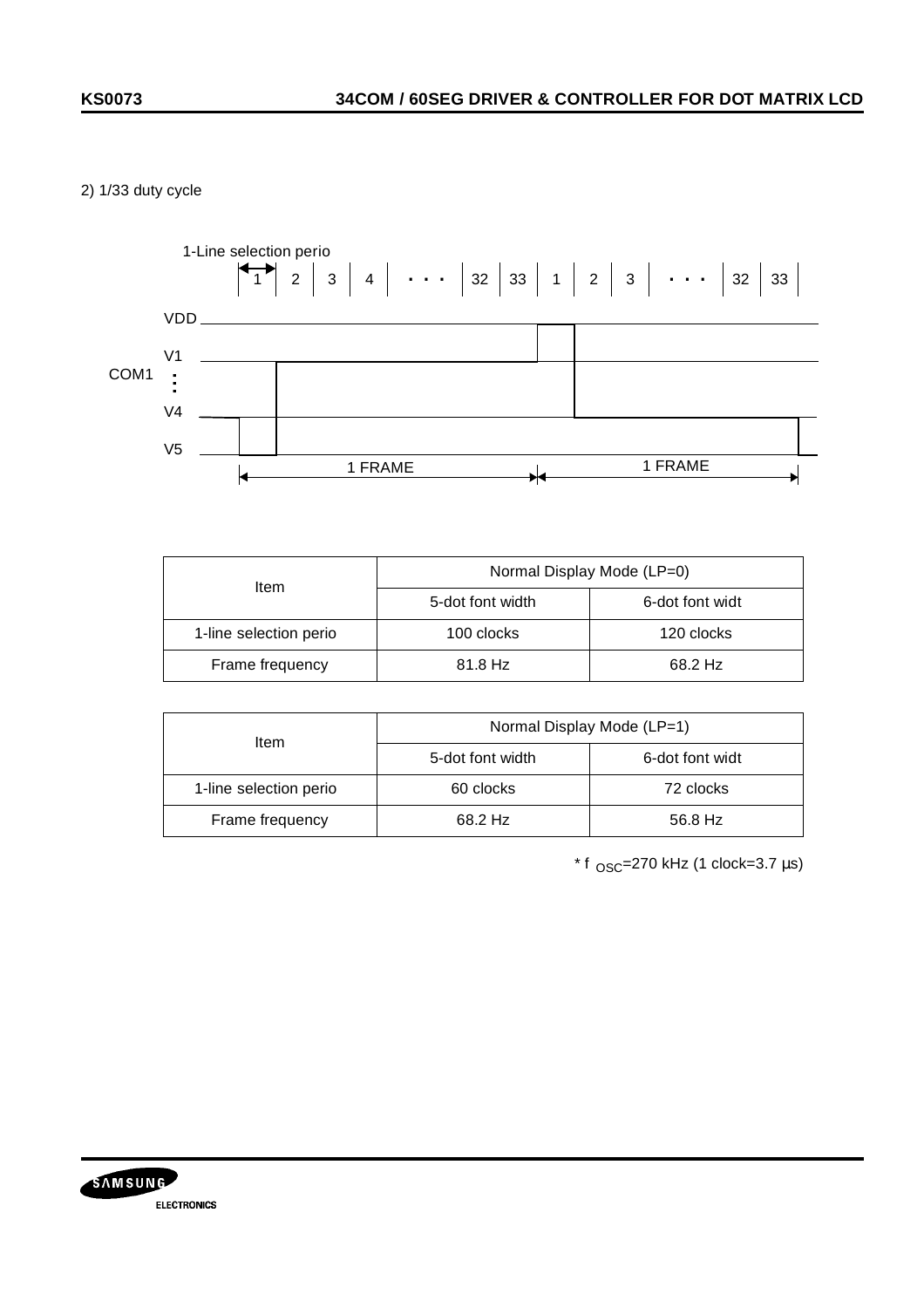# **POWER SUPPLY FOR DRIVING LCD PANEL**

1) When an external power supply is used





- \* 1. Boosted output voltage should not exceed the maximum value (13 V) of the LCD driving voltage. Especially, a voltage of over 4.3V should not be supplied to the referenc voltage (Vci) when boosting three times.
- 2. A voltage of over 5.5V should not be supplied to the reference voltage (Vci) when boosting twice.
- 3. The value of resistance, according to the number of lines, duty ratio and the bias, is shown below. (Referto Table 13)

**Table 13. Duty Ratio and Power Supply for LCD Driving**

| . <b>. .</b><br><b>Item</b> |                | -- -<br><b>Data</b> |       |  |
|-----------------------------|----------------|---------------------|-------|--|
| Number of lines             |                |                     | 2 or  |  |
| Duty ratio                  |                | 1/17                | 1/33  |  |
| <b>Bias</b>                 |                | 1/5                 | 1/6.7 |  |
| Divided resistance          | R              | R                   | R     |  |
|                             | R <sub>0</sub> |                     | 2.7R  |  |

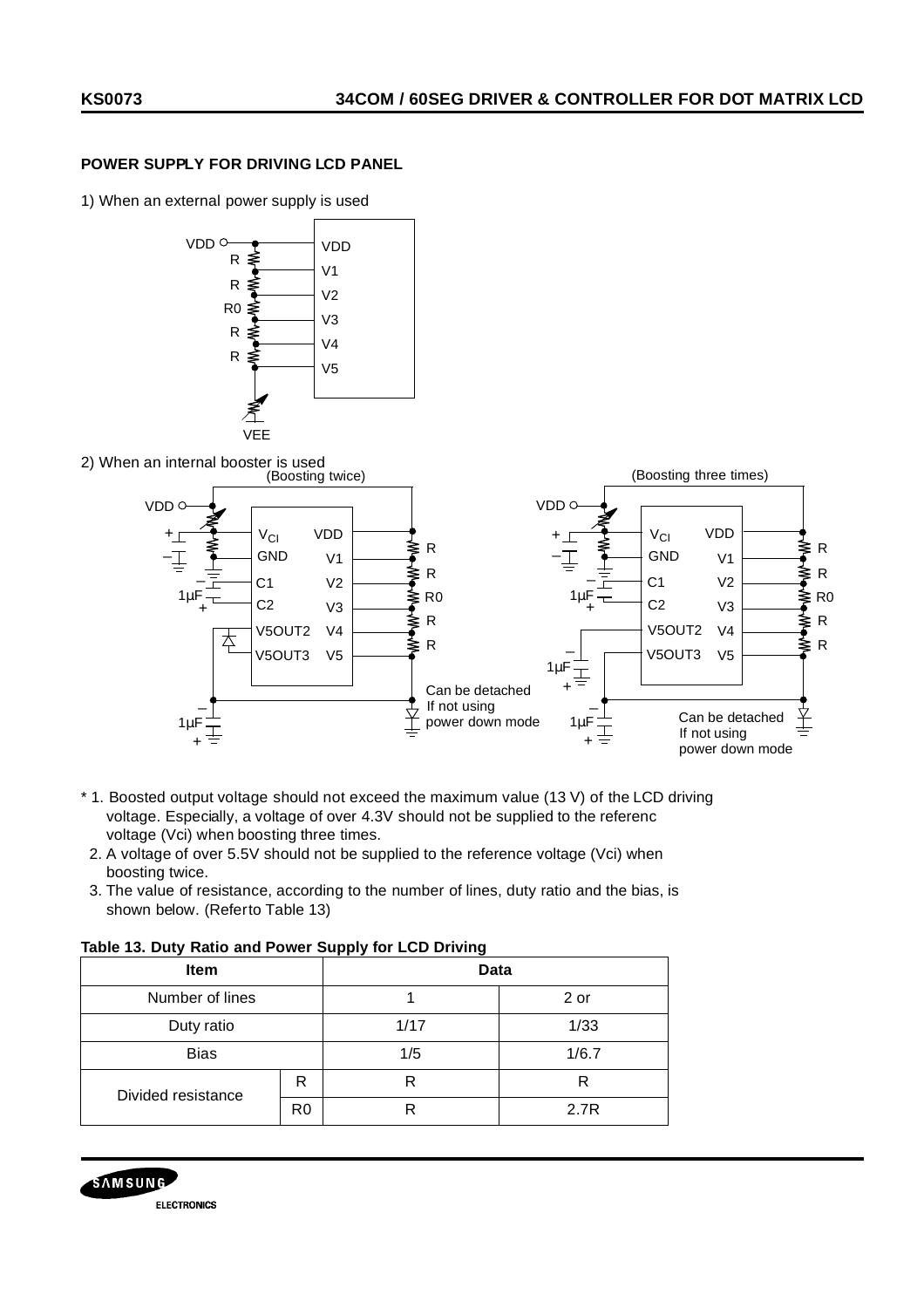# **MAXIMUM ABSOLUTE RATE**

| Characteristi           | Symbol          | Value                 | Unit |
|-------------------------|-----------------|-----------------------|------|
| Power supply voltage(1) | V <sub>DD</sub> | $-0.3$ to $+7.0$      |      |
| Power supply voltage(2) | $\rm V_{LCD}$   | VDD -15.0 to VDD +0.3 |      |
| Input voltage           | V <sub>IN</sub> | $-0.3$ to VDD $+0.$   |      |
| Operating temperature   | Topr            | $-30$ to $+8$         | °C   |
| Storage temperatur      | Tstg            | $-55$ to $+125$       | °C   |

\* Voltage greater than above may do damage to the circuit (VDD≥V1≥V2≥V3≥V4≥V5)

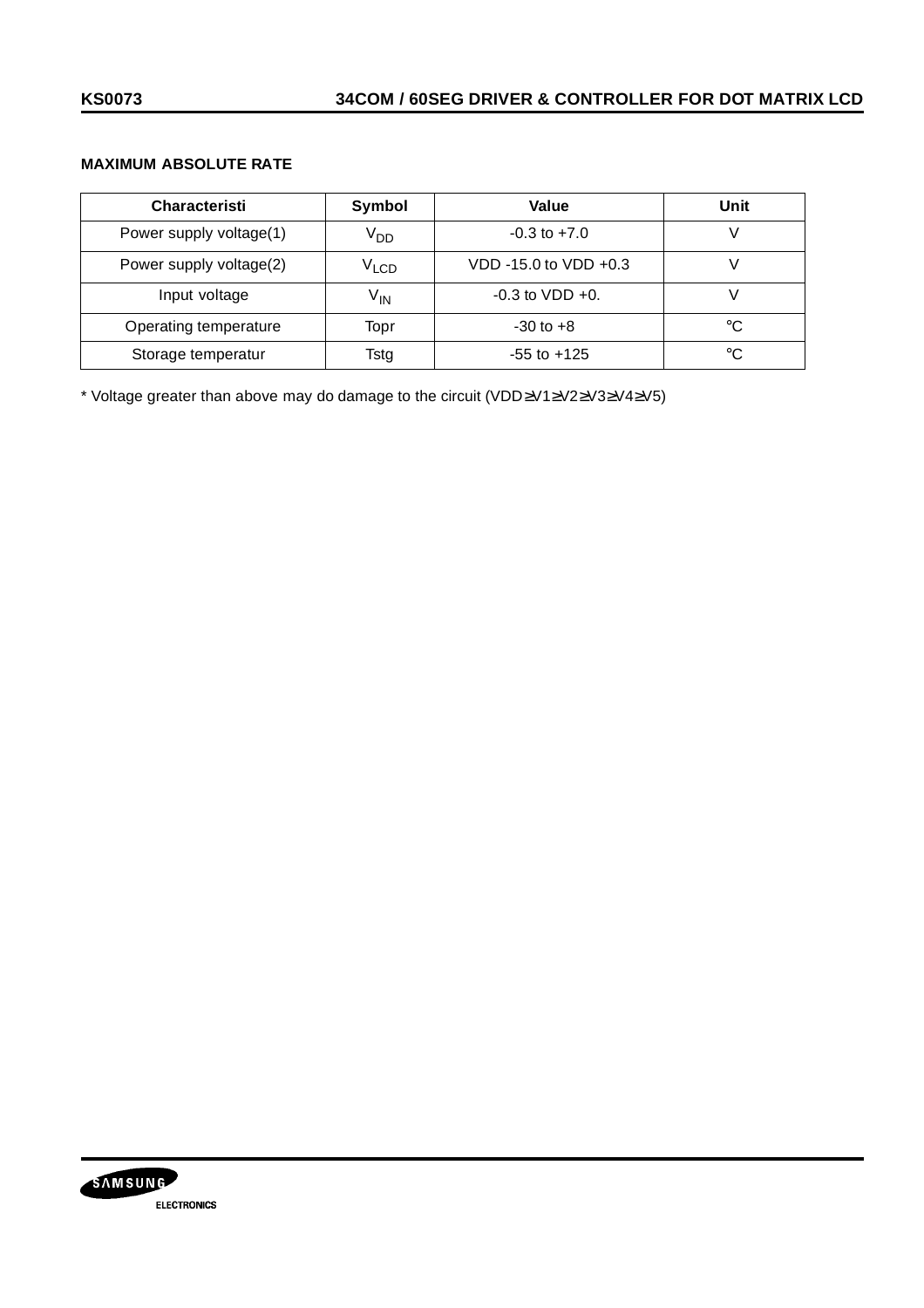### **ELECTRICAL CHARACTERISTICS**

#### DC Characteristics

## $(V_{DD} = 2.7 \text{ to } 5.5 \text{ V}, T_a = -30 \text{ to } +85 \text{ }^{\circ}\text{C})$

| <b>Item</b>                               | Symbol            | <b>Condition</b>                                                                 | Min                      | <b>Typ</b>               | <b>Max</b>         | Unit    |  |
|-------------------------------------------|-------------------|----------------------------------------------------------------------------------|--------------------------|--------------------------|--------------------|---------|--|
| <b>Operating Voltage</b>                  | V <sub>DD</sub>   |                                                                                  | 2.7                      | $\blacksquare$           | 5.5                | $\vee$  |  |
| <b>Supply Current</b>                     | $I_{DD}$          | Internal oscillation or<br>external clock.<br>$(V_{DD} = 3.0 V$ , fosc = 270kHz) | $\overline{\phantom{m}}$ | 0.15                     | 0.3                | mA      |  |
|                                           | V <sub>HH1</sub>  |                                                                                  | 0.7V <sub>DD</sub>       | $\overline{a}$           | V <sub>DD</sub>    |         |  |
| Input Voltage (1)<br>(except OSC1)        |                   | $V_{DD} = 2.7$ to 3.0                                                            | $-0.3$                   | $\blacksquare$           | 0.2V <sub>DD</sub> | $\vee$  |  |
|                                           | $V_{IL1}$         | $V_{DD} = 3.0$ to 5.5                                                            | $-0.3$                   | $\overline{\phantom{a}}$ | 0.6                |         |  |
| Input Voltage (2)                         | V <sub>IH2</sub>  |                                                                                  | 0.7V <sub>DD</sub>       | $\overline{\phantom{0}}$ | V <sub>DD</sub>    | $\vee$  |  |
| (OSC1)                                    | V <sub>IL2</sub>  |                                                                                  |                          | $\blacksquare$           | 0.2V <sub>DD</sub> |         |  |
| Output Voltage (1)<br>(DB0 to DB7)        | V <sub>OH1</sub>  | $I_{OH} = -0.1 \text{mA}$                                                        | 0.75V <sub>DD</sub>      | $\frac{1}{2}$            | $\frac{1}{2}$      | $\vee$  |  |
|                                           | $V_{OL1}$         | $I_{OL} = 0.1mA$                                                                 | $\overline{a}$           | $\overline{a}$           | 0.2V <sub>DD</sub> |         |  |
| Output Voltage (2)<br>(except DB0 to DB7) | V <sub>OH2</sub>  | $I_{\Omega}$ = -40 $\mu$ A                                                       | 0.8V <sub>DD</sub>       |                          |                    | $\vee$  |  |
|                                           | V <sub>OL2</sub>  | $I_{\Omega} = 40 \mu A$                                                          | $\overline{\phantom{0}}$ | $\blacksquare$           | 0.2V <sub>DD</sub> |         |  |
| <b>Voltage Drop</b>                       | Vd <sub>COM</sub> | $\blacksquare$<br>$I_{\Omega} = \pm 0.1$ mA<br>÷.                                |                          | $\overline{a}$           | $\mathbf{1}$       | $\vee$  |  |
|                                           | $Vd_{SEG}$        |                                                                                  |                          |                          | $\mathbf{1}$       |         |  |
| Input Leakage Current                     | $I_{\rm IL}$      | $V_{IN}$ = 0V to $V_{DD}$                                                        | $-1$                     | $\blacksquare$           | $\mathbf{1}$       |         |  |
| Low Input Current<br>$I_{IN}$             |                   | $V_{IN} = 0V$ , $V_{DD} = 3V$<br>(PULL UP)                                       | $-10$                    | $-50$                    | $-120$             | $\mu$ A |  |
| <b>Internal Clock</b><br>(external Rf)    | fosc              | $Rf = 91k\Omega + 2\%$<br>$(V_{DD} = 5V)$                                        | 190                      | 270                      | 350                | kHz     |  |
|                                           | $f_{EC}$          |                                                                                  | 125                      | 270                      | 410                | kHz     |  |
| <b>External Clock</b>                     | duty              |                                                                                  | 45                       | 50                       | 55                 | $\%$    |  |
|                                           | $t_R$ , $t_F$     |                                                                                  |                          |                          | 0.2                | $\mu s$ |  |

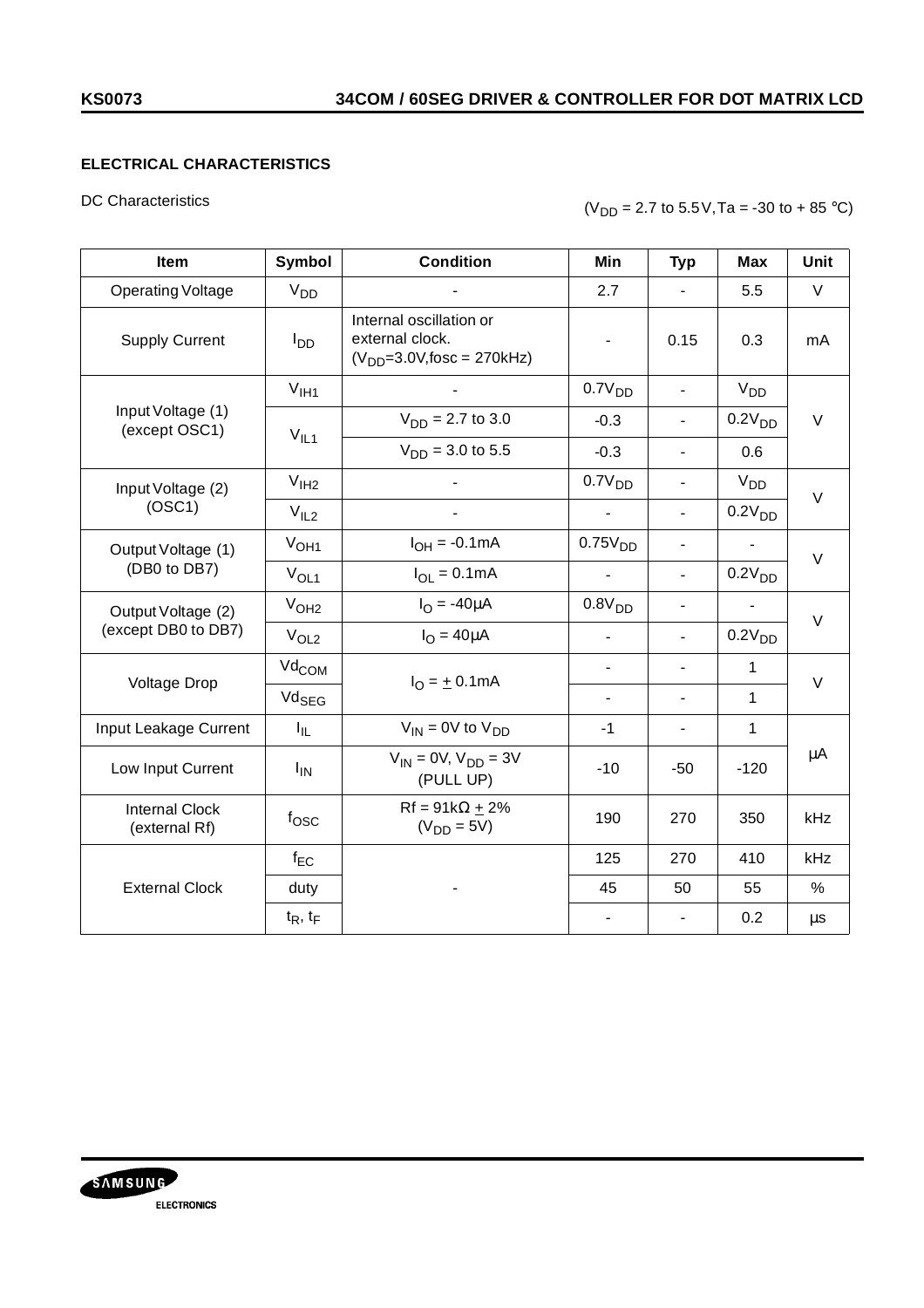(DC Characteristics: continued)

| <b>Item</b>                                     | Symbol            | <b>Condition</b>                                                                             |              | Min    | Type   | <b>Max</b> | Unit |
|-------------------------------------------------|-------------------|----------------------------------------------------------------------------------------------|--------------|--------|--------|------------|------|
| <b>Voltage Converter Out2</b><br>$(Vci = 4.5V)$ | V <sub>OUT2</sub> | Ta = $25^{\circ}$ C, C = $\mu$ F,<br>$I_{\text{OUT}} = 0.25 \text{ mA}$ ,<br>$fosc = 270kHz$ |              | $-3.0$ | $-4.2$ |            | V    |
| <b>Voltage Converter Out3</b><br>$(Vci = 2.7V)$ | V <sub>OUT3</sub> |                                                                                              |              | $-4.3$ | $-5.1$ |            |      |
| Voltage Converter Input                         | $V_{\text{ci}}$   | $\overline{\phantom{a}}$                                                                     |              | 1.0    |        | 4.5        |      |
| <b>LCD Driving Voltage</b>                      | $V_{LCD}$         | $VDD-V5$                                                                                     | 1/5 Bias     | 3.0    |        | 13.0       |      |
|                                                 |                   |                                                                                              | $1/6.7$ Bias | 3.0    |        | 13.0       |      |

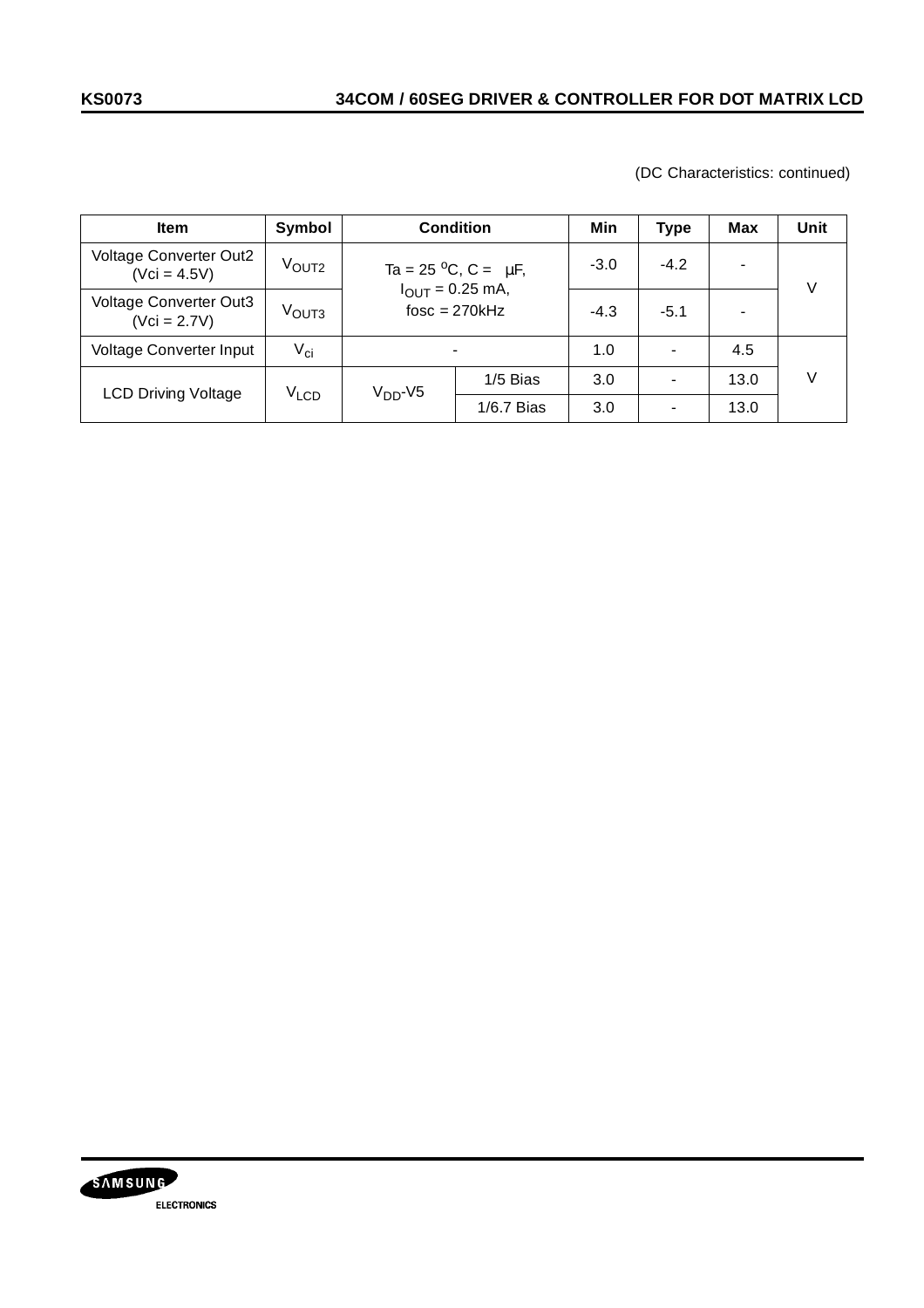#### **AC Characteristics**

# $(V_{DD} = 4.5 \text{ to } 5.5V, Ta = -30 \text{ to } + 8 \text{ °C})$

| <b>Mode</b>                                      | Item                           | <b>Symbol</b>    | Min            | <b>Typ</b>               | Max                      | Unit |
|--------------------------------------------------|--------------------------------|------------------|----------------|--------------------------|--------------------------|------|
|                                                  | E Cycle Tim                    | tc               | 500            |                          |                          |      |
|                                                  | E Rise / Fall Time             | tr, tf           | $\overline{a}$ | $\overline{\phantom{m}}$ | 20                       |      |
|                                                  | E Pulse Width (High, Low)      | tw               | 230            | $\overline{\phantom{a}}$ | $\overline{\phantom{a}}$ |      |
| (1) Write Mode<br>(Refer to Fig-21)              | R/W and RS Setup Time          | tsu1             | 40             | $\overline{\phantom{a}}$ | $\overline{\phantom{a}}$ | ns   |
|                                                  | R/W and RS Hold Time           | th1              | 10             | $\overline{\phantom{a}}$ | $\overline{\phantom{a}}$ |      |
|                                                  | Data Setup Time                | tsu <sub>2</sub> | 60             | $\overline{\phantom{a}}$ | $\blacksquare$           |      |
|                                                  | Data Hold Time                 | th <sub>2</sub>  | 10             | $\blacksquare$           | $\blacksquare$           |      |
|                                                  | E Cycle Tim                    | tc               | 500            | $\overline{\phantom{a}}$ | $\blacksquare$           |      |
|                                                  | E Rise / Fall Time             | tr, tf           |                | $\blacksquare$           | 20                       |      |
| (2) Read Mode                                    | E Pulse Width (High, Low)      | tw               | 230            | $\blacksquare$           | $\blacksquare$           |      |
|                                                  | R/W and RS Setup Time          | tsu              | 40             | $\overline{\phantom{a}}$ | $\blacksquare$           | ns   |
| (Refer to Fig-22)                                | R/W and RS Hold Time           | th               | 10             | $\blacksquare$           | $\overline{a}$           |      |
|                                                  | Data Output Delay Tim          | $t_D$            | $\blacksquare$ | $\overline{\phantom{a}}$ | 160                      |      |
|                                                  | Data Hold Time                 | $t_{DH}$         | 5              | $\blacksquare$           | $\blacksquare$           |      |
|                                                  | Serial Clock Cycle Time        | tc               | 0.5            | $\overline{\phantom{a}}$ | 20                       | μs   |
|                                                  | Serial Clock Rise/Fall Time    | tr, tf           |                | $\overline{\phantom{a}}$ | 50                       |      |
| (3) Serial Interface<br>Mod<br>(Refer to Fig-23) | Serial Clock Width (High, Low) | tw               | 200            | $\overline{\phantom{a}}$ | $\blacksquare$           |      |
|                                                  | Chip Select Setup Time         | tsu1             | 60             | $\blacksquare$           | $\blacksquare$           |      |
|                                                  | Chip Select Hold Time          | th1              | 20             | $\overline{\phantom{a}}$ | $\overline{\phantom{a}}$ |      |
|                                                  | Serial Input Data Setup Tim    | tsu <sub>2</sub> | 100            | $\overline{\phantom{a}}$ | $\overline{\phantom{a}}$ | ns   |
|                                                  | Serial Input Data Hold Time    | th2              | 100            | $\overline{\phantom{a}}$ | $\blacksquare$           |      |
|                                                  | Serial Output Data Delay Time  | $t_D$            | $\blacksquare$ | $\overline{\phantom{a}}$ | 160                      |      |
|                                                  | Serial Output Data Hold Time   | $t_{DH}$         | 5              | $\blacksquare$           | $\blacksquare$           |      |

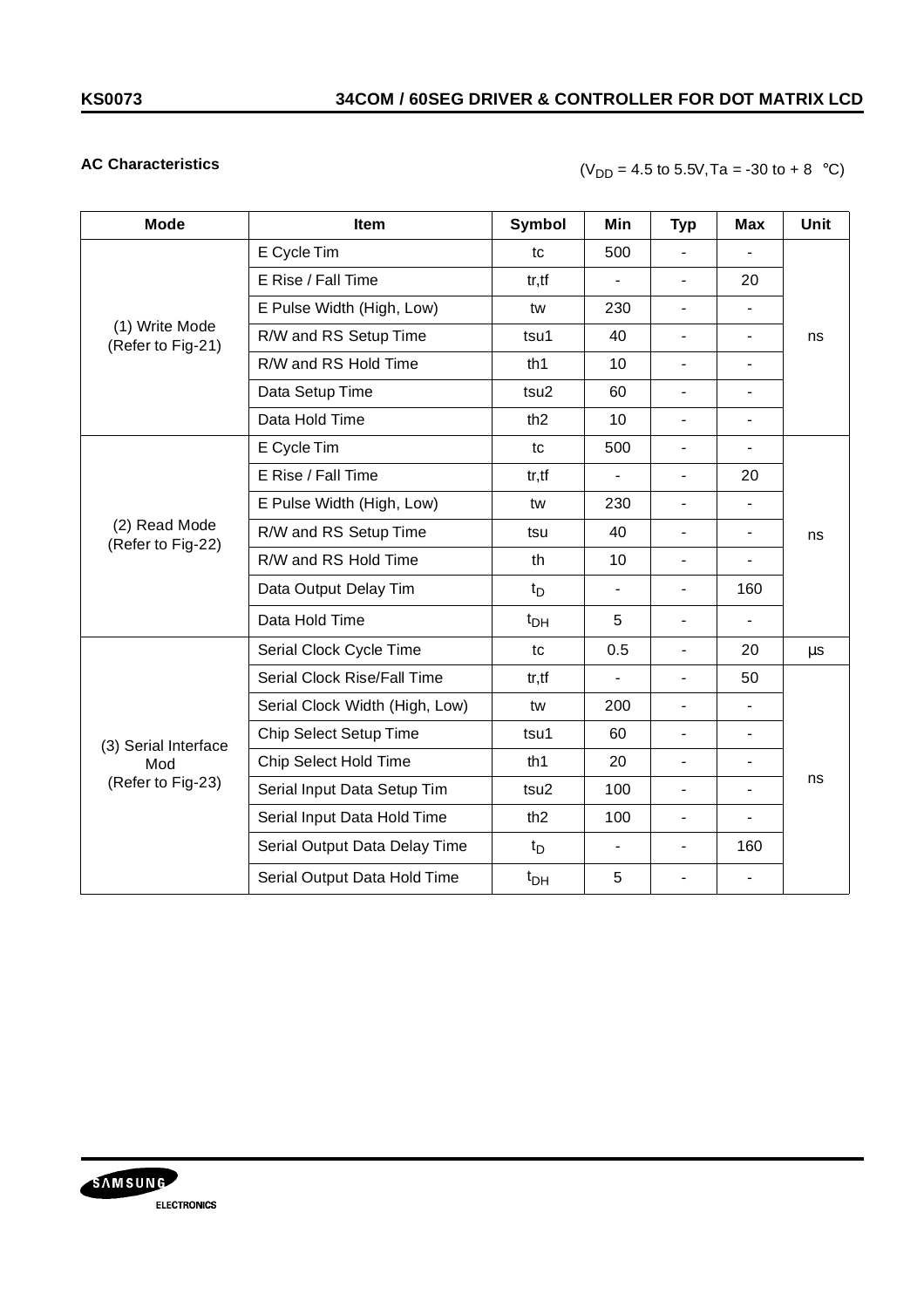(AC Characteristics: continued)  $(V_{DD} = 2.7 \text{ to } 4.5V, Ta = -30 \text{ to } + 8 \text{ °C})$ 

| <b>Mode</b>                                      | Item                           | <b>Symbol</b>    | Min                      | <b>Type</b>              | <b>Max</b>               | Unit    |
|--------------------------------------------------|--------------------------------|------------------|--------------------------|--------------------------|--------------------------|---------|
|                                                  | E Cycle Tim                    | tc               | 100                      |                          |                          |         |
|                                                  | E Rise / Fall Time             | tr, tf           |                          | $\overline{\phantom{a}}$ | 25                       |         |
|                                                  | E Pulse Width (High, Low)      | tw               | 450                      | $\blacksquare$           | $\blacksquare$           |         |
| (4) Write Mode<br>(Refer to Fig-21)              | R/W and RS Setup Time          | tsu1             | 60                       | $\overline{\phantom{m}}$ | $\blacksquare$           | ns      |
|                                                  | R/W and RS Hold Time           | th1              | 20                       | $\blacksquare$           | $\blacksquare$           |         |
|                                                  | Data Setup Time                | tsu <sub>2</sub> | 195                      | $\overline{\phantom{m}}$ | $\overline{\phantom{a}}$ |         |
|                                                  | Data Hold Time                 | th <sub>2</sub>  | 10                       | $\overline{\phantom{m}}$ | $\overline{\phantom{a}}$ |         |
|                                                  | E Cycle Tim                    | tc               | 100                      | $\overline{\phantom{a}}$ | $\overline{\phantom{a}}$ |         |
| (5) Read Mode<br>(Refer to Fig-22)               | E Rise / Fall Time             | tr, tf           | $\overline{\phantom{0}}$ | $\overline{\phantom{0}}$ | 25                       |         |
|                                                  | E Pulse Width (High, Low)      | tw               | 450                      | $\blacksquare$           | $\blacksquare$           |         |
|                                                  | R/W and RS Setup Time          | tsu              | 60                       | $\overline{\phantom{a}}$ | $\overline{\phantom{a}}$ | ns      |
|                                                  | R/W and RS Hold Time           | th               | 20                       | $\overline{\phantom{a}}$ | $\overline{\phantom{0}}$ |         |
|                                                  | Data Output Delay Tim          | $t_D$            | $\overline{\phantom{a}}$ | $\overline{\phantom{a}}$ | 360                      |         |
|                                                  | Data Hold Time                 | $t_{DH}$         | 5                        | $\overline{\phantom{a}}$ | $\blacksquare$           |         |
|                                                  | Serial Clock Cycle Time        | tc               | $\mathbf{1}$             | $\blacksquare$           | 20                       | $\mu s$ |
|                                                  | Serial Clock Rise/Fall Time    | tr,tf            |                          | $\overline{a}$           | 50                       |         |
|                                                  | Serial Clock Width (High, Low) | tw               | 400                      | $\blacksquare$           | $\blacksquare$           |         |
| (6) Serial Interface<br>Mod<br>(Refer to Fig-23) | Chip Select Setup Time         | tsu1             | 60                       | $\overline{\phantom{m}}$ | $\overline{\phantom{a}}$ |         |
|                                                  | Chip Select Hold Time          | th1              | 20                       | $\overline{\phantom{a}}$ | $\overline{\phantom{a}}$ |         |
|                                                  | Serial Input Data Setup Tim    | tsu <sub>2</sub> | 200                      | $\overline{\phantom{a}}$ | $\overline{\phantom{a}}$ | ns      |
|                                                  | Serial Input Data Hold Time    | th <sub>2</sub>  | 200                      | $\overline{\phantom{a}}$ | $\overline{\phantom{a}}$ |         |
|                                                  | Serial Output Data Delay Time  | $t_D$            | $\overline{\phantom{a}}$ | $\overline{\phantom{a}}$ | 360                      |         |
|                                                  | Serial Output Data Hold Time   | $t_{DH}$         | 5                        | $\blacksquare$           | $\blacksquare$           |         |

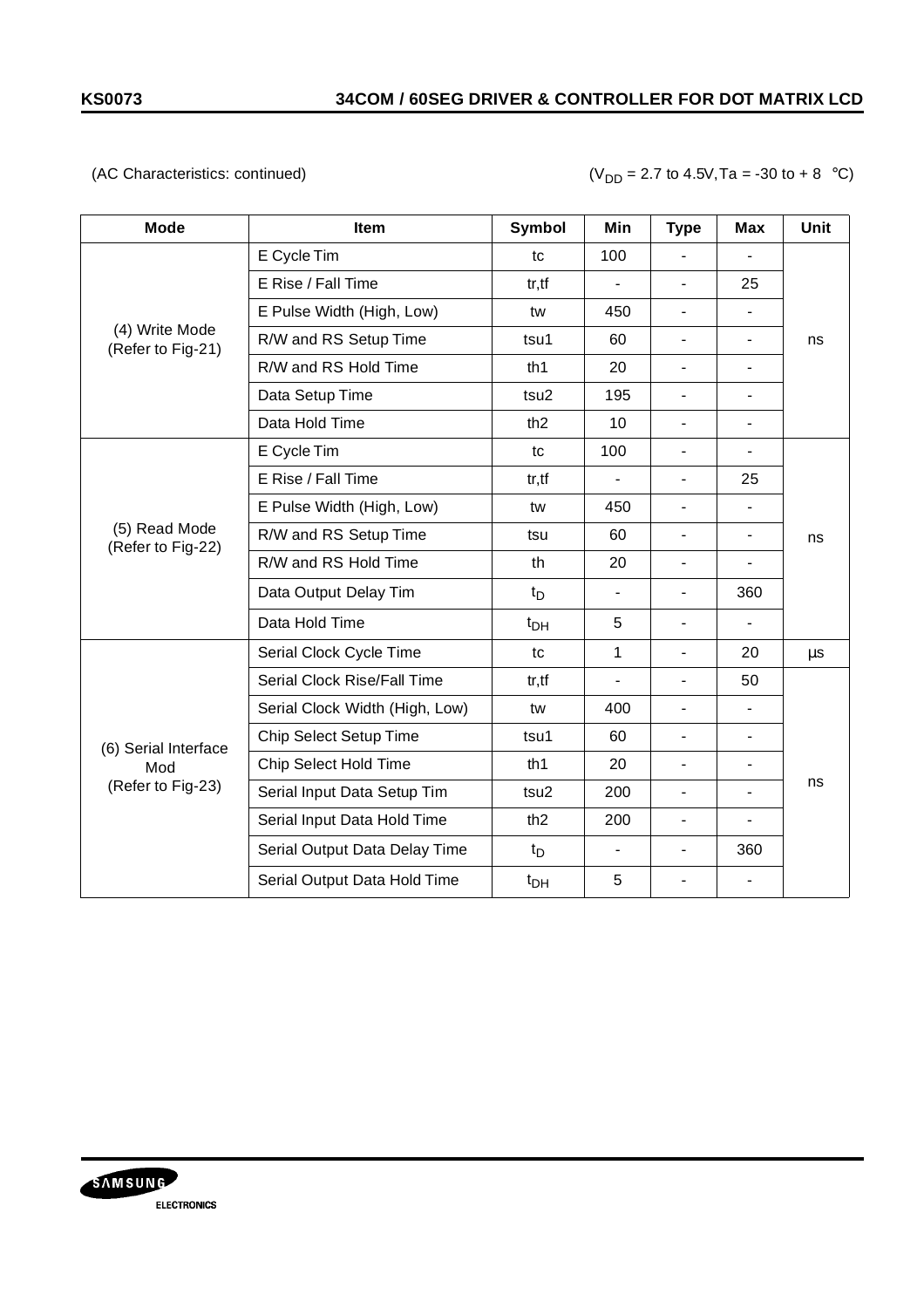#### (AC Characteristics: continued)  $(V_{DD} = 2.7 \text{ to } 5.5 \text{ V}, T_a = -30 \text{ to } +85^{\circ}\text{C})$

| <b>Mode</b>                                                                | <b>Item</b>                   | Symbol           | Min     | <b>Typ</b>               | <b>Max</b> | Unit |
|----------------------------------------------------------------------------|-------------------------------|------------------|---------|--------------------------|------------|------|
| (7) Interface<br>Mode with<br><b>Extension Driver</b><br>(Refer to Fig-24) | Clock Pulse Width (High, Low) | tw               | 800     | $\overline{\phantom{0}}$ |            |      |
|                                                                            | Clock Rise / Fall Time        | tr,tf            |         |                          | 100        |      |
|                                                                            | Clock Setup Tim               | tsu1             | 500     |                          |            |      |
|                                                                            | Data Setup Time               | tsu <sub>2</sub> | 300     |                          |            | ns   |
|                                                                            | Data Hold Time                |                  | 300     |                          |            |      |
|                                                                            | M Delay Time                  | $t_{DM}$         | $-1000$ |                          | 1000       |      |



**Fig-21. Write Mode**

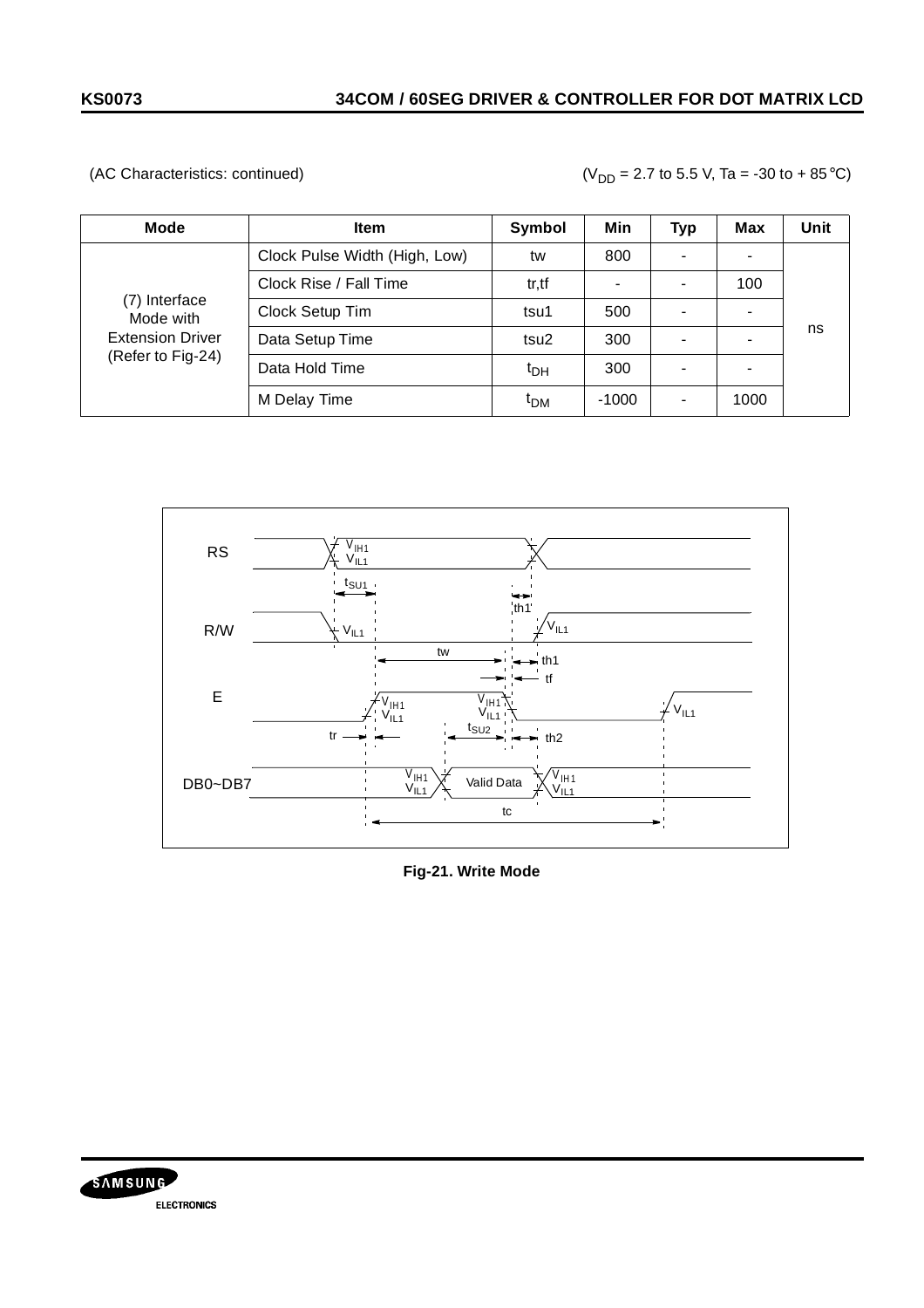

**Fig-22. Read Mod**



**Fig-23. Serial Interface Mode**

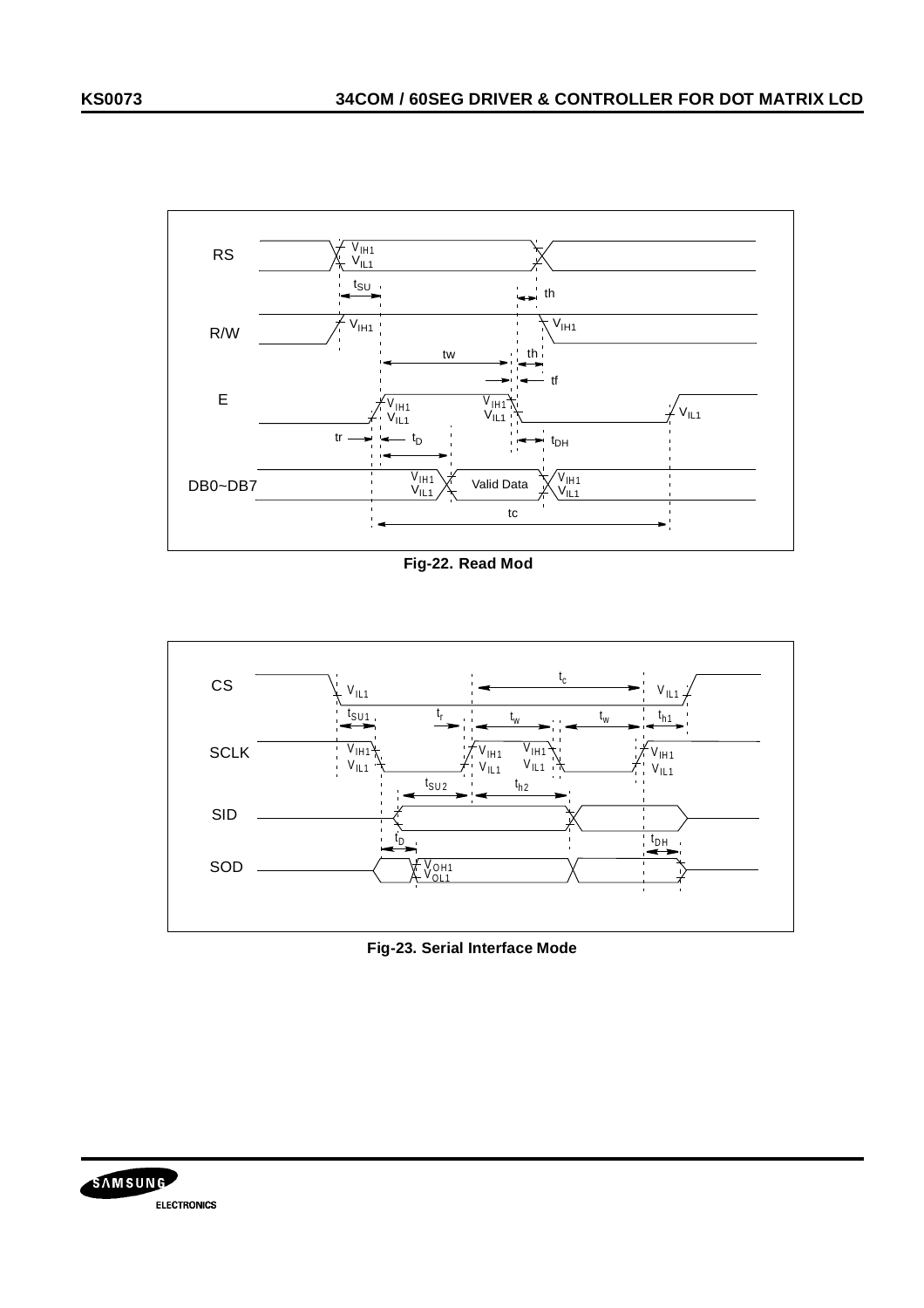

**Fig-24. Interface Mode with Extensive Driver**